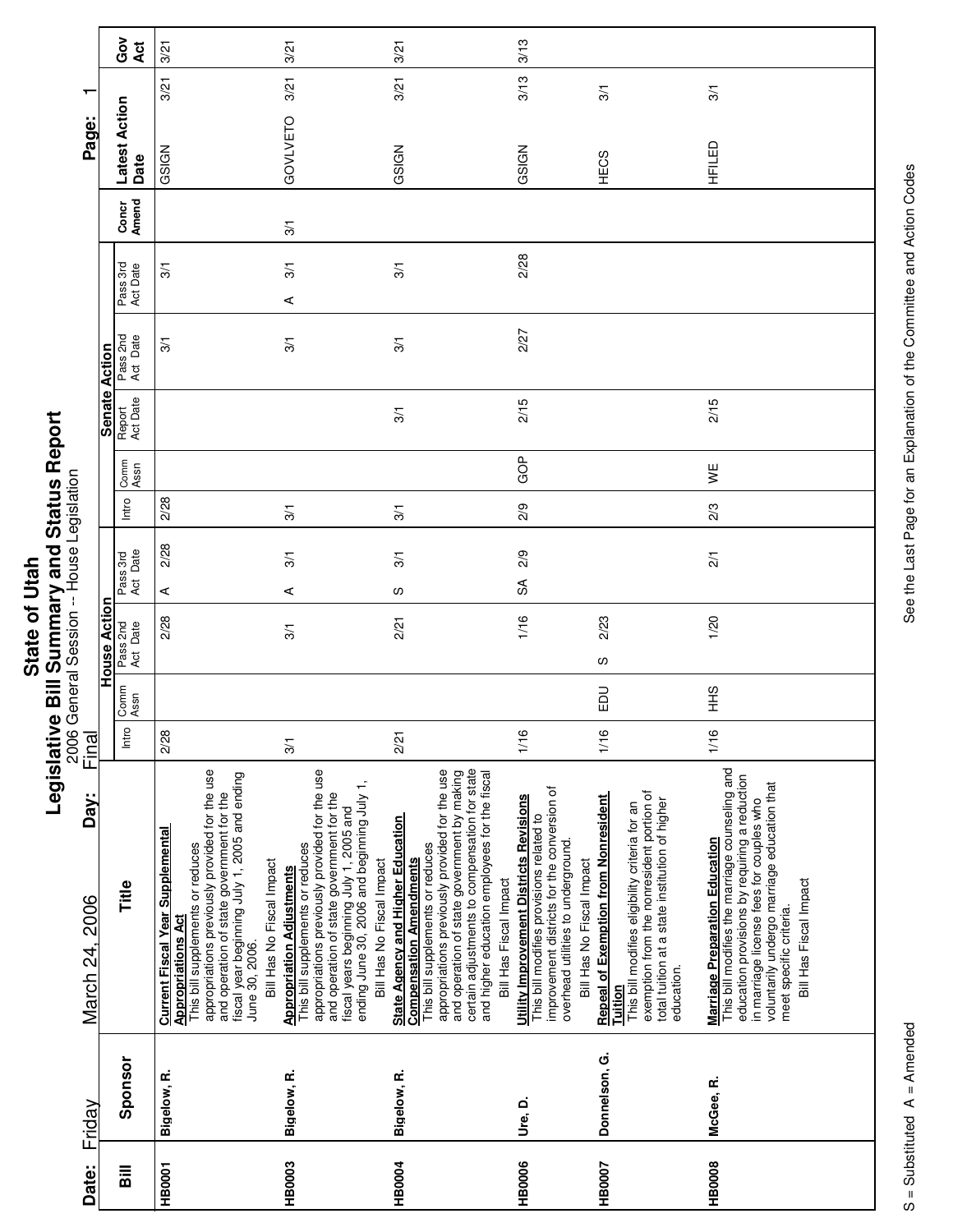|                       | 2                     |
|-----------------------|-----------------------|
| Ο<br>٩<br><b>Stat</b> | ł<br>i<br>Ü<br>ī<br>I |
|                       |                       |

|                                           |                      | Ğ<br>O<br>Act         | 3/17                                                                                                                                                                                                                                                                                               |                                                                                                                                                                                                                                                                                                                                 | 3/17                                                                                                                                                                                                      | 3/17                                                                                                                                                                                                                             | 3/17                                                                                                                                                             | 3/17                                                                                                                                   | 3/17                                                                                                                         | 3/17                                                                                                                                                                                             |
|-------------------------------------------|----------------------|-----------------------|----------------------------------------------------------------------------------------------------------------------------------------------------------------------------------------------------------------------------------------------------------------------------------------------------|---------------------------------------------------------------------------------------------------------------------------------------------------------------------------------------------------------------------------------------------------------------------------------------------------------------------------------|-----------------------------------------------------------------------------------------------------------------------------------------------------------------------------------------------------------|----------------------------------------------------------------------------------------------------------------------------------------------------------------------------------------------------------------------------------|------------------------------------------------------------------------------------------------------------------------------------------------------------------|----------------------------------------------------------------------------------------------------------------------------------------|------------------------------------------------------------------------------------------------------------------------------|--------------------------------------------------------------------------------------------------------------------------------------------------------------------------------------------------|
| $\mathbf{\Omega}$<br>Page:                |                      |                       | 3/17                                                                                                                                                                                                                                                                                               | 2/13                                                                                                                                                                                                                                                                                                                            | 3/17                                                                                                                                                                                                      | 3/17                                                                                                                                                                                                                             | 3/17                                                                                                                                                             | 3/17                                                                                                                                   | 3/17                                                                                                                         | 3/17                                                                                                                                                                                             |
|                                           |                      | Latest Action<br>Date | GSIGN                                                                                                                                                                                                                                                                                              | HFILED                                                                                                                                                                                                                                                                                                                          | GSIGN                                                                                                                                                                                                     | GSIGN                                                                                                                                                                                                                            | GSIGN                                                                                                                                                            | GSIGN                                                                                                                                  | GSIGN                                                                                                                        | GSIGN                                                                                                                                                                                            |
|                                           |                      | Concr<br>Amend        |                                                                                                                                                                                                                                                                                                    |                                                                                                                                                                                                                                                                                                                                 |                                                                                                                                                                                                           | 2/28                                                                                                                                                                                                                             | 2/13                                                                                                                                                             | 2/13                                                                                                                                   | 2/27                                                                                                                         |                                                                                                                                                                                                  |
|                                           |                      | Pass 3rd<br>Act Date  | 3/1                                                                                                                                                                                                                                                                                                |                                                                                                                                                                                                                                                                                                                                 | 2/28                                                                                                                                                                                                      | 2/28                                                                                                                                                                                                                             | 2/10                                                                                                                                                             | 2/10                                                                                                                                   | 2/24                                                                                                                         | 2/15                                                                                                                                                                                             |
|                                           |                      |                       |                                                                                                                                                                                                                                                                                                    |                                                                                                                                                                                                                                                                                                                                 |                                                                                                                                                                                                           | $\prec$                                                                                                                                                                                                                          |                                                                                                                                                                  |                                                                                                                                        | ⋖                                                                                                                            | လ                                                                                                                                                                                                |
|                                           | <b>Senate Action</b> | Pass 2nd<br>Act Date  | 3/1                                                                                                                                                                                                                                                                                                |                                                                                                                                                                                                                                                                                                                                 | 2/27                                                                                                                                                                                                      | 2/28                                                                                                                                                                                                                             | 2/9                                                                                                                                                              | 2/9<br>⋖                                                                                                                               | 2/9                                                                                                                          | 2/8                                                                                                                                                                                              |
|                                           |                      |                       |                                                                                                                                                                                                                                                                                                    |                                                                                                                                                                                                                                                                                                                                 |                                                                                                                                                                                                           |                                                                                                                                                                                                                                  |                                                                                                                                                                  |                                                                                                                                        |                                                                                                                              |                                                                                                                                                                                                  |
|                                           |                      | Report<br>Act Date    |                                                                                                                                                                                                                                                                                                    |                                                                                                                                                                                                                                                                                                                                 | 2/16                                                                                                                                                                                                      | 2/16                                                                                                                                                                                                                             | 2/6                                                                                                                                                              | $\frac{2}{1}$                                                                                                                          | 2/6                                                                                                                          | $\frac{2}{1}$                                                                                                                                                                                    |
|                                           |                      |                       |                                                                                                                                                                                                                                                                                                    |                                                                                                                                                                                                                                                                                                                                 |                                                                                                                                                                                                           |                                                                                                                                                                                                                                  | ⋖                                                                                                                                                                | w                                                                                                                                      |                                                                                                                              | ⋖                                                                                                                                                                                                |
|                                           |                      | Comm<br>Assn          |                                                                                                                                                                                                                                                                                                    |                                                                                                                                                                                                                                                                                                                                 | $\frac{11}{11}$                                                                                                                                                                                           | GOP                                                                                                                                                                                                                              | GOP                                                                                                                                                              | GOP                                                                                                                                    | GOP                                                                                                                          | GOP                                                                                                                                                                                              |
|                                           |                      | Intro                 | 2/23                                                                                                                                                                                                                                                                                               |                                                                                                                                                                                                                                                                                                                                 | 1/17                                                                                                                                                                                                      | 2/13                                                                                                                                                                                                                             | 1/31                                                                                                                                                             | 1/20                                                                                                                                   | 1/31                                                                                                                         | 1/19                                                                                                                                                                                             |
| 2006 General Session -- House Legislation |                      | Pass 3rd<br>Act Date  | 2/22                                                                                                                                                                                                                                                                                               |                                                                                                                                                                                                                                                                                                                                 | 1/17                                                                                                                                                                                                      | 2/13                                                                                                                                                                                                                             | 1/30                                                                                                                                                             | 1/19                                                                                                                                   | 1/30                                                                                                                         | 2/17                                                                                                                                                                                             |
|                                           |                      |                       |                                                                                                                                                                                                                                                                                                    |                                                                                                                                                                                                                                                                                                                                 |                                                                                                                                                                                                           |                                                                                                                                                                                                                                  | ⋖                                                                                                                                                                | ⋖                                                                                                                                      | ⋖                                                                                                                            | ⋖                                                                                                                                                                                                |
|                                           | House Actior         | Pass 2nd<br>Act Date  | 2/22<br>w                                                                                                                                                                                                                                                                                          | 1/24                                                                                                                                                                                                                                                                                                                            | 1/16                                                                                                                                                                                                      | 1/27<br>$\prec$                                                                                                                                                                                                                  | 1/19                                                                                                                                                             | 1/18<br>⋖                                                                                                                              | 1/19                                                                                                                         | 1/17                                                                                                                                                                                             |
|                                           |                      |                       |                                                                                                                                                                                                                                                                                                    |                                                                                                                                                                                                                                                                                                                                 |                                                                                                                                                                                                           |                                                                                                                                                                                                                                  |                                                                                                                                                                  |                                                                                                                                        |                                                                                                                              |                                                                                                                                                                                                  |
|                                           |                      | Comm<br>Assn          | SUS                                                                                                                                                                                                                                                                                                | <b>NV</b>                                                                                                                                                                                                                                                                                                                       |                                                                                                                                                                                                           | GOC                                                                                                                                                                                                                              | GOC                                                                                                                                                              | GOC                                                                                                                                    | GOC                                                                                                                          | GOC                                                                                                                                                                                              |
| Final                                     |                      | Intro                 | 1/16                                                                                                                                                                                                                                                                                               | 1/16                                                                                                                                                                                                                                                                                                                            | 1/16                                                                                                                                                                                                      | 1/16                                                                                                                                                                                                                             | 1/16                                                                                                                                                             | 1/16                                                                                                                                   | 1/16                                                                                                                         | 1/16                                                                                                                                                                                             |
| Day:<br>March 24, 2006                    |                      | Title                 | Coverage of Firefighters and Drug Officers<br><b>Workers' Compensation Studies Including</b><br>provide for a study of the medical causality<br>between exposure of firefighters and drug<br>This bill modifies the Utah Labor Code to<br>officers and certain diseases.<br>Bill Has Fiscal Impact | orders between certain individuals who are, or<br>the provision of services to victims of dating<br>modification, and enforcement of protective<br>have been, in a dating relationship, and for<br>Domestic Violence and Dating Violence<br>This bill provides for the issuance,<br>Bill Has Fiscal Impact<br><b>Amendments</b> | This bill modifies the Utah State Retirement<br>and Insurance Benefit Act to make certain<br>technical and administrative amendments.<br><b>Retirement Office Amendments</b><br>Bill Has No Fiscal Impact | This bill makes amendments to the treatment<br>of records under the Government Records<br><b>Amendments to Government Records</b><br><b>Access and Management Act</b><br>Access and Management Act.<br>Bill Has No Fiscal Impact | This bill modifies the Election Code to allow<br>additional use of common polling places<br><b>Common Polling Places Amendments</b><br>Bill Has No Fiscal Impact | This bill modifies the provisions of the Open<br>Open Meetings Law Amendments<br>Bill Has No Fiscal Impact<br>and Public Meetings Act. | This bill amends the Election Code to permit<br>in-person early voting prior to the date of the<br>Early Voting<br>election. | Meetings Act by amending certain provisions.<br><b>Revisions to Open and Public Meetings</b><br>This bill modifies the Open and Public<br>Bill Has No Fiscal Impact<br>Bill Has No Fiscal Impact |
| Friday                                    |                      | Sponsor               | Murray, J.                                                                                                                                                                                                                                                                                         | Litvack, D.                                                                                                                                                                                                                                                                                                                     | Hardy, A.                                                                                                                                                                                                 | Aagard, D.                                                                                                                                                                                                                       | Aagard, D.                                                                                                                                                       | Harper, W.                                                                                                                             | Aagard, D.                                                                                                                   | Donnelson, G.                                                                                                                                                                                    |
| Date:                                     |                      | $\overline{B}$        | <b>HB0009</b>                                                                                                                                                                                                                                                                                      | HB0010                                                                                                                                                                                                                                                                                                                          | <b>HB0011</b>                                                                                                                                                                                             | <b>HB0012</b>                                                                                                                                                                                                                    | <b>HB0013</b>                                                                                                                                                    | <b>HB0014</b>                                                                                                                          | <b>HB0015</b>                                                                                                                | <b>HB0016</b>                                                                                                                                                                                    |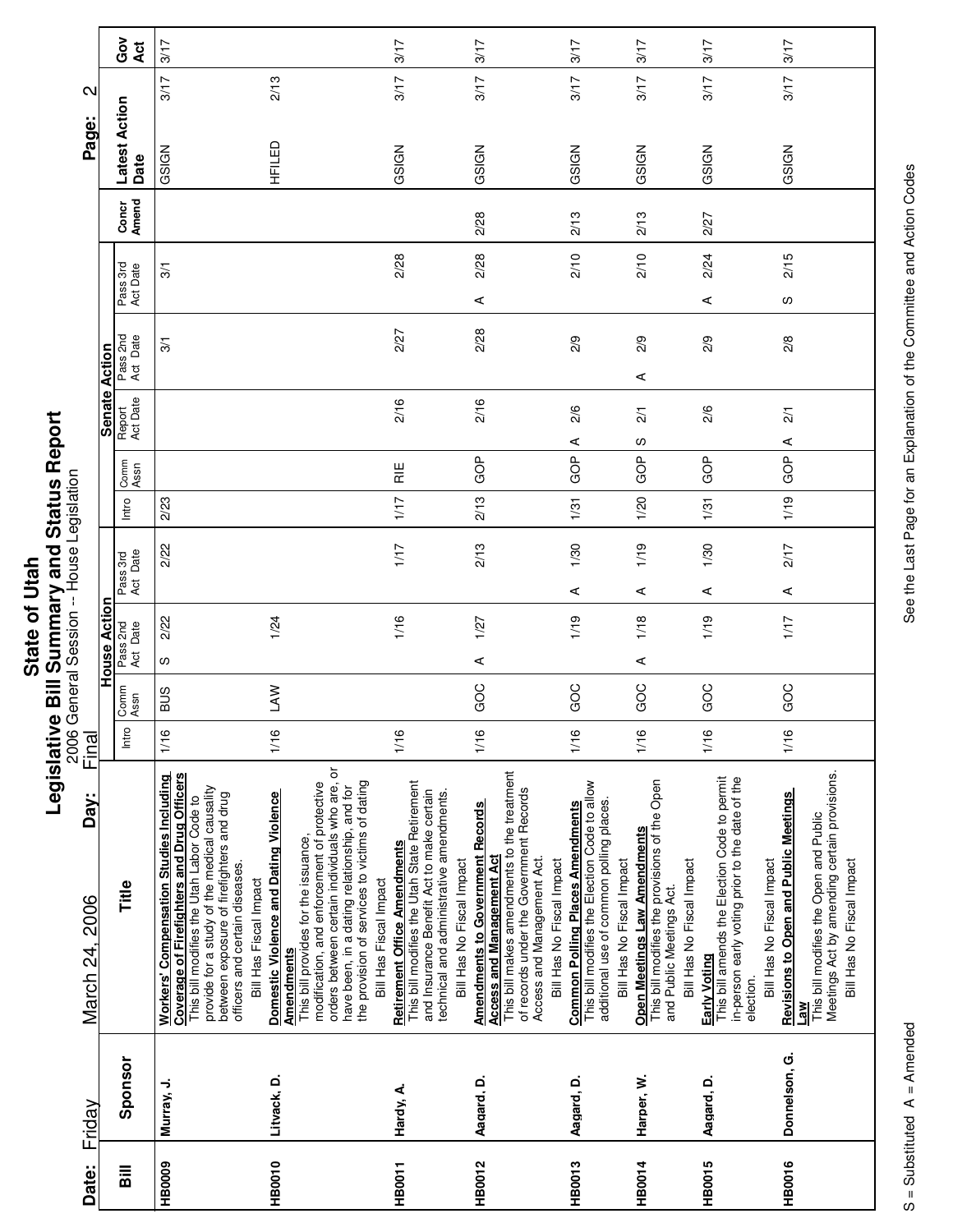|      | :<br>ī           |
|------|------------------|
|      |                  |
|      | Ī                |
|      | ç<br>۱<br>t      |
| Stat | ì<br>Ē<br>7<br>ı |
|      | Ì                |
|      | ž                |
|      | ī                |

|                        |                      | ဝိ<br>ဝိ<br>ă         | 3/13                                                                                                                                                                                                                                            | 3/10                                                                                                                                                                                                                                 | 3/13                                                                                                                                                                                               | 3/17                                                                                                                                                                                                                                                                                                                                                        | 3/10                                                                                                                                                                                       |                                                                                                                                                                                                                                                                                                      | 3/10                                                                                                                                                                                                                                |
|------------------------|----------------------|-----------------------|-------------------------------------------------------------------------------------------------------------------------------------------------------------------------------------------------------------------------------------------------|--------------------------------------------------------------------------------------------------------------------------------------------------------------------------------------------------------------------------------------|----------------------------------------------------------------------------------------------------------------------------------------------------------------------------------------------------|-------------------------------------------------------------------------------------------------------------------------------------------------------------------------------------------------------------------------------------------------------------------------------------------------------------------------------------------------------------|--------------------------------------------------------------------------------------------------------------------------------------------------------------------------------------------|------------------------------------------------------------------------------------------------------------------------------------------------------------------------------------------------------------------------------------------------------------------------------------------------------|-------------------------------------------------------------------------------------------------------------------------------------------------------------------------------------------------------------------------------------|
| S                      |                      |                       | 3/13                                                                                                                                                                                                                                            | 3/10                                                                                                                                                                                                                                 | 3/13                                                                                                                                                                                               | 3/17                                                                                                                                                                                                                                                                                                                                                        | 3/10                                                                                                                                                                                       | 3/1                                                                                                                                                                                                                                                                                                  | 3/10                                                                                                                                                                                                                                |
| Page:                  |                      | Latest Action<br>Date | GSIGN                                                                                                                                                                                                                                           | GSIGN                                                                                                                                                                                                                                | GSIGN                                                                                                                                                                                              | GSIGN                                                                                                                                                                                                                                                                                                                                                       | GSIGN                                                                                                                                                                                      | HFILED<br>H                                                                                                                                                                                                                                                                                          | GSIGN                                                                                                                                                                                                                               |
|                        |                      | Amend<br>Concr        |                                                                                                                                                                                                                                                 |                                                                                                                                                                                                                                      |                                                                                                                                                                                                    |                                                                                                                                                                                                                                                                                                                                                             |                                                                                                                                                                                            |                                                                                                                                                                                                                                                                                                      |                                                                                                                                                                                                                                     |
|                        |                      | Pass 3rd<br>Act Date  | 2/2                                                                                                                                                                                                                                             | 2/10                                                                                                                                                                                                                                 | 2/2                                                                                                                                                                                                | 2/2                                                                                                                                                                                                                                                                                                                                                         | 2/2                                                                                                                                                                                        |                                                                                                                                                                                                                                                                                                      | 2/2                                                                                                                                                                                                                                 |
|                        |                      | Pass 2nd<br>Act Date  | $\overline{21}$                                                                                                                                                                                                                                 | 2/9                                                                                                                                                                                                                                  | $\frac{2}{1}$                                                                                                                                                                                      | $\overline{21}$                                                                                                                                                                                                                                                                                                                                             | $\frac{2}{1}$                                                                                                                                                                              | 2/27                                                                                                                                                                                                                                                                                                 | $\overline{2}$                                                                                                                                                                                                                      |
|                        | <b>Senate Action</b> | Act Date<br>Report    | 1/30                                                                                                                                                                                                                                            | $\frac{2}{1}$                                                                                                                                                                                                                        | 1/30                                                                                                                                                                                               | 1/26                                                                                                                                                                                                                                                                                                                                                        | 1/26                                                                                                                                                                                       | 2/20                                                                                                                                                                                                                                                                                                 | 1/26                                                                                                                                                                                                                                |
|                        |                      | Comm<br>Assn          | Ιd                                                                                                                                                                                                                                              | <b>BUS</b>                                                                                                                                                                                                                           | Ιd1                                                                                                                                                                                                | ΓPΤ                                                                                                                                                                                                                                                                                                                                                         | $rac{9}{5}$                                                                                                                                                                                | $rac{9}{5}$                                                                                                                                                                                                                                                                                          | $rac{9}{5}$                                                                                                                                                                                                                         |
|                        |                      | Intro                 | 1/23                                                                                                                                                                                                                                            | 1/18                                                                                                                                                                                                                                 | 1/23                                                                                                                                                                                               | 1/17                                                                                                                                                                                                                                                                                                                                                        | 1/18                                                                                                                                                                                       | 2/14                                                                                                                                                                                                                                                                                                 | 1/18                                                                                                                                                                                                                                |
|                        |                      | Act Date<br>Pass 3rd  | 1/20                                                                                                                                                                                                                                            | 1/18                                                                                                                                                                                                                                 | 1/20                                                                                                                                                                                               | 1/16                                                                                                                                                                                                                                                                                                                                                        | 1/17                                                                                                                                                                                       | 2/13                                                                                                                                                                                                                                                                                                 | 1/17                                                                                                                                                                                                                                |
|                        |                      |                       | w<br>1/17                                                                                                                                                                                                                                       | 1/16                                                                                                                                                                                                                                 | w<br>1/17                                                                                                                                                                                          | 1/16                                                                                                                                                                                                                                                                                                                                                        | 1/16                                                                                                                                                                                       | ⋖<br>1/17                                                                                                                                                                                                                                                                                            | ⋖<br>1/16                                                                                                                                                                                                                           |
|                        | House Action         | Pass 2nd<br>Act Date  |                                                                                                                                                                                                                                                 |                                                                                                                                                                                                                                      |                                                                                                                                                                                                    |                                                                                                                                                                                                                                                                                                                                                             |                                                                                                                                                                                            |                                                                                                                                                                                                                                                                                                      |                                                                                                                                                                                                                                     |
|                        |                      | Comm<br>Assn          |                                                                                                                                                                                                                                                 |                                                                                                                                                                                                                                      |                                                                                                                                                                                                    |                                                                                                                                                                                                                                                                                                                                                             |                                                                                                                                                                                            |                                                                                                                                                                                                                                                                                                      |                                                                                                                                                                                                                                     |
| Final                  |                      | Intro                 | 1/16                                                                                                                                                                                                                                            | 1/16                                                                                                                                                                                                                                 | 1/16                                                                                                                                                                                               | 1/16                                                                                                                                                                                                                                                                                                                                                        | 1/16                                                                                                                                                                                       | 1/16                                                                                                                                                                                                                                                                                                 | 1/16                                                                                                                                                                                                                                |
| Day:<br>March 24, 2006 |                      | Title                 | related to the Uninsured Motorist Identification<br><b>Uninsured Motorist Identification Database</b><br>This bill modifies the Insurance Code and the<br>Motor Vehicles Code by amending provisions<br>Program Amendments<br>Database Program. | Code related to unemployment benefits and<br>provisions of the Utah Workforce Services<br><b>Unemployment Compensation - Social</b><br>This bill modifies employment security<br>Bill Has No Fiscal Impact<br><b>Security Offset</b> | <b>Identification Card Amendments</b><br>This bill modifies the Identification Card Act<br>by amending provisions related to<br>Bill Has No Fiscal Impact<br>identification cards.<br>eligibility. | related to licensing commercial driver training<br>Training School Act by amending provisions<br><b>Commercial Driver Training School Act</b><br>schools, commercial testing only schools,<br>This bill modifies the Commercial Driver<br>school operators, and instructors.<br>Bill Has No Fiscal Impact<br>Bill Has No Fiscal Impact<br><b>Amendments</b> | Human Services Code and the Judicial Court<br>This bill amends provisions of the Utah<br>Act of 1996 related to child welfare.<br>Bill Has Fiscal Impact<br><b>Child Welfare Revisions</b> | Child and Family Services to the Utah Child<br>Prevention Board and transfers oversight of<br>the Children's Trust Account from the Child<br>Abuse Advisory Council and the Board of<br>This bill creates the Utah Child Abuse<br><b>Utah Child Abuse Prevention Board</b><br>Bill Has Fiscal Impact | Office of Child Welfare Parental Defense in<br>Office of Child Welfare Parental Defense<br>This bill amends the chapter relating to the<br>the Utah Administrative Services Code.<br>Bill Has No Fiscal Impact<br><b>Amendments</b> |
| Friday                 |                      | Sponsor               | Murray, J.                                                                                                                                                                                                                                      | Cox, D.                                                                                                                                                                                                                              | Dunnigan, J.                                                                                                                                                                                       | Dunnigan, J.                                                                                                                                                                                                                                                                                                                                                | Harper, W.                                                                                                                                                                                 | Ray, P.                                                                                                                                                                                                                                                                                              | Harper, W.                                                                                                                                                                                                                          |
| Date:                  |                      | $\overline{a}$        | <b>HB0017</b>                                                                                                                                                                                                                                   | <b>HB0018</b>                                                                                                                                                                                                                        | HB0019                                                                                                                                                                                             | <b>HB0020</b>                                                                                                                                                                                                                                                                                                                                               | HB0021                                                                                                                                                                                     | <b>HB0022</b>                                                                                                                                                                                                                                                                                        | HB0023                                                                                                                                                                                                                              |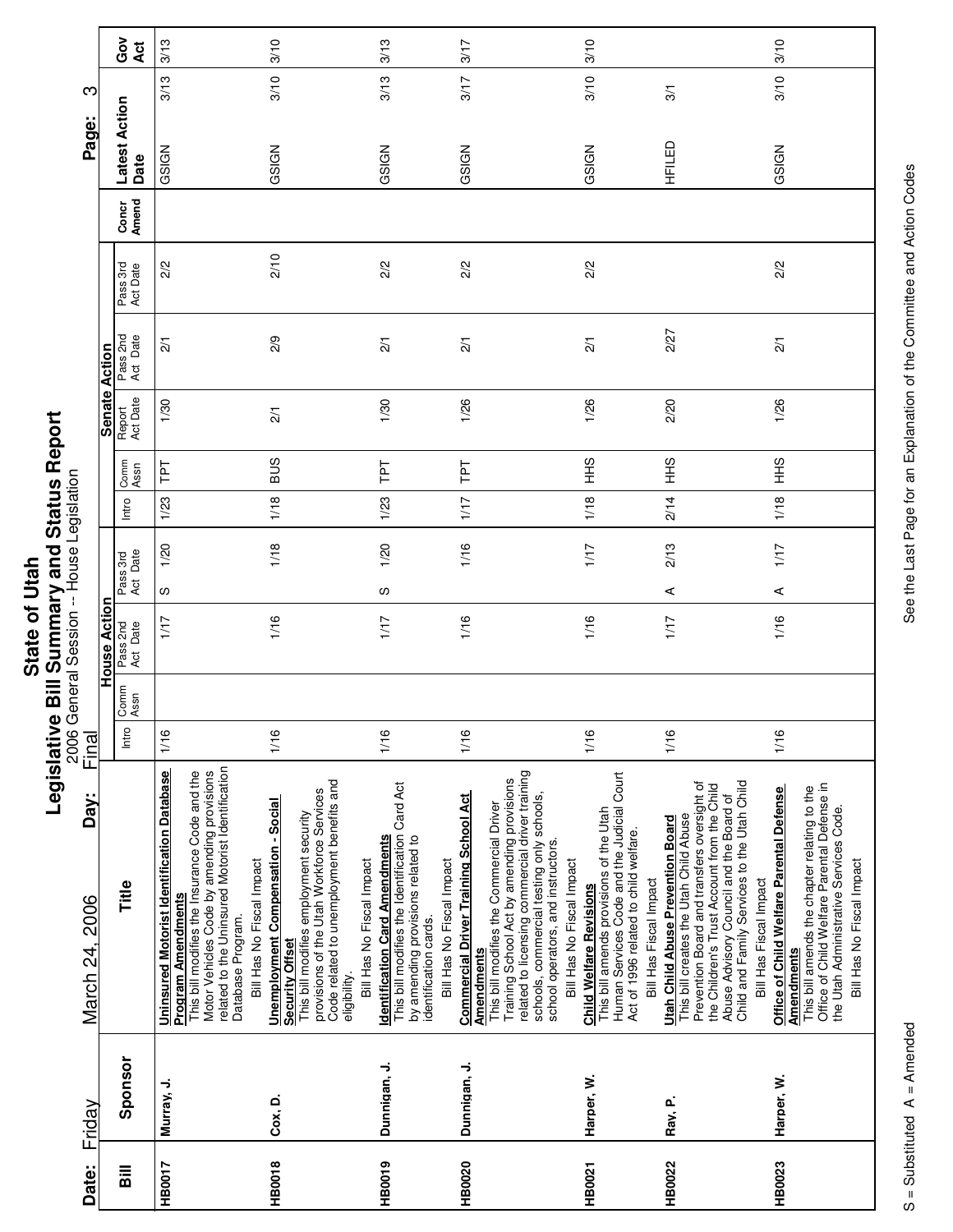|      | Ū      |
|------|--------|
|      |        |
|      |        |
| ŗ    | ና<br>የ |
|      |        |
| Ξ    |        |
|      |        |
|      |        |
|      |        |
|      | Į      |
|      |        |
|      |        |
| Stat |        |
|      |        |
|      | Ē      |
|      | ١      |
|      |        |
|      |        |
|      |        |
|      |        |

|                                      |                      | Got<br>Act            |                                                                                                                                                                                                                                                                                                                               | 3/10                                                                                                                                                                                                                                                                                                                    | 3/16                                                                        | 3/15                                                                                                                                                                                                                                                                    | 3/15                                                                                                                                                                                                                                                                                                        | 3/10                                                                                                        | 3/13                                                                                                                                                                                                               |
|--------------------------------------|----------------------|-----------------------|-------------------------------------------------------------------------------------------------------------------------------------------------------------------------------------------------------------------------------------------------------------------------------------------------------------------------------|-------------------------------------------------------------------------------------------------------------------------------------------------------------------------------------------------------------------------------------------------------------------------------------------------------------------------|-----------------------------------------------------------------------------|-------------------------------------------------------------------------------------------------------------------------------------------------------------------------------------------------------------------------------------------------------------------------|-------------------------------------------------------------------------------------------------------------------------------------------------------------------------------------------------------------------------------------------------------------------------------------------------------------|-------------------------------------------------------------------------------------------------------------|--------------------------------------------------------------------------------------------------------------------------------------------------------------------------------------------------------------------|
| 4                                    |                      |                       | $\overline{3}$                                                                                                                                                                                                                                                                                                                | 3/10                                                                                                                                                                                                                                                                                                                    | 3/16                                                                        | 3/15                                                                                                                                                                                                                                                                    | 3/15                                                                                                                                                                                                                                                                                                        | 3/10                                                                                                        | 3/13                                                                                                                                                                                                               |
| Page:                                |                      | Latest Action<br>Date | HFILED                                                                                                                                                                                                                                                                                                                        | GSIGN                                                                                                                                                                                                                                                                                                                   | GSIGN                                                                       | GSIGN                                                                                                                                                                                                                                                                   | GSIGN                                                                                                                                                                                                                                                                                                       | GSIGN                                                                                                       | GSIGN                                                                                                                                                                                                              |
|                                      |                      | Concr<br>Amend        |                                                                                                                                                                                                                                                                                                                               | 2/10                                                                                                                                                                                                                                                                                                                    |                                                                             |                                                                                                                                                                                                                                                                         | $\overline{3}$                                                                                                                                                                                                                                                                                              |                                                                                                             | 2/20                                                                                                                                                                                                               |
|                                      |                      | Pass 3rd<br>Act Date  |                                                                                                                                                                                                                                                                                                                               | 2/9                                                                                                                                                                                                                                                                                                                     | 2/6                                                                         | 2/14                                                                                                                                                                                                                                                                    | 2/28                                                                                                                                                                                                                                                                                                        | 2/2                                                                                                         | 2/16<br>⋖                                                                                                                                                                                                          |
|                                      |                      | Pass 2nd<br>Act Date  |                                                                                                                                                                                                                                                                                                                               | 2/8                                                                                                                                                                                                                                                                                                                     |                                                                             |                                                                                                                                                                                                                                                                         | 2/28                                                                                                                                                                                                                                                                                                        | $\frac{2}{1}$                                                                                               | 2/15                                                                                                                                                                                                               |
|                                      | <b>Senate Action</b> | Report<br>Act Date    |                                                                                                                                                                                                                                                                                                                               | 1/26<br>⋖                                                                                                                                                                                                                                                                                                               | $\overline{21}$                                                             | 2/9                                                                                                                                                                                                                                                                     | 2/16<br>⋖                                                                                                                                                                                                                                                                                                   | 1/25                                                                                                        | 2/13<br>⋖                                                                                                                                                                                                          |
|                                      |                      | Comm<br>Assn          |                                                                                                                                                                                                                                                                                                                               | $\frac{6}{3}$                                                                                                                                                                                                                                                                                                           | <b>BUS</b>                                                                  | $rac{9}{5}$                                                                                                                                                                                                                                                             | GOP                                                                                                                                                                                                                                                                                                         | GOP                                                                                                         | $rac{C}{\pi}$                                                                                                                                                                                                      |
|                                      |                      | Intro                 | 2/23                                                                                                                                                                                                                                                                                                                          | 1/18                                                                                                                                                                                                                                                                                                                    | 1/23                                                                        | 1/23                                                                                                                                                                                                                                                                    | 2/10                                                                                                                                                                                                                                                                                                        | 1/17                                                                                                        | 2/6                                                                                                                                                                                                                |
|                                      |                      | Pass 3rd<br>Act Date  | 2/22                                                                                                                                                                                                                                                                                                                          | 1/17<br>⋖                                                                                                                                                                                                                                                                                                               | 1/20                                                                        | 1/20<br>⋖                                                                                                                                                                                                                                                               | 2/9<br>လ                                                                                                                                                                                                                                                                                                    | 1/17                                                                                                        | 2/3                                                                                                                                                                                                                |
| General Session -- House Legislation | 등<br>House Acti      | Pass 2nd<br>Act Date  | 2/22<br>ഗ                                                                                                                                                                                                                                                                                                                     | 1/16                                                                                                                                                                                                                                                                                                                    | 1/17                                                                        | 1/17                                                                                                                                                                                                                                                                    | 1/27<br>⋖                                                                                                                                                                                                                                                                                                   | 1/16                                                                                                        | 1/20                                                                                                                                                                                                               |
|                                      |                      | Comm<br>Assn          | SHH                                                                                                                                                                                                                                                                                                                           |                                                                                                                                                                                                                                                                                                                         |                                                                             |                                                                                                                                                                                                                                                                         | GOC                                                                                                                                                                                                                                                                                                         |                                                                                                             | $rac{6}{5}$                                                                                                                                                                                                        |
| 2006<br>200<br>Final                 |                      | Intro                 | 1/16                                                                                                                                                                                                                                                                                                                          | 1/16                                                                                                                                                                                                                                                                                                                    | 1/16                                                                        | 1/16                                                                                                                                                                                                                                                                    | 1/16                                                                                                                                                                                                                                                                                                        | 1/16                                                                                                        | 1/16                                                                                                                                                                                                               |
| Day:<br>March 24, 2006               |                      | Title                 | within appropriations from the Legislature, to<br>reimburse dentists providing children's<br>This bill establishes a statutory requirement,<br>aggregate PEHP fee schedule for dental<br>Medicaid dental services at 70% of the<br><b>Medicaid Dental and Physician</b><br>Reimbursement Amendments<br>Bill Has Fiscal Impact | Child Welfare - Licensing and Management<br>Management Information System established<br>in the Child and Family Services chapter of<br>This bill amends provisions relating to the<br>Licensing Information System and the<br>the Utah Human Services Code.<br>Bill Has No Fiscal Impact<br><b>Information Systems</b> | This bill modifies a provision related to filing a<br>Filing Liens<br>lien. | parents to attend a course designed to<br>educate and sensitize parents to the needs of<br>This bill allows the court to require unmarried<br><b>Divorce Education Amendments</b><br>Bill Has No Fiscal Impact<br>Bill Has No Fiscal Impact<br>their child or children. | certain provisions related to protected records<br>Access and Management Act by amending<br>This bill modifies the Government Records<br>and manipulation of certain records.<br><b>Access and Fee Amendments to</b><br>Government Records Access and<br><u>Management Act</u><br>Bill Has No Fiscal Impact | This bill modifies provisions relating to<br>Bill Has No Fiscal Impact<br>Township Amendments<br>townships. | This bill creates a procedure by which a minor<br>16 years of age or older may petition the<br>juvenile court for a declaration of<br>Bill Has No Fiscal Impact<br><b>Emancipation of a Minor</b><br>emancipation. |
| Friday                               |                      | Sponsor               | Mascaro, S.                                                                                                                                                                                                                                                                                                                   | Harper, W.                                                                                                                                                                                                                                                                                                              | Clark, S.                                                                   | Fowlke, L.                                                                                                                                                                                                                                                              | Aagard, D.                                                                                                                                                                                                                                                                                                  | Christensen, L.                                                                                             | McGee, R.                                                                                                                                                                                                          |
| Date:                                |                      | Bill                  | <b>HB0024</b>                                                                                                                                                                                                                                                                                                                 | HB0025                                                                                                                                                                                                                                                                                                                  | <b>HB0026</b>                                                               | <b>HB0027</b>                                                                                                                                                                                                                                                           | <b>HB0028</b>                                                                                                                                                                                                                                                                                               | HB0029                                                                                                      | <b>HB0030</b>                                                                                                                                                                                                      |

See the Last Page for an Explanation of the Committee and Action Codes S = Substituted A = Amended A = Amendes See the Last Page for an Explanation of the Committee and Action Codes

 $\overline{\phantom{a}}$ 

г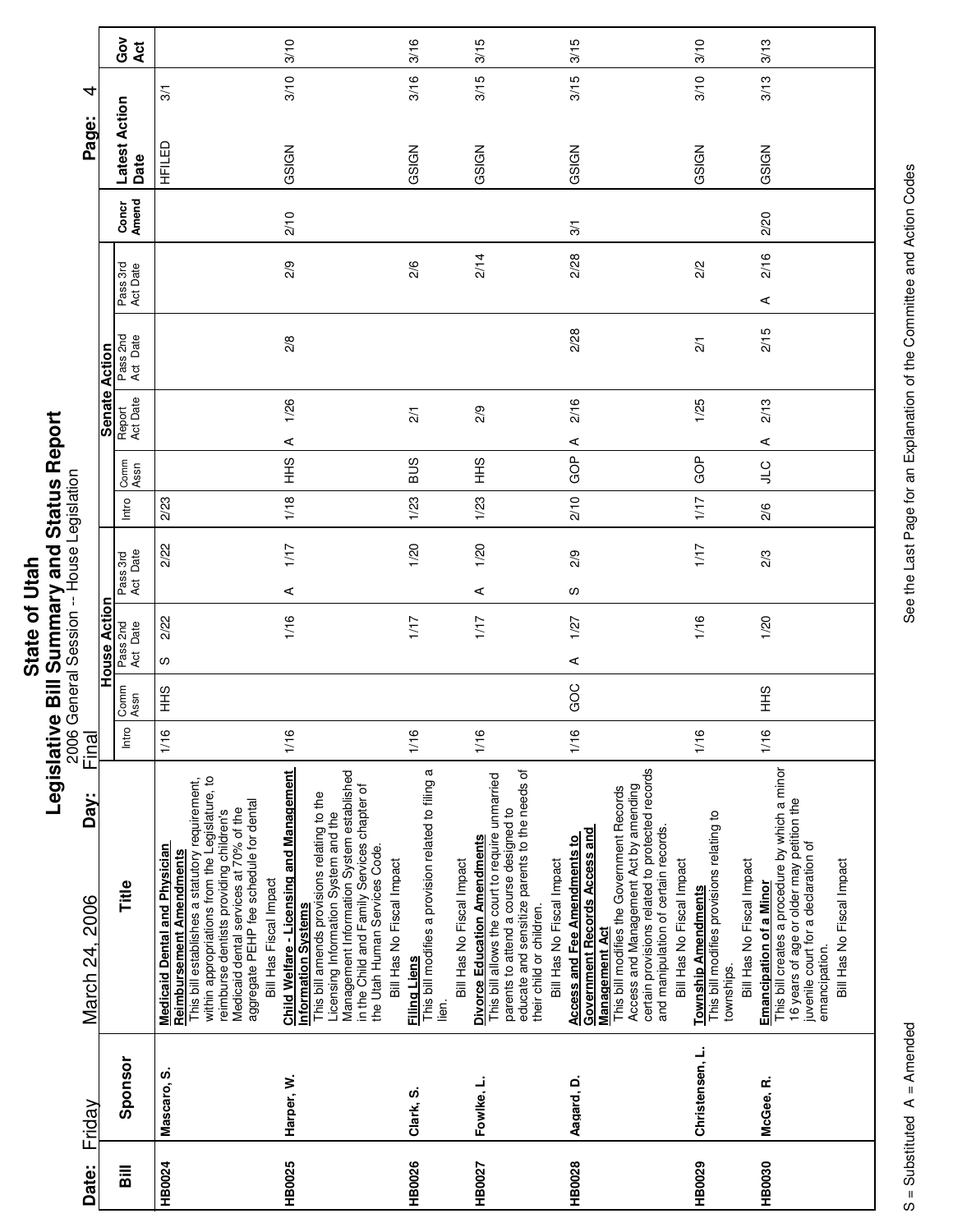|        | ţ              |
|--------|----------------|
|        | i              |
| Q      |                |
| $-10+$ |                |
| ō      |                |
|        | יש הים היים בי |
|        |                |
| State  |                |
|        |                |
|        | j              |
|        | Ξ<br>I         |
|        |                |
|        |                |

|                                           |                      | Gov<br>Act            | 3/13                                                                                                                                                                                                                                                                                                                                           | 3/15                                                                                                                                                                  | 3/15                                                                                                                                                     | 3/15                                                                                                                                                                                   | 3/10                                                                                                                                                   | 3/15                                                                                                                                                                             | 3/10                                                                                                                                                    | 3/15                                                                                                                          | 3/21                                                                                                                                                         |
|-------------------------------------------|----------------------|-----------------------|------------------------------------------------------------------------------------------------------------------------------------------------------------------------------------------------------------------------------------------------------------------------------------------------------------------------------------------------|-----------------------------------------------------------------------------------------------------------------------------------------------------------------------|----------------------------------------------------------------------------------------------------------------------------------------------------------|----------------------------------------------------------------------------------------------------------------------------------------------------------------------------------------|--------------------------------------------------------------------------------------------------------------------------------------------------------|----------------------------------------------------------------------------------------------------------------------------------------------------------------------------------|---------------------------------------------------------------------------------------------------------------------------------------------------------|-------------------------------------------------------------------------------------------------------------------------------|--------------------------------------------------------------------------------------------------------------------------------------------------------------|
| 5                                         |                      |                       | 3/13                                                                                                                                                                                                                                                                                                                                           | 3/15                                                                                                                                                                  | 3/15                                                                                                                                                     | 3/15                                                                                                                                                                                   | 3/10                                                                                                                                                   | 3/15                                                                                                                                                                             | 3/10                                                                                                                                                    | 3/15                                                                                                                          | 3/21                                                                                                                                                         |
| Page:                                     |                      | Latest Action<br>Date | GSIGN                                                                                                                                                                                                                                                                                                                                          | GSIGN                                                                                                                                                                 | GSIGN                                                                                                                                                    | GSIGN                                                                                                                                                                                  | GSIGN                                                                                                                                                  | GSIGN                                                                                                                                                                            | GSIGN                                                                                                                                                   | GSIGN                                                                                                                         | GSIGN                                                                                                                                                        |
|                                           |                      | Concr<br>Amend        |                                                                                                                                                                                                                                                                                                                                                |                                                                                                                                                                       |                                                                                                                                                          |                                                                                                                                                                                        |                                                                                                                                                        |                                                                                                                                                                                  |                                                                                                                                                         |                                                                                                                               | 2/28                                                                                                                                                         |
|                                           |                      | Pass 3rd<br>Act Date  | 3/1                                                                                                                                                                                                                                                                                                                                            | 2/10                                                                                                                                                                  | 1/26                                                                                                                                                     | 2/10                                                                                                                                                                                   | 2/2                                                                                                                                                    | 2/10                                                                                                                                                                             | 2/14                                                                                                                                                    | 2/10                                                                                                                          | 2/28<br>⋖                                                                                                                                                    |
|                                           |                      | Pass 2nd<br>Act Date  | 2/9                                                                                                                                                                                                                                                                                                                                            | 2/9                                                                                                                                                                   | 1/25                                                                                                                                                     | 2/9                                                                                                                                                                                    | $\overline{21}$                                                                                                                                        | 2/9                                                                                                                                                                              |                                                                                                                                                         | 2/9                                                                                                                           | 2/15                                                                                                                                                         |
|                                           | <b>Senate Action</b> | Report<br>Act Date    | $\frac{2}{1}$                                                                                                                                                                                                                                                                                                                                  | 2/6                                                                                                                                                                   | 1/24                                                                                                                                                     | 2/6                                                                                                                                                                                    | 1/26                                                                                                                                                   | $\frac{2}{1}$                                                                                                                                                                    | 2/9                                                                                                                                                     | 2/7                                                                                                                           | 2/10                                                                                                                                                         |
|                                           |                      | Comm<br>Assn          | $rac{6}{5}$                                                                                                                                                                                                                                                                                                                                    | <b>BUS</b>                                                                                                                                                            | SUS                                                                                                                                                      | <b>SUS</b>                                                                                                                                                                             | ΓPΤ                                                                                                                                                    | GOP                                                                                                                                                                              | $rac{9}{5}$                                                                                                                                             | ¥¥                                                                                                                            | VË                                                                                                                                                           |
|                                           |                      | Intro                 | 1/26                                                                                                                                                                                                                                                                                                                                           | 1/25                                                                                                                                                                  | 1/17                                                                                                                                                     | 1/25                                                                                                                                                                                   | 1/20                                                                                                                                                   | 1/25                                                                                                                                                                             | 1/25                                                                                                                                                    | 2/2                                                                                                                           | 2/7                                                                                                                                                          |
|                                           |                      | Pass 3rd<br>Act Date  | 1/25                                                                                                                                                                                                                                                                                                                                           | 1/24<br>⋖                                                                                                                                                             | 1/16                                                                                                                                                     | 1/24                                                                                                                                                                                   | 1/19                                                                                                                                                   | 1/24                                                                                                                                                                             | 1/24                                                                                                                                                    | $\overline{21}$                                                                                                               | 2/6<br>⋖                                                                                                                                                     |
| 2006 General Session -- House Legislation | House Action         | Pass 2nd<br>Act Date  | 1/18<br>⋖                                                                                                                                                                                                                                                                                                                                      | 1/17                                                                                                                                                                  | 1/16                                                                                                                                                     | 1/18                                                                                                                                                                                   | 1/16                                                                                                                                                   | 1/17                                                                                                                                                                             | 1/17                                                                                                                                                    | 1/23                                                                                                                          | 1/24                                                                                                                                                         |
|                                           |                      | Comm<br>Assn          | $rac{9}{5}$                                                                                                                                                                                                                                                                                                                                    |                                                                                                                                                                       |                                                                                                                                                          | <b>SUS</b>                                                                                                                                                                             |                                                                                                                                                        |                                                                                                                                                                                  |                                                                                                                                                         | WHE                                                                                                                           | <b>SUS</b>                                                                                                                                                   |
| Final                                     |                      | Intro                 | 1/16                                                                                                                                                                                                                                                                                                                                           | 1/16                                                                                                                                                                  | 1/16                                                                                                                                                     | 1/16                                                                                                                                                                                   | 1/16                                                                                                                                                   | 1/16                                                                                                                                                                             | 1/16                                                                                                                                                    | 1/16                                                                                                                          | 1/16                                                                                                                                                         |
| Day:<br>March 24, 2006                    |                      | Title                 | expedited provision of supported employment<br>This bill establishes a pilot program within the<br>Pilot Program for the Provision of Services<br>Services for People with Disabilities chapter<br>of the Utah Human Services Code, for the<br>services to people with disabilities.<br>for People with Disabilities<br>Bill Has Fiscal Impact | This bill modifies the Insurance Code related<br>Life Insurance and Annuity Law<br>to life insurance and annuities.<br>Bill Has No Fiscal Impact<br><b>Amendments</b> | This bill modifies the Insurance Code related<br><b>Insurance Related Investment</b><br>Bill Has No Fiscal Impact<br>to investments<br><b>Amendments</b> | address reports, tables, and examinations.<br>This bill modifies the Insurance Code to<br>Insurance Reports, Tables, and<br>Bill Has No Fiscal Impact<br><b>Examination Amendments</b> | This bill modifies the Transportation Code by<br>amending state highway descriptions.<br><b>State Highways Amendments</b><br>Bill Has No Fiscal Impact | This bill requires notice for certain transfers of<br>Notice Requirements for Budget Transfers<br>Bill Has No Fiscal Impact<br>money out of utility funds.<br>from Utility Funds | persons applying for public assistance.<br>This bill modifies provisions related to<br><b>Public Assistance Amendments</b><br>Bill Has No Fiscal Impact | This bill addresses requirements for water<br>Bill Has No Fiscal Impact<br><b>Water Reuse Requirements</b><br>reuse projects. | This bill creates a legislative commission to<br><b>Utah International Trade Commission</b><br>address international trade issues.<br>Bill Has Fiscal Impact |
| Friday                                    |                      | Sponsor               | Menlove, R.                                                                                                                                                                                                                                                                                                                                    | Dunnigan, J.                                                                                                                                                          | Dunnigan, J.                                                                                                                                             | Dunnigan, J.                                                                                                                                                                           | Murray, J.                                                                                                                                             | Tilton, A.                                                                                                                                                                       | Allen, S.                                                                                                                                               | Ferry, B.                                                                                                                     | Allen, S.                                                                                                                                                    |
| Date:                                     |                      | <b>Bill</b>           | <b>HB0031</b>                                                                                                                                                                                                                                                                                                                                  | <b>HB0032</b>                                                                                                                                                         | <b>HB0033</b>                                                                                                                                            | <b>HB0034</b>                                                                                                                                                                          | HB0035                                                                                                                                                 | <b>HB0036</b>                                                                                                                                                                    | <b>HB0037</b>                                                                                                                                           | HB0038                                                                                                                        | HB0039                                                                                                                                                       |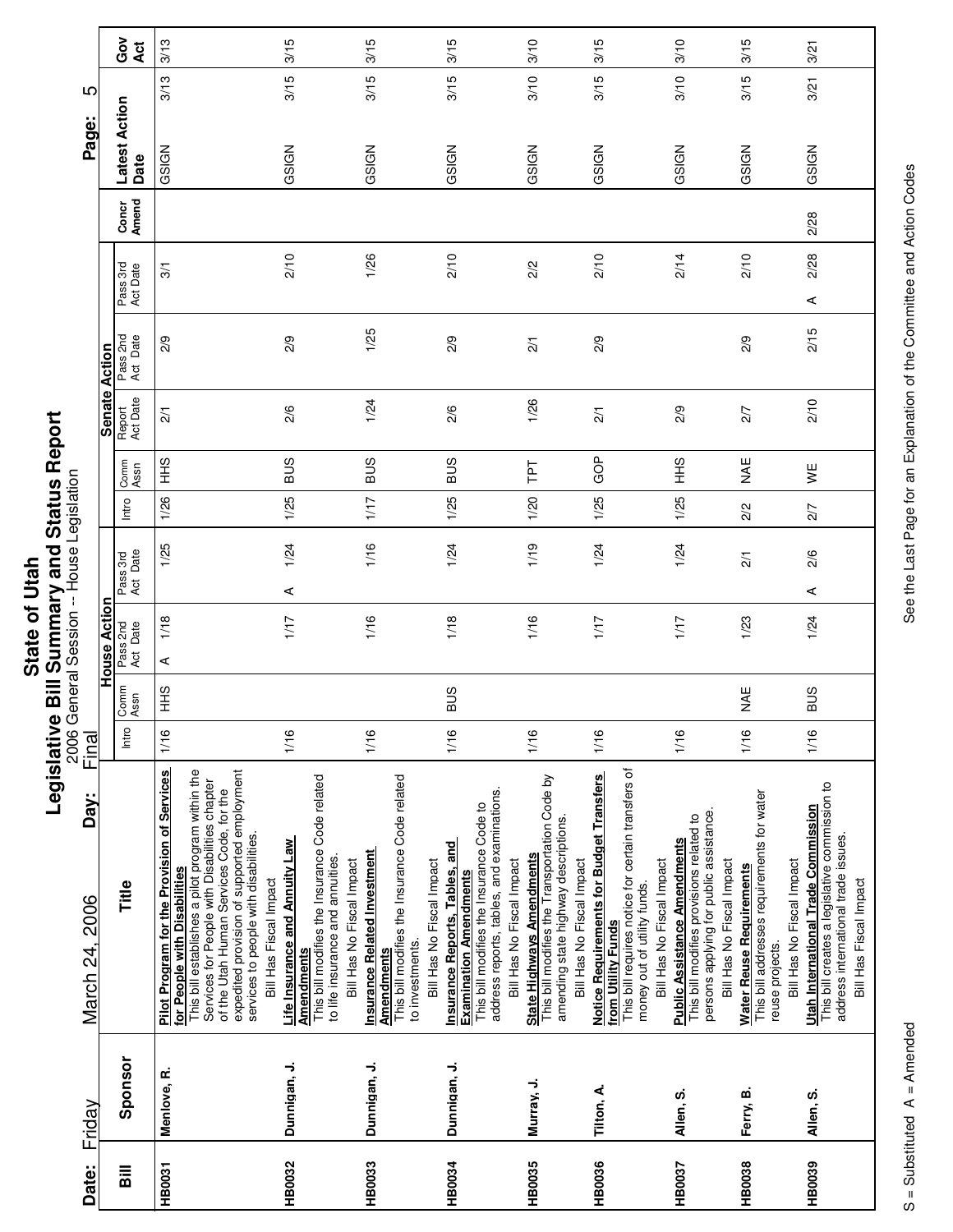|             | U       |
|-------------|---------|
|             |         |
|             | i       |
| <b>ltal</b> |         |
|             |         |
|             |         |
|             |         |
|             |         |
| ì           |         |
|             |         |
| <b>Stat</b> | ā       |
|             |         |
|             | --<br>0 |
|             |         |
|             | ؟       |
|             |         |

|                        |               | ဝီ<br>ပိ<br><b>Act</b> | 3/13                                                                                                                                                                                                                                                                                                         | 3/10                                                                                                                                                                                                                                                                                                                        |                                                                                                                                           | 3/10                                                                                                                                                                                                                                      | 3/10                                                                                                                               | 3/10                                                                                                                                                                                                                                                                                | 3/15                                                                                                                                              |
|------------------------|---------------|------------------------|--------------------------------------------------------------------------------------------------------------------------------------------------------------------------------------------------------------------------------------------------------------------------------------------------------------|-----------------------------------------------------------------------------------------------------------------------------------------------------------------------------------------------------------------------------------------------------------------------------------------------------------------------------|-------------------------------------------------------------------------------------------------------------------------------------------|-------------------------------------------------------------------------------------------------------------------------------------------------------------------------------------------------------------------------------------------|------------------------------------------------------------------------------------------------------------------------------------|-------------------------------------------------------------------------------------------------------------------------------------------------------------------------------------------------------------------------------------------------------------------------------------|---------------------------------------------------------------------------------------------------------------------------------------------------|
| ဖ                      |               |                        | 3/13                                                                                                                                                                                                                                                                                                         | 3/10                                                                                                                                                                                                                                                                                                                        | 3/1                                                                                                                                       | 3/10                                                                                                                                                                                                                                      | 3/10                                                                                                                               | 3/10                                                                                                                                                                                                                                                                                | 3/15                                                                                                                                              |
| Page:                  |               | Latest Action<br>Date  | GSIGN                                                                                                                                                                                                                                                                                                        | GSIGN                                                                                                                                                                                                                                                                                                                       | HFILED                                                                                                                                    | GSIGN                                                                                                                                                                                                                                     | GSIGN                                                                                                                              | GSIGN                                                                                                                                                                                                                                                                               | GSIGN                                                                                                                                             |
|                        |               | Amend<br>Concr         | 2/20                                                                                                                                                                                                                                                                                                         |                                                                                                                                                                                                                                                                                                                             |                                                                                                                                           | 2/7                                                                                                                                                                                                                                       | 2/13                                                                                                                               |                                                                                                                                                                                                                                                                                     | 2/20                                                                                                                                              |
|                        |               | Pass 3rd<br>Act Date   | 2/16                                                                                                                                                                                                                                                                                                         | 2/16                                                                                                                                                                                                                                                                                                                        |                                                                                                                                           | 2/3                                                                                                                                                                                                                                       | 2/10                                                                                                                               | 2/16                                                                                                                                                                                                                                                                                | 2/17<br>$\prec$                                                                                                                                   |
|                        |               | Pass 2nd<br>Act Date   | 2/15<br>⋖                                                                                                                                                                                                                                                                                                    | 2/15                                                                                                                                                                                                                                                                                                                        |                                                                                                                                           | $\overline{2}/1$<br>⋖                                                                                                                                                                                                                     | 2/9                                                                                                                                | 2/15                                                                                                                                                                                                                                                                                | 2/16<br>w                                                                                                                                         |
|                        | Senate Action | Report<br>Act Date     | 2/10                                                                                                                                                                                                                                                                                                         | 2/8                                                                                                                                                                                                                                                                                                                         | 2/16                                                                                                                                      | 1/25                                                                                                                                                                                                                                      | $\frac{2}{1}$<br>S                                                                                                                 | 2/9                                                                                                                                                                                                                                                                                 | 2/7                                                                                                                                               |
|                        |               | Comm<br>Assn           | y≝                                                                                                                                                                                                                                                                                                           | GOP                                                                                                                                                                                                                                                                                                                         | REV                                                                                                                                       | GOP                                                                                                                                                                                                                                       | GOP                                                                                                                                | ¥¥                                                                                                                                                                                                                                                                                  | ΓPΤ                                                                                                                                               |
|                        |               | Intro                  | 2/7                                                                                                                                                                                                                                                                                                          | 1/27                                                                                                                                                                                                                                                                                                                        | 2/14                                                                                                                                      | 1/18                                                                                                                                                                                                                                      | 1/23                                                                                                                               | 1/31                                                                                                                                                                                                                                                                                | 2/2                                                                                                                                               |
|                        |               | Act Date<br>Pass 3rd   | 2/6                                                                                                                                                                                                                                                                                                          | 1/27                                                                                                                                                                                                                                                                                                                        | 2/13<br>$\mathfrak{F}$                                                                                                                    | 1/17<br>⋖                                                                                                                                                                                                                                 | 1/20<br>S                                                                                                                          | 1/31<br>⋖                                                                                                                                                                                                                                                                           | $\frac{2}{1}$<br>⋖                                                                                                                                |
|                        | House Action  | Pass 2nd<br>Act Date   | 1/24                                                                                                                                                                                                                                                                                                         | 1/24                                                                                                                                                                                                                                                                                                                        | 1/27<br>w                                                                                                                                 | 1/16                                                                                                                                                                                                                                      | 1/16                                                                                                                               | 1/18                                                                                                                                                                                                                                                                                | 1/23<br>SA                                                                                                                                        |
|                        |               | Comm<br>Assn           | <b>SUB</b>                                                                                                                                                                                                                                                                                                   | 71a                                                                                                                                                                                                                                                                                                                         | REV                                                                                                                                       |                                                                                                                                                                                                                                           |                                                                                                                                    | ¥¥                                                                                                                                                                                                                                                                                  | ¥¥                                                                                                                                                |
| Final                  |               | Intro                  | 1/16                                                                                                                                                                                                                                                                                                         | 1/16                                                                                                                                                                                                                                                                                                                        | 1/16                                                                                                                                      | 1/16                                                                                                                                                                                                                                      | 1/16                                                                                                                               | 1/16                                                                                                                                                                                                                                                                                | 1/16                                                                                                                                              |
| Day:<br>March 24, 2006 |               | Title                  | tourism, recreation, cultural, and convention<br>Cultural, and Convention Facilities and<br><b>Expenditures for Tourism, Recreation,</b><br>revenue sources and expenditures for<br>This bill modifies provisions related to<br>Bill Has No Fiscal Impact<br>facilities and activities.<br><b>Activities</b> | Community and Culture related to its duties<br>and responsibilities for providing access to<br>Library Division within the Department of<br>This bill modifies provisions of the State<br><b>Preservation of and Access to State</b><br>and preserving state publications.<br>Bill Has Fiscal Impact<br><b>Publications</b> | This bill addresses the renewable energy tax<br>Renewable Energy Tax Credit<br>credit's continuing application.<br>Bill Has Fiscal Impact | This bill reauthorizes certain state entities and<br>the 2007 Annual General Session of the Utah<br>programs that would otherwise sunset before<br><b>Sunset Review and Reauthorizations</b><br>Bill Has No Fiscal Impact<br>Legislature. | This bill modifies provisions relating to local<br><b>Local Government Amendments</b><br>Bill Has No Fiscal Impact<br>governments. | This bill amends the Bear River Development<br>preconstruction activities even though certain<br>construction funding requirements have not<br>been met and to make developed water<br>Act to allow funds to be spent on<br>Bear River Development Act<br>Bill Has No Fiscal Impact | This bill establishes the position of governor's<br>energy advisor and an energy policy.<br>Bill Has No Fiscal Impact<br>Energy Policy Amendments |
| Friday                 |               | Sponsor                | Adams, J.S.                                                                                                                                                                                                                                                                                                  | Noel, M.                                                                                                                                                                                                                                                                                                                    | Allen, S.                                                                                                                                 | Alexander, J.                                                                                                                                                                                                                             | Dee, B.                                                                                                                            | Adams, J.S.                                                                                                                                                                                                                                                                         | Barrus, R.                                                                                                                                        |
| Date:                  |               | Bill                   | HB0040                                                                                                                                                                                                                                                                                                       | <b>HB0041</b>                                                                                                                                                                                                                                                                                                               | <b>HB0042</b>                                                                                                                             | HB0043                                                                                                                                                                                                                                    | <b>HB0044</b>                                                                                                                      | HB0045                                                                                                                                                                                                                                                                              | <b>HB0046</b>                                                                                                                                     |

See the Last Page for an Explanation of the Committee and Action Codes S = Substituted A = Amended A = Amendes See the Last Page for an Explanation of the Committee and Action Codes

 $\overline{\phantom{a}}$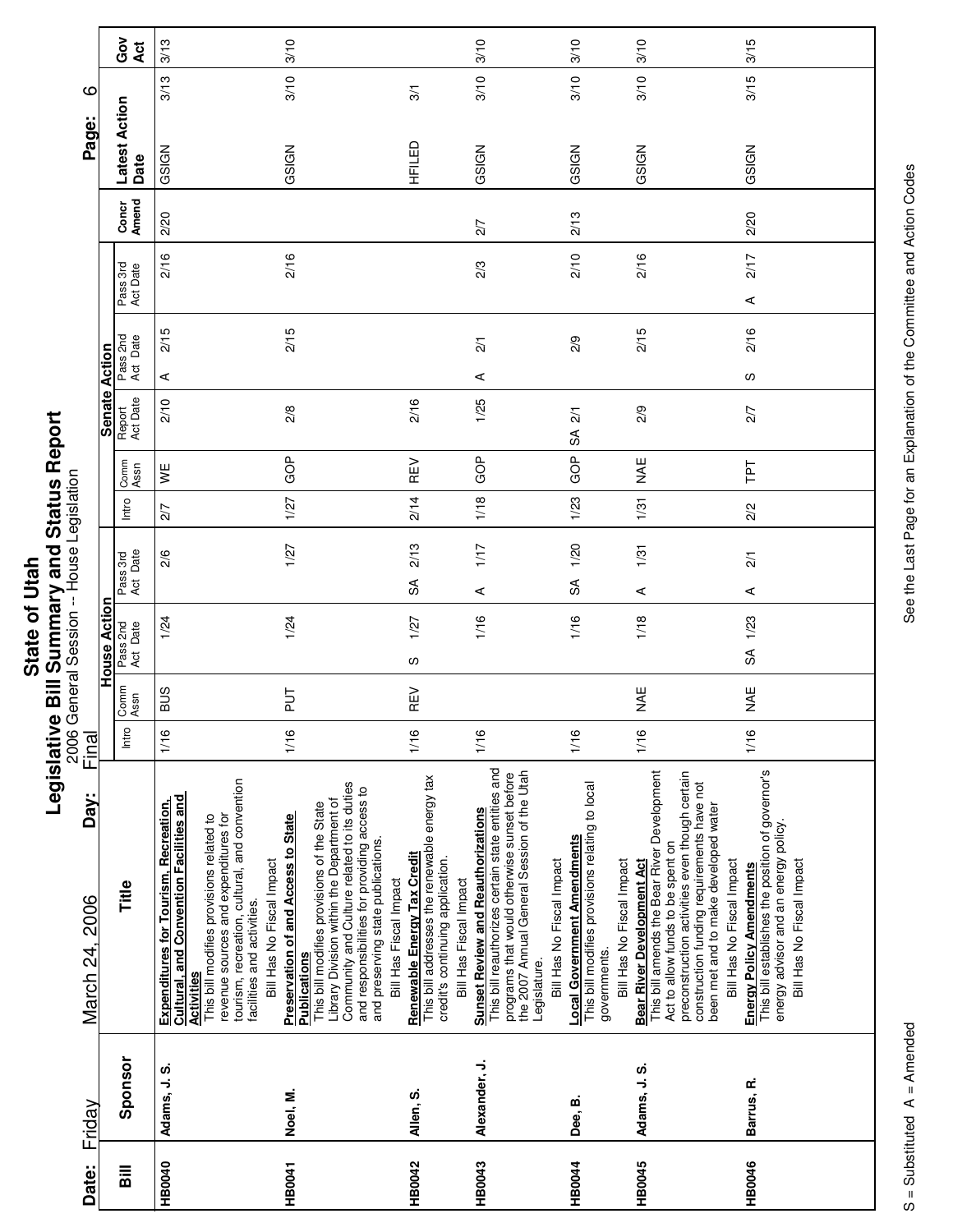|                    | í<br>i                                                                                            |
|--------------------|---------------------------------------------------------------------------------------------------|
|                    | ς<br>ŗ                                                                                            |
|                    |                                                                                                   |
| Ċ<br>Σí<br>י<br>לו | i<br>֖֖֖֖֧֖֧֧֧֧֧֧֧֧֧֧֧֧֧֧֧֚֚֚֚֚֚֚֚֚֚֚֚֚֚֚֚֬֝֓֕֓֡֬֝֬֝֓֝֬֝֓֬֝֓֝֬֓֓֝֓֝֬֓֝֬֝֓֝֬֝֬֝֬֝֓֝֬֝֬֝֬֝֬֝֬֝<br>ı |
|                    | ֠                                                                                                 |
|                    | E                                                                                                 |

|                                      |                      | Got<br>Act              | 3/13                                                                                                                                                                                                                | 3/10                                                                                                                                                                                                           | 2/24                                                                                                                                                                                                                                                                                                                              | 3/17                                                                                                                                              | 3/15                                                                                                                                                                                                                                                                                                                                                   | 3/15                                                                                                                                                                                                             |
|--------------------------------------|----------------------|-------------------------|---------------------------------------------------------------------------------------------------------------------------------------------------------------------------------------------------------------------|----------------------------------------------------------------------------------------------------------------------------------------------------------------------------------------------------------------|-----------------------------------------------------------------------------------------------------------------------------------------------------------------------------------------------------------------------------------------------------------------------------------------------------------------------------------|---------------------------------------------------------------------------------------------------------------------------------------------------|--------------------------------------------------------------------------------------------------------------------------------------------------------------------------------------------------------------------------------------------------------------------------------------------------------------------------------------------------------|------------------------------------------------------------------------------------------------------------------------------------------------------------------------------------------------------------------|
| L                                    |                      |                         | 3/13                                                                                                                                                                                                                | 3/10                                                                                                                                                                                                           | 2/24                                                                                                                                                                                                                                                                                                                              | 3/17                                                                                                                                              | 3/15                                                                                                                                                                                                                                                                                                                                                   | 3/15                                                                                                                                                                                                             |
| Page:                                |                      | Latest Action<br>Date   | GSIGN                                                                                                                                                                                                               | GSIGN                                                                                                                                                                                                          | GSIGN                                                                                                                                                                                                                                                                                                                             | GSIGN                                                                                                                                             | GSIGN                                                                                                                                                                                                                                                                                                                                                  | GSIGN                                                                                                                                                                                                            |
|                                      |                      | Concr<br>Amend          | 2/28                                                                                                                                                                                                                | 2/17                                                                                                                                                                                                           |                                                                                                                                                                                                                                                                                                                                   |                                                                                                                                                   |                                                                                                                                                                                                                                                                                                                                                        |                                                                                                                                                                                                                  |
|                                      |                      | Pass 3rd<br>Act Date    | 2/28<br>⋖                                                                                                                                                                                                           | 2/16                                                                                                                                                                                                           | 2/10                                                                                                                                                                                                                                                                                                                              | 2/10                                                                                                                                              | 2/6                                                                                                                                                                                                                                                                                                                                                    | 2/10                                                                                                                                                                                                             |
|                                      |                      | Pass 2nd<br>Act Date    | 2/28                                                                                                                                                                                                                |                                                                                                                                                                                                                | 2/9                                                                                                                                                                                                                                                                                                                               | 2/9                                                                                                                                               | $\frac{2}{1}$                                                                                                                                                                                                                                                                                                                                          | 2/9                                                                                                                                                                                                              |
|                                      | <b>Senate Action</b> | Report<br>Act Date      | 2/21                                                                                                                                                                                                                | 2/13<br>$\prec$                                                                                                                                                                                                | 2/7                                                                                                                                                                                                                                                                                                                               | 2/7                                                                                                                                               | 1/26                                                                                                                                                                                                                                                                                                                                                   | $\overline{21}$                                                                                                                                                                                                  |
|                                      |                      | Comm<br>Assn            | ¥⊾                                                                                                                                                                                                                  | ¥¥                                                                                                                                                                                                             | Ιd1                                                                                                                                                                                                                                                                                                                               | ΓPΤ                                                                                                                                               | REV                                                                                                                                                                                                                                                                                                                                                    | REV                                                                                                                                                                                                              |
|                                      |                      | Intro                   | $\overline{21}$                                                                                                                                                                                                     | 1/31                                                                                                                                                                                                           | 1/25                                                                                                                                                                                                                                                                                                                              | 1/25                                                                                                                                              | 1/23                                                                                                                                                                                                                                                                                                                                                   | 1/25                                                                                                                                                                                                             |
| General Session -- House Legislation |                      | Pass 3rd<br>Act Date    | 1/31                                                                                                                                                                                                                | 1/30                                                                                                                                                                                                           | 1/24                                                                                                                                                                                                                                                                                                                              | 1/24                                                                                                                                              | 1/20<br>⋖                                                                                                                                                                                                                                                                                                                                              | 1/24                                                                                                                                                                                                             |
|                                      | <b>House Action</b>  | Pass 2nd<br>Act Date    | 1/18<br>S                                                                                                                                                                                                           | 1/18                                                                                                                                                                                                           | 1/18<br>ပ                                                                                                                                                                                                                                                                                                                         | 1/18                                                                                                                                              | 1/17                                                                                                                                                                                                                                                                                                                                                   | 1/17                                                                                                                                                                                                             |
|                                      |                      | Comm<br>Assn            | M<br>AE                                                                                                                                                                                                             | MAE                                                                                                                                                                                                            | $\frac{1}{2}$                                                                                                                                                                                                                                                                                                                     | $\frac{1}{2}$                                                                                                                                     | REV                                                                                                                                                                                                                                                                                                                                                    | REV                                                                                                                                                                                                              |
| 2006<br>Final                        |                      | Intro                   | 1/16                                                                                                                                                                                                                | 1/16                                                                                                                                                                                                           | 1/16                                                                                                                                                                                                                                                                                                                              | 1/16                                                                                                                                              | 1/16                                                                                                                                                                                                                                                                                                                                                   | 1/16                                                                                                                                                                                                             |
| Day:<br>March 24, 2006               |                      | Title                   | Sales Tax Diversion for Water Projects and<br>Water Financing<br>This bill amends the Sales and Use Tax Act<br>to address the expenditure of certain state<br>sales and use tax revenues.<br>Bill Has Fiscal Impact | recover damages in an action against the<br>This bill allows a shareholder who is<br>requesting a change to a water right to<br><b>Water Company Amendments</b><br>Bill Has No Fiscal Impact<br>water company. | appropriations previously provided for the use<br>fiscal year beginning July 1, 2005 and ending<br>June 30, 2006.<br>and operation of state government for the<br><b>Department of Technology Services</b><br>Personnel Transfer - Supplemental<br>This bill supplements or reduces<br>Bill Has No Fiscal Impact<br>Appropriation | This bill makes changes to the Utah<br>Technology Industry Council.<br>Utah Technology Industry Council<br>Bill Has No Fiscal Impact<br>Revisions | right to use or operate an amusement device<br>This bill amends the Sales and Use Tax Act<br>to address the sales and use taxation of the<br>Sales and Use Taxation of Amusement<br>and the cleaning or washing of tangible<br>Devices and Cleaning or Washing of<br><b>Tangible Personal Property</b><br>Bill Has Fiscal Impact<br>personal property. | This bill amends the Sales and Use Tax Act<br>to exempt from sales and use taxation<br>Sales and Use Tax Exemption for<br>amounts paid for transportation.<br>Bill Has No Fiscal Impact<br><b>Transportation</b> |
| Friday                               |                      | Sponsor                 | Ure, D.                                                                                                                                                                                                             | Ure, D.                                                                                                                                                                                                        | Clark, D.                                                                                                                                                                                                                                                                                                                         | Litvack, D.                                                                                                                                       | Harper, W.                                                                                                                                                                                                                                                                                                                                             | Harper, W.                                                                                                                                                                                                       |
| Date:                                |                      | $\overline{\mathsf{B}}$ | HB0047                                                                                                                                                                                                              | HB0048                                                                                                                                                                                                         | HB0049                                                                                                                                                                                                                                                                                                                            | <b>HB0050</b>                                                                                                                                     | <b>HB0051</b>                                                                                                                                                                                                                                                                                                                                          | <b>HB0052</b>                                                                                                                                                                                                    |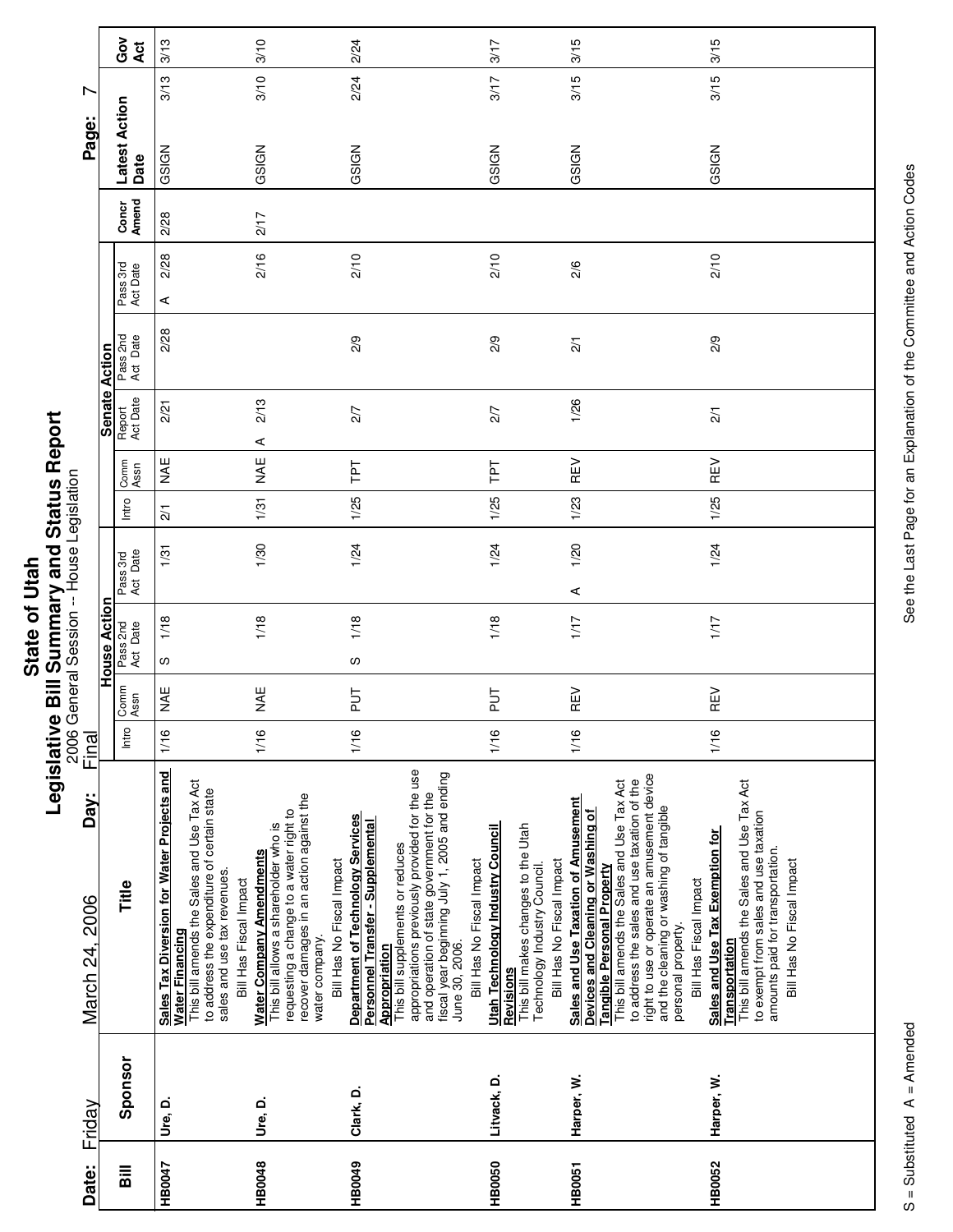|           | ī    |
|-----------|------|
| j,        |      |
|           |      |
|           |      |
| C         |      |
| ر<br>d    |      |
| ธี        |      |
| <u>ನದ</u> | j    |
|           |      |
|           | ֚֚֬֕ |
|           | Ä    |
|           |      |
|           | I    |
|           |      |

| Date:          | Friday          | Day:<br>March 24, 2006                                                                                                                                                                                                                                                                                                 | Final |                 |                      |      |                      |       |              |                    |                      |                      |                | ∞<br>Page:            |                |
|----------------|-----------------|------------------------------------------------------------------------------------------------------------------------------------------------------------------------------------------------------------------------------------------------------------------------------------------------------------------------|-------|-----------------|----------------------|------|----------------------|-------|--------------|--------------------|----------------------|----------------------|----------------|-----------------------|----------------|
|                |                 |                                                                                                                                                                                                                                                                                                                        |       |                 | House Action         |      |                      |       |              |                    | <b>Senate Action</b> |                      |                |                       |                |
| $\overline{B}$ | Sponsor         | Title                                                                                                                                                                                                                                                                                                                  | Intro | Comm<br>Assn    | Pass 2nd<br>Act Date |      | Act Date<br>Pass 3rd | Intro | Comm<br>Assn | Act Date<br>Report | Pass 2nd<br>Act Date | Pass 3rd<br>Act Date | Amend<br>Concr | Latest Action<br>Date | ဝိ<br>ဝ<br>Act |
| <b>HB0053</b>  | Harper, W.      | This bill amends the Corporate Franchise and<br>Apportionment of Business Income to Utah<br>and Deduction of Net Losses by a Unitary<br>Corporate Franchise and Income Taxes -<br>deduction of net losses by a unitary group.<br>apportionment of business income and<br>Income Taxes chapter relating to the<br>Group | 1/16  | REV             | ⋖                    | 1/26 | 2/13<br>လ            | 2/14  | REV          | 2/16               | 2/27                 |                      |                | 3/1<br>品开             |                |
| <b>HB0054</b>  | Snow, G.        | by modifying an exemption relating to the sale<br>Sales and Use Tax Exemption for Sales of<br>This bill amends the Sales and Use Tax Act<br><b>Certain Agricultural Products</b><br>of certain agricultural products.<br>Bill Has Fiscal Impact                                                                        | 1/16  | REV             |                      | 1/19 | 1/30                 | 1/31  | REV          | 2/6                | 2/9                  | 2/10                 |                | 3/17<br>GSIGN         | 3/17           |
| <b>HB0055</b>  | Harper, W.      | amounts and increases the household income<br><b>Property Tax - Circuit Breaker Qualifying</b><br>This bill increases the homeowner's credit<br>qualifying limits for both the homeowner's<br>Bill Has No Fiscal Impact<br>credit and the renter's credit.<br>Bill Has Fiscal Impact<br>Limits                         | 1/16  | REV             | w                    | 1/19 | 1/30                 | 1/31  | REV          | 2/6                | 2/9                  | 3/1<br>လ             | 3/1            | 3/21<br>GSIGN         | 3/21           |
| <b>HB0056</b>  | Lawrence, M. S. | confinement and who remains in the division's<br>offender who is committed to the Division of<br>custody 30 days prior to the offender's 21st<br>Sex Offender Registration Amendments<br>This bill requires the registration of a sex<br>Juvenile Justice Services for secure<br>Bill Has No Fiscal Impact             | 1/16  | <b>NVT</b>      |                      | 1/18 | 1/27                 | 1/30  | CTP          | 2/7                | 2/9                  | 2/10                 |                | 3/17<br>GSIGN         | 3/17           |
| HB0057         | Menlove, R.     | This bill modifies provisions relating to county<br><b>County Officers Amendments</b><br>Bill Has No Fiscal Impact<br>officers                                                                                                                                                                                         | 1/16  | ಕ್ಷ             | ⋖                    | 1/26 | 2/2<br>w             | 2/3   | GOP          | 2/6                | 2/6                  | 2/6                  |                | 2/9<br>GSIGN          | 2/9            |
| <b>HB0058</b>  | Shurtliff, L.   | This bill modifies the Utah State Retirement<br>and Insurance Benefit Act by authorizing an<br>additional retirement benefit for certain<br><b>Additional State Retirement Benefit</b><br>retirees.                                                                                                                    | 1/16  | $\frac{11}{11}$ |                      | 2/21 | 2/22                 | 2/23  |              |                    |                      |                      |                | 3/1<br>HFILED         |                |
| <b>HB0059</b>  | Hardy, A.       | and Insurance Benefit Act related to changes<br>in retirement allowance options after<br>This bill modifies the Utah State Retirement<br>Retirement Allowance Amendments<br>Bill Has No Fiscal Impact<br>Bill Has Fiscal Impact<br>retirement.                                                                         | 1/16  |                 |                      |      |                      |       |              |                    |                      |                      |                | 3/1<br>HECS           |                |

See the Last Page for an Explanation of the Committee and Action Codes S = Substituted A = Amended A = Amendes See the Last Page for an Explanation of the Committee and Action Codes

 $\overline{\phantom{a}}$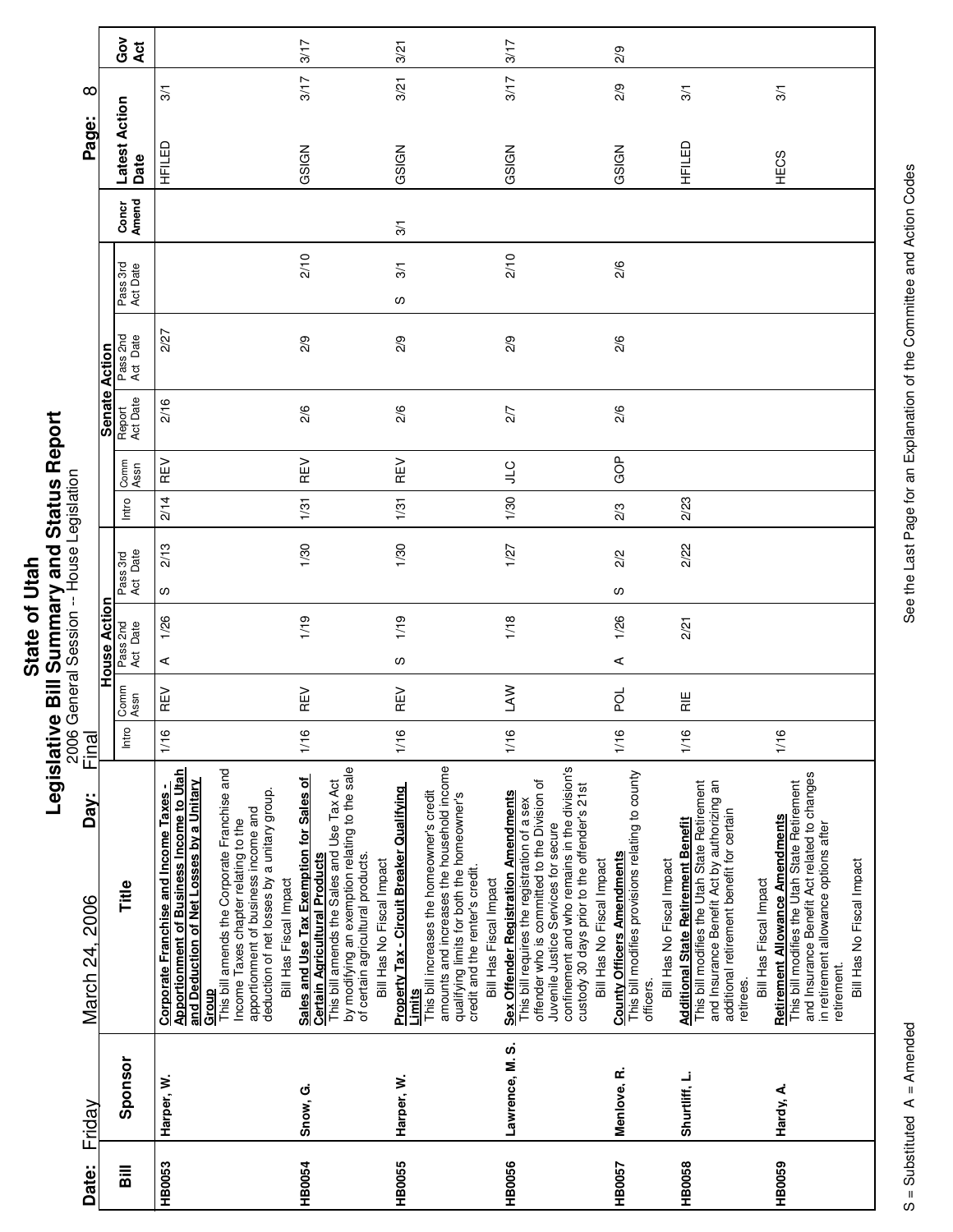|                 | ō                |
|-----------------|------------------|
| C<br><u>ରାସ</u> | ŗ<br>è<br>į<br>Į |

|                        |               | ဝီ<br>ပိ<br><b>Act</b> | 2/24                                                                                                                                                                                                                                                                                                  |                                                                                                                                                                                                                                                                                         |                                                                                                                                                                                                                                             | 3/17                                                                                                                                                                                        |                                                                                                                                                                 | 3/17                                                                                                                                                                             | 3/17                                                                                                                                                                                                                                      |
|------------------------|---------------|------------------------|-------------------------------------------------------------------------------------------------------------------------------------------------------------------------------------------------------------------------------------------------------------------------------------------------------|-----------------------------------------------------------------------------------------------------------------------------------------------------------------------------------------------------------------------------------------------------------------------------------------|---------------------------------------------------------------------------------------------------------------------------------------------------------------------------------------------------------------------------------------------|---------------------------------------------------------------------------------------------------------------------------------------------------------------------------------------------|-----------------------------------------------------------------------------------------------------------------------------------------------------------------|----------------------------------------------------------------------------------------------------------------------------------------------------------------------------------|-------------------------------------------------------------------------------------------------------------------------------------------------------------------------------------------------------------------------------------------|
| တ                      |               |                        | 2/24                                                                                                                                                                                                                                                                                                  | 3/1                                                                                                                                                                                                                                                                                     | 2/20                                                                                                                                                                                                                                        | 3/17                                                                                                                                                                                        | 3/1                                                                                                                                                             | 3/17                                                                                                                                                                             | 3/17                                                                                                                                                                                                                                      |
| Page:                  |               | Latest Action<br>Date  | GSIGN                                                                                                                                                                                                                                                                                                 | HFILED                                                                                                                                                                                                                                                                                  | HFILED                                                                                                                                                                                                                                      | GSIGN                                                                                                                                                                                       | HECS                                                                                                                                                            | GSIGN                                                                                                                                                                            | GSIGN                                                                                                                                                                                                                                     |
|                        |               | Amend<br>Concr         |                                                                                                                                                                                                                                                                                                       |                                                                                                                                                                                                                                                                                         |                                                                                                                                                                                                                                             | 2/14                                                                                                                                                                                        |                                                                                                                                                                 |                                                                                                                                                                                  |                                                                                                                                                                                                                                           |
|                        |               | Pass 3rd<br>Act Date   | 2/10                                                                                                                                                                                                                                                                                                  |                                                                                                                                                                                                                                                                                         |                                                                                                                                                                                                                                             | 2/10                                                                                                                                                                                        |                                                                                                                                                                 | 3/1                                                                                                                                                                              | 2/10                                                                                                                                                                                                                                      |
|                        |               | Pass 2nd<br>Act Date   | 2/9                                                                                                                                                                                                                                                                                                   |                                                                                                                                                                                                                                                                                         |                                                                                                                                                                                                                                             | 2/9<br>⋖                                                                                                                                                                                    |                                                                                                                                                                 | 2/27                                                                                                                                                                             | 2/9                                                                                                                                                                                                                                       |
|                        | Senate Action | Report<br>Act Date     | 2/7                                                                                                                                                                                                                                                                                                   | 2/23                                                                                                                                                                                                                                                                                    |                                                                                                                                                                                                                                             | 2/7                                                                                                                                                                                         |                                                                                                                                                                 | 2/15                                                                                                                                                                             | 2/6                                                                                                                                                                                                                                       |
|                        |               | Comm<br>Assn           | <b>CIL</b>                                                                                                                                                                                                                                                                                            | MAE                                                                                                                                                                                                                                                                                     |                                                                                                                                                                                                                                             | <b>CT</b>                                                                                                                                                                                   |                                                                                                                                                                 | <b>BUS</b>                                                                                                                                                                       | 品                                                                                                                                                                                                                                         |
|                        |               | Intro                  | 1/30                                                                                                                                                                                                                                                                                                  | 2/10                                                                                                                                                                                                                                                                                    |                                                                                                                                                                                                                                             | 1/24                                                                                                                                                                                        |                                                                                                                                                                 | 2/13                                                                                                                                                                             | 1/31                                                                                                                                                                                                                                      |
|                        |               | Act Date<br>Pass 3rd   | 1/27                                                                                                                                                                                                                                                                                                  | 2/9<br>4                                                                                                                                                                                                                                                                                |                                                                                                                                                                                                                                             | 1/23                                                                                                                                                                                        |                                                                                                                                                                 | 2/10                                                                                                                                                                             | 1/30                                                                                                                                                                                                                                      |
|                        | House Action  | Pass 2nd<br>Act Date   | 1/18                                                                                                                                                                                                                                                                                                  | 1/24                                                                                                                                                                                                                                                                                    | 1/27                                                                                                                                                                                                                                        | 1/18                                                                                                                                                                                        |                                                                                                                                                                 | 1/27                                                                                                                                                                             | 1/20                                                                                                                                                                                                                                      |
|                        |               |                        | ⋖                                                                                                                                                                                                                                                                                                     |                                                                                                                                                                                                                                                                                         | $\prec$                                                                                                                                                                                                                                     |                                                                                                                                                                                             |                                                                                                                                                                 | S                                                                                                                                                                                |                                                                                                                                                                                                                                           |
|                        |               | Comm<br>Assn           | LAW                                                                                                                                                                                                                                                                                                   | NAE                                                                                                                                                                                                                                                                                     | 品                                                                                                                                                                                                                                           | $\supseteq$                                                                                                                                                                                 | <b>NYT</b>                                                                                                                                                      | <b>SUS</b>                                                                                                                                                                       | 品                                                                                                                                                                                                                                         |
| Final                  |               | Intro                  | 1/16                                                                                                                                                                                                                                                                                                  | 1/16                                                                                                                                                                                                                                                                                    | 1/16                                                                                                                                                                                                                                        | 1/16                                                                                                                                                                                        | 1/16                                                                                                                                                            | 1/16                                                                                                                                                                             | 1/16                                                                                                                                                                                                                                      |
| Day:<br>March 24, 2006 |               | Title                  | by Indians in traditional Indian religion and to<br>established for the ceremonial use of peyote<br>This bill amends the Controlled Substances<br>Act to clarify the scope of the exception<br><b>Controlled Substance Amendments</b><br>provide an affirmative defense.<br>Bill Has No Fiscal Impact | This bill modifies the Criminal Code regarding<br>animal cruelty by providing that torture of an<br>animal is a felony. This bill amends<br>references to criminal intent and amends<br><b>Criminal Penalty for Animal Cruelty</b><br>Bill Has No Fiscal Impact<br>certain definitions. | This bill requires that students in third grade<br>advancing to the next grade, with certain<br><b>Reading Requirements for Student</b><br>read at or above grade level prior to<br>Bill Has No Fiscal Impact<br>Advancement<br>exceptions. | person who kills someone they would inherit<br>This bill provides for the disinheritance of a<br><b>Probate Code Amendments Regarding</b><br>Bill Has No Fiscal Impact<br>Homicide<br>from. | <b>Driver License Qualification Amendments</b><br>This bill modifies the Public Safety Code by<br>amending driver license provisions.<br>Bill Has Fiscal Impact | This bill appropriates \$20,000 to the Division<br>of Consumer Protection to fund a public<br><b>Consumer Protection Agency</b><br>Bill Has Fiscal Impact<br>awareness campaign. | This bill modifies provisions regarding tuition<br>institutions within the state system of higher<br>waivers for nonresident students attending<br><b>Tuition Waivers for Higher Education</b><br>Bill Has No Fiscal Impact<br>education. |
| Friday                 |               | Sponsor                | Oda, C.                                                                                                                                                                                                                                                                                               | Wyatt, S.                                                                                                                                                                                                                                                                               | Morgan, K.                                                                                                                                                                                                                                  | Morgan, K.                                                                                                                                                                                  | Donnelson, G.                                                                                                                                                   | Lawrence, M. S.                                                                                                                                                                  | Buttars, C.                                                                                                                                                                                                                               |
| Date:                  |               | Bill                   | <b>HB0060</b>                                                                                                                                                                                                                                                                                         | <b>HB0061</b>                                                                                                                                                                                                                                                                           | <b>HB0062</b>                                                                                                                                                                                                                               | HB0063                                                                                                                                                                                      | <b>HB0064</b>                                                                                                                                                   | <b>HB0065</b>                                                                                                                                                                    | <b>HB0066</b>                                                                                                                                                                                                                             |

See the Last Page for an Explanation of the Committee and Action Codes S = Substituted A = Amended A = Amendes See the Last Page for an Explanation of the Committee and Action Codes

Ц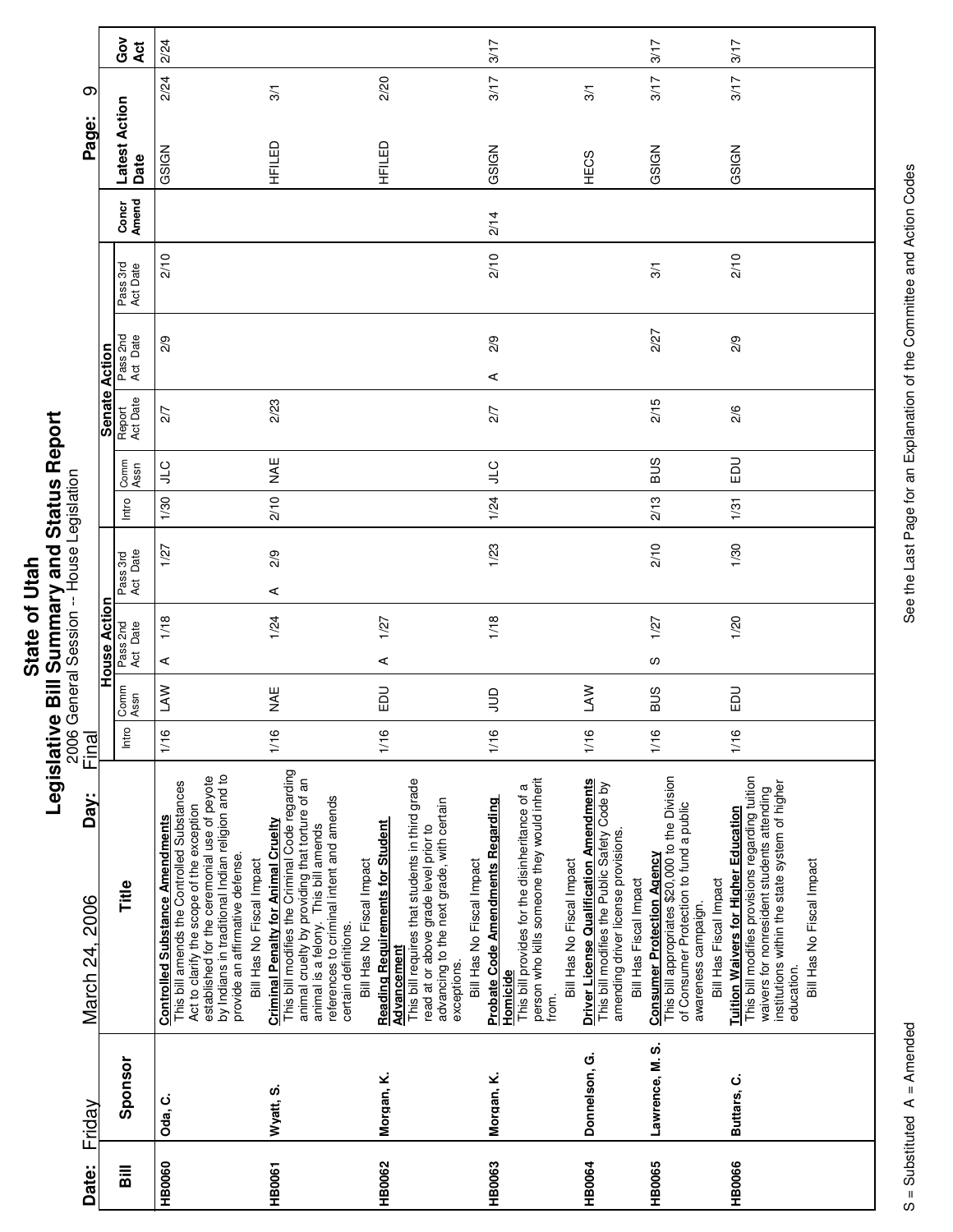|                   | i             |
|-------------------|---------------|
|                   |               |
|                   |               |
| <sup>1</sup> tai. |               |
|                   |               |
| ৳                 |               |
|                   |               |
|                   |               |
|                   |               |
|                   |               |
| State             | i             |
|                   |               |
|                   | $\frac{1}{2}$ |
|                   |               |
|                   |               |
|                   | ĺ             |

| Date:         | Friday        | Day:<br>2006<br>March 24,                                                                                                                                                                                                                       | Final |              |                      |      |                      |               |              |                    |                      |                      |                | Page:                 | $\frac{0}{1}$ |                        |
|---------------|---------------|-------------------------------------------------------------------------------------------------------------------------------------------------------------------------------------------------------------------------------------------------|-------|--------------|----------------------|------|----------------------|---------------|--------------|--------------------|----------------------|----------------------|----------------|-----------------------|---------------|------------------------|
|               |               |                                                                                                                                                                                                                                                 |       |              | <b>House Action</b>  |      |                      |               |              |                    | Senate Action        |                      |                |                       |               |                        |
| <b>Sill</b>   | Sponsor       | Title                                                                                                                                                                                                                                           | Intro | Comm<br>Assn | Pass 2nd<br>Act Date |      | Act Date<br>Pass 3rd | Intro         | Comm<br>Assn | Act Date<br>Report | Pass 2nd<br>Act Date | Pass 3rd<br>Act Date | Amend<br>Concr | Latest Action<br>Date |               | ဝီ<br>ပိ<br><b>Act</b> |
| HB0067        | Urquhart, S.  | voting by certain military and overseas citizen<br><b>Military and Overseas Citizens Absentee</b><br>amending provisions for registration and<br>This bill modifies the Election Code by<br>Voter Amendments<br>voters.                         | 1/16  | GOC          |                      | 1/19 | 1/30                 | 1/31          | GOP          | 2/6                | 2/9                  | 2/10                 |                | GSIGN                 | 3/17          | 3/17                   |
| <b>HB0068</b> | Shurtliff, L. | districts and charter schools for impacts of fee<br>This bill provides compensation to school<br>School Fee Waiver Amendments<br>Bill Has No Fiscal Impact<br>waivers                                                                           | 1/16  | 品            | ⋖                    | 1/25 | 2/10<br>လ            | 2/13          | <b>DU</b>    | 2/15               | 2/27                 |                      |                | HFILED                | 3/1           |                        |
| HB0069        | Johnson, B.   | the sale of raw milk under certain conditions.<br>This bill amends the Utah Dairy Act to allow<br><b>Utah Dairy Act Amendments</b><br>Bill Has Fiscal Impact                                                                                    | 1/16  | <b>MAE</b>   | S                    | 1/24 |                      |               |              |                    |                      |                      |                | <b>HECS</b>           | 3/1           |                        |
| HB0070        | Oda, C.       | This bill removes assault and battery from the<br>Statute of Limitations on Bodily Injury<br>one-year statute of limitations.<br>Bill Has No Fiscal Impact                                                                                      | 1/16  | <b>NV</b>    |                      | 1/18 | 1/27                 | 1/30          | $\cup$       | 2/7                | 2/9                  | 2/10                 |                | GSIGN                 | 3/17          | 3/17                   |
| HB0071        | Wallace, P.   | This bill repeals the sunset review provision of<br>the Utah Venture Capital Enhancement Act.<br>Economic Development - Sunset<br>Bill Has No Fiscal Impact<br><b>Modifications</b>                                                             | 1/16  | WED          |                      | 1/16 | 1/18                 | 1/19          | ¥            | 1/30               | $\overline{21}$      | 2/2                  |                | GSIGN                 | 3/10          | 3/10                   |
| <b>HB0072</b> | Snow, G.      | Utah Labor Code, and the Utah Administrative<br>This bill amends the Insurance Code, the<br><b>Workers' Compensation for the State</b><br>compensation coverage for the state<br>Services Code to address workers'<br>Bill Has No Fiscal Impact | 1/16  | <b>SUS</b>   | ⋖                    | 1/25 | 2/7<br>လ             | 2/8           | <b>SUS</b>   | 2/20<br>⋖          | 2/28                 | 3/1<br>⋖             | 3/1            | GSIGN                 | 3/17          | 3/17                   |
| HB0073        | Hansen, N.    | Highways Act by designating a portion of a<br>This bill modifies the Designation of State<br>K. Gunn Mckay Highway Designation<br>Bill Has No Fiscal Impact<br>state highway.                                                                   | 1/16  | TRA          |                      | 1/18 | 1/30                 | 1/31          | ΓPΤ          | 2/9                |                      | 2/14                 |                | GSIGN                 | 3/10          | 3/10                   |
| <b>HB0074</b> | Ray, P.       | This bill enacts the Athletic Trainer Licensing<br><b>Athletic Trainer Licensing Act</b><br>Bill Has No Fiscal Impact<br>ಕ್ಷ                                                                                                                    | 1/16  | <b>BUS</b>   | ⋖                    | 1/25 | 2/7<br>⋖             | $\frac{2}{8}$ | <b>BUS</b>   | 2/14               | 2/24                 | 2/27                 |                | GSIGN                 | 3/16          | 3/16                   |
| HB0075        | Hunsaker, F.  | <b>Unclaimed Property Act Revisions</b><br>This bill modifies provisions of the Unclaimed<br>Bill Has No Fiscal Impact<br>Bill Has Fiscal Impact<br>Property Act.                                                                               | 1/16  | GOC          | $\prec$              | 2/22 | 2/22<br>⋖            | 2/23          |              |                    |                      |                      |                | HFILED                | 3/1           |                        |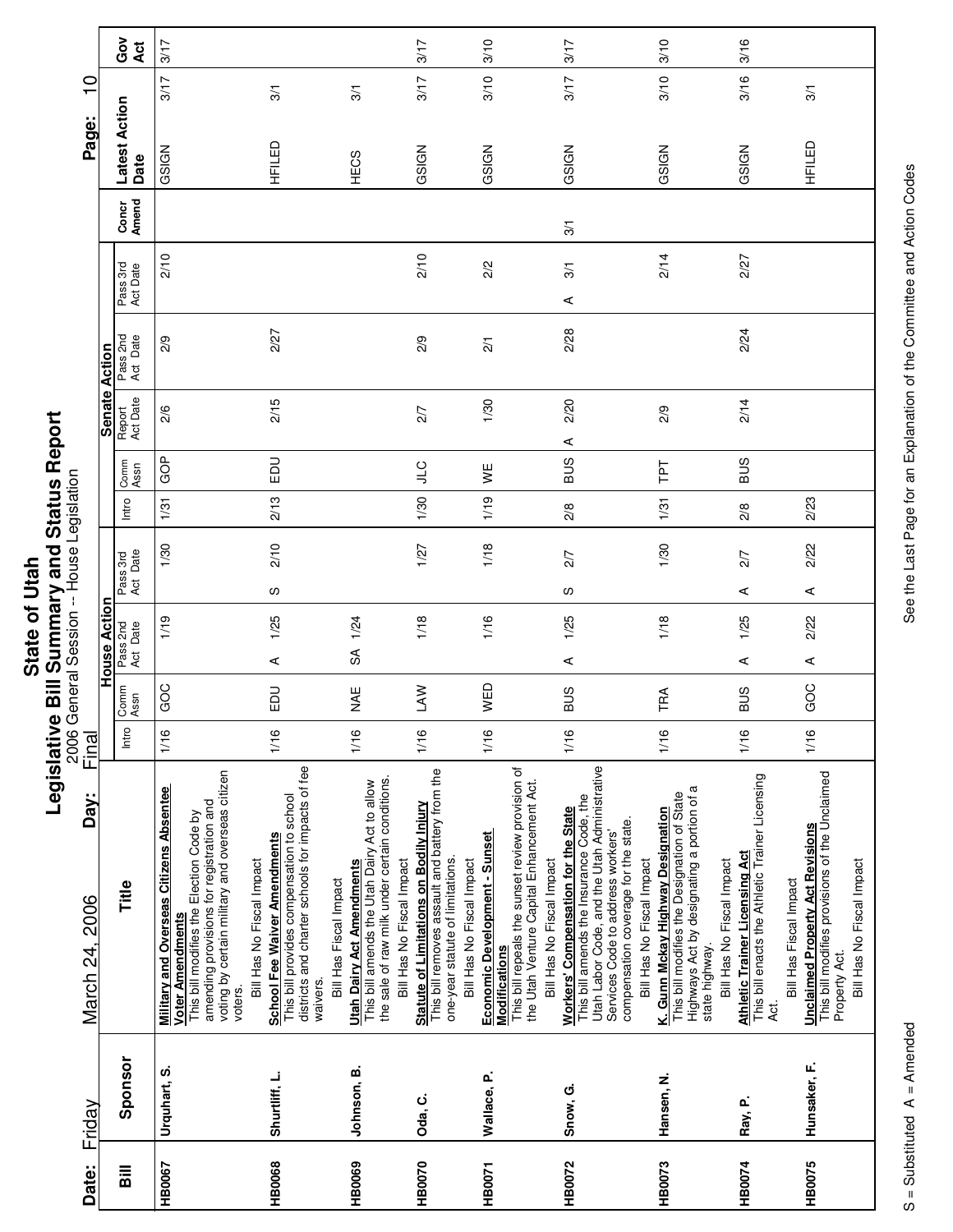| $I$ Itan. | וא או הא האו האו האו |
|-----------|----------------------|
| ഁ         |                      |
|           |                      |
|           |                      |
|           |                      |
|           |                      |
|           | ė                    |
|           |                      |
| State     |                      |
|           |                      |
|           | .<br>0               |
|           |                      |
|           |                      |
|           | י                    |
|           |                      |

|                        |                      | ဝိ<br>ဝိ<br>Act                    | 3/17                                                                                                                                                                                                                                                            | 3/15                                                                                                                                                 | 3/17                                                                                                                                                                                                                                               |                                                                                                                                                                                                                                                                 | 3/17                                                                                                                                                                                                                                                                                            | 3/10                                                                                                                                                                               | 3/14                                                                                                                                                                                                                                                     |
|------------------------|----------------------|------------------------------------|-----------------------------------------------------------------------------------------------------------------------------------------------------------------------------------------------------------------------------------------------------------------|------------------------------------------------------------------------------------------------------------------------------------------------------|----------------------------------------------------------------------------------------------------------------------------------------------------------------------------------------------------------------------------------------------------|-----------------------------------------------------------------------------------------------------------------------------------------------------------------------------------------------------------------------------------------------------------------|-------------------------------------------------------------------------------------------------------------------------------------------------------------------------------------------------------------------------------------------------------------------------------------------------|------------------------------------------------------------------------------------------------------------------------------------------------------------------------------------|----------------------------------------------------------------------------------------------------------------------------------------------------------------------------------------------------------------------------------------------------------|
| ┯<br>$\blacksquare$    |                      |                                    | 3/17                                                                                                                                                                                                                                                            | 3/15                                                                                                                                                 | 3/17                                                                                                                                                                                                                                               | 3/1                                                                                                                                                                                                                                                             | 3/17                                                                                                                                                                                                                                                                                            | 3/10                                                                                                                                                                               | 3/14                                                                                                                                                                                                                                                     |
| Page:                  |                      | Latest Action<br>Date              | GSIGN                                                                                                                                                                                                                                                           | GSIGN                                                                                                                                                | GSIGN                                                                                                                                                                                                                                              | HFILED                                                                                                                                                                                                                                                          | GSIGN                                                                                                                                                                                                                                                                                           | GSIGN                                                                                                                                                                              | GSIGN                                                                                                                                                                                                                                                    |
|                        |                      | Concr<br>Amend                     |                                                                                                                                                                                                                                                                 | 3/1                                                                                                                                                  |                                                                                                                                                                                                                                                    |                                                                                                                                                                                                                                                                 |                                                                                                                                                                                                                                                                                                 |                                                                                                                                                                                    |                                                                                                                                                                                                                                                          |
|                        |                      | Pass 3rd<br>Act Date               | 3/1                                                                                                                                                                                                                                                             | 3/1                                                                                                                                                  | 2/10                                                                                                                                                                                                                                               |                                                                                                                                                                                                                                                                 | 2/28                                                                                                                                                                                                                                                                                            | 2/16                                                                                                                                                                               | 2/10                                                                                                                                                                                                                                                     |
|                        |                      |                                    | 2/28                                                                                                                                                                                                                                                            | ပ                                                                                                                                                    |                                                                                                                                                                                                                                                    |                                                                                                                                                                                                                                                                 | 2/28                                                                                                                                                                                                                                                                                            | 2/15                                                                                                                                                                               |                                                                                                                                                                                                                                                          |
|                        | <b>Senate Action</b> | Act Date<br>Pass 2nd               |                                                                                                                                                                                                                                                                 | 3/1                                                                                                                                                  | 2/9                                                                                                                                                                                                                                                |                                                                                                                                                                                                                                                                 |                                                                                                                                                                                                                                                                                                 |                                                                                                                                                                                    | 2/9                                                                                                                                                                                                                                                      |
|                        |                      | Report<br>Act Date                 | 2/16                                                                                                                                                                                                                                                            | 2/23                                                                                                                                                 | $\overline{2}$                                                                                                                                                                                                                                     | 2/9<br>w                                                                                                                                                                                                                                                        | 2/15                                                                                                                                                                                                                                                                                            | 2/9                                                                                                                                                                                | $\overline{2}/1$                                                                                                                                                                                                                                         |
|                        |                      | Comm<br>Assn                       | GOP                                                                                                                                                                                                                                                             | EDU                                                                                                                                                  | GOP                                                                                                                                                                                                                                                | $rac{2}{3}$                                                                                                                                                                                                                                                     | GOP                                                                                                                                                                                                                                                                                             | $\Xi$                                                                                                                                                                              | $\Xi$                                                                                                                                                                                                                                                    |
|                        |                      | Intro                              | 2/14                                                                                                                                                                                                                                                            | 2/20                                                                                                                                                 | 1/26                                                                                                                                                                                                                                               | 2/3                                                                                                                                                                                                                                                             | $\frac{2}{8}$                                                                                                                                                                                                                                                                                   | 1/31                                                                                                                                                                               | 1/25                                                                                                                                                                                                                                                     |
|                        |                      | Act Date<br>Pass 3rd               | 2/13                                                                                                                                                                                                                                                            | 2/17                                                                                                                                                 | 1/25                                                                                                                                                                                                                                               | $\overline{2}/1$                                                                                                                                                                                                                                                | 2/7                                                                                                                                                                                                                                                                                             | 1/31                                                                                                                                                                               | 1/24                                                                                                                                                                                                                                                     |
|                        |                      |                                    | ⋖                                                                                                                                                                                                                                                               | ⋖                                                                                                                                                    |                                                                                                                                                                                                                                                    | ပ                                                                                                                                                                                                                                                               | ⋖                                                                                                                                                                                                                                                                                               | ⋖                                                                                                                                                                                  |                                                                                                                                                                                                                                                          |
|                        | House Action         | Pass 2nd<br>Act Date               | 1/27<br>$\prec$                                                                                                                                                                                                                                                 | 2/10<br>SÃ                                                                                                                                           | 1/22<br>⋖                                                                                                                                                                                                                                          | 1/23<br>⋖                                                                                                                                                                                                                                                       | 1/26                                                                                                                                                                                                                                                                                            | 1/20                                                                                                                                                                               | 1/18<br>⋖                                                                                                                                                                                                                                                |
|                        |                      | Comm<br>Assn                       | $\frac{11}{10}$                                                                                                                                                                                                                                                 | 品                                                                                                                                                    | GOC                                                                                                                                                                                                                                                | GOC                                                                                                                                                                                                                                                             | GOC                                                                                                                                                                                                                                                                                             | $\Xi$                                                                                                                                                                              | $\frac{1}{2}$                                                                                                                                                                                                                                            |
| Final                  |                      | Intro                              | 1/16                                                                                                                                                                                                                                                            | 1/16                                                                                                                                                 | 1/16                                                                                                                                                                                                                                               | 1/16                                                                                                                                                                                                                                                            | 1/16                                                                                                                                                                                                                                                                                            | 1/16                                                                                                                                                                               | 1/16                                                                                                                                                                                                                                                     |
| Day:<br>March 24, 2006 |                      | Title                              | <b>High Deductible Health Plan Option for</b><br>amending provisions of the health plans<br>This bill modifies the Public Employees'<br>Benefit and Insurance Program Act by<br>Bill Has No Fiscal Impact<br>offered by the program.<br><b>Public Employees</b> | This bill modifies procedures related to the<br>creation of a new school district.<br>Bill Has No Fiscal Impact<br><b>School District Boundaries</b> | Money Management Act and directs the State<br>This bill exempts land grant trust funds from<br><b>Investment of Land Grant Trust Funds</b><br>the specific investment limitations of the<br>Bill Has No Fiscal Impact<br>Treasurer to invest them. | benefit manager contracting practices of state<br>This bill requires a legislative audit regarding<br>prescription drug purchasing and pharmacy<br><b>Prescription Drug Purchasing Pools</b><br>funded prescription drug programs.<br>Bill Has No Fiscal Impact | Building Energy Efficiency Program, the State<br>Growth Act and statutes governing the State<br>Building Board, and the Division of Facilities<br>This bill modifies a portion of the Quality<br>Energy Savings in State Buildings<br>Construction and Management.<br>Bill Has No Fiscal Impact | This bill modifies the Terrel H. Bell Teaching<br><b>Tuition Program for Students Seeking</b><br>Bill Has No Fiscal Impact<br>Incentive Loans program.<br><b>Teacher Licensure</b> | This bill requires coordination between public<br>and higher education information technology<br>systems, including the use of a unique<br><b>Education Information Technology</b><br>Bill Has No Fiscal Impact<br>student identifier.<br><b>Systems</b> |
|                        |                      |                                    |                                                                                                                                                                                                                                                                 |                                                                                                                                                      |                                                                                                                                                                                                                                                    |                                                                                                                                                                                                                                                                 |                                                                                                                                                                                                                                                                                                 |                                                                                                                                                                                    |                                                                                                                                                                                                                                                          |
| Friday                 |                      | Sponsor                            | Daw, B.                                                                                                                                                                                                                                                         | Cox, D.                                                                                                                                              | Clark, D.                                                                                                                                                                                                                                          | Last, B.                                                                                                                                                                                                                                                        | Hunsaker, F.                                                                                                                                                                                                                                                                                    | Menlove, R.                                                                                                                                                                        | Holdaway, K.                                                                                                                                                                                                                                             |
| Date:                  |                      | $\overline{\overline{\mathbf{a}}}$ | HB0076                                                                                                                                                                                                                                                          | HB0077                                                                                                                                               | HB0078                                                                                                                                                                                                                                             | HB0079                                                                                                                                                                                                                                                          | <b>HB0080</b>                                                                                                                                                                                                                                                                                   | <b>HB0081</b>                                                                                                                                                                      | <b>HB0082</b>                                                                                                                                                                                                                                            |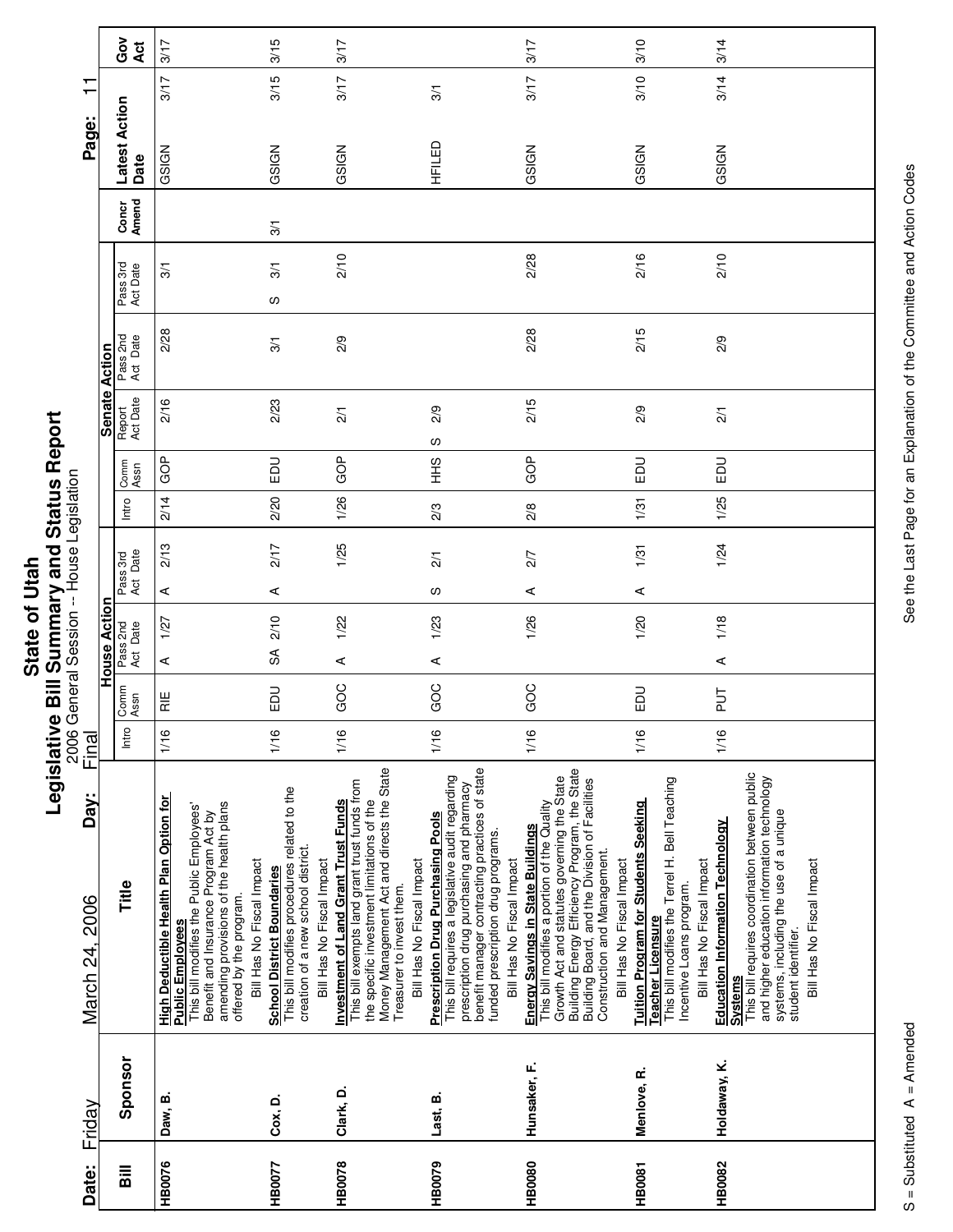| $\mathbf{e}_{11}$<br>d | , |
|------------------------|---|
|                        |   |
|                        |   |
| ā                      |   |
|                        |   |
| φ                      |   |
|                        |   |
|                        |   |
| 5iat                   |   |
|                        |   |
|                        |   |
|                        |   |
|                        |   |
|                        |   |

Г

| Date:         | Friday        | Day:<br>March 24, 2006                                                                                                                                                                                                                                                                                                           | Final |              |                      |                      |            |                       |   |                    |                      |                      |      |                | Page:                 | N<br>┯ |           |
|---------------|---------------|----------------------------------------------------------------------------------------------------------------------------------------------------------------------------------------------------------------------------------------------------------------------------------------------------------------------------------|-------|--------------|----------------------|----------------------|------------|-----------------------|---|--------------------|----------------------|----------------------|------|----------------|-----------------------|--------|-----------|
|               |               |                                                                                                                                                                                                                                                                                                                                  |       |              | House Actio          |                      |            |                       |   | <b>Senate</b>      | Action               |                      |      |                |                       |        |           |
| <b>Sill</b>   | Sponsor       | Title                                                                                                                                                                                                                                                                                                                            | Intro | Comm<br>Assn | Pass 2nd<br>Act Date | Act Date<br>Pass 3rd |            | Comm<br>Assn<br>Intro |   | Act Date<br>Report | Pass 2nd<br>Act Date | Pass 3rd<br>Act Date |      | Concr<br>Amend | Latest Action<br>Date |        | Ğo<br>Act |
| <b>HB0083</b> | Fisher, Julie | Code and the Public Safety Code to establish<br>This bill amends the Utah Human Services<br>suspension of a person's driving privileges<br>Driver License Privilege Suspension for<br>a procedure for the Office of Recovery<br>Services to order an administrative<br>Failure to Pay Child Support<br>Bill Has No Fiscal Impact | 1/16  | WED          | 1/18                 | ⋖                    | 1/23       | <b>CI</b><br>1/26     |   | 2/14               |                      |                      |      |                | 品于                    | 2/28   |           |
| <b>HB0084</b> | Shurtliff, L. | appropriation of certain tax revenues to higher<br>This bill provides a cap on the annual<br>Income Tax - Education Funding<br>Bill Has No Fiscal Impact<br>education.                                                                                                                                                           | 1/16  | <b>DU</b>    | 2/23                 |                      |            |                       |   |                    |                      |                      |      |                | HECS                  | 3/1    |           |
| <b>HB0085</b> | Gibson, K.    | parental consent and notification for abortions<br>This bill amends the Utah Criminal Code, the<br><b>Abortion by a Minor - Parental Notification</b><br>Utah Human Services Code, and the Utah<br>performed upon minors, subject to certain<br>Health Care Malpractice Act to require<br>Bill Has Fiscal Impact<br>and Consent  | 1/16  | $rac{9}{1}$  | 1/18<br>⋖            | $\mathfrak{F}$       | 1/27       | <b>CTC</b><br>1/30    |   | 2/13               | 2/27<br>⋖            | ⋖                    | 3/1  | 3/1            | GSIGN                 | 3/16   | 3/16      |
| <b>HB0086</b> | Hunsaker, F.  | <b>Property Tax - Refunding Tax Prepayments</b><br>provide for the refund of tax prepayments.<br>This bill amends the Property Tax Act to<br>Bill Has No Fiscal Impact                                                                                                                                                           | 1/16  | REV          | 1/23                 |                      | 2/3<br>2/2 | REV                   | ⋖ | 2/8                | 2/15                 |                      | 2/16 | 217            | GSIGN                 | 3/17   | 3/17      |
| <b>HB0087</b> | Clark, D.     | This bill modifies the disaster loan program by<br>Bill Has No Fiscal Impact<br>Use of Disaster Loan Funds<br>changing financial terms.                                                                                                                                                                                          | 1/16  | SUS          | 1/20                 | $\frac{2}{1}$<br>⋖   | 2/2        | GOP                   |   | 2/10               | 2/15<br>⋖            |                      | 2/16 | 217            | GSIGN                 | 3/10   | 3/10      |
| <b>HB0088</b> | Oda, C.       | grand jury at the request of a district attorney,<br>This bill allows a presiding judge to call a<br>county attorney, or the attorney general.<br><b>Grand Jury Amendments</b>                                                                                                                                                   | 1/16  | $\Xi$        |                      |                      |            |                       |   |                    |                      |                      |      |                | HECS                  | 3/1    |           |
| HB0089        | Holdaway, K.  | certificate of birth to an adult adoptee, subject<br><b>Adoption and Vital Statistics Amendments</b><br>This bill amends the Utah Vital Statistics Act<br>Code to provide for the release of an original<br>and the Adoption Chapter of the Judicial<br>Bill Has Fiscal Impact<br>to certain exceptions.                         | 1/16  | $rac{9}{1}$  | 1/24                 |                      | 2/7<br>2/6 | $\frac{1}{2}$         |   | 2/23               |                      |                      |      |                | 品半                    | 3/1    |           |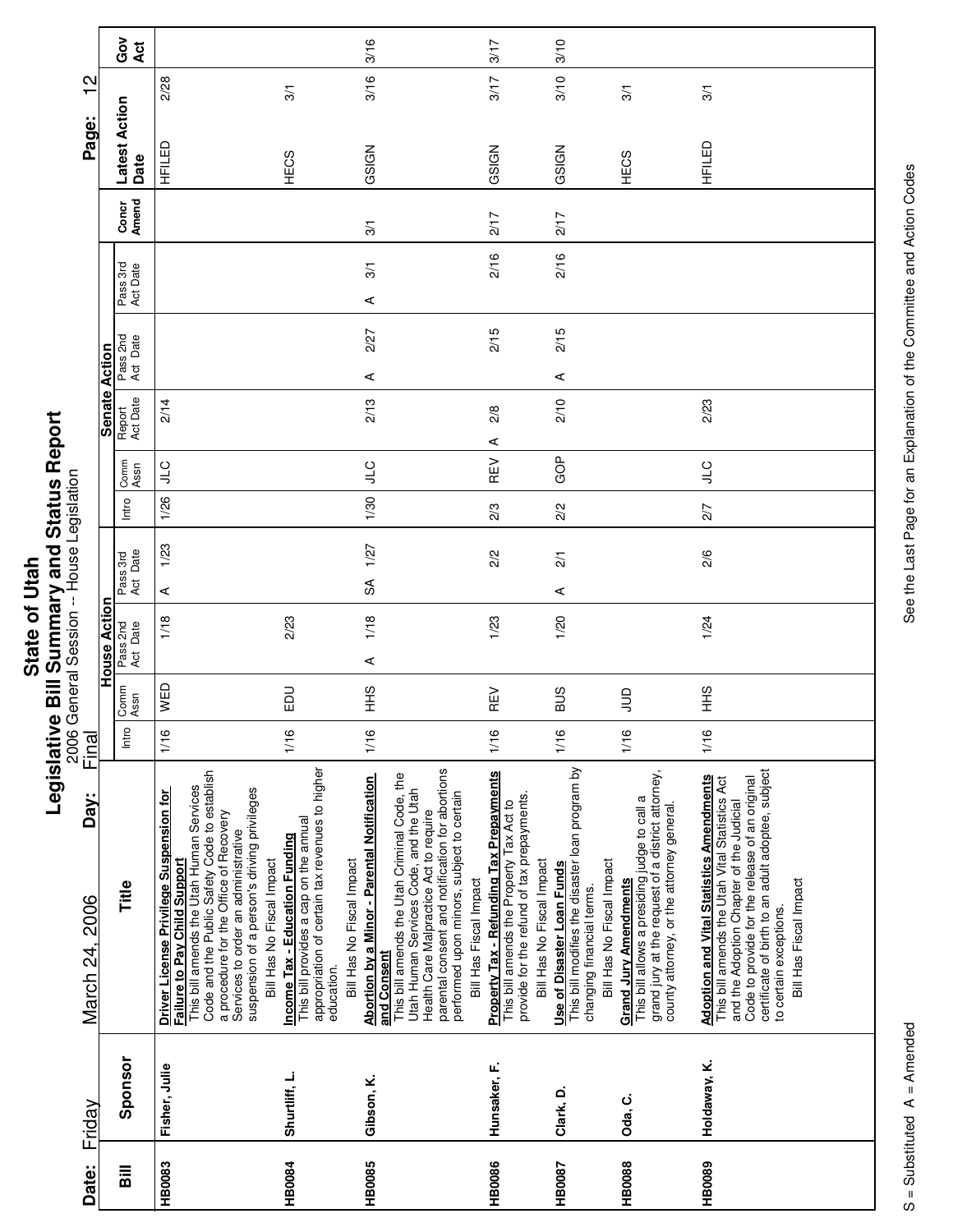|                | z,                              |
|----------------|---------------------------------|
| ٦<br>С<br>Stat | ا<br>ا<br> <br> <br> <br> <br>Í |
|                |                                 |
|                |                                 |
|                |                                 |
|                |                                 |

| Date:         | Friday      | Day:<br>March 24, 2006                                                                                                                                                                                                                                                                                  | Final |              | 2006 General Session -- House Legislation |                      |      |                       |            |                    |                      |                      |                | Page:                 | က္   |            |
|---------------|-------------|---------------------------------------------------------------------------------------------------------------------------------------------------------------------------------------------------------------------------------------------------------------------------------------------------------|-------|--------------|-------------------------------------------|----------------------|------|-----------------------|------------|--------------------|----------------------|----------------------|----------------|-----------------------|------|------------|
|               |             |                                                                                                                                                                                                                                                                                                         |       |              | House Action                              |                      |      |                       |            | Senate Action      |                      |                      |                |                       |      |            |
| Bill          | Sponsor     | Title                                                                                                                                                                                                                                                                                                   | Intro | Comm<br>Assn | Pass 2nd<br>Act Date                      | Pass 3rd<br>Act Date |      | Comm<br>Assn<br>Intro |            | Report<br>Act Date | Pass 2nd<br>Act Date | Pass 3rd<br>Act Date | Concr<br>Amend | Latest Action<br>Date |      | Gov<br>Act |
| <b>HB0090</b> | Litvack, D. | provisions regarding offenses committed with<br>and provides for consideration in sentencing<br>the intent to intimidate or terrorize a person<br>regarding offenses that cause public harm.<br>This bill modifies the Criminal Code<br><b>Criminal Penalty Amendments</b><br>Bill Has No Fiscal Impact | 1/16  | gnr          | 2/21<br>⋖                                 | w                    | 2/23 | 2/24                  |            |                    | 3/1                  | 3/1                  |                | GSIGN                 | 3/15 | 3/15       |
| <b>HB0091</b> | McGee, R.   | This bill requires any redistricting plan to be<br>adopted by at least a two-thirds vote.<br>Bill Has No Fiscal Impact<br>Redistricting Amendments                                                                                                                                                      | 1/16  | GOC          |                                           |                      |      |                       |            |                    |                      |                      |                | HECS                  | 3/1  |            |
| <b>HB0092</b> | McGee, R.   | This bill amends the Utah Medical Practices<br>use of noncompetition clauses in physician<br>Practice Act to establish limitations on the<br>Limitation of Physician Noncompetition<br>Act and the Utah Osteopathic Medical<br><b>Agreements</b><br>contracts.                                          | 1/16  | SUS          | 2/9<br>w                                  |                      |      |                       |            |                    |                      |                      |                | HECS                  | 3/1  |            |
| <b>HB0093</b> | Gowans, J.  | This bill modifies the Clean Fuels Conversion<br><b>Clean Fuel Vehicle Fund Amendments</b><br>Bill Has No Fiscal Impact<br>Bill Has Fiscal Impact<br>Program Act.                                                                                                                                       | 1/16  | TRA          | 1/31                                      |                      | 2/16 | 2/17                  | <b>SUS</b> | 2/22               | 2/28                 | 2/28                 |                | GSIGN                 | 3/13 | 3/13       |
| <b>HB0094</b> | Jones, P.   | This bill modifies the Lobbyist Disclosure and<br>Regulation Act by banning certain gifts to<br><b>Ban on Gifts to Elected Officials</b><br>Bill Has No Fiscal Impact<br>public officials.                                                                                                              | 1/16  | <b>NVT</b>   | 2/13<br>w                                 | ⋖                    | 2/14 | 2/14                  | REV        | 2/23               |                      |                      |                | HFILED                | 3/1  |            |
| HB0095        | Noel, M.    | This bill amends the Utah Health Code and<br><b>Community Spay and Neuter Programs</b><br>Individual Income Tax Contribution for<br>the Individual Income Tax Act.<br>Bill Has No Fiscal Impact                                                                                                         | 1/16  | REV          | 1/31                                      |                      | 2/13 | 2/14                  | REV        | 2/20               | $\overline{3}$       | 3/1<br>⋖             | 3/1            | GSIGN                 | 3/17 | 3/17       |
| <b>HB0096</b> | Daw, B.     | This bill modifies the Motor Vehicles Code by<br>Pedestrians' Right-of-way Amendments<br>pedestrians' right-of-way in a crosswalk.<br>amending provisions related to certain<br>Bill Has No Fiscal Impact                                                                                               | 1/16  | TRA          | 1/26                                      |                      |      |                       |            |                    |                      |                      |                | HFILED                | 2/9  |            |
| HB0097        | Snow, G.    | Permanent Community Impact Fund Board.<br>Community and Culture, related to the<br>This bill modifies provisions of Title 9,<br><b>Community Impact Amendments</b><br>Bill Has No Fiscal Impact                                                                                                         | 1/16  | ¥¥           | 1/26                                      | S                    | 2/9  | 2/10                  | <b>NAE</b> | 2/23               |                      |                      |                | HFILED                | 3/1  |            |

 $\overline{\phantom{a}}$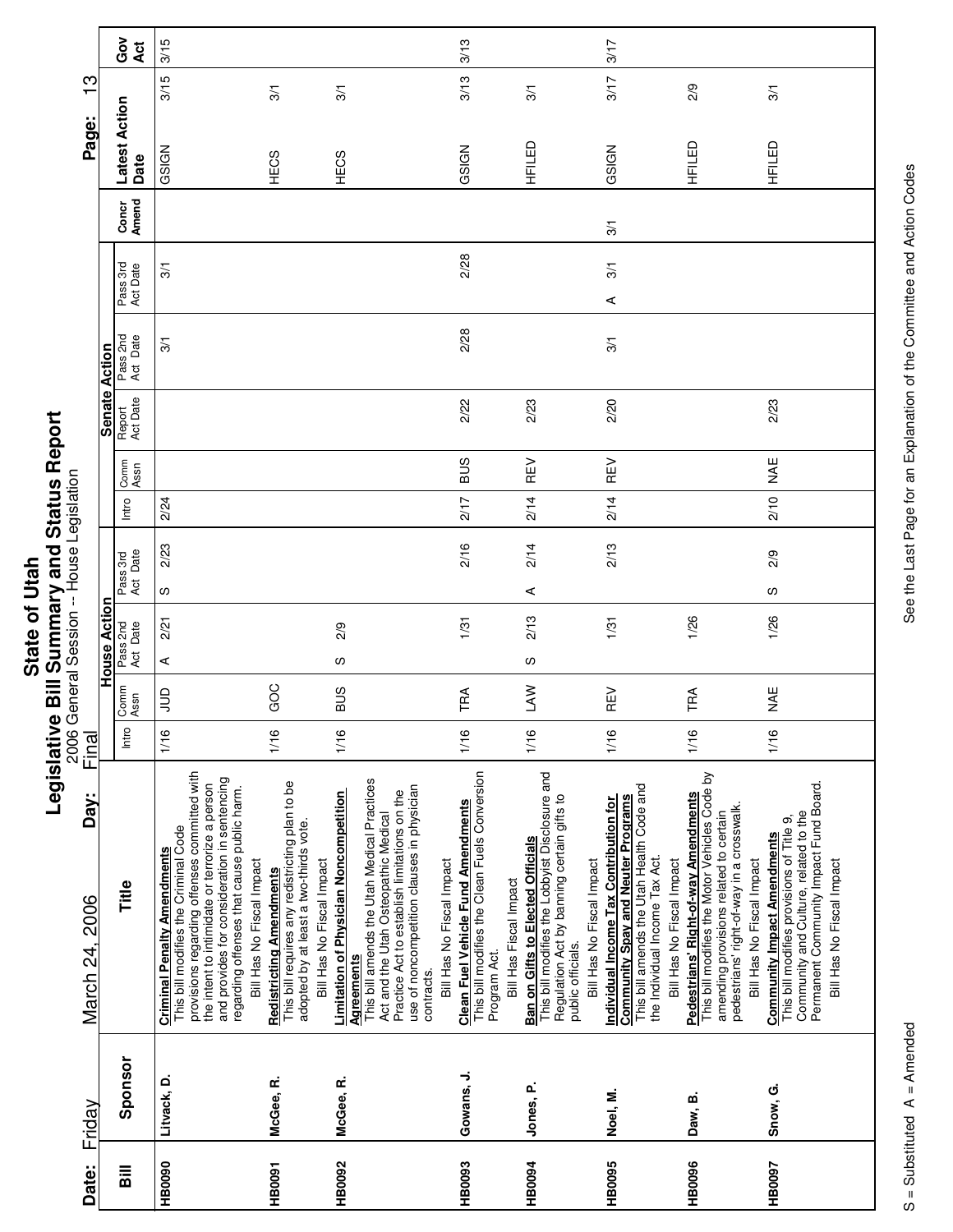|             | ζ                        |
|-------------|--------------------------|
| <b>ital</b> |                          |
|             |                          |
|             |                          |
|             |                          |
|             |                          |
| õ           | אפי השור                 |
|             | Ī                        |
|             |                          |
|             |                          |
| State       | ة                        |
|             |                          |
|             | $\overline{\phantom{a}}$ |
|             | ĺ                        |
|             |                          |

|                               |               | ဝိ<br>ပိ<br>Act       |                                                                                                                                                                                                                        |                                                                                                                                     |                                                                                                                                                                                                                                                    |                                                                                                                                                                                       | 3/20                                                                                                                                                                                                                                                                                                                    | 3/17                                                                                                                                                                                                                               |                                                                                                                                                                                                                                                                           |
|-------------------------------|---------------|-----------------------|------------------------------------------------------------------------------------------------------------------------------------------------------------------------------------------------------------------------|-------------------------------------------------------------------------------------------------------------------------------------|----------------------------------------------------------------------------------------------------------------------------------------------------------------------------------------------------------------------------------------------------|---------------------------------------------------------------------------------------------------------------------------------------------------------------------------------------|-------------------------------------------------------------------------------------------------------------------------------------------------------------------------------------------------------------------------------------------------------------------------------------------------------------------------|------------------------------------------------------------------------------------------------------------------------------------------------------------------------------------------------------------------------------------|---------------------------------------------------------------------------------------------------------------------------------------------------------------------------------------------------------------------------------------------------------------------------|
| 4<br>$\overline{\phantom{0}}$ |               |                       | $\frac{5}{2}$                                                                                                                                                                                                          | $\frac{5}{2}$                                                                                                                       | 3/21                                                                                                                                                                                                                                               | 3/1                                                                                                                                                                                   | 3/20                                                                                                                                                                                                                                                                                                                    | 3/17                                                                                                                                                                                                                               | 3/1                                                                                                                                                                                                                                                                       |
| Page:                         |               | Latest Action<br>Date | HECS                                                                                                                                                                                                                   | <b>HECS</b>                                                                                                                         | GVETO                                                                                                                                                                                                                                              | HFILED                                                                                                                                                                                | GSIGN                                                                                                                                                                                                                                                                                                                   | GSIGN                                                                                                                                                                                                                              | HECS                                                                                                                                                                                                                                                                      |
|                               |               | Concr<br>Amend        |                                                                                                                                                                                                                        |                                                                                                                                     |                                                                                                                                                                                                                                                    |                                                                                                                                                                                       |                                                                                                                                                                                                                                                                                                                         |                                                                                                                                                                                                                                    |                                                                                                                                                                                                                                                                           |
|                               |               | Pass 3rd<br>Act Date  |                                                                                                                                                                                                                        |                                                                                                                                     | 3/1                                                                                                                                                                                                                                                |                                                                                                                                                                                       | 2/28                                                                                                                                                                                                                                                                                                                    | 2/20                                                                                                                                                                                                                               |                                                                                                                                                                                                                                                                           |
|                               |               | Pass 2nd<br>Act Date  |                                                                                                                                                                                                                        |                                                                                                                                     | 3/1                                                                                                                                                                                                                                                |                                                                                                                                                                                       | 2/27                                                                                                                                                                                                                                                                                                                    |                                                                                                                                                                                                                                    |                                                                                                                                                                                                                                                                           |
|                               | Senate Action | Report<br>Act Date    |                                                                                                                                                                                                                        |                                                                                                                                     | 2/21                                                                                                                                                                                                                                               | 2/16<br>S                                                                                                                                                                             | 2/14                                                                                                                                                                                                                                                                                                                    | 2/15                                                                                                                                                                                                                               |                                                                                                                                                                                                                                                                           |
|                               |               | Comm<br>Assn          |                                                                                                                                                                                                                        |                                                                                                                                     | MAE                                                                                                                                                                                                                                                | REV                                                                                                                                                                                   | <b>CTP</b>                                                                                                                                                                                                                                                                                                              | $rac{9}{1}$                                                                                                                                                                                                                        |                                                                                                                                                                                                                                                                           |
|                               |               | Intro                 |                                                                                                                                                                                                                        |                                                                                                                                     | 2/15                                                                                                                                                                                                                                               | 1/23                                                                                                                                                                                  | 2/9                                                                                                                                                                                                                                                                                                                     | 2/8                                                                                                                                                                                                                                |                                                                                                                                                                                                                                                                           |
|                               |               | Act Date<br>Pass 3rd  |                                                                                                                                                                                                                        |                                                                                                                                     | 2/14                                                                                                                                                                                                                                               | 1/19<br>⋖                                                                                                                                                                             | 2/9                                                                                                                                                                                                                                                                                                                     | 2/7<br>⋖                                                                                                                                                                                                                           |                                                                                                                                                                                                                                                                           |
|                               | House Action  | Pass 2nd<br>Act Date  | 2/23                                                                                                                                                                                                                   |                                                                                                                                     | $\overline{21}$<br>w                                                                                                                                                                                                                               | 1/18                                                                                                                                                                                  | 1/26                                                                                                                                                                                                                                                                                                                    | 1/25                                                                                                                                                                                                                               | 1/31                                                                                                                                                                                                                                                                      |
|                               |               | Comm<br>Assn          | <b>DU</b>                                                                                                                                                                                                              | 品                                                                                                                                   | ¥¥                                                                                                                                                                                                                                                 | GOC                                                                                                                                                                                   | $\supseteq$                                                                                                                                                                                                                                                                                                             | $rac{9}{5}$                                                                                                                                                                                                                        | <b>SAN</b>                                                                                                                                                                                                                                                                |
| Final                         |               | Intro                 | 1/16                                                                                                                                                                                                                   | 1/16                                                                                                                                | 1/16                                                                                                                                                                                                                                               | 1/16                                                                                                                                                                                  | 1/16                                                                                                                                                                                                                                                                                                                    | 1/16                                                                                                                                                                                                                               | 1/16                                                                                                                                                                                                                                                                      |
| Day:<br>March 24, 2006        |               | Title                 | teachers and provides money for teacher<br>enhance the compensation of beginning<br>This bill creates and funds a program to<br><b>Beginning Teacher Enhancements</b><br>Bill Has Fiscal Impact<br>mentoring programs. | This bill modifies the membership of school<br><b>School Community Councils</b><br>Bill Has No Fiscal Impact<br>community councils. | This bill requires entities that do business in<br>Corporations and Commercial Code when it<br>the state to file a bond with the Division of<br>begins the environmental litigation.<br>Environmental Litigation Bond<br>Bill Has No Fiscal Impact | This bill modifies the Lobbyist Disclosure and<br>Regulation Act and a reporting section of the<br>Lobbyist Gift Limits and Disclosure<br>Bill Has No Fiscal Impact<br>Election Code. | years, and establishes a defendant's "position<br>This bill modifies the Criminal Code regarding<br>Sentencing for First Degree Felony Murder<br>predicate offenses referred to in defining first<br>degree murder, provides that the minimum<br>prison term for first degree murder is 15<br>Bill Has No Fiscal Impact | Services chapter of the Utah Human Services<br>Court Act of 1996 and the Child and Family<br>This bill amends provisions of the Juvenile<br>Changes to Definitions of a Child and a<br>Bill Has No Fiscal Impact<br>Code.<br>Minor | <b>Commission on Racial and Ethic Fairness</b><br>membership, purpose, duties, and reporting<br>This bill creates the Commission on Racial<br>and Ethnic Fairness in the Criminal and<br>Juvenile Justice System and specifies<br>Bill Has Fiscal Impact<br>requirements. |
| Friday                        |               | Sponsor               | Gowans, J.                                                                                                                                                                                                             | Fisher, Julie                                                                                                                       | Tilton, A.                                                                                                                                                                                                                                         | Alexander, J.                                                                                                                                                                         | Fowlke, L.                                                                                                                                                                                                                                                                                                              | Harper, W.                                                                                                                                                                                                                         | Bourdeaux, D.                                                                                                                                                                                                                                                             |
| Date:                         |               | $\overline{B}$        | <b>HB0098</b>                                                                                                                                                                                                          | <b>HB0099</b>                                                                                                                       | <b>HB0100</b>                                                                                                                                                                                                                                      | <b>HB0101</b>                                                                                                                                                                         | <b>HB0102</b>                                                                                                                                                                                                                                                                                                           | HB0103                                                                                                                                                                                                                             | <b>HB0104</b>                                                                                                                                                                                                                                                             |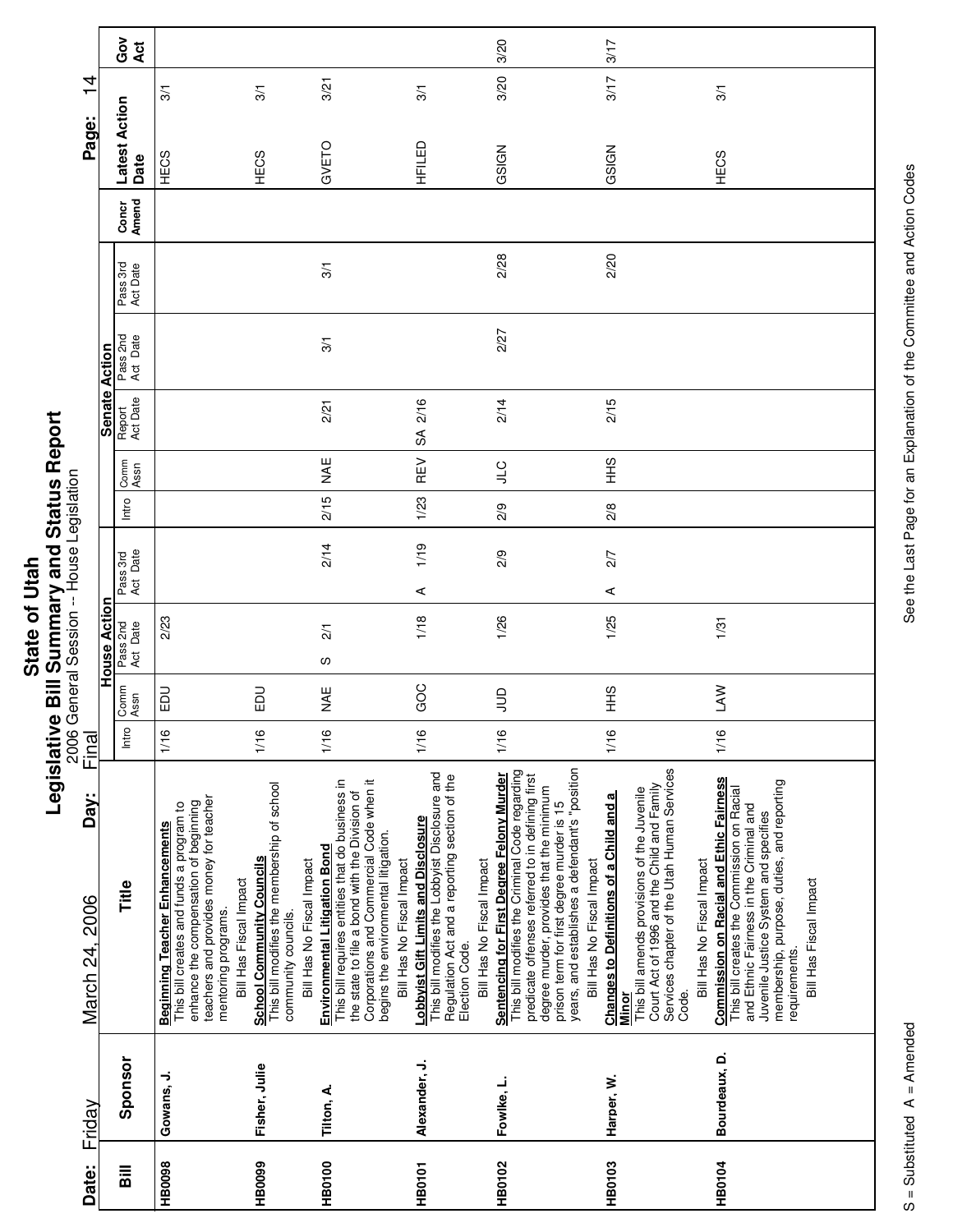| <b>Hell</b> | i |
|-------------|---|
|             |   |
|             |   |
|             |   |
|             |   |
| ð           |   |
|             |   |
|             |   |
|             |   |
| State       | ċ |
|             | í |
|             | ī |
|             |   |
|             | ٥ |
|             |   |

|                        |                     | ဝိ<br>ဝိ<br>Act       | 3/10                                                                                                                                                                                                                                            |                                                                                                                                                    |                                                                                                                                                            |                                                                                                  | 3/17                                                                                                                               | 3/13                                                                                                                                                                                                                                                 |                                                                                                                                                                                                                                                                                      | 2/28                                                                                                                                                                                                                       |
|------------------------|---------------------|-----------------------|-------------------------------------------------------------------------------------------------------------------------------------------------------------------------------------------------------------------------------------------------|----------------------------------------------------------------------------------------------------------------------------------------------------|------------------------------------------------------------------------------------------------------------------------------------------------------------|--------------------------------------------------------------------------------------------------|------------------------------------------------------------------------------------------------------------------------------------|------------------------------------------------------------------------------------------------------------------------------------------------------------------------------------------------------------------------------------------------------|--------------------------------------------------------------------------------------------------------------------------------------------------------------------------------------------------------------------------------------------------------------------------------------|----------------------------------------------------------------------------------------------------------------------------------------------------------------------------------------------------------------------------|
| $\frac{5}{1}$          |                     |                       | 3/10                                                                                                                                                                                                                                            | 3/1                                                                                                                                                | 3/1                                                                                                                                                        | 3/1                                                                                              | 3/17                                                                                                                               | 3/13                                                                                                                                                                                                                                                 | 3/1                                                                                                                                                                                                                                                                                  | 2/28                                                                                                                                                                                                                       |
| Page:                  |                     | Latest Action<br>Date | GSIGN                                                                                                                                                                                                                                           | <b>HECS</b>                                                                                                                                        | HFILED                                                                                                                                                     | HECS                                                                                             | GSIGN                                                                                                                              | GSIGN                                                                                                                                                                                                                                                | 日平                                                                                                                                                                                                                                                                                   | GSIGN                                                                                                                                                                                                                      |
|                        |                     | Concr<br>Amend        |                                                                                                                                                                                                                                                 |                                                                                                                                                    |                                                                                                                                                            |                                                                                                  | 3/1                                                                                                                                |                                                                                                                                                                                                                                                      |                                                                                                                                                                                                                                                                                      | 2/16                                                                                                                                                                                                                       |
|                        |                     | Pass 3rd<br>Act Date  | 2/14                                                                                                                                                                                                                                            |                                                                                                                                                    |                                                                                                                                                            |                                                                                                  | $\frac{5}{1}$                                                                                                                      | 3/1                                                                                                                                                                                                                                                  |                                                                                                                                                                                                                                                                                      | 2/15                                                                                                                                                                                                                       |
|                        |                     |                       |                                                                                                                                                                                                                                                 |                                                                                                                                                    |                                                                                                                                                            |                                                                                                  | S                                                                                                                                  |                                                                                                                                                                                                                                                      |                                                                                                                                                                                                                                                                                      | ⋖                                                                                                                                                                                                                          |
|                        | Action              | Pass 2nd<br>Act Date  |                                                                                                                                                                                                                                                 |                                                                                                                                                    |                                                                                                                                                            |                                                                                                  | $\frac{5}{2}$                                                                                                                      | 3/1                                                                                                                                                                                                                                                  |                                                                                                                                                                                                                                                                                      | 2/15                                                                                                                                                                                                                       |
|                        | Senate              | Report<br>Act Date    | 2/9                                                                                                                                                                                                                                             |                                                                                                                                                    | 2/23                                                                                                                                                       |                                                                                                  | 2/23                                                                                                                               | 2/20                                                                                                                                                                                                                                                 |                                                                                                                                                                                                                                                                                      | 2/14                                                                                                                                                                                                                       |
|                        |                     | Comm<br>Assn          | $rac{9}{5}$                                                                                                                                                                                                                                     |                                                                                                                                                    | 品                                                                                                                                                          |                                                                                                  | REV                                                                                                                                | $rac{C}{\sqrt{2}}$                                                                                                                                                                                                                                   |                                                                                                                                                                                                                                                                                      |                                                                                                                                                                                                                            |
|                        |                     | Intro                 | $\overline{21}$                                                                                                                                                                                                                                 |                                                                                                                                                    | 2/21                                                                                                                                                       |                                                                                                  | 1/27                                                                                                                               | 2/13                                                                                                                                                                                                                                                 | 2/24                                                                                                                                                                                                                                                                                 | 2/14                                                                                                                                                                                                                       |
|                        |                     | Act Date<br>Pass 3rd  | $\overline{21}$                                                                                                                                                                                                                                 |                                                                                                                                                    | 2/20                                                                                                                                                       |                                                                                                  | 1/26                                                                                                                               | 2/10                                                                                                                                                                                                                                                 | 2/23                                                                                                                                                                                                                                                                                 | 2/14                                                                                                                                                                                                                       |
|                        |                     |                       |                                                                                                                                                                                                                                                 |                                                                                                                                                    | ⋖                                                                                                                                                          |                                                                                                  | ⋖                                                                                                                                  |                                                                                                                                                                                                                                                      |                                                                                                                                                                                                                                                                                      | S                                                                                                                                                                                                                          |
|                        | <b>House Action</b> | Pass 2nd<br>Act Date  | 1/27                                                                                                                                                                                                                                            | 2/23                                                                                                                                               | 2/7                                                                                                                                                        |                                                                                                  | 1/19                                                                                                                               | 1/27                                                                                                                                                                                                                                                 | 2/22                                                                                                                                                                                                                                                                                 | 1/31                                                                                                                                                                                                                       |
|                        |                     |                       | ⋖                                                                                                                                                                                                                                               | ⋖                                                                                                                                                  | w                                                                                                                                                          |                                                                                                  |                                                                                                                                    | ⋖                                                                                                                                                                                                                                                    | ⋖                                                                                                                                                                                                                                                                                    |                                                                                                                                                                                                                            |
|                        |                     | Comm<br>Assn          | $rac{9}{5}$                                                                                                                                                                                                                                     | $\Xi$                                                                                                                                              | 品                                                                                                                                                          |                                                                                                  | REV                                                                                                                                | <b>SUS</b>                                                                                                                                                                                                                                           | <b>SAN</b>                                                                                                                                                                                                                                                                           | TRA                                                                                                                                                                                                                        |
| Final                  |                     | Intro                 | 1/16                                                                                                                                                                                                                                            | 1/16                                                                                                                                               | 1/16                                                                                                                                                       | 1/16                                                                                             | 1/16                                                                                                                               | 1/16                                                                                                                                                                                                                                                 | 1/17                                                                                                                                                                                                                                                                                 | 1/18                                                                                                                                                                                                                       |
| Day:<br>March 24, 2006 |                     | Title                 | This bill amends the Pharmacy Practice Act<br>mandate if a financial benefit will accrue to<br>Medicaid Generic Drug Reimbursement<br>Pharmacist to override the generic drug<br>to permit the Department of Health<br>Amendments<br>the state. | This bill adds informational requirements for<br>when a misdemeanor citation is issued.<br>Bill Has No Fiscal Impact<br><b>Citation Amendments</b> | kindergarten program, with certain funding<br>This bill establishes a voluntary full-day<br>Bill Has Fiscal Impact<br>Full-day Kindergarten<br>priorities. | This bill addresses hospital liens.<br><b>Hospital Lien Amendments</b><br>Bill Has Fiscal Impact | This bill amends the Sales and Use Tax Act<br>Sales and Use Tax - Food and Food<br>Bill Has No Fiscal Impact<br><b>Ingredients</b> | Transportation Code to permit certain cities to<br>This bill amends the Public Safety Code and<br>require a criminal background check as a<br>relating to food and food ingredients.<br><b>Airport Security Amendments</b><br>Bill Has Fiscal Impact | This bill modifies the Motor Vehicles Code by<br>amending provisions related to child restraint<br>condition of providing ground transportation<br><b>Child Restraint Device Amendments</b><br>service to the city's airport.<br>Bill Has Fiscal Impact<br>devices and safety belts. | This bill modifies the Sales and Use Tax Act<br>and the Transportation Code by increasing<br><b>Transportation Investment Act</b><br>Bill Has No Fiscal Impact<br>Bill Has No Fiscal Impact<br>funding for transportation. |
| Friday                 |                     | Sponsor               | Walker, M.                                                                                                                                                                                                                                      | Walker, M.                                                                                                                                         | Holdaway, K.                                                                                                                                               | Urquhart, S.                                                                                     | Newbold, M.                                                                                                                        | Hughes, G.                                                                                                                                                                                                                                           | Cosgrove, T.                                                                                                                                                                                                                                                                         | Lockhart, R.                                                                                                                                                                                                               |
| Date:                  |                     | $\overline{B}$        | <b>HB0105</b>                                                                                                                                                                                                                                   | HB0106                                                                                                                                             | HB0107                                                                                                                                                     | <b>HB0108</b>                                                                                    | <b>HB0109</b>                                                                                                                      | <b>HB0110</b>                                                                                                                                                                                                                                        | <b>HB0111</b>                                                                                                                                                                                                                                                                        | <b>HB0112</b>                                                                                                                                                                                                              |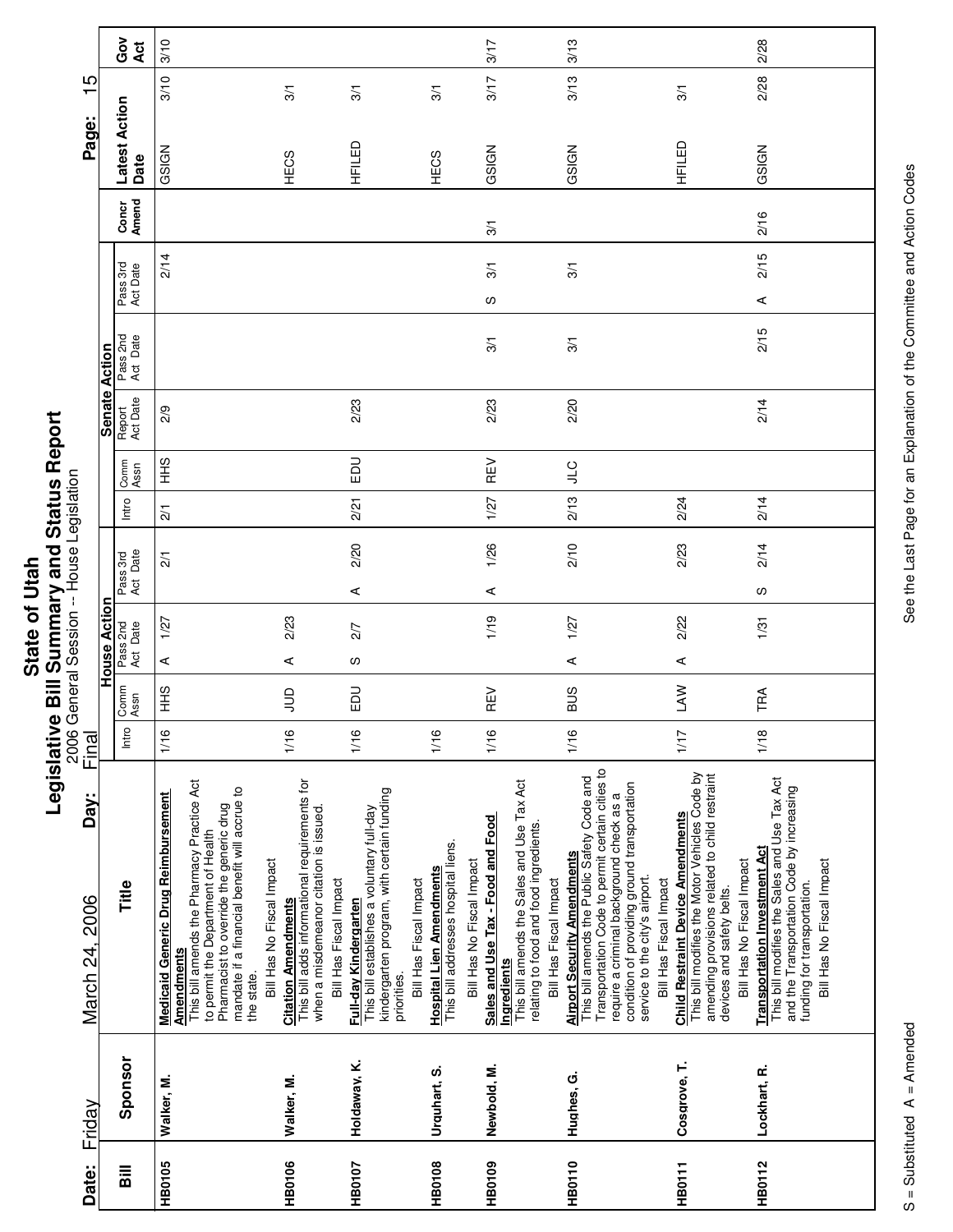|              | Ø<br>í           |
|--------------|------------------|
|              | s<br>S           |
|              |                  |
|              |                  |
| ŗ            |                  |
|              | .<br>איי האי האי |
|              |                  |
| Ó            |                  |
|              |                  |
| ഋ            |                  |
|              |                  |
| <b>State</b> |                  |
|              | $\ddot{ }$       |
|              |                  |
|              | I                |
|              |                  |
|              |                  |

|                                      |                      | Got<br>Act            |                                                                                                                                                                                                                                                                                                              | 3/10                                                                                                                                                               | 3/17                                                                                                                                                                           |                                                                                                                                                                                               | 3/17                                                                                                                                                                                                               |                                                                                                                                                                                                                                                                                                                                    | 3/17                                                                                                                                                                          |
|--------------------------------------|----------------------|-----------------------|--------------------------------------------------------------------------------------------------------------------------------------------------------------------------------------------------------------------------------------------------------------------------------------------------------------|--------------------------------------------------------------------------------------------------------------------------------------------------------------------|--------------------------------------------------------------------------------------------------------------------------------------------------------------------------------|-----------------------------------------------------------------------------------------------------------------------------------------------------------------------------------------------|--------------------------------------------------------------------------------------------------------------------------------------------------------------------------------------------------------------------|------------------------------------------------------------------------------------------------------------------------------------------------------------------------------------------------------------------------------------------------------------------------------------------------------------------------------------|-------------------------------------------------------------------------------------------------------------------------------------------------------------------------------|
| $\frac{6}{1}$                        |                      |                       | 3/1                                                                                                                                                                                                                                                                                                          | 3/10                                                                                                                                                               | 3/17                                                                                                                                                                           | 3/1                                                                                                                                                                                           | 3/17                                                                                                                                                                                                               | $\overline{3}$                                                                                                                                                                                                                                                                                                                     | 3/17                                                                                                                                                                          |
| Page:                                |                      | Latest Action<br>Date | HECS                                                                                                                                                                                                                                                                                                         | GSIGN                                                                                                                                                              | GSIGN                                                                                                                                                                          | HECS                                                                                                                                                                                          | GSIGN                                                                                                                                                                                                              | HFILED                                                                                                                                                                                                                                                                                                                             | GSIGN                                                                                                                                                                         |
|                                      |                      | Concr<br>Amend        |                                                                                                                                                                                                                                                                                                              |                                                                                                                                                                    |                                                                                                                                                                                |                                                                                                                                                                                               |                                                                                                                                                                                                                    |                                                                                                                                                                                                                                                                                                                                    |                                                                                                                                                                               |
|                                      |                      | Pass 3rd<br>Act Date  |                                                                                                                                                                                                                                                                                                              | 3/1                                                                                                                                                                | $\overline{3}$                                                                                                                                                                 |                                                                                                                                                                                               | 3/1                                                                                                                                                                                                                |                                                                                                                                                                                                                                                                                                                                    | 2/17                                                                                                                                                                          |
|                                      |                      | Pass 2nd<br>Act Date  |                                                                                                                                                                                                                                                                                                              | 3/1                                                                                                                                                                | $\overline{3}$                                                                                                                                                                 |                                                                                                                                                                                               | 3/1                                                                                                                                                                                                                |                                                                                                                                                                                                                                                                                                                                    | 2/16                                                                                                                                                                          |
|                                      | <b>Senate Action</b> | Report<br>Act Date    |                                                                                                                                                                                                                                                                                                              | 2/23                                                                                                                                                               | 2/23                                                                                                                                                                           |                                                                                                                                                                                               | 2/20                                                                                                                                                                                                               | 2/23                                                                                                                                                                                                                                                                                                                               | 2/10                                                                                                                                                                          |
|                                      |                      | Comm<br>Assn          |                                                                                                                                                                                                                                                                                                              | $\frac{1}{2}$                                                                                                                                                      | GOP                                                                                                                                                                            |                                                                                                                                                                                               | GOP                                                                                                                                                                                                                | $\frac{2}{3}$                                                                                                                                                                                                                                                                                                                      | $_{\rm E}$                                                                                                                                                                    |
|                                      |                      | Intro                 |                                                                                                                                                                                                                                                                                                              | 2/17                                                                                                                                                               | 2/10                                                                                                                                                                           |                                                                                                                                                                                               | 2/14                                                                                                                                                                                                               | 2/21                                                                                                                                                                                                                                                                                                                               | 2/7                                                                                                                                                                           |
|                                      |                      | Pass 3rd<br>Act Date  |                                                                                                                                                                                                                                                                                                              | 2/17                                                                                                                                                               | 2/9                                                                                                                                                                            |                                                                                                                                                                                               | 2/13                                                                                                                                                                                                               | 2/20<br>$\prec$                                                                                                                                                                                                                                                                                                                    | 2/6                                                                                                                                                                           |
| General Session -- House Legislation | <b>House Action</b>  | Pass 2nd<br>Act Date  | 2/6<br>S                                                                                                                                                                                                                                                                                                     | 1/31                                                                                                                                                               | 1/27<br>S                                                                                                                                                                      | 2/24                                                                                                                                                                                          | 1/31                                                                                                                                                                                                               | 2/2<br>$\prec$                                                                                                                                                                                                                                                                                                                     | 1/24                                                                                                                                                                          |
|                                      |                      | Comm<br>Assn          | pol                                                                                                                                                                                                                                                                                                          | <b>BUS</b>                                                                                                                                                         | GOC                                                                                                                                                                            | pol                                                                                                                                                                                           | GOC                                                                                                                                                                                                                | $rac{6}{5}$                                                                                                                                                                                                                                                                                                                        | $\Xi$                                                                                                                                                                         |
| 2006<br>Final                        |                      | Intro                 | 1/18                                                                                                                                                                                                                                                                                                         | 1/18                                                                                                                                                               | 1/18                                                                                                                                                                           | 1/18                                                                                                                                                                                          | 1/18                                                                                                                                                                                                               | 1/18                                                                                                                                                                                                                                                                                                                               | 1/18                                                                                                                                                                          |
| Day:<br>March 24, 2006               |                      | Title                 | Bonding Act to require certain contract<br>clauses related to the financial condition of a<br>Auditing of Leases Related to Revenue<br>Bonds<br>This bill modifies the Local Government<br>private entity that is making principal or<br>interest payments on lease for revenue<br>Bill Has No Fiscal Impact | <b>Minimum Enforcement of Food Sanitation</b><br>This bill amends the general sanitation<br>provisions of the Utah Health Code.<br>Bill Has Fiscal Impact<br>Rules | Employees Code to amend the salary for the<br>This bill modifies the State Officers and<br>Salary of the Lieutenant Governor<br>Bill Has Fiscal Impact<br>lieutenant governor. | This bill modifies provisions relating to certain<br>local government entities that provide fire<br><b>Local Fire Officials Authority</b><br>Bill Has No Fiscal Impact<br>protection service. | This bill modifies the Government Records<br>Access and Management Act relating to<br>scheduling of hearings before the state<br>Grama Records Committee Appeal<br>Bill Has No Fiscal Impact<br>records committee. | laboratory technicians to the list of health care<br>Workforce Financial Assistance Program to<br>professionals who may participate in the<br>Utah Health Care Workforce Financial<br>This bill amends the Utah Health Care<br>add radiology technicians and medical<br><b>Assistance Act Amendments</b><br>Bill Has Fiscal Impact | This bill requires all appointments to the State<br>Board of Regents to be made on a<br><b>Board of Regents Amendments</b><br>Bill Has No Fiscal Impact<br>nonpartisan basis. |
| Friday                               |                      | Sponsor               | Hansen, N.                                                                                                                                                                                                                                                                                                   | Clark, S.                                                                                                                                                          | Christensen, L.                                                                                                                                                                | Ure, D.                                                                                                                                                                                       | Moss, C.                                                                                                                                                                                                           | Biskupski, J.                                                                                                                                                                                                                                                                                                                      | Alexander, J.                                                                                                                                                                 |
| Date:                                |                      | $\overline{B}$        | <b>HB0113</b>                                                                                                                                                                                                                                                                                                | <b>HB0114</b>                                                                                                                                                      | <b>HB0115</b>                                                                                                                                                                  | <b>HB0116</b>                                                                                                                                                                                 | <b>HB0117</b>                                                                                                                                                                                                      | <b>HB0118</b>                                                                                                                                                                                                                                                                                                                      | HB0119                                                                                                                                                                        |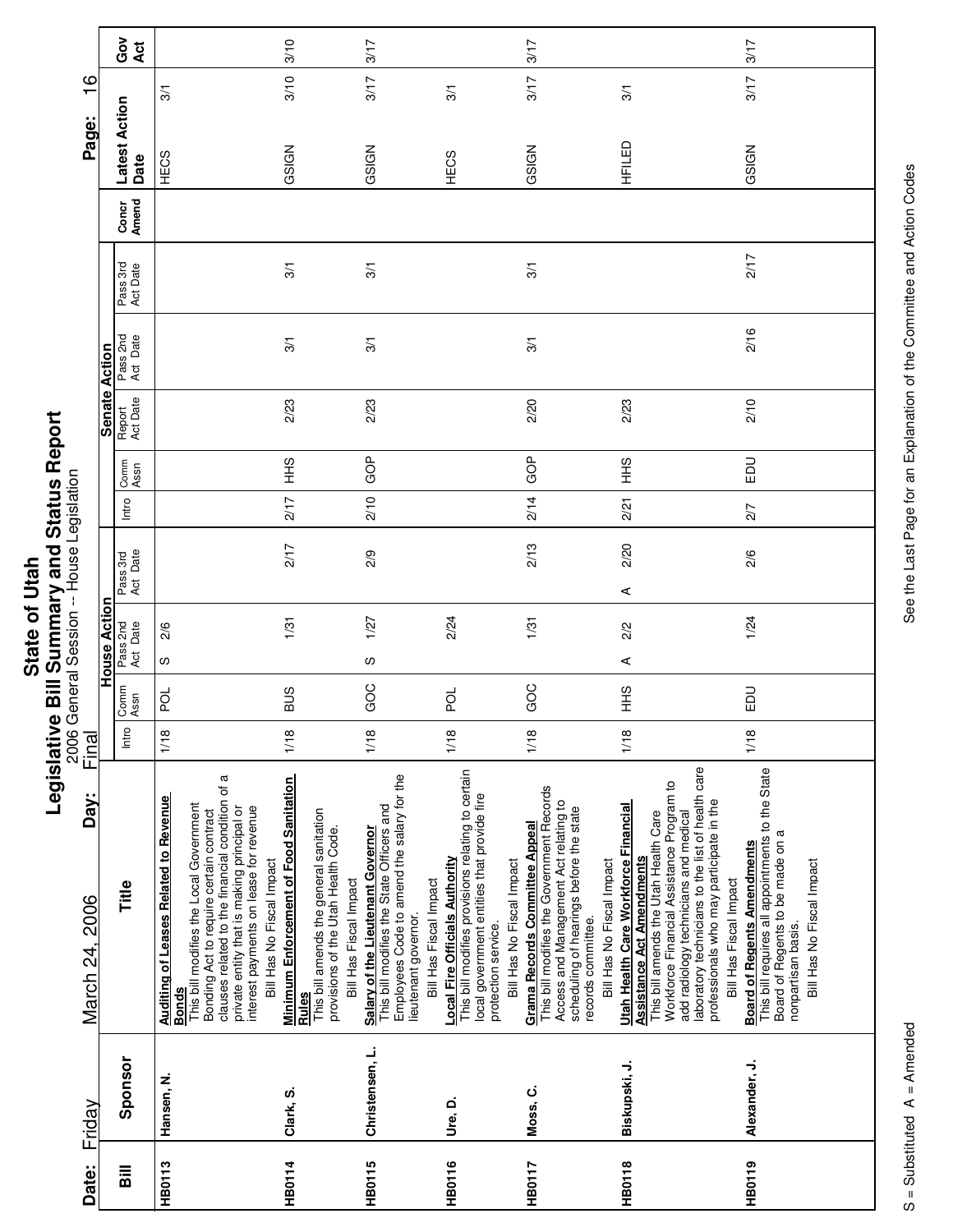|                    | ā                                |
|--------------------|----------------------------------|
| hah.<br>៑<br>State | s<br>S<br><b>C. 120 mm m m 1</b> |
|                    | ī<br>E<br>I                      |
|                    |                                  |

| Date:          | Friday        | Day:<br>March 24, 2006                                                                                                                                                                                                                                                                                           | Final |              |                      |                      |               |              |                      |                      |                      |                | Page:                 | $\overline{1}$ |
|----------------|---------------|------------------------------------------------------------------------------------------------------------------------------------------------------------------------------------------------------------------------------------------------------------------------------------------------------------------|-------|--------------|----------------------|----------------------|---------------|--------------|----------------------|----------------------|----------------------|----------------|-----------------------|----------------|
|                |               |                                                                                                                                                                                                                                                                                                                  |       |              | <b>House Action</b>  |                      |               |              | <b>Senate Action</b> |                      |                      |                |                       |                |
| $\overline{B}$ | Sponsor       | Title                                                                                                                                                                                                                                                                                                            | Intro | Comm<br>Assn | Pass 2nd<br>Act Date | Act Date<br>Pass 3rd | Intro         | Comm<br>Assn | Report<br>Act Date   | Pass 2nd<br>Act Date | Pass 3rd<br>Act Date | Amend<br>Concr | Latest Action<br>Date | Gov<br>Act     |
| <b>HB0120</b>  | Hogue, D.     | amending provisions related to state and local<br><b>Election and Referendum Procedures</b><br>This bill modifies the Election Code by<br>Bill Has No Fiscal Impact<br>referendum procedures.                                                                                                                    | 1/18  | GOC          | 1/31                 |                      |               |              |                      |                      |                      |                | 2/13<br>日子            |                |
| <b>HB0121</b>  | Moss, C.      | This bill enacts the Lobbying Restrictions Act,<br>and appointed government officers' ability to<br>which places restrictions on certain elected<br><b>Revolving Door Limitations for Public</b><br>act as a lobbyist after leaving office.<br><b>Officials to Become Lobbyists</b><br>Bill Has No Fiscal Impact | 1/18  | pol          |                      |                      |               |              |                      |                      |                      |                | 3/1<br>HECS           |                |
| <b>HB0122</b>  | Mascaro, S.   | Health Plan Advisory Council to study issues<br>and make recommendation concerning the<br>creation of a Utah Small Business Health<br>This bill creates the Utah Small Business<br>Utah Small Business Health Plan<br>Plan to insure small businesses.<br>Bill Has No Fiscal Impact                              | 1/19  | <b>BUS</b>   | 2/22<br>SÃ           | 2/23                 | 2/23          |              |                      |                      |                      |                | 3/1<br>HFILED         |                |
| <b>HB0123</b>  | Adams, J. S.  | orders issued in relation to a disaster or state<br>This bill modifies statutes related to disaster<br>response and recovery and establishes a<br>criminal penalty for failing to comply with<br>Disaster Response and Recovery Act<br>Bill Has No Fiscal Impact<br>of emergency.                                | 1/18  | pod          | 1/26<br>⋖            | 2/7                  | $\frac{8}{2}$ | GOP          | 2/15                 | 3/1                  | 3/1                  |                | 3/17<br>GSIGN         | 3/17           |
| <b>HB0124</b>  | Dee, B.       | This bill provides requirements for parent-time<br>when domestic violence is involved.<br>Bill Has No Fiscal Impact<br><b>Parent-time Amendments</b>                                                                                                                                                             | 1/20  | $\Xi$        | 2/8<br>ഗ             | 2/21                 | 2/21          | $_{\rm E}$   | 2/23                 | $\frac{5}{2}$        | 3/1                  |                | 3/17<br>GSIGN         | 3/17           |
| <b>HB0125</b>  | Biskupski, J. | "Department of Corrections -- State Prison" to<br>any health care facilities where offenders may<br>require the department to provide notice to<br>State Long-term Care for Inmates<br>This bill modifies the chapter titled<br>Bill Has No Fiscal Impact<br>become residents.                                   | 1/19  | <b>NVT</b>   | 1/26<br>⋖            | 2/9<br>⋖             | 2/10          | <b>CTP</b>   | 2/14                 | 2/27                 | 2/28                 |                | 3/13<br>GSIGN         | 3/13           |
| <b>HB0126</b>  | Buttars, C.   | Tax for Agricultural Land and Open Land Act.<br>This bill modifies the Sales and Use Tax Act<br>to enact the County Option Sales and Use<br>County Option Sales and Use Tax for<br><b>Agricultural Land and Open Land</b><br>Bill Has Fiscal Impact                                                              | 1/19  | ¥¥           | 2/21                 |                      |               |              |                      |                      |                      |                | 2/22<br>HFILED        |                |

 $\overline{\phantom{a}}$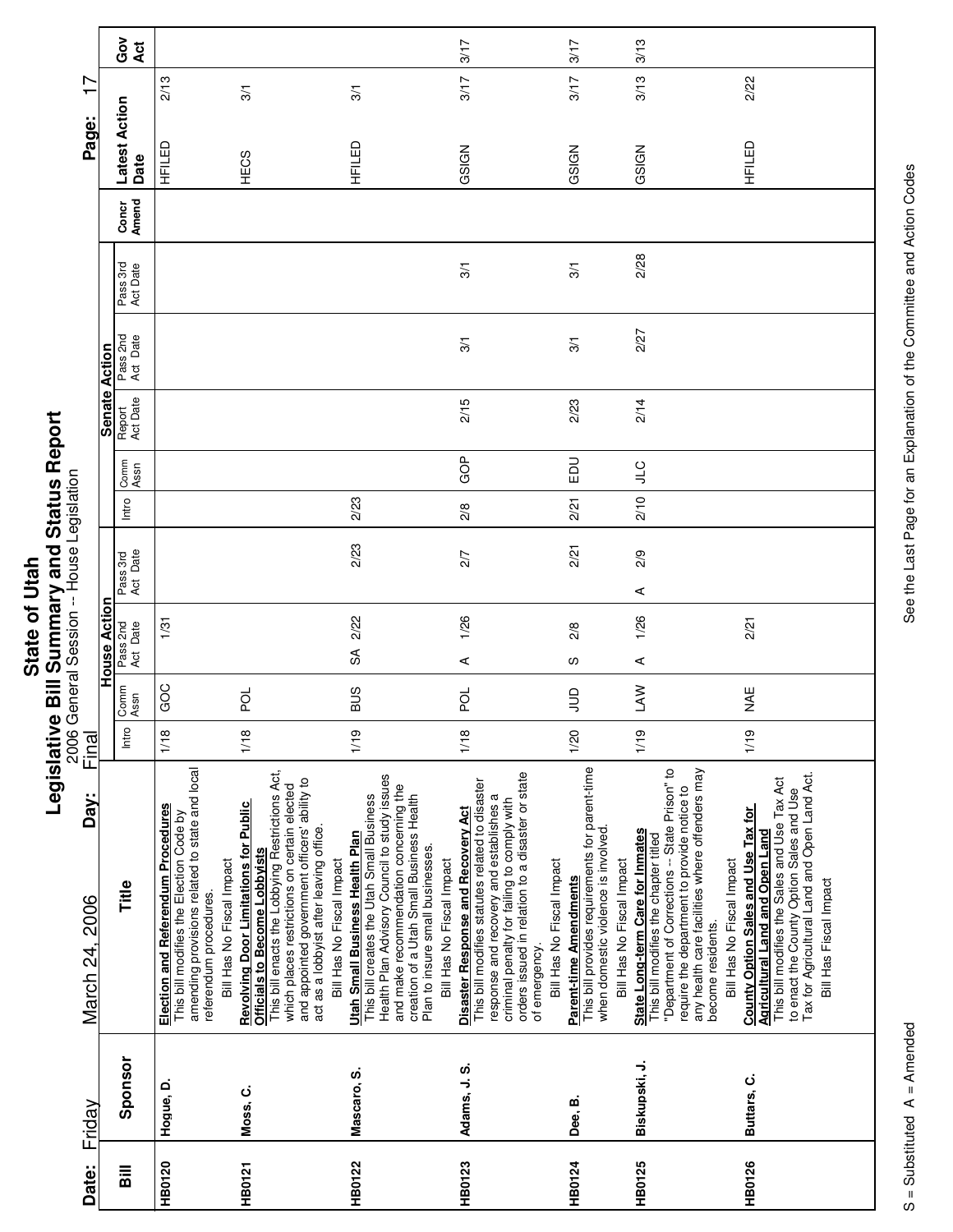| Í<br>Į                                           |
|--------------------------------------------------|
|                                                  |
|                                                  |
|                                                  |
|                                                  |
|                                                  |
|                                                  |
|                                                  |
| I                                                |
| ֖֧֧֧ׅ֧֧֪֪֪֦֧֪֪ׅ֧֚֚֚֚֚֚֚֚֚֚֚֚֚֚֚֚֚֚֡֝֓֝֬֜֓֝֬֝֓֝֬֓ |
|                                                  |
|                                                  |
|                                                  |
|                                                  |
|                                                  |
|                                                  |

| $\frac{\infty}{1}$                        |                      | Gov<br>Act            | 3/10<br>3/10                                                                                                                           | 3/1                                                                                                                 | 3/15<br>3/15                                                                                                                                                                                                     |                                                                                                                   | 3/15<br>3/15                                                                                                                         | 3/17<br>3/17                                                                                                                  |                                                                                                          | 3/17<br>3/17                                                                                                                  | 3/17<br>3/17                                                                        | 3/1                                                                                                                                                                                                                                          | 3/1                                                                                                                                                                                    |
|-------------------------------------------|----------------------|-----------------------|----------------------------------------------------------------------------------------------------------------------------------------|---------------------------------------------------------------------------------------------------------------------|------------------------------------------------------------------------------------------------------------------------------------------------------------------------------------------------------------------|-------------------------------------------------------------------------------------------------------------------|--------------------------------------------------------------------------------------------------------------------------------------|-------------------------------------------------------------------------------------------------------------------------------|----------------------------------------------------------------------------------------------------------|-------------------------------------------------------------------------------------------------------------------------------|-------------------------------------------------------------------------------------|----------------------------------------------------------------------------------------------------------------------------------------------------------------------------------------------------------------------------------------------|----------------------------------------------------------------------------------------------------------------------------------------------------------------------------------------|
| Page:                                     |                      | Latest Action<br>Date | GSIGN                                                                                                                                  | HECS                                                                                                                | GSIGN                                                                                                                                                                                                            |                                                                                                                   | GSIGN                                                                                                                                | GSIGN                                                                                                                         |                                                                                                          | GSIGN                                                                                                                         | GSIGN                                                                               | HECS                                                                                                                                                                                                                                         | HECS                                                                                                                                                                                   |
|                                           |                      | Concr<br>Amend        | 2/28                                                                                                                                   |                                                                                                                     |                                                                                                                                                                                                                  |                                                                                                                   | 3/1                                                                                                                                  |                                                                                                                               |                                                                                                          | 3/1                                                                                                                           | 3/1                                                                                 |                                                                                                                                                                                                                                              |                                                                                                                                                                                        |
|                                           |                      | Pass 3rd<br>Act Date  | 2/28<br>⋖                                                                                                                              |                                                                                                                     | 3/1                                                                                                                                                                                                              |                                                                                                                   | 3/1<br>$\prec$                                                                                                                       | 2/21                                                                                                                          |                                                                                                          | 2/28<br>⋖                                                                                                                     | 3/1<br>$\prec$                                                                      |                                                                                                                                                                                                                                              |                                                                                                                                                                                        |
|                                           |                      | Pass 2nd<br>Act Date  | 2/27                                                                                                                                   |                                                                                                                     | 3/1                                                                                                                                                                                                              |                                                                                                                   | 3/1                                                                                                                                  |                                                                                                                               |                                                                                                          | 2/28                                                                                                                          | 3/1                                                                                 |                                                                                                                                                                                                                                              |                                                                                                                                                                                        |
|                                           | <b>Senate Action</b> | Report<br>Act Date    | 2/14                                                                                                                                   |                                                                                                                     | 2/22                                                                                                                                                                                                             |                                                                                                                   | 2/21                                                                                                                                 | 2/16                                                                                                                          |                                                                                                          | 2/20                                                                                                                          |                                                                                     |                                                                                                                                                                                                                                              |                                                                                                                                                                                        |
|                                           |                      | Comm<br>Assn          | <b>BUS</b>                                                                                                                             |                                                                                                                     | $rac{9}{1}$                                                                                                                                                                                                      |                                                                                                                   | $rac{9}{5}$                                                                                                                          | VE<br>∕                                                                                                                       |                                                                                                          | GOP                                                                                                                           |                                                                                     |                                                                                                                                                                                                                                              |                                                                                                                                                                                        |
|                                           |                      | Intro                 | 2/8                                                                                                                                    |                                                                                                                     | 2/20                                                                                                                                                                                                             |                                                                                                                   | 2/15                                                                                                                                 | 2/13                                                                                                                          |                                                                                                          | 2/14                                                                                                                          | 2/22                                                                                |                                                                                                                                                                                                                                              |                                                                                                                                                                                        |
| 2006 General Session -- House Legislation |                      | Pass 3rd<br>Act Date  | 2/7                                                                                                                                    |                                                                                                                     | 2/17                                                                                                                                                                                                             |                                                                                                                   | 2/14                                                                                                                                 | 2/10                                                                                                                          |                                                                                                          | 2/13                                                                                                                          | 2/22                                                                                |                                                                                                                                                                                                                                              |                                                                                                                                                                                        |
|                                           |                      |                       | ⋖                                                                                                                                      |                                                                                                                     | ⋖                                                                                                                                                                                                                |                                                                                                                   | ⋖                                                                                                                                    |                                                                                                                               |                                                                                                          | ⋖                                                                                                                             | S                                                                                   |                                                                                                                                                                                                                                              |                                                                                                                                                                                        |
|                                           | <b>House Actior</b>  | Pass 2nd<br>Act Date  | 1/25                                                                                                                                   |                                                                                                                     | 1/31                                                                                                                                                                                                             |                                                                                                                   | 1/31                                                                                                                                 | 1/27                                                                                                                          |                                                                                                          | 1/31<br>$\mathbb S$                                                                                                           | 2/21<br>w                                                                           | 2/24                                                                                                                                                                                                                                         |                                                                                                                                                                                        |
|                                           |                      |                       | Comm<br>Assn                                                                                                                           | SUS                                                                                                                 | $rac{9}{5}$                                                                                                                                                                                                      | <b>NV</b>                                                                                                         |                                                                                                                                      | $rac{9}{5}$                                                                                                                   | pol                                                                                                      |                                                                                                                               | pol                                                                                 | GOC                                                                                                                                                                                                                                          | <b>DU</b>                                                                                                                                                                              |
| Final                                     |                      | Intro                 | 1/19                                                                                                                                   | 1/19                                                                                                                | 1/19                                                                                                                                                                                                             |                                                                                                                   | 1/19                                                                                                                                 | 1/19                                                                                                                          |                                                                                                          | 1/20                                                                                                                          | 1/20                                                                                | 1/20                                                                                                                                                                                                                                         | 1/20                                                                                                                                                                                   |
| Day:<br>March 24, 2006                    |                      | Title                 | This bill modifies Title 48, Chapter 2c, Utah<br><b>Limited Liability Company Amendments</b><br>Revised Limited Liability Company Act. | Medicaid - Pregnant Women Resource Test<br>This bill amends the Medical Assistance Act<br>Bill Has No Fiscal Impact | Quarantine Procedures of the Health Code to<br>This bill amends the Communicable<br>Diseases, Treatment, Isolation, and<br><b>Public Health Amendments</b><br>Bill Has Fiscal Impact<br>in the Utah Health Code. | provide procedures for responding to group<br>exposures to communicable diseases and<br>Bill Has No Fiscal Impact | <b>Adoption Amendments</b><br>This bill amends provisions of the Judicial<br>Bill Has No Fiscal Impact<br>Code relating to adoption. | This bill repeals a provision of the Economic<br>Development Incentives Act related to not<br>Economic Development Incentives | qualifying for financial assistance from the<br>Bill Has No Fiscal Impact<br>Industrial Assistance Fund. | This bill modifies provisions relating to local<br>government land use and impact fees.<br><b>Local Land Use Requirements</b> | <b>Commercial Transactions of Personal</b><br>Bill Has No Fiscal Impact<br>Property | This bill modifies the Pawnshop Transaction<br>program by increasing the appropriation for<br>This bill modifies the minimum school<br>Bill Has No Fiscal Impact<br><b>Class Size Reduction</b><br>class size reduction.<br>Information Act. | Performance Audits of Local Governments<br>general performance audits of certain local<br>This bill provides for legislative auditor<br>Bill Has Fiscal Impact<br>government entities. |
| Friday                                    |                      | Sponsor               | Adams, J.S.                                                                                                                            | Wheatley, M.                                                                                                        | Last, B.                                                                                                                                                                                                         |                                                                                                                   | Hardy, A.                                                                                                                            | Dee, B.                                                                                                                       |                                                                                                          | Morley, M.                                                                                                                    | Lockhart, R.                                                                        | Moss, C.                                                                                                                                                                                                                                     | Wallace, P.                                                                                                                                                                            |
| Date:                                     |                      | $\overline{B}$        | <b>HB0127</b>                                                                                                                          | <b>HB0128</b>                                                                                                       | <b>HB0129</b>                                                                                                                                                                                                    |                                                                                                                   | HB0130                                                                                                                               | <b>HB0131</b>                                                                                                                 |                                                                                                          | <b>HB0132</b>                                                                                                                 | <b>HB0133</b>                                                                       | <b>HB0134</b>                                                                                                                                                                                                                                | <b>HB0135</b>                                                                                                                                                                          |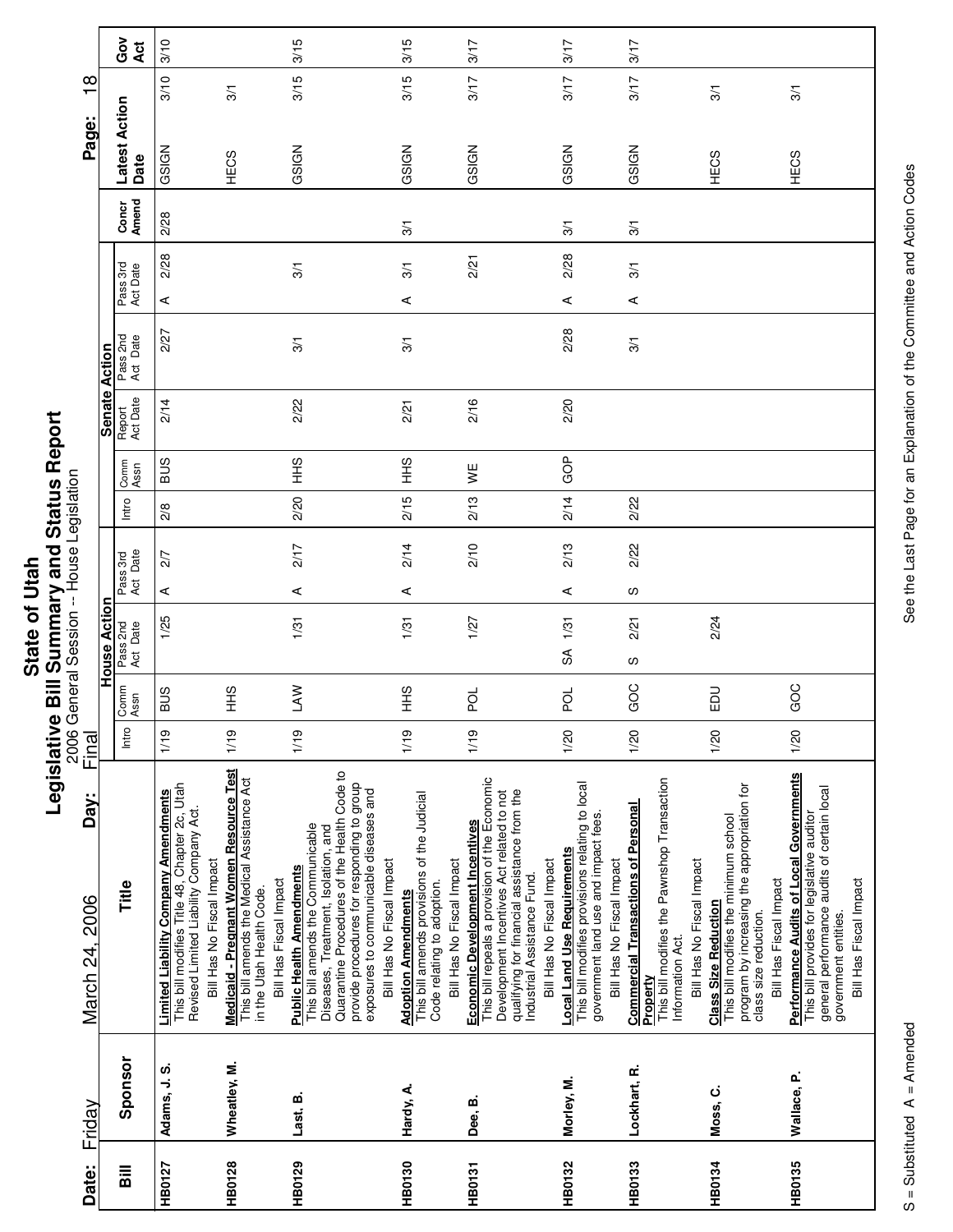|              | I             |
|--------------|---------------|
| <b>Utal.</b> | i             |
|              |               |
|              |               |
|              |               |
| ৳            |               |
|              |               |
|              |               |
|              |               |
|              | ė             |
| State        |               |
|              |               |
|              | $\frac{1}{2}$ |
|              |               |
|              |               |

Г

Τ

| House Action<br>Friday                                                                                                                                                                                                                                                                                                                                                               | Final<br>Day:<br>March 24, 2006 |  |  |  |              |                    | Senate Action        |                      |                | Page:                 | တ<br>$\mathbf -$ |
|--------------------------------------------------------------------------------------------------------------------------------------------------------------------------------------------------------------------------------------------------------------------------------------------------------------------------------------------------------------------------------------|---------------------------------|--|--|--|--------------|--------------------|----------------------|----------------------|----------------|-----------------------|------------------|
| Intro<br>Pass 3rd<br>Act Date<br>Pass 2nd<br>Act Date<br>Comm<br>Assn<br>$\circ$<br>İ<br>Title<br>Sponsor                                                                                                                                                                                                                                                                            |                                 |  |  |  | Comm<br>Assn | Report<br>Act Date | Pass 2nd<br>Act Date | Pass 3rd<br>Act Date | Concr<br>Amend | Latest Action<br>Date | ဝိ<br>ဝ<br>Act   |
| 1/20<br>creating exemptions from licensure for certain<br>persons who provide health care services.<br>Occupations and Professions, related to<br>This bill modifies provisions of Title 58,<br><b>Providing Health Care Service -</b><br><b>Exemptions from Licensure</b><br>Bill Has Fiscal Impact<br>Daw, B.                                                                      |                                 |  |  |  |              |                    |                      |                      |                | HECS                  | 3/1              |
| 2/21<br>2/20<br>⋖<br>1/31<br>⋖<br>$\frac{9}{1}$<br>1/23<br>create a medication aide certified in long-term<br>This bill amends the Nurse Practice Act to<br><b>Medication Aide Certified</b><br>Bill Has Fiscal Impact<br>care facilities.<br>Lockhart, R.                                                                                                                           |                                 |  |  |  | $rac{9}{1}$  | 2/23               | 3/1                  | 3/1                  |                | GSIGN                 | 3/17<br>3/17     |
| 2/17<br>2/16<br>⋖<br>2/7<br>ω<br><b>SUB</b><br>1/23<br>collection of mercury switches from vehicles.<br>This bill provides for the removal and<br><b>Mercury Switch Removal Act</b><br>Bill Has No Fiscal Impact<br>Menlove, R.                                                                                                                                                      |                                 |  |  |  | <b>BUS</b>   | 2/22               | 2/28                 | 2/28                 |                | GSIGN                 | 3/15<br>3/15     |
| 2/21<br>2/21<br>⋖<br>2/6<br>လ<br>M<br>AE<br>1/20<br>permit requirements and modifies comment<br>This bill modifies survey and excavation<br>requirements for state undertakings on<br><b>State Antiquities and Historic Sites</b><br>Bill Has No Fiscal Impact<br>historic property.<br><u>Amendments</u><br>Johnson, B.                                                             |                                 |  |  |  | ¥¥           | 2/23               | 3/1                  | 3/1                  |                | GSIGN                 | 3/17<br>3/17     |
| $\frac{1}{2}$<br>2/20<br>2/20<br>$\frac{2}{1}$<br>TRA<br>1/23<br><b>Amendments to Commercial Driver License</b><br>qualifications for a commercial driver license.<br>This bill modifies the Uniform Driver License<br>Act by amending provisions relating to<br>Bill Has No Fiscal Impact<br><b>Provisions</b><br>Alexander, J.                                                     |                                 |  |  |  |              | 2/23               | 3/1                  | 3/1                  |                | GSIGN                 | 3/17<br>3/17     |
| GOP<br>2/21<br>2/21<br>2/9<br>⋖<br>NAE<br>1/23<br>This bill modifies the Motor Vehicles Code to<br>create a voluntary contribution checkoff for<br>Motor Vehicle Registration Checkoff for<br><b>Protecting Access to Public Lands and</b><br>Off-highway Vehicle Education<br>motor vehicle registrations.<br>Bill Has Fiscal Impact<br>Noel, M.                                    |                                 |  |  |  |              | 2/23               |                      |                      |                | HFILED                | 3/1              |
| $rac{9}{5}$<br>2/16<br>2/14<br>1/31<br>$\prec$<br>WED<br>1/23<br>This bill amends the duties of the Center For<br>translation and communication services for<br><b>Center for Multicultural Health - Duties</b><br>building for translation services across<br>Multicultural Health to include capacity<br>Department of Health programs and<br>Bill Has Fiscal Impact<br>Romero, R. |                                 |  |  |  |              | 2/21               | 2/28                 | 3/1<br>$\prec$       | $\overline{3}$ | GSIGN                 | 3/20<br>3/20     |

See the Last Page for an Explanation of the Committee and Action Codes S = Substituted A = Amended A = Amendes See the Last Page for an Explanation of the Committee and Action Codes

 $S =$ Substituted  $A =$  Amended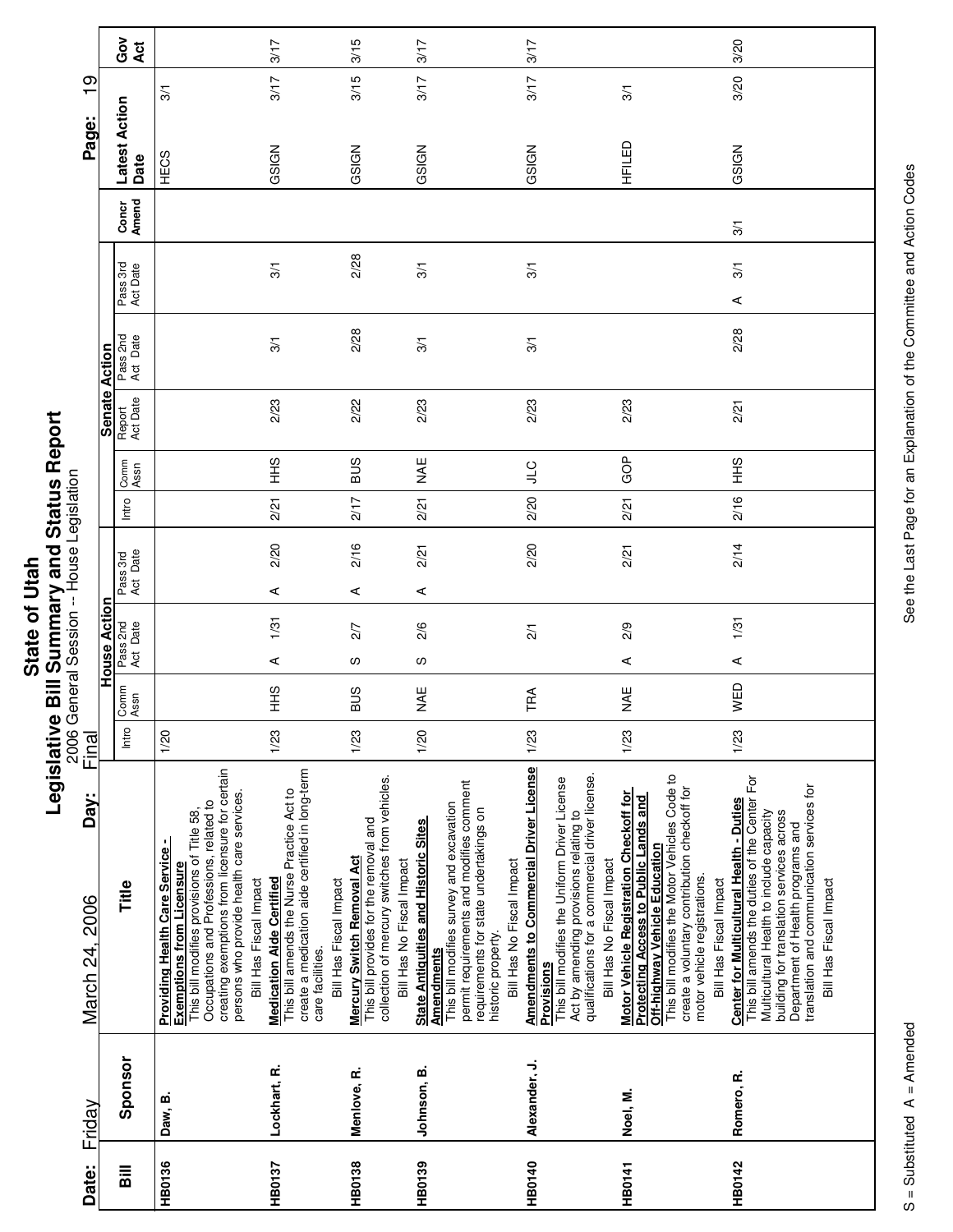|                      | ı |
|----------------------|---|
|                      |   |
|                      |   |
| ì                    | I |
|                      | ś |
|                      |   |
|                      |   |
| ١                    | ı |
| ថ្ម<br>$\frac{1}{2}$ |   |
|                      |   |
|                      |   |
|                      | i |
|                      |   |
|                      |   |
|                      | í |
|                      |   |

| Friday                   | Day:<br>March 24, 2006                                                                                                                                                                                                                                                                                                                                                               | <u>Final</u> |                   |                      |                         | 2006 General Session -- House Legislation |       |               |                    |                      |                      |                | Page:                 | SO                   |            |
|--------------------------|--------------------------------------------------------------------------------------------------------------------------------------------------------------------------------------------------------------------------------------------------------------------------------------------------------------------------------------------------------------------------------------|--------------|-------------------|----------------------|-------------------------|-------------------------------------------|-------|---------------|--------------------|----------------------|----------------------|----------------|-----------------------|----------------------|------------|
|                          |                                                                                                                                                                                                                                                                                                                                                                                      |              |                   | House Action         |                         |                                           |       |               |                    | <b>Senate Action</b> |                      |                |                       |                      |            |
| Sponsor                  | Title                                                                                                                                                                                                                                                                                                                                                                                | Intro        | Comm<br>Assn      | Pass 2nd<br>Act Date |                         | Pass 3rd<br>Act Date                      | Intro | Comm<br>Assn  | Report<br>Act Date | Pass 2nd<br>Act Date | Pass 3rd<br>Act Date | Concr<br>Amend | Latest Action<br>Date |                      | Gov<br>Act |
| Hughes, G.<br>Hughes, G. | certain portion of General Fund expenditures<br><b>Benefits for National Guard Members and</b><br>This bill requires school districts to spend a<br>This bill provides for a death benefit, tuition<br>waiver, and utility allowance for families of<br><b>Instructional Expenses Requirements</b><br>Bill Has No Fiscal Impact<br>on instructional expenditures.<br><b>Families</b> | 1/23<br>1/24 | <b>LAW</b><br>EDU | $\prec$<br>⋖         | $\prec$<br>2/23<br>2/21 | 2/22                                      | 2/22  | ΓPΤ           | 2/23               |                      |                      |                | HFILED<br>HECS        | 3/1<br>$\frac{5}{2}$ |            |
| Johnson, B.              | This bill modifies the Rangeland Improvement<br>Act, formerly known as the Taylor Grazing<br>National Guard members under specific<br><b>Rangeland Improvement Act</b><br>Bill Has No Fiscal Impact<br>circumstances.<br>4d.                                                                                                                                                         | 1/24         | <b>NAE</b>        | 2/8<br>⋖             | ⋖                       | 2/21                                      | 2/21  | GOP           | 2/23               | 3/1                  | $\overline{3}$       |                | GSIGN                 | 3/17                 | 3/17       |
| Bowman, D.               | This bill allows certain certified dispatchers to<br><b>Public Safety Retirement for Dispatchers</b><br>be covered in the public safety retirement<br>Bill Has No Fiscal Impact<br>systems.                                                                                                                                                                                          | 1/24         | $\frac{11}{11}$   |                      | 2/22                    | 2/24                                      | 2/24  |               |                    |                      |                      |                | HFILED                | 3/1                  |            |
| Wyatt, S.                | This bill amends the Local Sales and Use Tax<br>Revisions to Distribution of Sales and Use<br>Act to provide counties and municipalities<br>Bill Has Fiscal Impact<br><b>Tax Revenue</b>                                                                                                                                                                                             | 1/25         | REV               | 2/6<br>$\prec$       |                         |                                           |       |               |                    |                      |                      |                | HECS                  | 3/1                  |            |
| Christensen, L.          | options relating to the distribution of revenue<br>This bill defines "in loco parentis" as a<br>voluntary and temporary delegation of<br>from this local sales and use tax.<br><b>Parent and Child Amendments</b><br>Bill Has No Fiscal Impact<br>parental authority.                                                                                                                | 1/25         | $\Xi$             | 2/9<br>S             |                         | 2/20                                      | 2/20  | $J_{\square}$ | 2/23               | 3/1                  | 3/1<br>$\prec$       | 3/1            | GVETO                 | 3/21                 |            |
| Hutchings, E.            | Law Enforcement Drug Task Force<br>Bill Has No Fiscal Impact<br><b>Funding</b>                                                                                                                                                                                                                                                                                                       | 1/25         | $\mathbb{R}$      |                      | 2/23                    |                                           |       |               |                    |                      |                      |                | HECS                  | 3/1                  |            |
|                          | create a restricted account to fund grants for<br>law enforcement task forces. This bill also<br>Criminal Justice and Substance Abuse, to<br>appropriates \$1,000,000 from the General<br>This bill modifies Title 63, Chapter 25a,<br>Bill Has Fiscal Impact                                                                                                                        |              |                   |                      |                         |                                           |       |               |                    |                      |                      |                |                       |                      |            |
|                          |                                                                                                                                                                                                                                                                                                                                                                                      |              |                   |                      |                         |                                           |       |               |                    |                      |                      |                |                       |                      |            |

 $\overline{\phantom{a}}$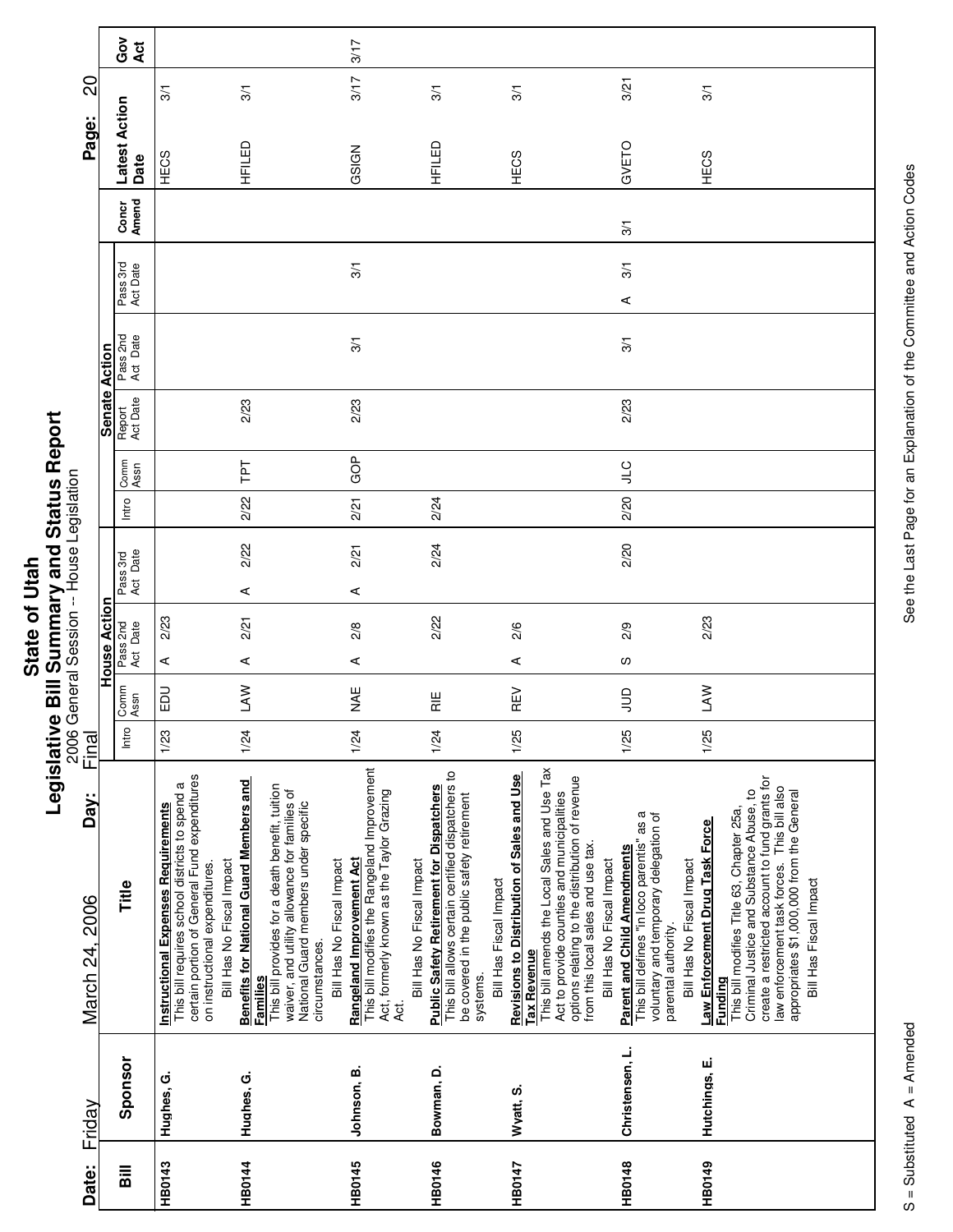|                     | ,<br>ij      |
|---------------------|--------------|
| $\overline{6}$<br>ż | ז<br>?       |
| Ξ<br>Ċ<br>ഇ         | Š<br>י אי הא |
| <b>Stat</b>         | t<br>Ö       |
|                     | Ì            |

|                                           |                      | Gov<br>Act            | 3/17                                                                                                                                                                                                                                                                                                                                                                                                                                                            | 3/17                                                                                                                            |                                                                                                                                                                                                                                                           |                                                                                                                                                                                                                                                                                                                                                                               |                                                                                                                                                                      | 3/15                                                                                                                                                    |
|-------------------------------------------|----------------------|-----------------------|-----------------------------------------------------------------------------------------------------------------------------------------------------------------------------------------------------------------------------------------------------------------------------------------------------------------------------------------------------------------------------------------------------------------------------------------------------------------|---------------------------------------------------------------------------------------------------------------------------------|-----------------------------------------------------------------------------------------------------------------------------------------------------------------------------------------------------------------------------------------------------------|-------------------------------------------------------------------------------------------------------------------------------------------------------------------------------------------------------------------------------------------------------------------------------------------------------------------------------------------------------------------------------|----------------------------------------------------------------------------------------------------------------------------------------------------------------------|---------------------------------------------------------------------------------------------------------------------------------------------------------|
| $\overline{\mathcal{S}}$                  |                      |                       | 3/17<br>3/21                                                                                                                                                                                                                                                                                                                                                                                                                                                    | 3/17                                                                                                                            | 3/1                                                                                                                                                                                                                                                       | 3/1                                                                                                                                                                                                                                                                                                                                                                           | 3/1                                                                                                                                                                  | 3/15                                                                                                                                                    |
| Page:                                     |                      | Latest Action<br>Date | GVETO<br>GSIGN                                                                                                                                                                                                                                                                                                                                                                                                                                                  | GSIGN                                                                                                                           | HECS                                                                                                                                                                                                                                                      | HECS                                                                                                                                                                                                                                                                                                                                                                          | HFILED                                                                                                                                                               | GSIGN                                                                                                                                                   |
|                                           |                      | Concr<br>Amend        |                                                                                                                                                                                                                                                                                                                                                                                                                                                                 |                                                                                                                                 |                                                                                                                                                                                                                                                           |                                                                                                                                                                                                                                                                                                                                                                               |                                                                                                                                                                      | 2/28                                                                                                                                                    |
|                                           |                      | Pass 3rd<br>Act Date  | 3/1<br>3/1                                                                                                                                                                                                                                                                                                                                                                                                                                                      | 2/16                                                                                                                            |                                                                                                                                                                                                                                                           |                                                                                                                                                                                                                                                                                                                                                                               |                                                                                                                                                                      | 2/28                                                                                                                                                    |
|                                           |                      | Pass 2nd<br>Act Date  | 3/1<br>3/1                                                                                                                                                                                                                                                                                                                                                                                                                                                      | 2/15                                                                                                                            |                                                                                                                                                                                                                                                           |                                                                                                                                                                                                                                                                                                                                                                               |                                                                                                                                                                      | 2/28                                                                                                                                                    |
|                                           | <b>Senate Action</b> | Report<br>Act Date    | 2/22<br>2/23                                                                                                                                                                                                                                                                                                                                                                                                                                                    | 2/10                                                                                                                            |                                                                                                                                                                                                                                                           |                                                                                                                                                                                                                                                                                                                                                                               |                                                                                                                                                                      | 2/22<br>⋖                                                                                                                                               |
|                                           |                      | Comm<br>Assn          | EDU<br>¥                                                                                                                                                                                                                                                                                                                                                                                                                                                        | GOP                                                                                                                             |                                                                                                                                                                                                                                                           |                                                                                                                                                                                                                                                                                                                                                                               |                                                                                                                                                                      | SHH                                                                                                                                                     |
|                                           |                      | Intro                 | 2/20<br>2/22                                                                                                                                                                                                                                                                                                                                                                                                                                                    | 2/7                                                                                                                             |                                                                                                                                                                                                                                                           |                                                                                                                                                                                                                                                                                                                                                                               | 2/24                                                                                                                                                                 | 217                                                                                                                                                     |
|                                           |                      | Pass 3rd<br>Act Date  | 2/22<br>2/17<br>$\prec$<br>⋖                                                                                                                                                                                                                                                                                                                                                                                                                                    | 2/6                                                                                                                             |                                                                                                                                                                                                                                                           |                                                                                                                                                                                                                                                                                                                                                                               | 2/24<br>⋖                                                                                                                                                            | 2/16                                                                                                                                                    |
| 2006 General Session -- House Legislation |                      |                       | 2/21<br>2/2                                                                                                                                                                                                                                                                                                                                                                                                                                                     |                                                                                                                                 | 2/23                                                                                                                                                                                                                                                      |                                                                                                                                                                                                                                                                                                                                                                               | 2/14                                                                                                                                                                 | 2/9                                                                                                                                                     |
|                                           | <b>House Action</b>  | Pass 2nd<br>Act Date  | SÃ                                                                                                                                                                                                                                                                                                                                                                                                                                                              | $\overline{21}$                                                                                                                 | ⋖                                                                                                                                                                                                                                                         |                                                                                                                                                                                                                                                                                                                                                                               | S                                                                                                                                                                    | S                                                                                                                                                       |
|                                           |                      | Comm<br>Assn          | <b>SUS</b><br>EDU                                                                                                                                                                                                                                                                                                                                                                                                                                               | GOC                                                                                                                             | $\Xi$                                                                                                                                                                                                                                                     |                                                                                                                                                                                                                                                                                                                                                                               | 品                                                                                                                                                                    | <b>BUS</b>                                                                                                                                              |
| <u>Final</u>                              |                      | Intro                 | 1/25<br>1/25                                                                                                                                                                                                                                                                                                                                                                                                                                                    | 1/26                                                                                                                            | 1/26                                                                                                                                                                                                                                                      | 1/26                                                                                                                                                                                                                                                                                                                                                                          | 1/26                                                                                                                                                                 | 1/26                                                                                                                                                    |
| Day:<br>March 24, 2006                    |                      | Title                 | This bill adjusts partial tuition for concurrent<br>This bill modifies provisions related to the<br>Workers' Compensation Act and the Utah<br><b>Adjustments in Funding for Concurrent</b><br>Enrollment<br>distribution of the annual appropriation for<br>enrollment courses and modifies the<br><b>Workers' Compensation Revisions</b><br>accelerated learning programs.<br>Bill Has No Fiscal Impact<br>Occupational Disease Act.<br>Bill Has Fiscal Impact | This bill modifies provisions related to the<br>Navajo Trust Fund Amendments<br>Bill Has No Fiscal Impact<br>Navajo Trust Fund. | procedures for the release of jail inmates for<br>This bill modifies the Criminal Code and the<br>Code of Criminal Procedure regarding<br><b>County Jail Work Release Process</b><br>Bill Has No Fiscal Impact<br>work or education.<br><b>Amendments</b> | This bill amends the state Medical Assistance<br>Act and the Budgetary Procedures Act to<br>require the Department of Health to prioritize,<br>funding for programs to support in-home and<br><b>In-home and Community Based Support</b><br>Services for Adults with Long-term Care<br>and the governor to consider prioritizing<br>Bill Has No Fiscal Impact<br><b>Needs</b> | This bill modifies requirements for receiving a<br><b>Education Testing and Graduation</b><br>Bill Has No Fiscal Impact<br>high school diploma.<br><b>Amendments</b> | This bill amends provisions related to health<br>insurance in the Insurance Code.<br><b>Health Insurance Accessibility</b><br>Bill Has No Fiscal Impact |
| Friday                                    |                      | Sponsor               | Dayton, M.<br>Morley, M.                                                                                                                                                                                                                                                                                                                                                                                                                                        | King, B.                                                                                                                        | Wyatt, S.                                                                                                                                                                                                                                                 | Hutchings, E.                                                                                                                                                                                                                                                                                                                                                                 | Hansen, N.                                                                                                                                                           | Dunnigan, J.                                                                                                                                            |
| Date:                                     |                      | Bill                  | HB0150<br><b>HB0151</b>                                                                                                                                                                                                                                                                                                                                                                                                                                         | <b>HB0152</b>                                                                                                                   | <b>HB0153</b>                                                                                                                                                                                                                                             | <b>HB0154</b>                                                                                                                                                                                                                                                                                                                                                                 | <b>HB0155</b>                                                                                                                                                        | HB0156                                                                                                                                                  |

See the Last Page for an Explanation of the Committee and Action Codes S = Substituted A = Amended A = Amendes See the Last Page for an Explanation of the Committee and Action Codes

 $\overline{\phantom{0}}$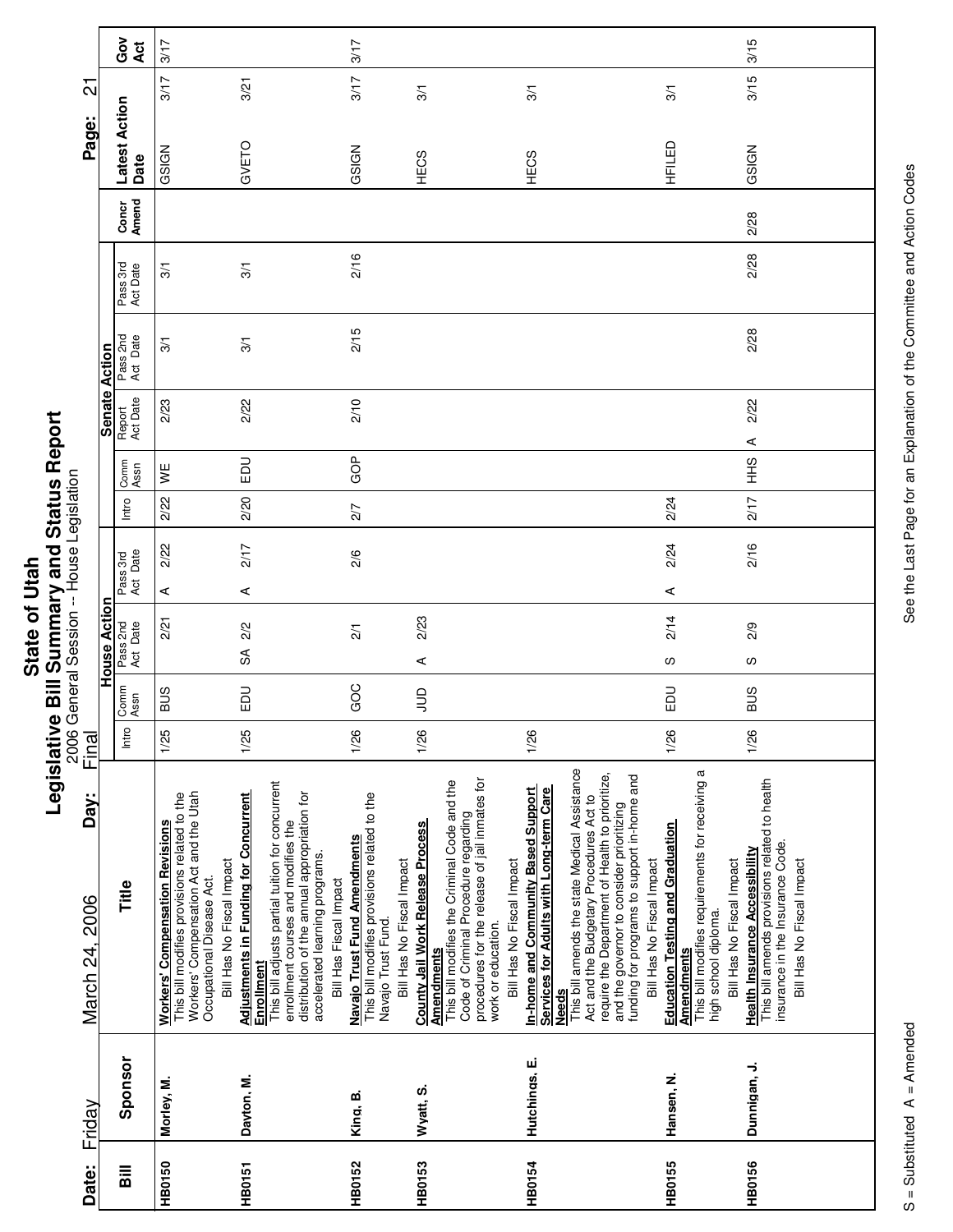|             | Ù                  |
|-------------|--------------------|
|             | š                  |
|             |                    |
|             |                    |
|             |                    |
| <b>Utah</b> |                    |
| ō           |                    |
|             | " ואף האף האי      |
|             |                    |
|             |                    |
|             |                    |
| State       | ة                  |
|             |                    |
|             | $\frac{1}{\alpha}$ |
|             |                    |
|             | ¢                  |
|             |                    |

| 22                     |                      | Ğo<br>Act                          | $\frac{5}{2}$                                                                                                                                                                                                                                   | 3/15<br>3/15                                                                                                                                                                                                             | 3/1                                                                                                                                                                                                                            | 3/17<br>3/17                                                                                                                             | 3/16<br>3/16                                                                                                                                                                                       | 3/1                                                                                                                                                                                 |
|------------------------|----------------------|------------------------------------|-------------------------------------------------------------------------------------------------------------------------------------------------------------------------------------------------------------------------------------------------|--------------------------------------------------------------------------------------------------------------------------------------------------------------------------------------------------------------------------|--------------------------------------------------------------------------------------------------------------------------------------------------------------------------------------------------------------------------------|------------------------------------------------------------------------------------------------------------------------------------------|----------------------------------------------------------------------------------------------------------------------------------------------------------------------------------------------------|-------------------------------------------------------------------------------------------------------------------------------------------------------------------------------------|
| Page:                  |                      | Latest Action                      |                                                                                                                                                                                                                                                 |                                                                                                                                                                                                                          |                                                                                                                                                                                                                                |                                                                                                                                          |                                                                                                                                                                                                    |                                                                                                                                                                                     |
|                        |                      | Date                               | HECS                                                                                                                                                                                                                                            | GSIGN                                                                                                                                                                                                                    | HECS                                                                                                                                                                                                                           | GSIGN                                                                                                                                    | GSIGN                                                                                                                                                                                              | HECS                                                                                                                                                                                |
|                        |                      | Amend<br>Concr                     |                                                                                                                                                                                                                                                 |                                                                                                                                                                                                                          |                                                                                                                                                                                                                                |                                                                                                                                          |                                                                                                                                                                                                    |                                                                                                                                                                                     |
|                        |                      | Pass 3rd<br>Act Date               |                                                                                                                                                                                                                                                 | 2/28                                                                                                                                                                                                                     |                                                                                                                                                                                                                                | 2/28                                                                                                                                     | 2/28                                                                                                                                                                                               |                                                                                                                                                                                     |
|                        |                      | Pass 2nd<br>Act Date               |                                                                                                                                                                                                                                                 | 2/28                                                                                                                                                                                                                     |                                                                                                                                                                                                                                |                                                                                                                                          | 2/28                                                                                                                                                                                               |                                                                                                                                                                                     |
|                        | <b>Senate Action</b> | Act Date                           |                                                                                                                                                                                                                                                 | 2/22                                                                                                                                                                                                                     |                                                                                                                                                                                                                                | 2/22                                                                                                                                     | 2/23                                                                                                                                                                                               |                                                                                                                                                                                     |
|                        |                      | Report                             |                                                                                                                                                                                                                                                 |                                                                                                                                                                                                                          |                                                                                                                                                                                                                                | ⋖                                                                                                                                        |                                                                                                                                                                                                    |                                                                                                                                                                                     |
|                        |                      | Comm<br>Assn                       |                                                                                                                                                                                                                                                 | y≝                                                                                                                                                                                                                       |                                                                                                                                                                                                                                | <b>SUS</b>                                                                                                                               | ΟTΓ                                                                                                                                                                                                |                                                                                                                                                                                     |
|                        |                      | Intro                              |                                                                                                                                                                                                                                                 | 2/17                                                                                                                                                                                                                     |                                                                                                                                                                                                                                | 217                                                                                                                                      | 2/21                                                                                                                                                                                               |                                                                                                                                                                                     |
|                        |                      | Act Date<br>Pass 3rd               |                                                                                                                                                                                                                                                 | 2/16                                                                                                                                                                                                                     |                                                                                                                                                                                                                                | 2/28                                                                                                                                     | 2/20                                                                                                                                                                                               |                                                                                                                                                                                     |
|                        |                      |                                    |                                                                                                                                                                                                                                                 | ⋖                                                                                                                                                                                                                        |                                                                                                                                                                                                                                | ⋖                                                                                                                                        |                                                                                                                                                                                                    |                                                                                                                                                                                     |
|                        | House Action         | Pass 2nd<br>Act Date               |                                                                                                                                                                                                                                                 | 2/6                                                                                                                                                                                                                      |                                                                                                                                                                                                                                | 2/2                                                                                                                                      | 2/9                                                                                                                                                                                                | $\overline{21}$                                                                                                                                                                     |
|                        |                      |                                    |                                                                                                                                                                                                                                                 | w                                                                                                                                                                                                                        |                                                                                                                                                                                                                                | လ                                                                                                                                        | ⋖                                                                                                                                                                                                  |                                                                                                                                                                                     |
|                        |                      | Comm<br>Assn                       | $\frac{11}{11}$                                                                                                                                                                                                                                 | <b>NVT</b>                                                                                                                                                                                                               |                                                                                                                                                                                                                                | <b>SUB</b>                                                                                                                               | $\Xi$                                                                                                                                                                                              | TRA                                                                                                                                                                                 |
| Final                  |                      | Intro                              | 1/26                                                                                                                                                                                                                                            | 1/26                                                                                                                                                                                                                     | 1/27                                                                                                                                                                                                                           | 1/27                                                                                                                                     | 1/27                                                                                                                                                                                               | 1/27                                                                                                                                                                                |
| Day:<br>March 24, 2006 |                      | Title                              | specifying an optional health plan that shall<br>This bill modifies the Public Employees'<br>Benefit and Insurance Program Act by<br>State Elected Officials Health Plan<br>be offered to state elected officials.<br>Bill Has No Fiscal Impact | This bill modifies the Uniform Driver License<br>Criminal Procedure by amending provisions<br>Act, Utah Criminal Code, and the Code of<br>Sex Offender Amendments<br>Bill Has Fiscal Impact<br>related to sex offenders. | This bill modifies the Utah Code to address<br>real estate related regulation, transactions,<br><b>Real Estate Related Requiation,</b><br><b>Transactions, and Construction</b><br>Bill Has Fiscal Impact<br>and construction. | <b>Construction Standard Amendments</b><br>This bill makes changes related to the<br>Bill Has No Fiscal Impact<br>construction industry. | This bill modifies the Criminal Code regarding<br>sentencing of repeat sexual offenders.<br><b>Sexual Offenses Against Children -</b><br>Bill Has No Fiscal Impact<br><b>Sentencing Amendments</b> | and local spending on certain transportation<br>This bill enacts provisions relating to state<br><b>Transportation Funding Amendments</b><br>Bill Has No Fiscal Impact<br>projects. |
| Friday                 |                      | Sponsor                            | Hutchings, E.                                                                                                                                                                                                                                   | Dee, B.                                                                                                                                                                                                                  | Ray, P.                                                                                                                                                                                                                        | Morley, M.                                                                                                                               | Ray, P.                                                                                                                                                                                            | Dougall, J.                                                                                                                                                                         |
| Date:                  |                      | $\overline{\overline{\mathbf{a}}}$ | HB0157                                                                                                                                                                                                                                          | HB0158                                                                                                                                                                                                                   | HB0159                                                                                                                                                                                                                         | HB0160                                                                                                                                   | <b>HB0161</b>                                                                                                                                                                                      | <b>HB0162</b>                                                                                                                                                                       |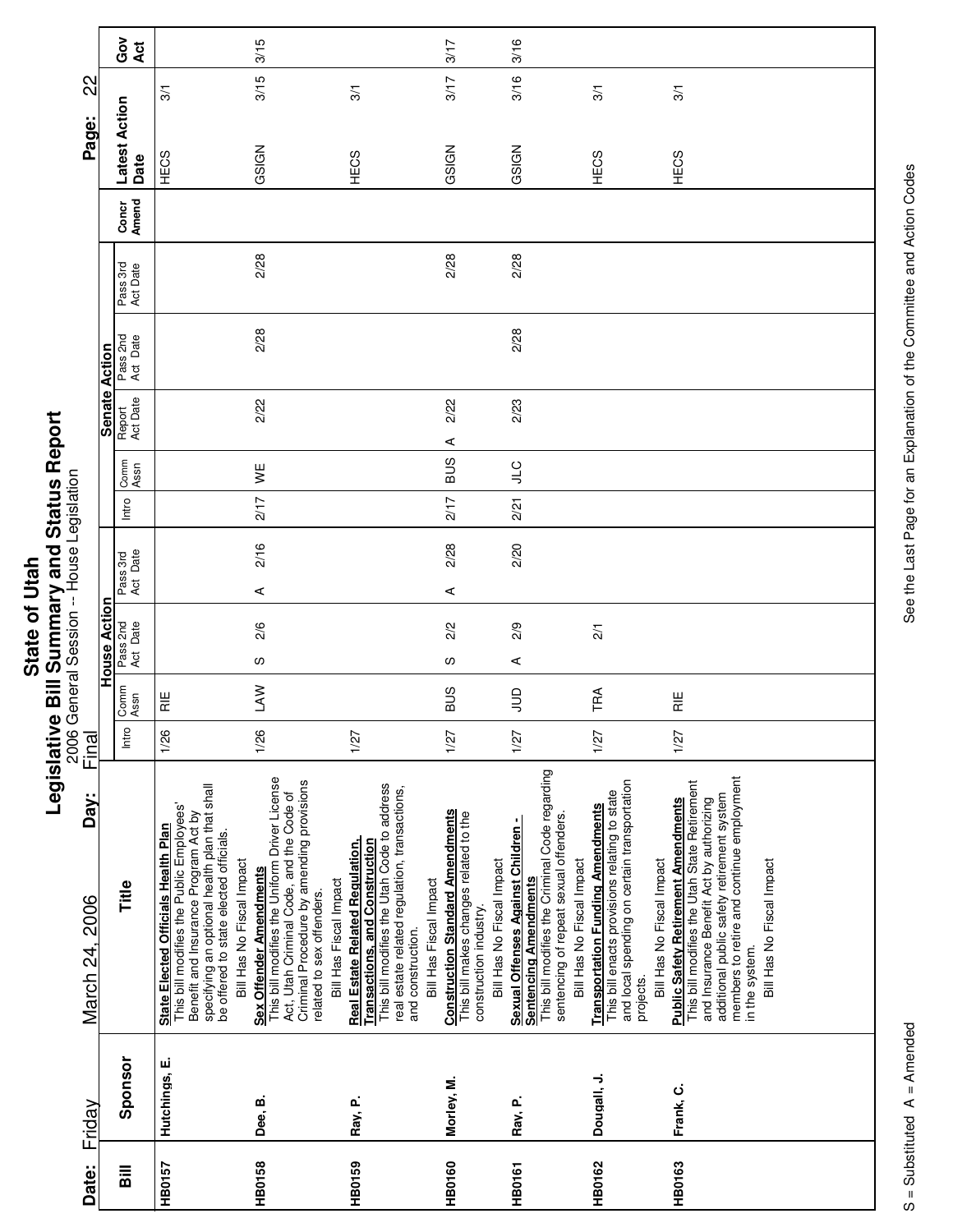|                 | Õ           |
|-----------------|-------------|
| Ī<br>ō<br>State | l<br>ا<br>ا |
|                 | -<br>0      |
|                 |             |
|                 |             |

 $\mathbf{r}$ 

| Date:                              | Friday      | Day:<br>March 24, 2006                                                                                                                                                                                                                                                                                                    | Final |              |                      |                      |       |              |                    |                      |                      |                | Page:                 | ဌာ            |               |
|------------------------------------|-------------|---------------------------------------------------------------------------------------------------------------------------------------------------------------------------------------------------------------------------------------------------------------------------------------------------------------------------|-------|--------------|----------------------|----------------------|-------|--------------|--------------------|----------------------|----------------------|----------------|-----------------------|---------------|---------------|
|                                    |             |                                                                                                                                                                                                                                                                                                                           |       |              | House Action         |                      |       |              | Senate Action      |                      |                      |                |                       |               |               |
| $\overline{\overline{\mathbf{a}}}$ | Sponsor     | Title                                                                                                                                                                                                                                                                                                                     | Intro | Comm<br>Assn | Pass 2nd<br>Act Date | Pass 3rd<br>Act Date | Intro | Comm<br>Assn | Report<br>Act Date | Pass 2nd<br>Act Date | Pass 3rd<br>Act Date | Concr<br>Amend | Latest Action<br>Date |               | Ğ<br>O<br>Act |
| <b>HB0164</b>                      | Litvack, D. | establishing a right and procedure for a civil<br><b>Compensation for Wrongful Conviction</b><br>action claiming damages for wrongful<br>This bill amends the Judicial Code by<br>conviction and incarceration.<br>Bill Has Fiscal Impact<br>and Incarceration                                                            | 1/27  | <b>NVT</b>   |                      |                      |       |              |                    |                      |                      |                | HECS                  | $\frac{5}{2}$ |               |
| <b>HB0165</b>                      | Romero, R.  | certain procedures related to the application<br>This bill amends the Notaries Public Reform<br>Act to commission attorneys licensed in the<br>state to act as public notaries and amends<br>process for attorney notaries.<br><b>Public Notary Amendments</b>                                                            | 1/27  | $\supseteq$  |                      |                      |       |              |                    |                      |                      |                | HECS                  | 3/1           |               |
| <b>HB0166</b>                      | Bowman, D.  | This bill modifies the Motor Vehicles Code by<br>amending special group license plate<br>Special License Plate for Utah<br>Shakespearean Festival<br>Bill Has No Fiscal Impact<br>Bill Has Fiscal Impact<br>provisions.                                                                                                   | 1/27  | TRA          |                      |                      |       |              |                    |                      |                      |                | HECS                  | 3/1           |               |
| HB0167                             | Frank, C.   | This bill modifies school uniform policy<br>Bill Has No Fiscal Impact<br><b>School Uniforms</b><br>provisions.                                                                                                                                                                                                            | 1/30  | 19           | 2/10                 | 2/20                 | 2/20  | EDU          | 2/23               | 3/1                  | 3/1                  |                | GSIGN                 | 3/15          | 3/15          |
| <b>HB0168</b>                      | Ferry, B.   | political subdivisions' use of eminent domain.<br><b>Eminent Domain Limitation on Political</b><br>Subdivisions<br>This bill modifies provisions relating to<br>Bill Has No Fiscal Impact                                                                                                                                 | 1/30  | ¥¥           | 2/8<br>S             |                      |       |              |                    |                      |                      |                | HECS                  | 3/1           |               |
| <b>HB0169</b>                      | Aagard, D.  | This bill modifies the Uniform Driver License<br>Act by amending provisions related to the<br>disclosure of driver license information.<br>Driver License Records Access<br>Bill Has Fiscal Impact<br><b>Amendments</b>                                                                                                   | 1/30  | GOC          | 2/10<br>⋖            | 2/14                 | 2/15  | ΓPΤ          | 2/21               | 2/28                 | 2/28                 |                | GSIGN                 | 3/17          | 3/17          |
| HB0170                             | Bigelow, R. | Commission on Criminal and Juvenile Justice<br>certain ongoing General Fund monies to the<br>attorney general and the State Commission<br>and the attorney general and appropriates<br>This bill modifies the duties of the State<br><b>Prosecution and Prevention of Child</b><br><b>Pornography Offenses Amendments</b> | 1/30  | LAW          | 2/21                 | 3/1                  | 2/22  | <b>CTP</b>   | 2/23               | 3/1                  | 3/1<br>လ             |                | GSIGN                 | 3/20          | 3/20          |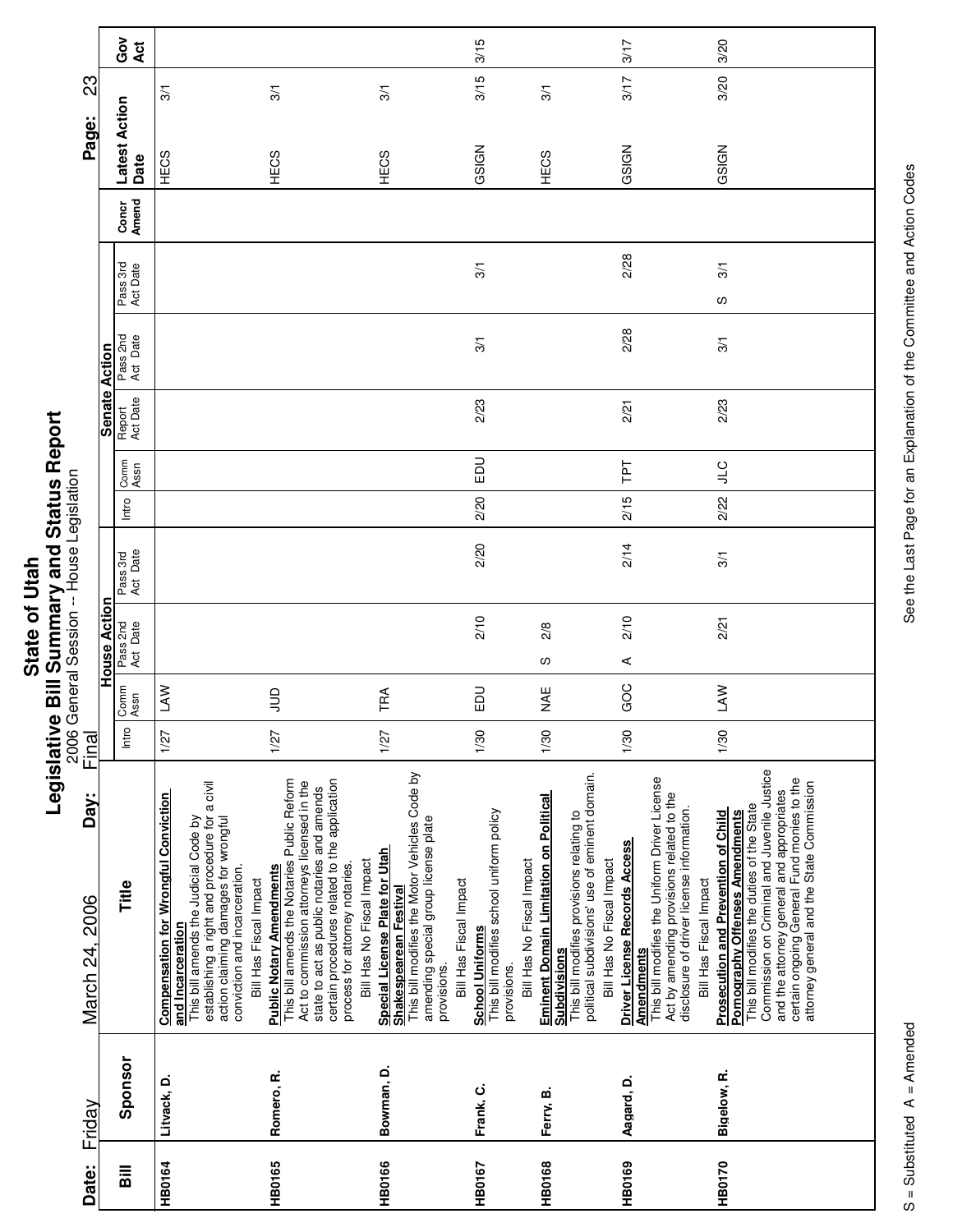| ē1    | Ī |
|-------|---|
| 5     |   |
|       |   |
|       |   |
| ৳     |   |
|       |   |
|       |   |
|       |   |
|       | i |
| State |   |
|       | Ξ |
|       | ć |
|       |   |
|       |   |

|                                           |                      | Got<br>Act            |                                                                                                                                                   | 3/21                                                                                                                                                                                                        |                                                                                                                                                                                                                                                                                                |                                                                                                                                                                                                                                                                             |                                                                                                                                       |                                                                                                                                                                      |                                                                                                                                                                              |                                                                                                                                                                             |
|-------------------------------------------|----------------------|-----------------------|---------------------------------------------------------------------------------------------------------------------------------------------------|-------------------------------------------------------------------------------------------------------------------------------------------------------------------------------------------------------------|------------------------------------------------------------------------------------------------------------------------------------------------------------------------------------------------------------------------------------------------------------------------------------------------|-----------------------------------------------------------------------------------------------------------------------------------------------------------------------------------------------------------------------------------------------------------------------------|---------------------------------------------------------------------------------------------------------------------------------------|----------------------------------------------------------------------------------------------------------------------------------------------------------------------|------------------------------------------------------------------------------------------------------------------------------------------------------------------------------|-----------------------------------------------------------------------------------------------------------------------------------------------------------------------------|
| $\overline{5}$                            |                      |                       | $\overline{3}$                                                                                                                                    | 3/21                                                                                                                                                                                                        | $\overline{3}$                                                                                                                                                                                                                                                                                 | 3/1                                                                                                                                                                                                                                                                         | $\overline{3}$                                                                                                                        | 3/1                                                                                                                                                                  | 3/1                                                                                                                                                                          | 3/1                                                                                                                                                                         |
| Page:                                     |                      | Latest Action<br>Date | HECS                                                                                                                                              | GSIGN                                                                                                                                                                                                       | HFILED                                                                                                                                                                                                                                                                                         | HFILED                                                                                                                                                                                                                                                                      | HECS                                                                                                                                  | HECS                                                                                                                                                                 | HECS                                                                                                                                                                         | HECS                                                                                                                                                                        |
|                                           |                      | Concr<br>Amend        |                                                                                                                                                   |                                                                                                                                                                                                             |                                                                                                                                                                                                                                                                                                |                                                                                                                                                                                                                                                                             |                                                                                                                                       |                                                                                                                                                                      |                                                                                                                                                                              |                                                                                                                                                                             |
|                                           |                      | Pass 3rd<br>Act Date  |                                                                                                                                                   | 3/1                                                                                                                                                                                                         |                                                                                                                                                                                                                                                                                                |                                                                                                                                                                                                                                                                             |                                                                                                                                       |                                                                                                                                                                      |                                                                                                                                                                              |                                                                                                                                                                             |
|                                           |                      | Pass 2nd<br>Act Date  |                                                                                                                                                   | 3/1                                                                                                                                                                                                         |                                                                                                                                                                                                                                                                                                |                                                                                                                                                                                                                                                                             |                                                                                                                                       |                                                                                                                                                                      |                                                                                                                                                                              |                                                                                                                                                                             |
|                                           | <b>Senate Action</b> | Report<br>Act Date    |                                                                                                                                                   |                                                                                                                                                                                                             |                                                                                                                                                                                                                                                                                                |                                                                                                                                                                                                                                                                             |                                                                                                                                       |                                                                                                                                                                      |                                                                                                                                                                              |                                                                                                                                                                             |
|                                           |                      | Comm<br>Assn          |                                                                                                                                                   |                                                                                                                                                                                                             |                                                                                                                                                                                                                                                                                                |                                                                                                                                                                                                                                                                             |                                                                                                                                       |                                                                                                                                                                      |                                                                                                                                                                              |                                                                                                                                                                             |
|                                           |                      | Intro                 |                                                                                                                                                   | 2/23                                                                                                                                                                                                        | 2/23                                                                                                                                                                                                                                                                                           | 2/27                                                                                                                                                                                                                                                                        |                                                                                                                                       |                                                                                                                                                                      |                                                                                                                                                                              |                                                                                                                                                                             |
|                                           |                      | Pass 3rd<br>Act Date  |                                                                                                                                                   | 2/22                                                                                                                                                                                                        | 2/22                                                                                                                                                                                                                                                                                           | 2/24                                                                                                                                                                                                                                                                        |                                                                                                                                       |                                                                                                                                                                      |                                                                                                                                                                              |                                                                                                                                                                             |
|                                           |                      |                       |                                                                                                                                                   | w                                                                                                                                                                                                           | S                                                                                                                                                                                                                                                                                              |                                                                                                                                                                                                                                                                             |                                                                                                                                       |                                                                                                                                                                      |                                                                                                                                                                              |                                                                                                                                                                             |
| 2006 General Session -- House Legislation | House Action         | Pass 2nd<br>Act Date  |                                                                                                                                                   | 2/21<br>လ                                                                                                                                                                                                   | 2/22<br>S                                                                                                                                                                                                                                                                                      | 2/22                                                                                                                                                                                                                                                                        |                                                                                                                                       | 2/21                                                                                                                                                                 |                                                                                                                                                                              | 2/23<br>⋖                                                                                                                                                                   |
|                                           |                      | Comm<br>Assn          |                                                                                                                                                   | <b>DU</b>                                                                                                                                                                                                   | $\mathbb{R}$                                                                                                                                                                                                                                                                                   | <b>DU</b>                                                                                                                                                                                                                                                                   | <b>SUS</b>                                                                                                                            | REV                                                                                                                                                                  | <b>NVT</b>                                                                                                                                                                   | $\Xi$                                                                                                                                                                       |
| Final                                     |                      | Intro                 | 2/20                                                                                                                                              | 2/3                                                                                                                                                                                                         | 2/6                                                                                                                                                                                                                                                                                            | 1/31                                                                                                                                                                                                                                                                        | $\frac{2}{1}$                                                                                                                         | 2/16                                                                                                                                                                 | 2/6                                                                                                                                                                          | 2/3                                                                                                                                                                         |
| Day:<br>March 24, 2006                    |                      | Title                 | This bill amends provisions concerning the<br>enforcement of a mechanics' lien.<br><b>Mechanics' Lien Amendments</b><br>Bill Has No Fiscal Impact | This bill modifies county and municipal land<br><b>Local Land Use Provisions Relating to</b><br>use provisions applicable to schools and<br>Bill Has No Fiscal Impact<br>charter schools.<br><b>Schools</b> | Commission on Criminal and Juvenile Justice<br>provisions regarding the Office of Guardian<br>and amends the Judicial Code and related<br>This bill transfers oversight of the Office of<br><b>Guardian Ad Litem Amendments</b><br>Guardian Ad Litem Director to the<br>Bill Has Fiscal Impact | enrollment data and requires the State Board<br>of Education and school districts to promote<br>This bill requires the school performance<br>report to contain disaggregated totals for<br><b>School District Enrollment Diversity</b><br>advanced placement and concurrent | <u>Right to Work Laws</u><br>This bill modifies the Utah Right to Work Law.<br>Bill Has No Fiscal Impact<br>Bill Has No Fiscal Impact | This bill amends the Individual Income Tax<br>Act to provide a nonrefundable tax credit.<br>Tax Credit for Volunteer Service by a<br><b>Health Care Professional</b> | General and other provisions related to the<br>This bill modifies provisions for Labor in<br>Bill Has No Fiscal Impact<br><b>Utah Employment Act</b><br>Utah Employment Act. | This bill creates a divorce orientation course<br>as a pilot program in the Third and Fourth<br>Bill Has Fiscal Impact<br>Divorce Orientation<br><b>Judicial Districts.</b> |
| Friday                                    |                      | Sponsor               | Romero, R.                                                                                                                                        | Ferrin, J.                                                                                                                                                                                                  | Christensen, L.                                                                                                                                                                                                                                                                                | Bourdeaux, D.                                                                                                                                                                                                                                                               | Clark, S.                                                                                                                             | Clark, S.                                                                                                                                                            | Donnelson, G.                                                                                                                                                                | Fowlke, L.                                                                                                                                                                  |
| Date:                                     |                      | <b>Bill</b>           | HB0171                                                                                                                                            | <b>HB0172</b>                                                                                                                                                                                               | <b>HB0174</b>                                                                                                                                                                                                                                                                                  | HB0176                                                                                                                                                                                                                                                                      | HB0177                                                                                                                                | <b>HB0178</b>                                                                                                                                                        | HB0179                                                                                                                                                                       | <b>HB0180</b>                                                                                                                                                               |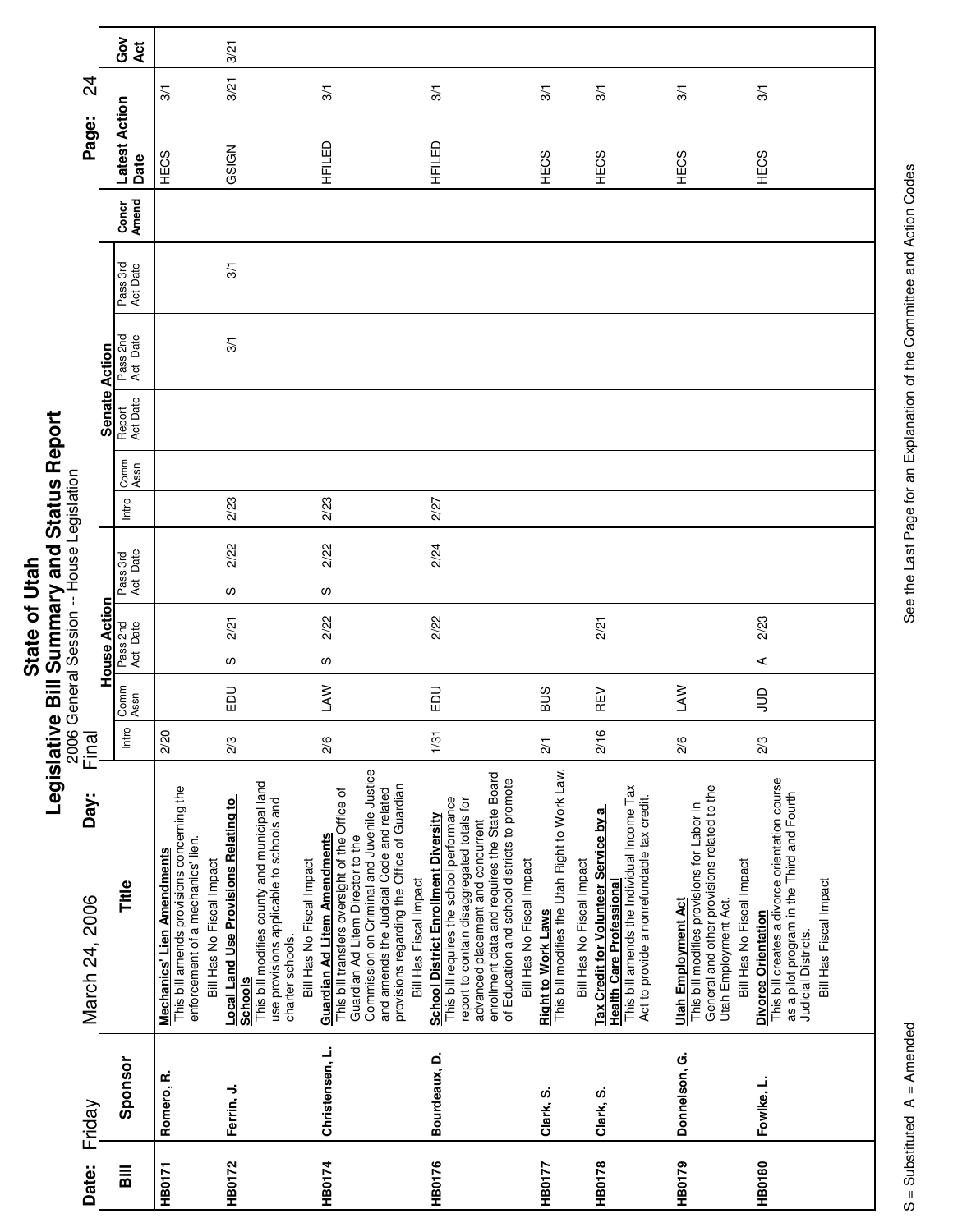|                             | Ü             |
|-----------------------------|---------------|
| $\frac{1}{2}$<br>ō<br>State | i             |
|                             | $\frac{1}{2}$ |
|                             |               |
|                             |               |
|                             |               |

Г

Τ

|                                           |                      | Gov<br>Act            | 3/17                                                                                                                                                                                                                                                                              |                                                                                                                                                                    |                                                                                                                                                                                       |                                                                                                                                                                                                                                                 |                                                                                                                                                                          | 3/17                                                                                                                                                                                                                                                                                                          |                                                                                                                                                                                                  |
|-------------------------------------------|----------------------|-----------------------|-----------------------------------------------------------------------------------------------------------------------------------------------------------------------------------------------------------------------------------------------------------------------------------|--------------------------------------------------------------------------------------------------------------------------------------------------------------------|---------------------------------------------------------------------------------------------------------------------------------------------------------------------------------------|-------------------------------------------------------------------------------------------------------------------------------------------------------------------------------------------------------------------------------------------------|--------------------------------------------------------------------------------------------------------------------------------------------------------------------------|---------------------------------------------------------------------------------------------------------------------------------------------------------------------------------------------------------------------------------------------------------------------------------------------------------------|--------------------------------------------------------------------------------------------------------------------------------------------------------------------------------------------------|
| 25                                        |                      |                       | 3/17                                                                                                                                                                                                                                                                              | 3/1                                                                                                                                                                | $\overline{3}$                                                                                                                                                                        | 3/1                                                                                                                                                                                                                                             | $\overline{3}$                                                                                                                                                           | 3/17                                                                                                                                                                                                                                                                                                          | 3/1                                                                                                                                                                                              |
|                                           |                      |                       |                                                                                                                                                                                                                                                                                   |                                                                                                                                                                    |                                                                                                                                                                                       |                                                                                                                                                                                                                                                 |                                                                                                                                                                          |                                                                                                                                                                                                                                                                                                               |                                                                                                                                                                                                  |
| Page:                                     |                      | Latest Action<br>Date | GSIGN                                                                                                                                                                                                                                                                             | HECS                                                                                                                                                               | HECS                                                                                                                                                                                  | HFILED                                                                                                                                                                                                                                          | HECS                                                                                                                                                                     | GSIGN                                                                                                                                                                                                                                                                                                         | HECS                                                                                                                                                                                             |
|                                           |                      | Concr<br>Amend        | $\overline{3}$                                                                                                                                                                                                                                                                    |                                                                                                                                                                    |                                                                                                                                                                                       |                                                                                                                                                                                                                                                 |                                                                                                                                                                          | 3/1                                                                                                                                                                                                                                                                                                           |                                                                                                                                                                                                  |
|                                           |                      |                       | 5/1                                                                                                                                                                                                                                                                               |                                                                                                                                                                    |                                                                                                                                                                                       |                                                                                                                                                                                                                                                 |                                                                                                                                                                          | 2/24                                                                                                                                                                                                                                                                                                          |                                                                                                                                                                                                  |
|                                           |                      | Pass 3rd<br>Act Date  | ⋖                                                                                                                                                                                                                                                                                 |                                                                                                                                                                    |                                                                                                                                                                                       |                                                                                                                                                                                                                                                 |                                                                                                                                                                          | S                                                                                                                                                                                                                                                                                                             |                                                                                                                                                                                                  |
|                                           |                      | Pass 2nd<br>Act Date  | 3/1                                                                                                                                                                                                                                                                               |                                                                                                                                                                    |                                                                                                                                                                                       |                                                                                                                                                                                                                                                 |                                                                                                                                                                          | 2/24                                                                                                                                                                                                                                                                                                          |                                                                                                                                                                                                  |
|                                           | <b>Senate Action</b> | Report<br>Act Date    |                                                                                                                                                                                                                                                                                   |                                                                                                                                                                    |                                                                                                                                                                                       |                                                                                                                                                                                                                                                 |                                                                                                                                                                          | 2/20                                                                                                                                                                                                                                                                                                          |                                                                                                                                                                                                  |
|                                           |                      | Comm<br>Assn          |                                                                                                                                                                                                                                                                                   |                                                                                                                                                                    |                                                                                                                                                                                       |                                                                                                                                                                                                                                                 |                                                                                                                                                                          | GOP                                                                                                                                                                                                                                                                                                           |                                                                                                                                                                                                  |
|                                           |                      | Intro                 | 2/24                                                                                                                                                                                                                                                                              |                                                                                                                                                                    |                                                                                                                                                                                       | 2/27                                                                                                                                                                                                                                            |                                                                                                                                                                          | 2/15                                                                                                                                                                                                                                                                                                          |                                                                                                                                                                                                  |
|                                           |                      |                       | 2/22                                                                                                                                                                                                                                                                              |                                                                                                                                                                    |                                                                                                                                                                                       | 2/24                                                                                                                                                                                                                                            |                                                                                                                                                                          | 2/15                                                                                                                                                                                                                                                                                                          |                                                                                                                                                                                                  |
|                                           |                      | Pass 3rd<br>Act Date  |                                                                                                                                                                                                                                                                                   |                                                                                                                                                                    |                                                                                                                                                                                       | $\prec$                                                                                                                                                                                                                                         |                                                                                                                                                                          |                                                                                                                                                                                                                                                                                                               |                                                                                                                                                                                                  |
|                                           | ခ                    |                       | 2/21                                                                                                                                                                                                                                                                              | 2/21                                                                                                                                                               | 2/24                                                                                                                                                                                  | 2/22                                                                                                                                                                                                                                            | 2/23                                                                                                                                                                     | 2/10                                                                                                                                                                                                                                                                                                          | 2/22                                                                                                                                                                                             |
|                                           | House Acti           | Pass 2nd<br>Act Date  | w                                                                                                                                                                                                                                                                                 | ⋖                                                                                                                                                                  | လ                                                                                                                                                                                     |                                                                                                                                                                                                                                                 | ⋖                                                                                                                                                                        |                                                                                                                                                                                                                                                                                                               |                                                                                                                                                                                                  |
| 2006 General Session -- House Legislation |                      | Comm<br>Assn          | <b>DU</b>                                                                                                                                                                                                                                                                         | ΞD                                                                                                                                                                 | <b>DU</b>                                                                                                                                                                             | $rac{9}{5}$                                                                                                                                                                                                                                     | <b>TJ</b>                                                                                                                                                                | GOC                                                                                                                                                                                                                                                                                                           | <b>NAE</b>                                                                                                                                                                                       |
| Final                                     |                      | Intro                 | $\frac{8}{2}$                                                                                                                                                                                                                                                                     | 2/16                                                                                                                                                               | $\frac{2}{1}$                                                                                                                                                                         | $\frac{2}{6}$                                                                                                                                                                                                                                   | 2/9                                                                                                                                                                      | $\overline{2}$                                                                                                                                                                                                                                                                                                | 2/14                                                                                                                                                                                             |
| Day:<br>March 24, 2006                    |                      | Title                 | instruction to students who have not passed<br>This bill provides stipends for supplemental<br>funding to implement proposals to improve<br>mathematics achievement test scores in<br>the Utah Basic Skills Competency Test,<br>Bill Has Fiscal Impact<br><b>Education Reform</b> | scholarships to students to attend a private<br>This bill creates a program to award<br><b>Parent Choice in Education Act</b><br>Bill Has Fiscal Impact<br>school. | Program to provide funding for students with<br>This bill modifies the Minimum School<br>Bill Has No Fiscal Impact<br>limited English proficiency.<br><b>Education Accountability</b> | Services to develop a suicide prevention plan.<br>This bill enacts uncodified material requiring<br>the Division of Substance Abuse and Mental<br>Health within the Department of Human<br>Bill Has No Fiscal Impact<br>Suicide Prevention Plan | This bill modifies Title 76, Chapter 10, Part<br>12, Pornographic and Harmful Materials and<br><b>Criminal Law Amendments</b><br>Bill Has Fiscal Impact<br>Performances. | This bill modifies the definition of a record and<br>administrative officer of a governmental entity<br>under the Government Records Access and<br><b>Government Records Access and</b><br>amends the duties of each chief<br>Bill Has No Fiscal Impact<br><b>Management Act Revisions</b><br>Management Act. | Environmental Health Scientist Act related to<br>This bill modifies provisions of the<br>Environmental Health Scientist<br>Modifications<br>Bill Has No Fiscal Impact<br>unprofessional conduct. |
| Friday                                    |                      | Sponsor               | Urquhart, S.                                                                                                                                                                                                                                                                      | Adams, J. S.                                                                                                                                                       | Bourdeaux, D.                                                                                                                                                                         | Hogue, D.                                                                                                                                                                                                                                       | Dougall, J.                                                                                                                                                              | Frank, C.                                                                                                                                                                                                                                                                                                     | Noel, M.                                                                                                                                                                                         |
| Date:                                     |                      | Bill                  | <b>HB0181</b>                                                                                                                                                                                                                                                                     | <b>HB0184</b>                                                                                                                                                      | <b>HB0185</b>                                                                                                                                                                         | <b>HB0186</b>                                                                                                                                                                                                                                   | <b>HB0187</b>                                                                                                                                                            | <b>HB0188</b>                                                                                                                                                                                                                                                                                                 | <b>HB0189</b>                                                                                                                                                                                    |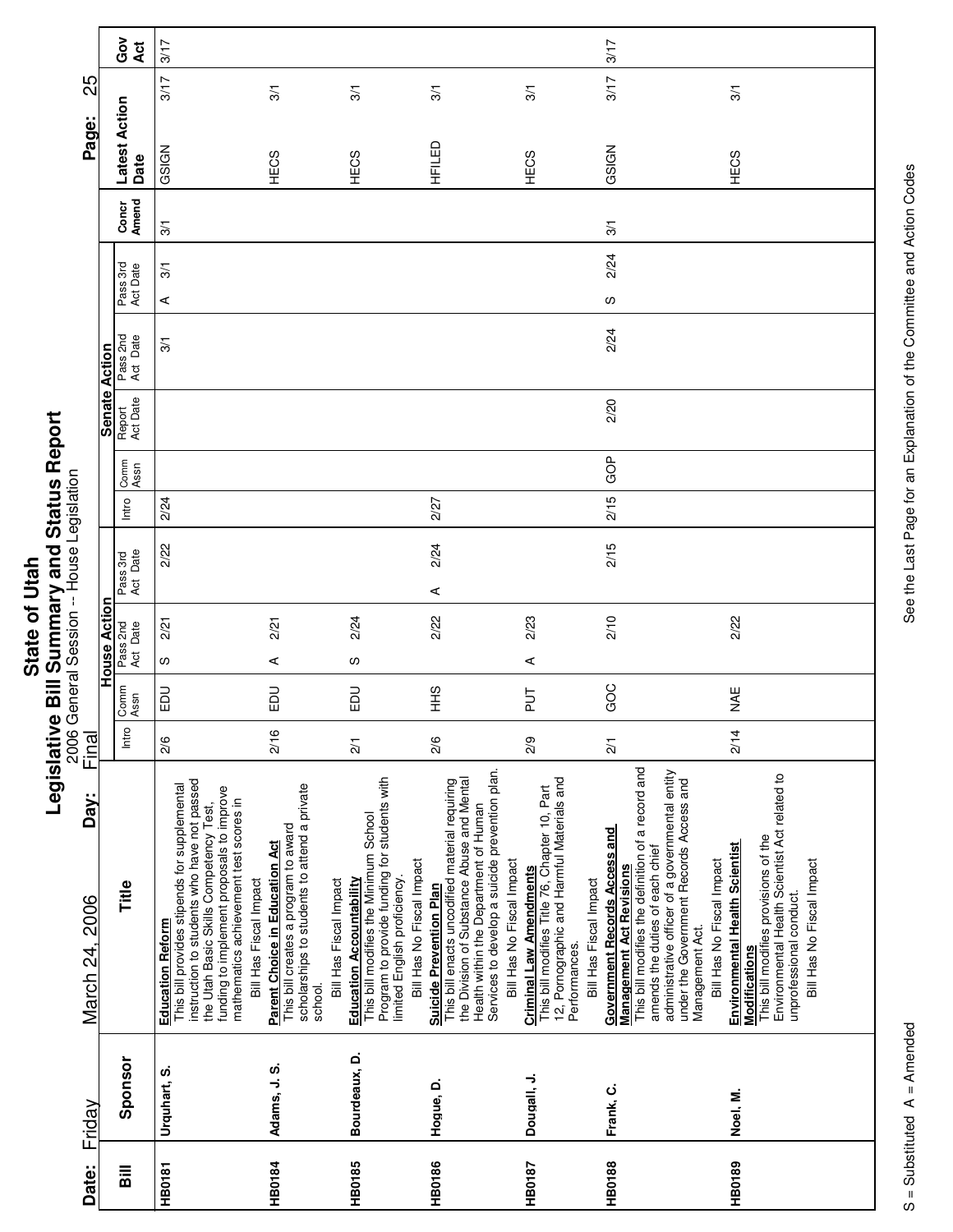|             | ū                          |
|-------------|----------------------------|
|             | i                          |
|             |                            |
|             |                            |
|             |                            |
| <b>Utah</b> |                            |
|             |                            |
| 5           | <b>C. 1999 PORTS OF DI</b> |
|             |                            |
|             |                            |
|             |                            |
| State       |                            |
|             |                            |
|             | ÷                          |
|             | ö                          |
|             |                            |
|             |                            |

г

|                                      |                    | Got<br>Act           |                                                                                                                                                                                                                                                                                                                                                                                                                                         | 3/17                                                                                                                                                                                                                                                                                                                                                                                    | 3/17                                                                                                                                                                             |                                                                                                                                                                                                         | 3/10                                                                                                                                                                                                                       |                                                                                                                                                                                                        |
|--------------------------------------|--------------------|----------------------|-----------------------------------------------------------------------------------------------------------------------------------------------------------------------------------------------------------------------------------------------------------------------------------------------------------------------------------------------------------------------------------------------------------------------------------------|-----------------------------------------------------------------------------------------------------------------------------------------------------------------------------------------------------------------------------------------------------------------------------------------------------------------------------------------------------------------------------------------|----------------------------------------------------------------------------------------------------------------------------------------------------------------------------------|---------------------------------------------------------------------------------------------------------------------------------------------------------------------------------------------------------|----------------------------------------------------------------------------------------------------------------------------------------------------------------------------------------------------------------------------|--------------------------------------------------------------------------------------------------------------------------------------------------------------------------------------------------------|
| 82                                   |                    |                      | 3/1<br>3/1                                                                                                                                                                                                                                                                                                                                                                                                                              | 3/17                                                                                                                                                                                                                                                                                                                                                                                    | 3/17                                                                                                                                                                             | 3/1                                                                                                                                                                                                     | 3/10                                                                                                                                                                                                                       | 3/1                                                                                                                                                                                                    |
| Page:                                |                    | Latest Action        |                                                                                                                                                                                                                                                                                                                                                                                                                                         |                                                                                                                                                                                                                                                                                                                                                                                         |                                                                                                                                                                                  |                                                                                                                                                                                                         |                                                                                                                                                                                                                            | HFILED                                                                                                                                                                                                 |
|                                      |                    | Date                 | HECS<br>HECS                                                                                                                                                                                                                                                                                                                                                                                                                            | GSIGN                                                                                                                                                                                                                                                                                                                                                                                   | GSIGN                                                                                                                                                                            | HFILED                                                                                                                                                                                                  | GSIGN                                                                                                                                                                                                                      |                                                                                                                                                                                                        |
|                                      |                    | Concr<br>Amend       |                                                                                                                                                                                                                                                                                                                                                                                                                                         |                                                                                                                                                                                                                                                                                                                                                                                         |                                                                                                                                                                                  |                                                                                                                                                                                                         |                                                                                                                                                                                                                            |                                                                                                                                                                                                        |
|                                      |                    | Pass 3rd<br>Act Date |                                                                                                                                                                                                                                                                                                                                                                                                                                         | 3/1                                                                                                                                                                                                                                                                                                                                                                                     | 3/1                                                                                                                                                                              |                                                                                                                                                                                                         | 2/23                                                                                                                                                                                                                       |                                                                                                                                                                                                        |
|                                      | Action             | Pass 2nd<br>Act Date |                                                                                                                                                                                                                                                                                                                                                                                                                                         | 3/1                                                                                                                                                                                                                                                                                                                                                                                     | 3/1                                                                                                                                                                              |                                                                                                                                                                                                         |                                                                                                                                                                                                                            |                                                                                                                                                                                                        |
|                                      | <b>Senate</b>      | Report<br>Act Date   |                                                                                                                                                                                                                                                                                                                                                                                                                                         | 2/23                                                                                                                                                                                                                                                                                                                                                                                    |                                                                                                                                                                                  |                                                                                                                                                                                                         | 2/20                                                                                                                                                                                                                       |                                                                                                                                                                                                        |
|                                      |                    | Comm<br>Assn         |                                                                                                                                                                                                                                                                                                                                                                                                                                         | $\Xi$                                                                                                                                                                                                                                                                                                                                                                                   |                                                                                                                                                                                  |                                                                                                                                                                                                         | $rac{C}{\sqrt{2}}$                                                                                                                                                                                                         |                                                                                                                                                                                                        |
|                                      |                    | Intro                |                                                                                                                                                                                                                                                                                                                                                                                                                                         | 2/20                                                                                                                                                                                                                                                                                                                                                                                    | 2/22                                                                                                                                                                             | 2/24                                                                                                                                                                                                    | 2/14                                                                                                                                                                                                                       | 2/22                                                                                                                                                                                                   |
| General Session -- House Legislation |                    | Pass 3rd<br>Act Date |                                                                                                                                                                                                                                                                                                                                                                                                                                         | 2/20                                                                                                                                                                                                                                                                                                                                                                                    | 2/22                                                                                                                                                                             | 2/24                                                                                                                                                                                                    | 2/13                                                                                                                                                                                                                       | 2/22                                                                                                                                                                                                   |
|                                      | 등<br>Acti<br>House | Pass 2nd<br>Act Date |                                                                                                                                                                                                                                                                                                                                                                                                                                         | 2/7                                                                                                                                                                                                                                                                                                                                                                                     | 2/21                                                                                                                                                                             | 2/22<br>$\prec$                                                                                                                                                                                         | 2/8                                                                                                                                                                                                                        | 2/21<br>$\prec$                                                                                                                                                                                        |
|                                      |                    | Comm<br>Assn         | <b>DU</b>                                                                                                                                                                                                                                                                                                                                                                                                                               | EDU                                                                                                                                                                                                                                                                                                                                                                                     | REV                                                                                                                                                                              | $rac{9}{5}$                                                                                                                                                                                             | $\exists$                                                                                                                                                                                                                  | ă                                                                                                                                                                                                      |
| 2006<br>Final                        |                    | Intro                | 1/27<br>1/27                                                                                                                                                                                                                                                                                                                                                                                                                            | 1/27                                                                                                                                                                                                                                                                                                                                                                                    | 1/27                                                                                                                                                                             | 1/27                                                                                                                                                                                                    | 1/27                                                                                                                                                                                                                       | 1/27                                                                                                                                                                                                   |
| Day:<br>March 24, 2006               |                    | Title                | This bill allows a person to be reimbursed for<br>public instruction, in cooperation with school<br><b>School Discipline Research Project</b><br>This bill directs the state superintendent of<br>expenses incurred representing a class of<br><b>Costs of Intervention in Public Service</b><br>districts and charter schools, to conduct<br>research on school discipline.<br><b>Commission Proceedings</b><br>Bill Has Fiscal Impact | instructional materials to disabled students in<br>statutorily represented by the Committee of<br>Consumer Services in a Public Service<br>established utility customers that is not<br><b>Instructional Materials for Disabled</b><br>establishes procedures for providing<br>This bill imposes requirements and<br>Bill Has Fiscal Impact<br>an electronic format.<br><b>Students</b> | Sales and Use Tax Funding for Health Care<br>This bill amends the Sales and Use Tax Act<br>to address sales and use tax funding for<br>Bill Has No Fiscal Impact<br>health care. | This bill amends provisions related to service<br>animals, including guide dogs, emotional<br>support animals, and search and rescue<br>Bill Has No Fiscal Impact<br><b>Service Animals</b><br>animals. | Procedure regarding the scope of appeals<br>that may be made by the prosecution.<br>This bill amends the Code of Criminal<br><b>Criminal Procedure Amendment</b><br>Bill Has No Fiscal Impact<br>Bill Has No Fiscal Impact | the presence of a military installation abutting<br>This bill allows a person to record notice of<br>another parcel of real property.<br>Bill Has No Fiscal Impact<br><b>Real Property Disclosures</b> |
| Friday                               |                    | Sponsor              | Gowans, J.<br>Fowlke, L.                                                                                                                                                                                                                                                                                                                                                                                                                | Buxton, D. G.                                                                                                                                                                                                                                                                                                                                                                           | Mathis, J.                                                                                                                                                                       | Ray, P.                                                                                                                                                                                                 | Wyatt, S.                                                                                                                                                                                                                  | Hughes, G.                                                                                                                                                                                             |
| Date:                                |                    | Bill                 | <b>HB0190</b><br><b>HB0191</b>                                                                                                                                                                                                                                                                                                                                                                                                          | <b>HB0192</b>                                                                                                                                                                                                                                                                                                                                                                           | <b>HB0193</b>                                                                                                                                                                    | <b>HB0194</b>                                                                                                                                                                                           | <b>HB0195</b>                                                                                                                                                                                                              | <b>HB0196</b>                                                                                                                                                                                          |

Ц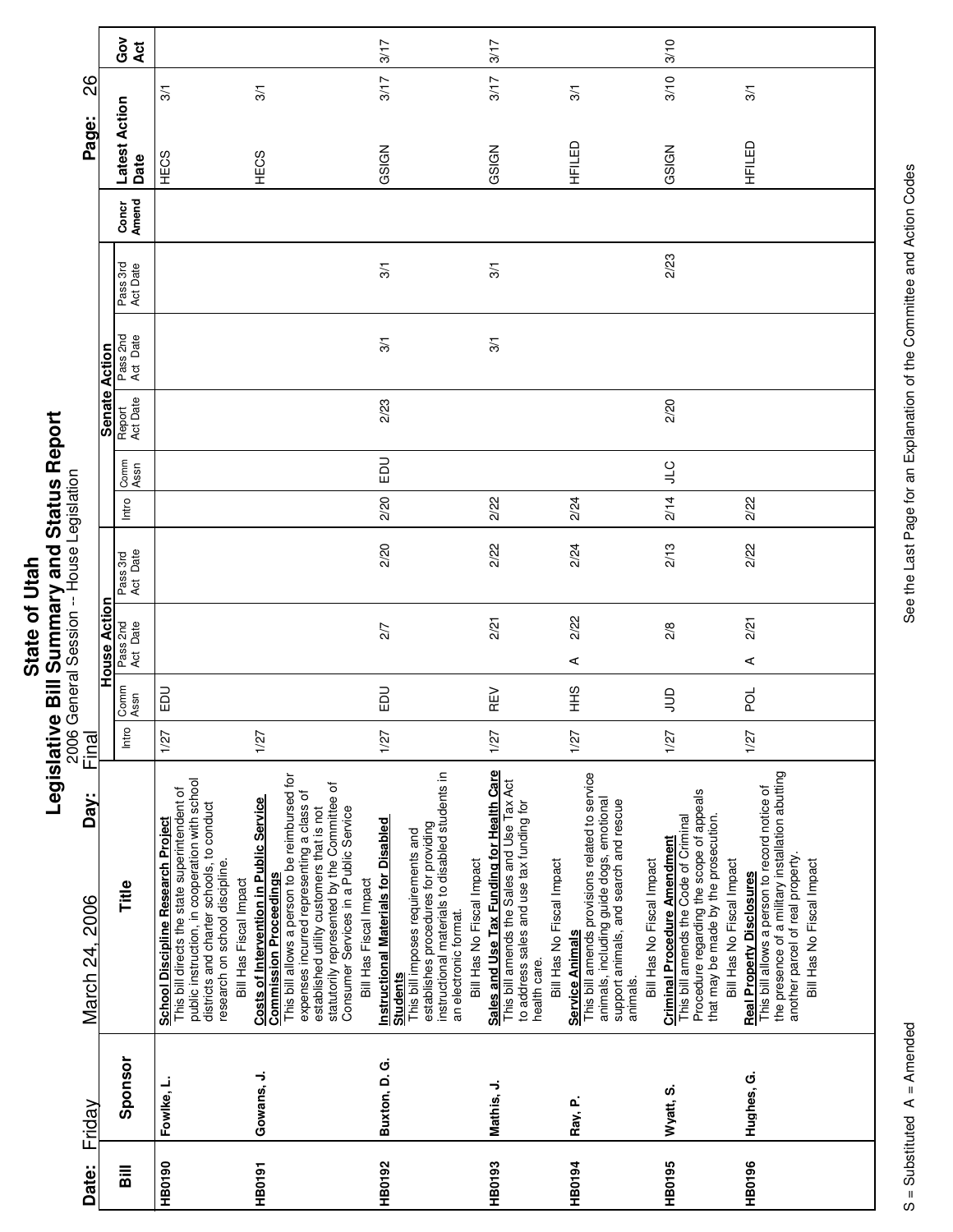|                           | י<br>ט |
|---------------------------|--------|
|                           |        |
|                           | DUC.   |
|                           |        |
| $\overline{\overline{a}}$ |        |
|                           |        |
|                           |        |
|                           |        |
|                           |        |
|                           | Maku   |
| ້ເ                        |        |
|                           |        |
|                           |        |
|                           |        |
|                           | έ      |
| State                     |        |
|                           |        |
|                           |        |
|                           |        |
|                           |        |
|                           | -<br>1 |
|                           |        |
|                           |        |
|                           |        |
|                           |        |
|                           |        |
|                           | Ē      |
|                           |        |

|                        |                     | ဝိ<br>ဝ<br>Act               |                                                                                                                                                                                                                                                | 3/17                                                                                                                                                                                                                                                                                         | 3/10                                                                                                                                                               |                                                                                                                                                                                                                                                                                      |                                                                                                                                                                           |                                                                                                                                                                                        |                                                                                                                                                                                                                                                |
|------------------------|---------------------|------------------------------|------------------------------------------------------------------------------------------------------------------------------------------------------------------------------------------------------------------------------------------------|----------------------------------------------------------------------------------------------------------------------------------------------------------------------------------------------------------------------------------------------------------------------------------------------|--------------------------------------------------------------------------------------------------------------------------------------------------------------------|--------------------------------------------------------------------------------------------------------------------------------------------------------------------------------------------------------------------------------------------------------------------------------------|---------------------------------------------------------------------------------------------------------------------------------------------------------------------------|----------------------------------------------------------------------------------------------------------------------------------------------------------------------------------------|------------------------------------------------------------------------------------------------------------------------------------------------------------------------------------------------------------------------------------------------|
| 27                     |                     |                              | 3/1                                                                                                                                                                                                                                            | 3/17                                                                                                                                                                                                                                                                                         | 3/10                                                                                                                                                               | 3/1                                                                                                                                                                                                                                                                                  | 3/1                                                                                                                                                                       | $\overline{3}$                                                                                                                                                                         | 3/1                                                                                                                                                                                                                                            |
| Page:                  |                     | <b>Latest Action</b><br>Date | HECS                                                                                                                                                                                                                                           | GSIGN                                                                                                                                                                                                                                                                                        | GSIGN                                                                                                                                                              | HECS                                                                                                                                                                                                                                                                                 | HFILED                                                                                                                                                                    | HFILED                                                                                                                                                                                 | HECS                                                                                                                                                                                                                                           |
|                        |                     | Amend<br>Concr               |                                                                                                                                                                                                                                                |                                                                                                                                                                                                                                                                                              |                                                                                                                                                                    |                                                                                                                                                                                                                                                                                      |                                                                                                                                                                           |                                                                                                                                                                                        |                                                                                                                                                                                                                                                |
|                        |                     | Pass 3rd<br>Act Date         |                                                                                                                                                                                                                                                | 3/1                                                                                                                                                                                                                                                                                          | 2/24                                                                                                                                                               |                                                                                                                                                                                                                                                                                      |                                                                                                                                                                           |                                                                                                                                                                                        |                                                                                                                                                                                                                                                |
|                        |                     | Pass 2nd<br>Act Date         |                                                                                                                                                                                                                                                | 3/1                                                                                                                                                                                                                                                                                          |                                                                                                                                                                    |                                                                                                                                                                                                                                                                                      |                                                                                                                                                                           |                                                                                                                                                                                        |                                                                                                                                                                                                                                                |
|                        | Senate Action       | Report<br>Act Date           |                                                                                                                                                                                                                                                |                                                                                                                                                                                                                                                                                              | 2/21                                                                                                                                                               |                                                                                                                                                                                                                                                                                      |                                                                                                                                                                           | 2/21<br>⋖                                                                                                                                                                              |                                                                                                                                                                                                                                                |
|                        |                     | Comm<br>Assn                 |                                                                                                                                                                                                                                                |                                                                                                                                                                                                                                                                                              | $rac{9}{5}$                                                                                                                                                        |                                                                                                                                                                                                                                                                                      |                                                                                                                                                                           | $\Xi$                                                                                                                                                                                  |                                                                                                                                                                                                                                                |
|                        |                     | Intro                        |                                                                                                                                                                                                                                                | 2/22                                                                                                                                                                                                                                                                                         | 2/15                                                                                                                                                               |                                                                                                                                                                                                                                                                                      | 2/22                                                                                                                                                                      | 2/15                                                                                                                                                                                   |                                                                                                                                                                                                                                                |
|                        |                     | Act Date<br>Pass 3rd         |                                                                                                                                                                                                                                                | 2/22<br>⋖                                                                                                                                                                                                                                                                                    | 2/15                                                                                                                                                               |                                                                                                                                                                                                                                                                                      | 2/22<br>လ                                                                                                                                                                 | 2/15                                                                                                                                                                                   |                                                                                                                                                                                                                                                |
|                        | <b>House Action</b> | Pass 2nd<br>Act Date         |                                                                                                                                                                                                                                                | 2/21                                                                                                                                                                                                                                                                                         | 2/10                                                                                                                                                               |                                                                                                                                                                                                                                                                                      | 2/21<br>⋖                                                                                                                                                                 | 2/10                                                                                                                                                                                   |                                                                                                                                                                                                                                                |
|                        |                     | Comm<br>Assn                 | $rac{9}{5}$                                                                                                                                                                                                                                    | pol                                                                                                                                                                                                                                                                                          | <b>SUB</b>                                                                                                                                                         | $\frac{11}{11}$                                                                                                                                                                                                                                                                      | 品                                                                                                                                                                         | $\Xi$                                                                                                                                                                                  | <b>SUB</b>                                                                                                                                                                                                                                     |
| Final                  |                     | Intro                        | 1/26                                                                                                                                                                                                                                           | 1/26                                                                                                                                                                                                                                                                                         | 1/25                                                                                                                                                               | 1/25                                                                                                                                                                                                                                                                                 | 1/25                                                                                                                                                                      | 1/25                                                                                                                                                                                   | 1/19                                                                                                                                                                                                                                           |
| Day:<br>March 24, 2006 |                     | Title                        | Department of Health to determine Medicaid<br>eligibility for certain children ages 6 through<br>methodologies that may be used by the<br><b>Medicaid Resource Standards and</b><br>This bill limits the standards and<br><b>Methodologies</b> | <b>Statewide 911 Emergency Communication</b><br>This bill delays a decrease in the statewide<br>unified E-911 emergency service charge in<br>Subsection 69-2-5.6(1) from 13 cents to 8<br>Bill Has Fiscal Impact<br>Bill Has Fiscal Impact<br>cents until July 1, 2008.<br><u>Amendments</u> | This bill clarifies the adoption indemnity<br>Insurance Amendments - Adoption<br>benefits in the Insurance Code.<br>Bill Has No Fiscal Impact<br>Indemnity Benefit | This bill modifies the Utah State Retirement<br>and Insurance Benefit Act by providing a<br>Employees' Retirement System and the<br><b>State Retirement Conversion Window</b><br>conversion window between the Public<br>Public Employees' Noncontributory<br>Bill Has Fiscal Impact | This bill modifies the State System of Public<br>Education Code by amending fee waiver<br>Fee Waiver Eligibility Verification<br>Bill Has No Fiscal Impact<br>provisions. | This bill modifies the State System of Public<br>Foreign Exchange Student Amendments<br>Education Code by amending foreign<br>Bill Has No Fiscal Impact<br>exchange student provision. | This bill amends the requirement of hospitals<br>to provide statements of itemized billing to<br>patients within the Health Care Facility<br><b>Medical Billing Requirements</b><br>Licensing and Inspection Act.<br>Bill Has No Fiscal Impact |
| Friday                 |                     | Sponsor                      | Hogue, D.                                                                                                                                                                                                                                      | Dee, B.                                                                                                                                                                                                                                                                                      | Newbold, M.                                                                                                                                                        | Shurtliff, L.                                                                                                                                                                                                                                                                        | Holdaway, K.                                                                                                                                                              | Hendrickson, N.                                                                                                                                                                        | Hutchings, E.                                                                                                                                                                                                                                  |
| Date:                  |                     | <b>Sill</b>                  | HB0197                                                                                                                                                                                                                                         | <b>HB0198</b>                                                                                                                                                                                                                                                                                | HB0199                                                                                                                                                             | <b>HB0200</b>                                                                                                                                                                                                                                                                        | <b>HB0201</b>                                                                                                                                                             | <b>HB0202</b>                                                                                                                                                                          | HB0203                                                                                                                                                                                                                                         |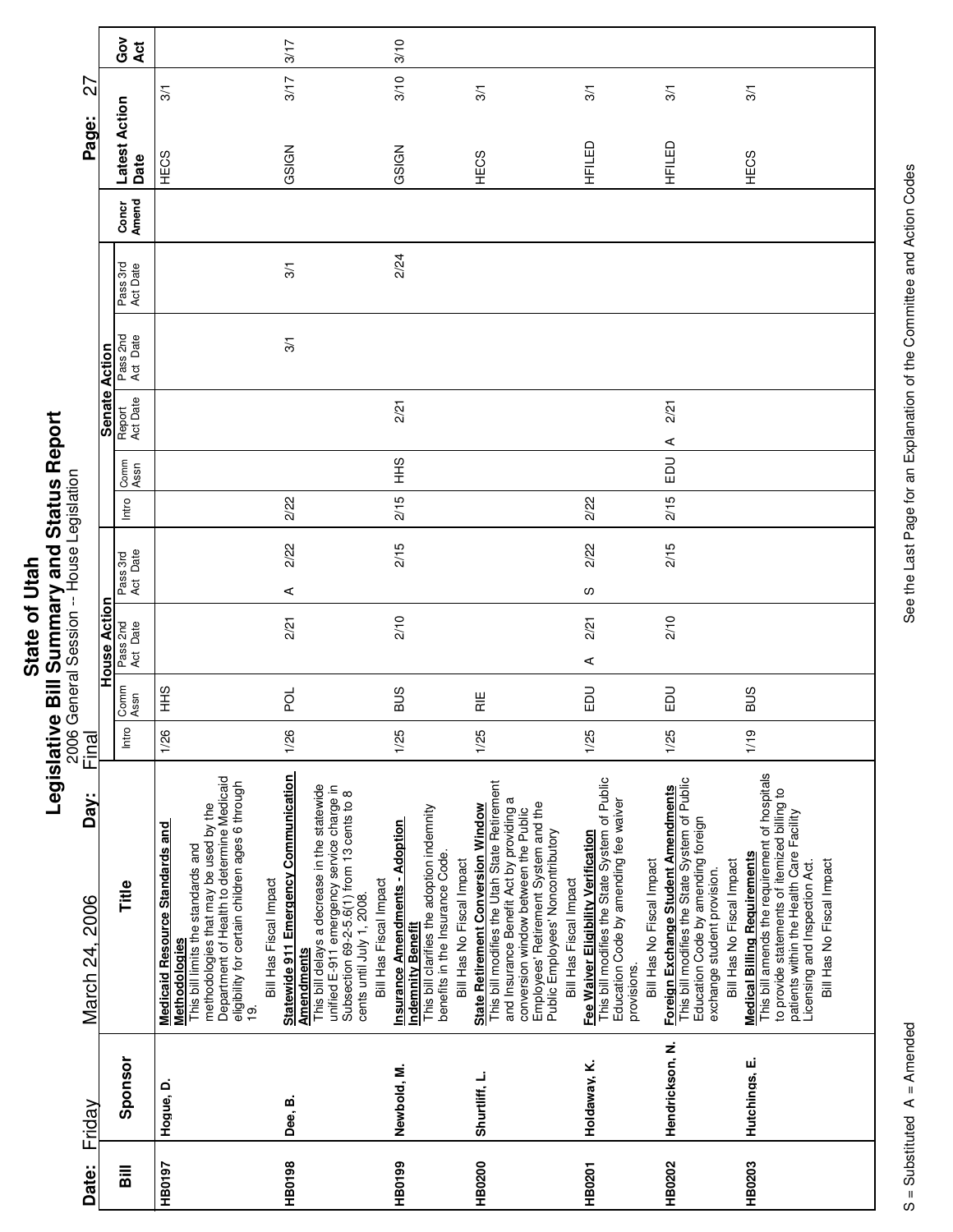| <b>Hall</b> |               |
|-------------|---------------|
|             |               |
|             |               |
|             |               |
|             |               |
|             |               |
|             |               |
|             |               |
|             |               |
|             |               |
| State       | j             |
|             |               |
|             | $\frac{1}{2}$ |
|             |               |
|             |               |
|             | í             |

| Date:          | Friday        | Day:<br>March 24, 2006                                                                                                                                                                                                                                                                                 | Final |              |                      |      |                      |                 |                 |                      |                      |                      |                | Page:                 | 28              |
|----------------|---------------|--------------------------------------------------------------------------------------------------------------------------------------------------------------------------------------------------------------------------------------------------------------------------------------------------------|-------|--------------|----------------------|------|----------------------|-----------------|-----------------|----------------------|----------------------|----------------------|----------------|-----------------------|-----------------|
|                |               |                                                                                                                                                                                                                                                                                                        |       |              | <b>House Action</b>  |      |                      |                 |                 | <b>Senate Action</b> |                      |                      |                |                       |                 |
| $\overline{B}$ | Sponsor       | Title                                                                                                                                                                                                                                                                                                  | Intro | Comm<br>Assn | Pass 2nd<br>Act Date |      | Act Date<br>Pass 3rd | Intro           | Comm<br>Assn    | Report<br>Act Date   | Pass 2nd<br>Act Date | Pass 3rd<br>Act Date | Amend<br>Concr | Latest Action<br>Date | ဝိ<br>ပိ<br>Act |
| <b>HB0204</b>  | Wallace, P.   | This bill amends the Comprehensive Health<br><b>Comprehensive Health Insurance Pool</b><br>Bill Has No Fiscal Impact<br>Insurance Pool Act.<br><b>Amendments</b>                                                                                                                                       | 1/16  | <b>SUS</b>   | ⋖                    | 1/24 | 1/31                 | $\overline{21}$ | SHH             | 2/10                 | 2/15                 | 2/16                 |                | GSIGN                 | 3/10<br>3/10    |
| HB0205         | Fisher, Julie | <b>Repeal of Obsolete Dependent Special</b><br>This bill repeals provisions relating to<br>Bill Has No Fiscal Impact<br>dependent special districts.<br><b>Districts</b>                                                                                                                               | 1/16  | ă            |                      | 1/18 | 1/20                 | 1/23            | GOP             | 2/6                  |                      | 2/9                  |                | GSIGN                 | 3/10<br>3/10    |
| HB0206         | Wallace, P.   | This bill modifies provisions relating to forms<br><b>Local Governments Form of Government</b><br>of municipal and county government.<br>Bill Has No Fiscal Impact                                                                                                                                     | 1/16  | ă            |                      |      |                      |                 |                 |                      |                      |                      |                | 3/1<br>HECS           |                 |
| HB0207         | Bowman, D.    | Recreational Activities on Property Owned<br>inherent risks of participating in recreational<br>activities on property owned by a county or<br>This bill amends a provision relating to the<br>Inherent Risks of Participating in<br>Bill Has No Fiscal Impact<br>by Local Government<br>municipality. | 1/16  | pol          | ⋖                    | 1/19 | 1/30<br>⋖            | 1/31            | <b>GOP</b>      | 2/8                  | 2/15                 | 2/16                 |                | GSIGN                 | 3/17<br>3/17    |
| HB0208         | Wyatt, S.     | This bill modifies the Criminal Code regarding<br>the elements of the offense of aggravated<br><b>Aggravated Murder Amendment</b><br>Bill Has No Fiscal Impact<br>murder.                                                                                                                              | 1/16  | $\supseteq$  | ⋖                    | 1/18 | 1/27                 | 1/30            | <b>CTC</b>      | 2/7                  | 2/9                  | 2/10                 |                | GSIGN                 | 3/15<br>3/15    |
| HB0209         | Clark, D.     | and Insurance Benefit Act by allowing certain<br>This bill modifies the Utah State Retirement<br>Partial Lump-sum Retirement Payment<br>lump-sum payments of a portion of a<br>member's retirement benefits.<br>Bill Has No Fiscal Impact<br>Option                                                    | 1/16  | )<br>도       |                      | 1/23 | 2/2                  | 2/3             | $\frac{11}{12}$ | 2/16                 | 2/27                 | 2/28                 |                | GSIGN                 | 3/17<br>3/17    |
| HB0210         | Wiley, L.     | This bill modifies provisions related to county<br><b>County Ordinance Amendments</b><br>Bill Has No Fiscal Impact<br>ordinances.                                                                                                                                                                      | 1/16  | 2d           | ⋖                    | 1/19 | 1/30                 | 1/31            | GOP             | 2/8                  |                      | 2/13                 |                | GSIGN                 | 3/15<br>3/15    |
| HB0211         | Ure, D.       | and Anti-theft Act to exempt registered horse<br>requirement in certain transfer of ownership<br>This bill amends the Utah Livestock Brand<br>transfers from the brand inspection<br><b>Brand Inspection Amendments</b><br>Bill Has No Fiscal Impact<br>situations.                                    | 1/16  | ¥<br>≱       |                      | 1/31 |                      |                 |                 |                      |                      |                      |                | 3/1<br><b>HECS</b>    |                 |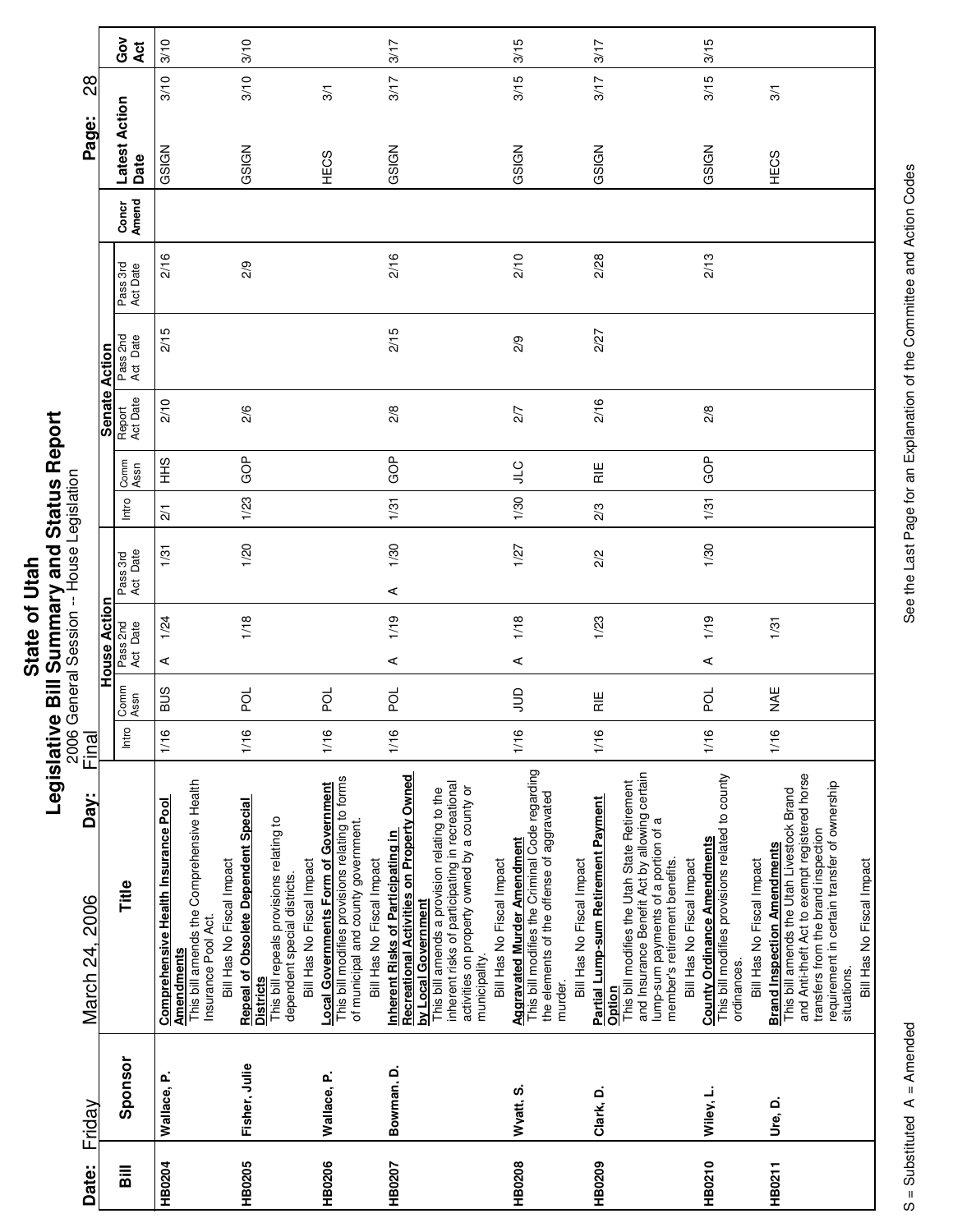| $\frac{1}{1}$ | i             |
|---------------|---------------|
|               |               |
| ä             | "א הא האם האו |
| <u>ഉ</u>      |               |
| <b>Stat</b>   | ة             |
|               | į             |
|               | I             |
|               |               |

| Friday      | Day:<br>March 24, 2006                                                                                                                                                                                                                                                                                | Final |                 |                      |                      |                 |              |                    |                      |                      |                | Page:                 | 89                     |  |
|-------------|-------------------------------------------------------------------------------------------------------------------------------------------------------------------------------------------------------------------------------------------------------------------------------------------------------|-------|-----------------|----------------------|----------------------|-----------------|--------------|--------------------|----------------------|----------------------|----------------|-----------------------|------------------------|--|
|             |                                                                                                                                                                                                                                                                                                       |       |                 | <b>House Action</b>  |                      |                 |              |                    | <b>Senate Action</b> |                      |                |                       |                        |  |
| Sponsor     | Title                                                                                                                                                                                                                                                                                                 | Intro | Comm<br>Assn    | Pass 2nd<br>Act Date | Act Date<br>Pass 3rd | Intro           | Comm<br>Assn | Act Date<br>Report | Pass 2nd<br>Act Date | Pass 3rd<br>Act Date | Amend<br>Concr | Latest Action<br>Date | ဝိ<br>ဝိ<br><b>Act</b> |  |
| Adams, J.S. | persons convicted of class A misdemeanors.<br>regarding collection of DNA specimens from<br>regarding fees for the costs of processing<br>This bill modifies the Public Safety Code<br>This bill also modifies code provisions<br><b>DNA Database Amendments</b><br>Bill Has Fiscal Impact            | 1/16  | LAW             | 1/23<br>⋖            | $\overline{21}$      | 2/2             | СП           | 2/7                | 2/9                  | 2/10                 |                | GSIGN                 | 3/17<br>3/17           |  |
| Menlove, R. | within the Services for People with Disabilities<br>This bill amends the definition of a disability<br>chapter of the Utah Human Services Code.<br>Services for People with Brain Injuries<br>Bill Has No Fiscal Impact                                                                               | 1/16  | $rac{9}{1}$     | 1/17                 | 1/25                 | 1/26            | $rac{9}{1}$  | $\overline{21}$    | 2/9                  | 2/10                 |                | GSIGN                 | 3/20<br>3/20           |  |
| Clark, D.   | This bill modifies the State Affairs in General<br>title by designating a state reptile.<br>Bill Has No Fiscal Impact<br><b>Naming State Reptile</b>                                                                                                                                                  | 1/16  | GOC             | 2/23                 |                      |                 |              |                    |                      |                      |                | HECS                  | 3/1                    |  |
| Clark, D.   | amending provisions related to participation in<br>This bill modifies the Public Employees'<br>Benefit and Insurance Program Act by<br>PEHP Risk Pool Amendments<br>Bill Has No Fiscal Impact<br>certain risk pools.                                                                                  | 1/16  | $\frac{11}{12}$ | 2/22<br>S            | 2/23<br>⋖            | 2/24            |              |                    | 3/1                  | 3/1                  |                | GSIGN                 | 3/17<br>3/17           |  |
| Clark, D.   | amending postretirement medical coverage<br><b>Expiration of Group Health Insurance for</b><br>provisions for governors and legislators.<br>This bill modifies the Public Employees'<br>Benefit and Insurance Program Act by<br><b>Retired Governors and Legislators</b><br>Bill Has No Fiscal Impact | 1/16  | $\frac{11}{11}$ | 1/23                 | 2/2                  | 2/3             | )<br>교       | 2/23               |                      |                      |                | 3/1<br>HFILED         |                        |  |
| Litvack, D. | Insurance Pool Act to expand eligibility for the<br>Health Insurance High Risk Pool Eligibility<br>This bill amends the Comprehensive Health<br>pool to certain individuals involuntarily<br>terminated from an individual health<br>Bill Has Fiscal Impact<br>insurance policy<br><b>Amendments</b>  | 1/16  | <b>SUB</b>      | 1/20                 | 1/31                 | $\overline{21}$ | 9H<br>王      | 2/10               | 2/15                 |                      |                | 3/1<br>HFILED         |                        |  |
| Morgan, K.  | This bill modifies provisions pertaining to<br>Schools for the Deaf and Blind Salary<br>salary adjustments for staff of the Utah<br>Schools for the Deaf and the Blind.<br>Bill Has Fiscal Impact<br>Adjustment                                                                                       | 1/16  | EDU             | 1/24                 | 2/6                  | 2/7             | y≝           | 2/15               |                      | 2/20                 |                | GSIGN                 | 3/17<br>3/17           |  |

See the Last Page for an Explanation of the Committee and Action Codes S = Substituted A = Amended A = Amendes See the Last Page for an Explanation of the Committee and Action Codes

 $\overline{\phantom{a}}$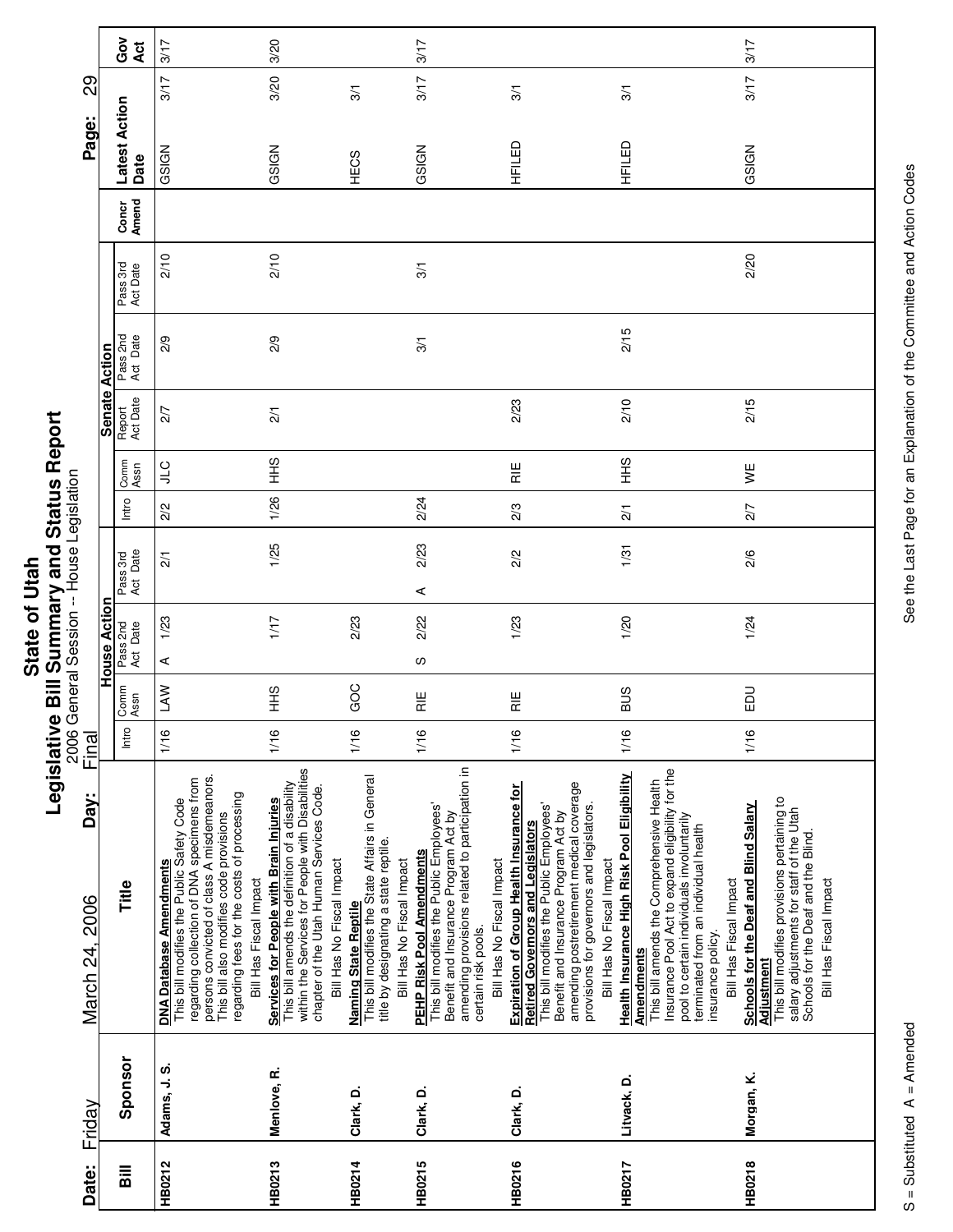| ច            |   |
|--------------|---|
| ś            |   |
|              |   |
|              |   |
|              |   |
| $\mathbf 0$  |   |
|              |   |
| <b>State</b> |   |
|              | j |
|              |   |
|              | Ξ |
|              | ë |
|              |   |
|              |   |
|              |   |

| Friday                     | Day:<br>March 24, 2006                                                                                                                                                                                                                                                                                                            | <b>2006</b><br>Final |                 | General Session -- House Legislation |   |                      |               |                    |                    |                      |                      |                | Page:                 | င္က  |            |
|----------------------------|-----------------------------------------------------------------------------------------------------------------------------------------------------------------------------------------------------------------------------------------------------------------------------------------------------------------------------------|----------------------|-----------------|--------------------------------------|---|----------------------|---------------|--------------------|--------------------|----------------------|----------------------|----------------|-----------------------|------|------------|
|                            |                                                                                                                                                                                                                                                                                                                                   |                      |                 | <b>House Acti</b>                    |   |                      |               |                    | Senate Action      |                      |                      |                |                       |      |            |
| Sponsor                    | Title                                                                                                                                                                                                                                                                                                                             | Intro                | Comm<br>Assn    | Pass 2nd<br>Act Date                 |   | Pass 3rd<br>Act Date | Intro         | Comm<br>Assn       | Report<br>Act Date | Pass 2nd<br>Act Date | Pass 3rd<br>Act Date | Concr<br>Amend | Latest Action<br>Date |      | Got<br>Act |
| Operation<br>Hutchings, E. | whose parents permit them to be present at a<br>Child Protection - Clandestine Laboratory<br>1996 to provide for the protection of children<br>This bill amends the Juvenile Court Act of<br>clandestine laboratory operation.                                                                                                    | 1/16                 | <b>NVT</b>      | 1/23<br>SÃ                           |   | $\overline{21}$      | 2/2           | ς<br>Γ             | 27                 | 2/9                  | 2/13<br>⋖            | 2/14           | GSIGN                 | 3/10 | 3/10       |
| Hutchings, E.              | whose parents permit them to be exposed to<br>1996 to provide for the protection of children<br>This bill amends the Juvenile Court Act of<br><b>Child Protection - Gang Association</b><br>Bill Has No Fiscal Impact<br>illegal gang activity.                                                                                   | 1/16                 | <b>LAW</b>      | 1/23<br>SÃ                           | ⋖ | 2/9                  | 2/9           | <b>JIC</b>         | 2/20<br>⋖          |                      |                      |                | HFILED                | 3/1  |            |
| Ray, P.                    | This bill amends the Utah Emergency Medical<br>and paramedic providers from charging fees<br>Services System Act to prohibit ambulance<br><b>Ambulance and Paramedic Fee</b><br>Bill Has No Fiscal Impact<br><b>Amendments</b>                                                                                                    | 1/16                 | $rac{2}{5}$     | 1/25<br>$\prec$                      |   | 2/7                  | 2/8           | <b>SUS</b>         | 2/14               | 2/27                 | 2/28                 |                | GSIGN                 | 3/16 | 3/16       |
| Ray, P.                    | for transporting a patient when there is no<br>transport of the individual.<br>This bill amends provisions of the Utah<br><b>Unborn Child Pain Prevention Act</b><br>Criminal Code relating to abortion.<br>Bill Has No Fiscal Impact                                                                                             | 1/16                 | $rac{9}{5}$     | 1/18                                 |   | 1/27                 | 1/30          | $rac{9}{5}$        | 2/23               |                      |                      |                | HFILED                | 3/1  |            |
| Gibson, K.                 | This bill modifies the Criminal Code regarding<br>Bill Has No Fiscal Impact<br>Trespass Law Amendments<br>criminal trespass.                                                                                                                                                                                                      | 1/16                 | $\exists$       | $\overline{2}$                       |   | 2/21                 | 2/21          | $rac{C}{\sqrt{2}}$ | 2/23               | 3/1                  | 3/1                  |                | GSIGN                 | 3/16 | 3/16       |
| Clark, D.                  | certain independent corporation employees in<br>This bill modifies the Utah State Retirement<br>a Utah State Retirement system or plan.<br>continued participation or withdrawal of<br>and Insurance Benefit Act to allow the<br><b>Retirement System Participation</b><br>Bill Has No Fiscal Impact<br>Bill Has No Fiscal Impact | 1/16                 | $\frac{11}{15}$ | 1/27<br>S                            |   | $\overline{21}$      | $\frac{2}{1}$ | $\frac{11}{15}$    | 2/16               | 2/27                 | 2/28                 |                | GSIGN                 | 3/17 | 3/17       |
| Donnelson, G.              | reemployment restrictions for certain retirees.<br>This bill modifies the Utah State Retirement<br>and Insurance Benefit Act by amending<br>Post Retirement Employment<br>Bill Has No Fiscal Impact                                                                                                                               | 1/16                 | $\frac{\mu}{R}$ | 1/23<br>$\prec$                      |   | 2/7                  | 2/7           | $\frac{11}{11}$    | 2/23               |                      |                      |                | HFILED                | 3/1  |            |
|                            |                                                                                                                                                                                                                                                                                                                                   |                      |                 |                                      |   |                      |               |                    |                    |                      |                      |                |                       |      |            |

Ц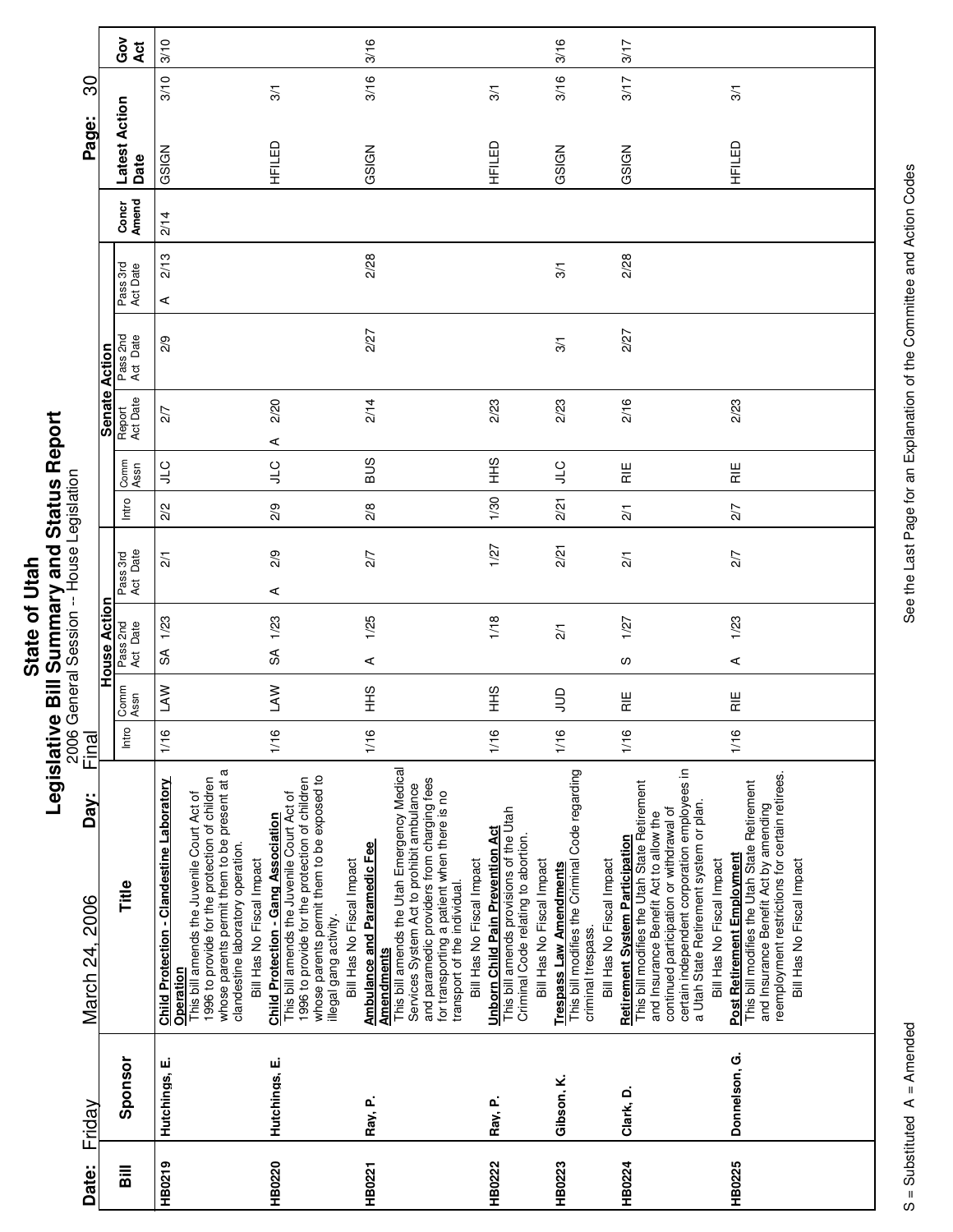| j<br>¢<br>State | s<br>S<br>֧֧֞֟֓֝֬֝֝֬֝֬֝֬֝֬֝֓֝֬֝֬֝֓֝֬֝֬֝֬֝֬֝֓ <b>֓</b><br>֧֧֪֧֛֝֟֟֝֟֝֟֟֜֝<br>ì<br>ł |
|-----------------|------------------------------------------------------------------------------------|
|                 |                                                                                    |
|                 | Ę<br>ŋ                                                                             |
|                 | 2                                                                                  |

|                                           |                      | Ğ<br>O<br>Act                | 3/10                                                                                                                                                                                | 3/10                                                                                                                                                                                                                            | 3/15                                                                                                                                         | 3/17                                                                                                              |                                                                                                                                                                                                                                       |                                                                                                                                                         | 3/17                                                                                                                                                                                           | 3/17                                                                                                                                |                                                                                                                                                                  |
|-------------------------------------------|----------------------|------------------------------|-------------------------------------------------------------------------------------------------------------------------------------------------------------------------------------|---------------------------------------------------------------------------------------------------------------------------------------------------------------------------------------------------------------------------------|----------------------------------------------------------------------------------------------------------------------------------------------|-------------------------------------------------------------------------------------------------------------------|---------------------------------------------------------------------------------------------------------------------------------------------------------------------------------------------------------------------------------------|---------------------------------------------------------------------------------------------------------------------------------------------------------|------------------------------------------------------------------------------------------------------------------------------------------------------------------------------------------------|-------------------------------------------------------------------------------------------------------------------------------------|------------------------------------------------------------------------------------------------------------------------------------------------------------------|
| က်                                        |                      |                              | 3/10                                                                                                                                                                                | 3/10                                                                                                                                                                                                                            | 3/15                                                                                                                                         | 3/17                                                                                                              | 3/1                                                                                                                                                                                                                                   | 3/1                                                                                                                                                     | 3/17                                                                                                                                                                                           | 3/17                                                                                                                                | 2/15                                                                                                                                                             |
| Page:                                     |                      | <b>Latest Action</b><br>Date | GSIGN                                                                                                                                                                               | GSIGN                                                                                                                                                                                                                           | GSIGN                                                                                                                                        | GSIGN                                                                                                             | HFILED                                                                                                                                                                                                                                | HECS                                                                                                                                                    | GSIGN                                                                                                                                                                                          | GSIGN                                                                                                                               | HFILED<br>H                                                                                                                                                      |
|                                           |                      | Concr<br>Amend               |                                                                                                                                                                                     |                                                                                                                                                                                                                                 | $\frac{5}{10}$                                                                                                                               |                                                                                                                   |                                                                                                                                                                                                                                       |                                                                                                                                                         |                                                                                                                                                                                                | 217                                                                                                                                 |                                                                                                                                                                  |
|                                           |                      | Pass 3rd<br>Act Date         | 2/16                                                                                                                                                                                | 2/17                                                                                                                                                                                                                            | $\frac{5}{10}$                                                                                                                               | 2/15                                                                                                              |                                                                                                                                                                                                                                       |                                                                                                                                                         | 2/10                                                                                                                                                                                           | 2/16                                                                                                                                |                                                                                                                                                                  |
|                                           |                      | Pass 2nd<br>Act Date         | 2/15                                                                                                                                                                                |                                                                                                                                                                                                                                 | 2/27                                                                                                                                         |                                                                                                                   |                                                                                                                                                                                                                                       |                                                                                                                                                         | 2/9                                                                                                                                                                                            | 2/15                                                                                                                                |                                                                                                                                                                  |
|                                           | <b>Senate Action</b> | Report<br>Act Date           | 2/10                                                                                                                                                                                | 2/14                                                                                                                                                                                                                            | 2/14<br>⋖                                                                                                                                    | 2/10                                                                                                              |                                                                                                                                                                                                                                       |                                                                                                                                                         | $\frac{2}{1}$                                                                                                                                                                                  | 2/10<br>⋖                                                                                                                           | 2/9                                                                                                                                                              |
|                                           |                      | Comm<br>Assn                 | 品                                                                                                                                                                                   | $rac{C}{\pi}$                                                                                                                                                                                                                   | ¥<br>≥                                                                                                                                       | $rac{9}{1}$                                                                                                       |                                                                                                                                                                                                                                       |                                                                                                                                                         | <b>DU</b>                                                                                                                                                                                      | <b>SUS</b>                                                                                                                          | Ιd1                                                                                                                                                              |
|                                           |                      | Intro                        | 2/6                                                                                                                                                                                 | 2/7                                                                                                                                                                                                                             | 2/2                                                                                                                                          | 2/2                                                                                                               | 2/24                                                                                                                                                                                                                                  |                                                                                                                                                         | 1/25                                                                                                                                                                                           | 1/26                                                                                                                                | 2/3                                                                                                                                                              |
| 2006 General Session -- House Legislation |                      | Pass 3rd<br>Act Date         | 2/3                                                                                                                                                                                 | 2/7                                                                                                                                                                                                                             | $\overline{21}$                                                                                                                              | $\overline{2}/1$                                                                                                  | 2/24<br>လ                                                                                                                                                                                                                             |                                                                                                                                                         | 1/24                                                                                                                                                                                           | 1/25<br>⋖                                                                                                                           | $\overline{2}/1$                                                                                                                                                 |
|                                           |                      |                              | 1/31                                                                                                                                                                                | 1/24                                                                                                                                                                                                                            | 1/23                                                                                                                                         | 1/20                                                                                                              | 2/22                                                                                                                                                                                                                                  |                                                                                                                                                         | 1/18                                                                                                                                                                                           | 1/18                                                                                                                                | 1/23                                                                                                                                                             |
|                                           | House Action         | Pass 2nd<br>Act Date         |                                                                                                                                                                                     | ⋖                                                                                                                                                                                                                               |                                                                                                                                              |                                                                                                                   |                                                                                                                                                                                                                                       |                                                                                                                                                         |                                                                                                                                                                                                | ⋖                                                                                                                                   | $\prec$                                                                                                                                                          |
|                                           |                      | Assn<br>Comm                 | <b>DU</b>                                                                                                                                                                           | $\Xi$                                                                                                                                                                                                                           | NAE                                                                                                                                          | $rac{9}{1}$                                                                                                       | <b>DO</b>                                                                                                                                                                                                                             | GOC                                                                                                                                                     | <b>DU</b>                                                                                                                                                                                      | SUS                                                                                                                                 | TRA                                                                                                                                                              |
| Final                                     |                      | Intro                        | 1/16                                                                                                                                                                                | 1/16                                                                                                                                                                                                                            | 1/16                                                                                                                                         | 1/16                                                                                                              | 1/16                                                                                                                                                                                                                                  | 1/16                                                                                                                                                    | 1/16                                                                                                                                                                                           | 1/16                                                                                                                                | 1/16                                                                                                                                                             |
| Day:<br>March 24, 2006                    |                      | Title                        | numeric skills given to potential kindergarten<br>This bill modifies the recommended time to<br>provide the assessment of reading and<br><b>Kindergarten Readiness</b><br>students. | This bill modifies the Criminal Code regarding<br><b>Underage Tattooing Penalty Amendment</b><br>the penalty for performing body piercing or<br>Bill Has No Fiscal Impact<br>Bill Has No Fiscal Impact<br>tattooing on a minor. | create a groundwater management plan.<br>This bill authorizes the state engineer to<br>Groundwater Management Plan<br>Bill Has Fiscal Impact | This bill amends the Utah Emergency Medical<br>Bill Has No Fiscal Impact<br>Trauma Registry Data<br>Services Act. | This bill allows a student passing certain tests<br>competency test required for a basic diploma<br><b>High School Curriculum and Graduation</b><br>to be exempt from the basic skills<br>Bill Has No Fiscal Impact<br>of graduation. | <u>Voting Amendments</u><br>This bill modifies the Election Code to remove<br>the straight party vote option in elections.<br>Bill Has No Fiscal Impact | This bill allows active duty military personnel<br><b>Higher Education Tuition for Active Duty</b><br>to reestablish resident status at state<br>institutions of higher education.<br>Military | This bill modifies the Insurance Code to<br><b>Insurance Licensing Amendments</b><br>Bill Has No Fiscal Impact<br>address licensing | This bill modifies the Motor Vehicles Code by<br>amending provisions related to safety belt<br>Bill Has No Fiscal Impact<br>Seat Belt Amendments<br>enforcement. |
| Friday                                    |                      | Sponsor                      | Shurtliff, L.                                                                                                                                                                       | Ure, D.                                                                                                                                                                                                                         | Ure, D.                                                                                                                                      | Allen, S.                                                                                                         | Daw, B.                                                                                                                                                                                                                               | Shurtliff, L.                                                                                                                                           | Morley, M.                                                                                                                                                                                     | Dunnigan, J.                                                                                                                        | Murray, J.                                                                                                                                                       |
| Date:                                     |                      | $\overline{B}$               | HB0226                                                                                                                                                                              | HB0227                                                                                                                                                                                                                          | HB0228                                                                                                                                       | HB0229                                                                                                            | HB0230                                                                                                                                                                                                                                | HB0231                                                                                                                                                  | HB0232                                                                                                                                                                                         | <b>HB0233</b>                                                                                                                       | HB0234                                                                                                                                                           |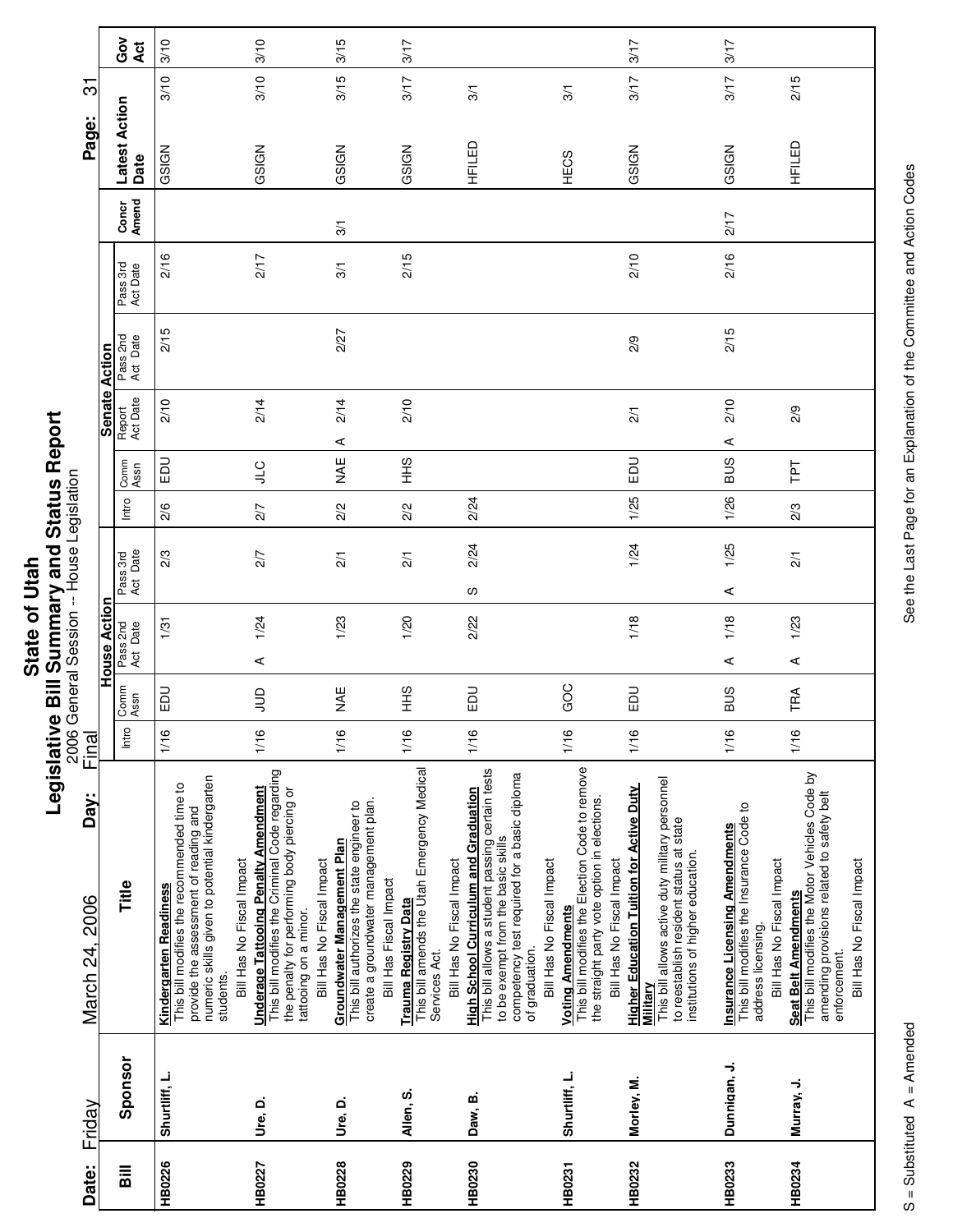|         | ı                     |
|---------|-----------------------|
| í,<br>i | ĭ<br>l<br>ĺ<br>i<br>ı |
|         | ۰<br>п                |

| Amend<br>2/2<br>Act Date<br>Act Date<br>Report<br>Act Date<br>2/23<br>1/30<br>Comm<br>Ιd1<br>Assn<br>¥ |
|--------------------------------------------------------------------------------------------------------|
|                                                                                                        |
|                                                                                                        |
| 2/9                                                                                                    |
| 2/8<br>လ<br>1/26                                                                                       |
|                                                                                                        |
| This bill requires a certificate of assumed and<br>Data Tracking                                       |
| true name form created by the Division of                                                              |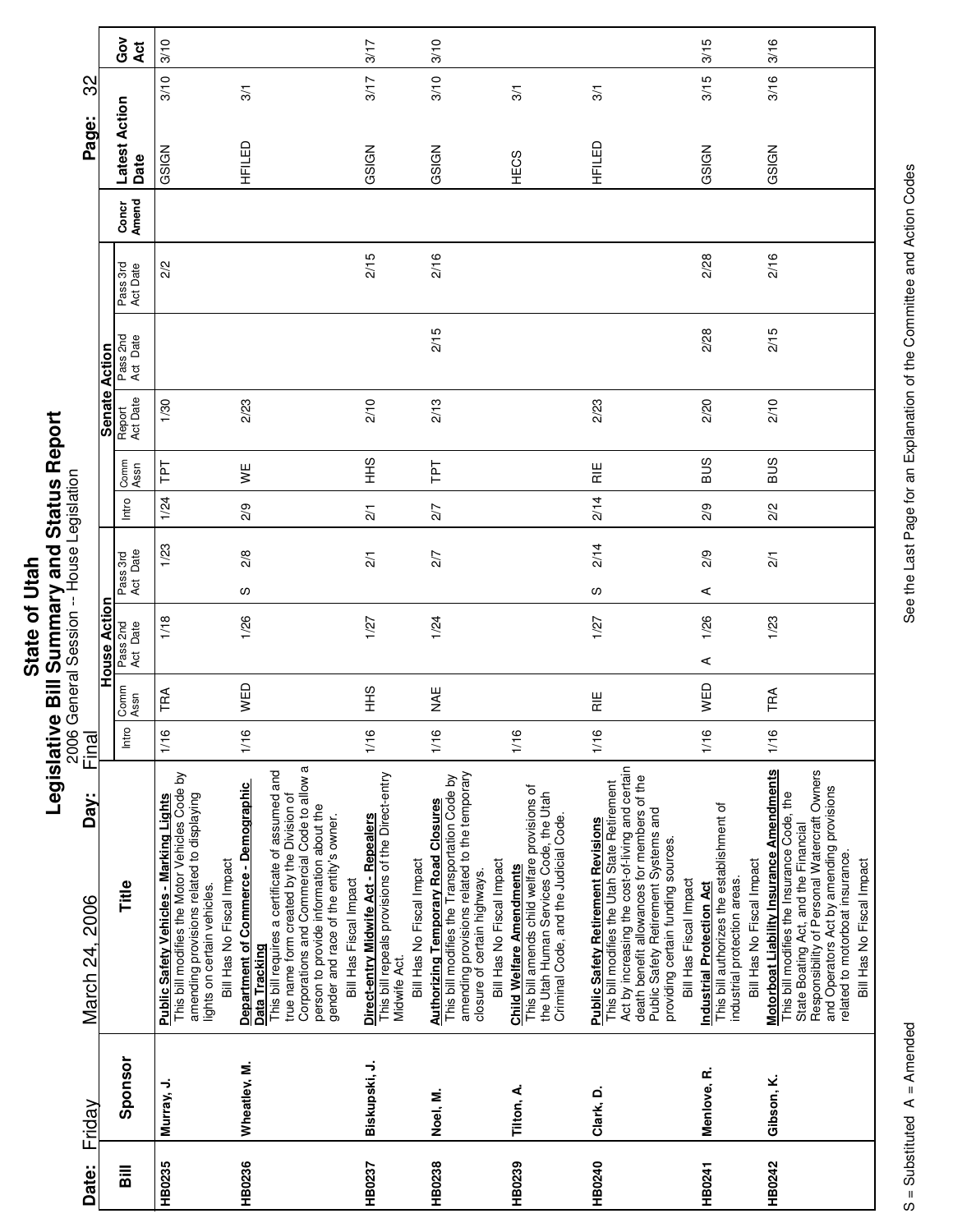| $\bar{a}$   | Į |
|-------------|---|
| ۹           |   |
|             |   |
| ৳           |   |
|             |   |
| ഉ           |   |
|             |   |
| <b>Stat</b> |   |
|             |   |
|             | į |
|             | O |
|             |   |

| Friday                                                                                                                                                                                                                                                                                                                   | Day:<br>March 24, 2006 | <u>Final</u> |                 |                                      | 2006 General Session -- House Legislation |                 |              |                                     |                      |                      |                | Page:                 | ကွ   |        |
|--------------------------------------------------------------------------------------------------------------------------------------------------------------------------------------------------------------------------------------------------------------------------------------------------------------------------|------------------------|--------------|-----------------|--------------------------------------|-------------------------------------------|-----------------|--------------|-------------------------------------|----------------------|----------------------|----------------|-----------------------|------|--------|
| Title<br>Sponsor                                                                                                                                                                                                                                                                                                         |                        | Intro        | Comm<br>Assn    | House Action<br>Pass 2nd<br>Act Date | Pass 3rd<br>Act Date                      | Intro           | Comm<br>Assn | Senate Action<br>Report<br>Act Date | Pass 2nd<br>Act Date | Pass 3rd<br>Act Date | Concr<br>Amend | Latest Action<br>Date |      | Ğ<br>O |
| Substances Act regarding the penalty for<br>unlawful possession of Schedule III controlled<br>This bill modifies the Utah Controlled<br><b>Controlled Substance Possession</b><br>Amendment<br>substances.<br>Hardy, A.                                                                                                  |                        | 1/16         |                 |                                      |                                           |                 |              |                                     |                      |                      |                | HECS                  | 3/1  | Act    |
| This bill modifies the Criminal Code regarding<br>the offense of aggravated assault by a<br><b>Aggravated Assault by Prisoners</b><br><u>Amendment</u><br>prisoner.<br>Wyatt, S.                                                                                                                                         |                        | 1/16         | $\Xi$           | 1/26                                 | 2/9                                       | 2/9             | <b>CTP</b>   | 2/14                                | 2/27                 | 2/28                 |                | GSIGN                 | 3/10 | 3/10   |
| This bill provides a definition for bonding as<br>used in custody and parent-time<br><b>Child Custody Determinations</b><br>Bill Has No Fiscal Impact<br>determinations.<br>Fowlke, L.                                                                                                                                   |                        | 1/16         | $\exists$       | 1/31<br>S                            | 2/3                                       | 2/6             | SHH          | 2/10<br>$\prec$                     |                      | 2/15                 | 2/16           | GSIGN                 | 3/17 | 3/17   |
| as funding is available, to collect data on the<br>Act to authorize the Health Data Committee,<br>This bill amends the Health Data Authority<br>costs of episodes of health care, and, as<br>funding is available, authorizes the<br><b>Health Care Cost and Quality Data</b><br>Bill Has No Fiscal Impact<br>Morley, M. |                        | 1/16         | $\frac{11}{11}$ | 2/21<br>⋖                            | 2/22<br>⋖                                 | 2/22            |              |                                     |                      |                      |                | HFILED                | 3/1  |        |
| This bill describes fines and fees for pleas in<br>Bill Has No Fiscal Impact<br>Bill Has No Fiscal Impact<br>Plea in Abeyance Fee<br>abeyance.<br>Lawrence, M. S.                                                                                                                                                        |                        | 1/16         | $\Xi$           | 1/31<br>SÃ                           | 2/3                                       | 2/6             | $J_{1}C$     | 2/20                                |                      | 2/23                 |                | GSIGN                 | 3/17 | 3/17   |
| <b>Executive and Legislative Coordination Act</b><br>This bill modifies the State Affairs in General<br>Code to enact the Executive and Legislative<br>Bill Has No Fiscal Impact<br>Coordination Act.<br>Hogue, D.                                                                                                       |                        | 1/16         | GOC             | 1/31<br>$\prec$                      | 2/13                                      | 2/14            | <b>CTP</b>   | 2/23                                |                      |                      |                | HFILED                | 3/1  |        |
| This bill adds one new judge to the third<br>Bill Has Fiscal Impact<br>Juvenile Court Judge<br>judicial district.<br>Hogue, D.                                                                                                                                                                                           |                        | 1/16         | $\Xi$           | 1/24                                 | 2/7                                       | 2/7             | $\cup$       | 2/21                                |                      |                      |                | HFILED                | 3/1  |        |
| This bill modifies a provision relating to local<br><b>Local Governments Restrictions on</b><br>Bill Has No Fiscal Impact<br>government control on rents.<br><b>Limiting Certain Fees</b><br>Hughes, G.                                                                                                                  |                        | 1/16         | <b>BUS</b>      | 1/20                                 | 1/31                                      | $\overline{21}$ | <b>BUS</b>   | 2/10                                | 2/15                 | 2/16                 |                | GSIGN                 | 3/21 | 3/21   |

See the Last Page for an Explanation of the Committee and Action Codes S = Substituted A = Amended A = Amendes See the Last Page for an Explanation of the Committee and Action Codes

Ц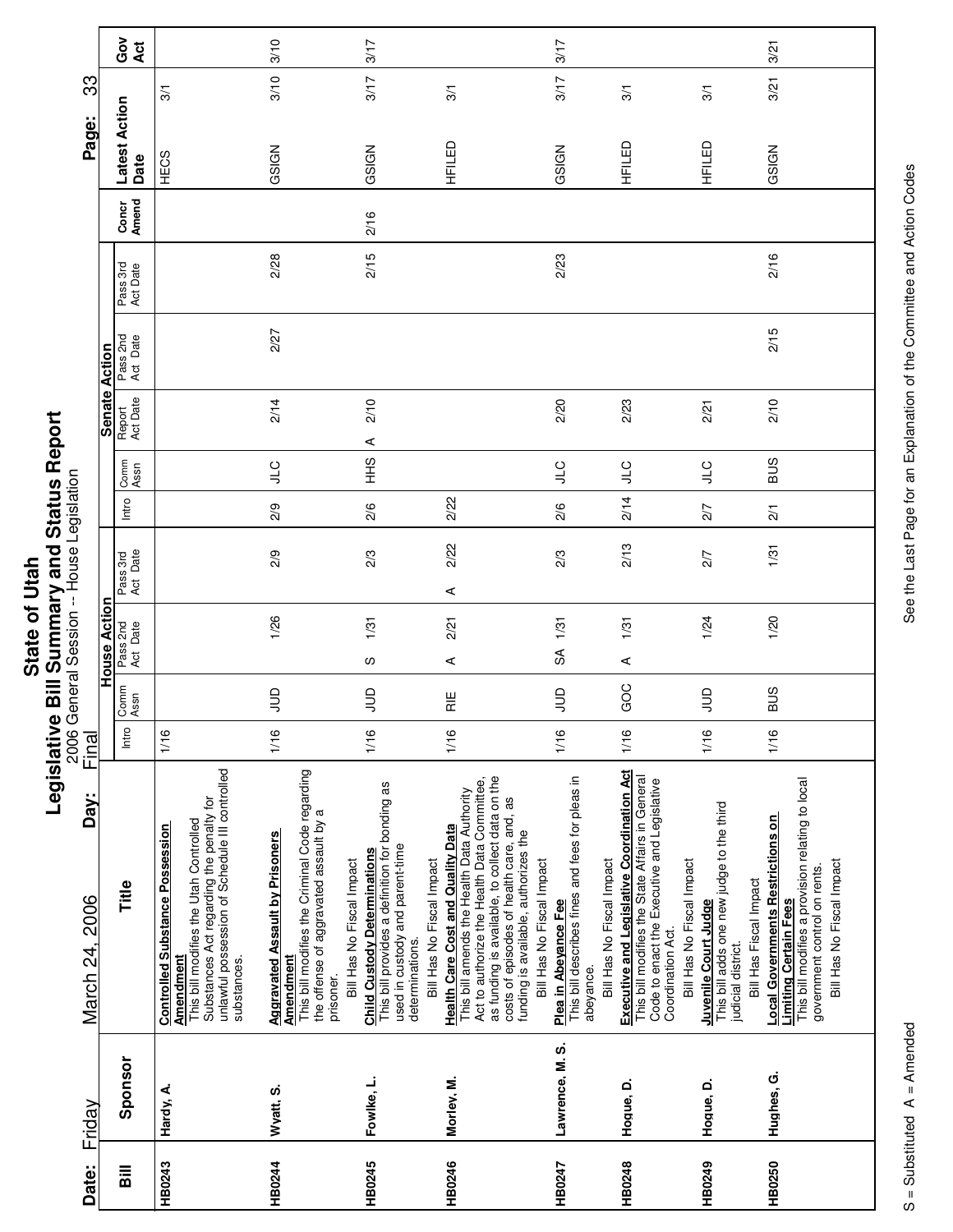|             | $\overline{\phantom{a}}$ |
|-------------|--------------------------|
| į           |                          |
|             |                          |
| Ξ           |                          |
|             |                          |
| ā           |                          |
|             |                          |
| J           |                          |
|             |                          |
|             | i                        |
| <b>Stat</b> |                          |
|             |                          |
|             |                          |
|             |                          |
|             |                          |
|             |                          |

| Friday          | Day:<br>March 24, 2006                                                                                                                                                                                                                                                                | Final |              |                      |                      |       |              |                      |                      |                      |                | Page:                 | ನ್ನ           |   |
|-----------------|---------------------------------------------------------------------------------------------------------------------------------------------------------------------------------------------------------------------------------------------------------------------------------------|-------|--------------|----------------------|----------------------|-------|--------------|----------------------|----------------------|----------------------|----------------|-----------------------|---------------|---|
|                 |                                                                                                                                                                                                                                                                                       |       |              | <b>House Action</b>  |                      |       |              | <b>Senate Action</b> |                      |                      |                |                       |               |   |
| Sponsor         | Title                                                                                                                                                                                                                                                                                 | Intro | Comm<br>Assn | Pass 2nd<br>Act Date | Act Date<br>Pass 3rd | Intro | Comm<br>Assn | Act Date<br>Report   | Pass 2nd<br>Act Date | Pass 3rd<br>Act Date | Amend<br>Concr | Latest Action<br>Date | Act           | Ğ |
| Noel, M.        | This bill modifies provisions related to public<br>library development within the state.<br>Development Grants for Libraries<br>Bill Has Fiscal Impact                                                                                                                                | 1/16  | GOC          | 1/27                 | 2/10                 | 2/13  | y≝           | 2/16                 |                      |                      |                | HFILED                | $\frac{5}{2}$ |   |
| Menlove, R.     | This bill modifies and appropriates money for<br>the Public Education Job Enhancement<br><b>Public Education Job Enhancement</b><br>Bill Has Fiscal Impact<br>Program Amendments<br>Program.                                                                                          | 1/16  |              |                      |                      |       |              |                      |                      |                      |                | HECS                  | 3/1           |   |
| Hutchings, E.   | This bill amends provisions related to<br>compulsory education and truancy.<br><b>School Truancy Amendments</b><br>Bill Has No Fiscal Impact                                                                                                                                          | 1/16  | <b>DU</b>    | 1/27<br>⋖            | 2/13                 | 2/13  | 品            | 2/21<br>⋖            |                      |                      |                | HFILED                | 3/1           |   |
| Lawrence, M. S. | This bill amends the Utah Child Care<br><b>Child Care Licensing Restrictions</b><br>Bill Has No Fiscal Impact<br>Licensing Act.                                                                                                                                                       | 1/16  | $\Xi$        | 1/24<br>ഗ            | 2/7                  | 2/7   | <b>SUS</b>   | 2/14                 | 2/27                 | 2/28                 |                | GSIGN                 | 3/10<br>3/10  |   |
| Romero, R.      | filing a Declaration of Conflict of Interest form.<br>This bill amends the timing requirement for<br><b>Disclosure of Conflict of Interest</b><br>Bill Has No Fiscal Impact                                                                                                           | 1/16  | GOC          | $\overline{21}$      |                      |       |              |                      |                      |                      |                | HECS                  | 3/1           |   |
| Hughes, G.      | This bill amends the Property Tax Act to<br>modify the notification requirements for taxing<br>entities levying a tax rate in excess of the<br>Requirement of Property Tax Increase<br>Bill Has No Fiscal Impact<br>certified tax rate.<br>Advertisement                              | 1/16  | REV          | 1/23<br>⋖            | 2/2                  | 2/3   | REV          | 2/10                 | 2/15                 | 2/16                 |                | GSIGN                 | 3/10<br>3/10  |   |
| Hogue, D.       | This bill modifies the Criminal Code regarding<br><b>Material Harmful to Minors Amendments</b><br>Bill Has No Fiscal Impact<br>material harmful to minors.                                                                                                                            | 1/16  | $\supseteq$  | 2/22<br>ပ            | 2/23                 | 2/24  |              |                      |                      |                      |                | HFILED                | 3/1           |   |
| Ferry, B.       | Access and Management Act by amending<br>provisions related to access to certain<br>This bill modifies the Government Records<br>information for government employees or<br>Management Act - Public Records<br>Government Records Access and<br>Bill Has No Fiscal Impact<br>officers | 1/16  | GOC          | 1/23                 | 1/26                 | 1/26  | GOP          | 1/30                 | $\overline{2}$       | 2/2<br>S             | 2/3            | GSIGN                 | 2/6<br>2/6    |   |
|                 |                                                                                                                                                                                                                                                                                       |       |              |                      |                      |       |              |                      |                      |                      |                |                       |               |   |

See the Last Page for an Explanation of the Committee and Action Codes S = Substituted A = Amended A = Amendes See the Last Page for an Explanation of the Committee and Action Codes

 $\overline{\phantom{a}}$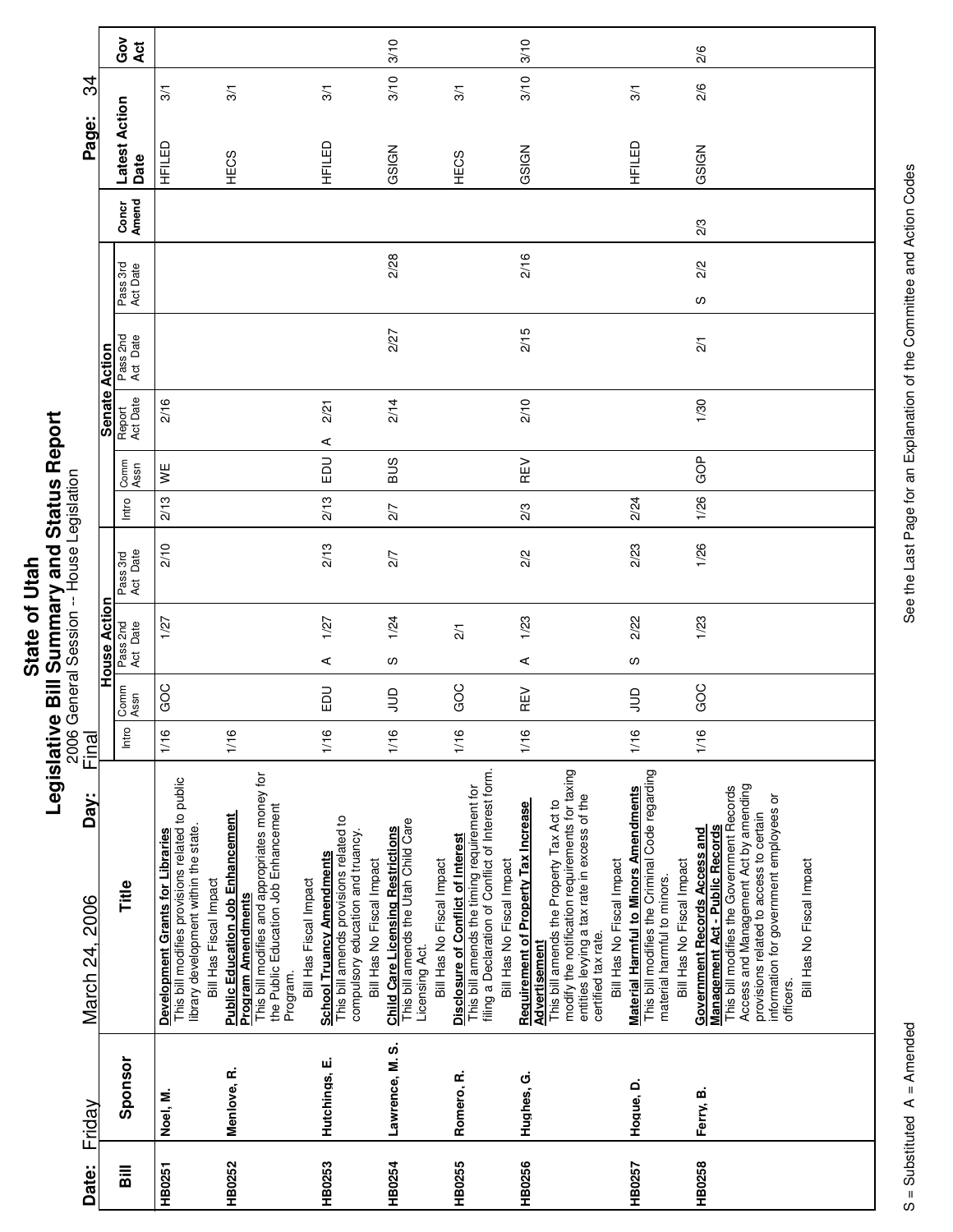|            | Ū                   |
|------------|---------------------|
| 5          | י<br>ג<br>ק         |
| ัอ<br>Stat | ויי בא האי האו<br>Ξ |
|            | ہے<br>م<br><u>:</u> |
|            |                     |

| Date:                              | Friday        | Day:<br>March 24, 2006                                                                                                                                                                                                                                                                                                  | Final |              |                      |                 |                        |       |              |                    |                      |                      |                | Page:                 | 35   |             |
|------------------------------------|---------------|-------------------------------------------------------------------------------------------------------------------------------------------------------------------------------------------------------------------------------------------------------------------------------------------------------------------------|-------|--------------|----------------------|-----------------|------------------------|-------|--------------|--------------------|----------------------|----------------------|----------------|-----------------------|------|-------------|
|                                    |               |                                                                                                                                                                                                                                                                                                                         |       |              | <b>House Action</b>  |                 |                        |       |              | Senate Action      |                      |                      |                |                       |      |             |
| $\overline{\overline{\mathbf{a}}}$ | Sponsor       | Title                                                                                                                                                                                                                                                                                                                   | Intro | Comm<br>Assn | Pass 2nd<br>Act Date |                 | Pass 3rd<br>Act Date   | Intro | Comm<br>Assn | Act Date<br>Report | Pass 2nd<br>Act Date | Pass 3rd<br>Act Date | Concr<br>Amend | Latest Action<br>Date |      | င်္ဂ<br>Act |
| HB0259                             | Tilton, A.    | Division of Air Quality - Bond for Stay of an<br>Orde <u>r</u>                                                                                                                                                                                                                                                          | 1/16  | <b>NAE</b>   | ഗ                    | $\overline{21}$ | 2/21<br>$\mathfrak{F}$ | 2/21  | ¥¥           | 2/23               |                      |                      |                | HFILED                | 3/1  |             |
| HB0260                             | Last, B.      | This bill modifies the Air Conservation Act to<br>allow a person to obtain a stay of an order if<br>This bill requires the governor to include a<br><b>State Office of Rehabilitation - Budget</b><br>Bill Has No Fiscal Impact<br>certain requirements are met.<br><b>Recommendations</b>                              | 1/16  | SHH          |                      | 1/24            | 2/7                    | 2/7   | GOP          | 2/15               | 2/28                 | 3/1                  |                | GSIGN                 | 3/17 | 3/17        |
| <b>HB0261</b>                      | Newbold, M.   | salary increase in his budget for the Utah<br>This bill amends the Property Tax Act.<br>Bill Has No Fiscal Impact<br>State Office of Rehabilitation.<br><b>Property Tax Revisions</b>                                                                                                                                   | 1/16  | REV          |                      | 1/23            | 2/2                    | 2/3   | REV          | 2/8                |                      | 2/13                 |                | GSIGN                 | 3/10 | 3/10        |
| HB0262                             | Last, B.      | Practices Act to clarify that the installation of<br>This bill amends the Respiratory Care<br><b>Respiratory Care Amendments</b><br>Bill Has No Fiscal Impact                                                                                                                                                           | 1/16  | $rac{9}{5}$  | ⋖                    | 1/27            | 2/13                   | 2/13  | $rac{9}{5}$  | 2/20               |                      | 2/23                 |                | GSIGN                 | 3/10 | 3/10        |
| HB0263                             | Buxton, D. G. | the act, and to change licensure requirements<br>durable medical equipment and instructions<br>on its use does not require licensure under<br>This bill amends the Utah Child Care<br>Bill Has No Fiscal Impact<br><b>Child Care Revisions</b><br>Licensing Act.                                                        | 1/16  | SHH          | ⋖                    | 1/24            | 2/7<br>⋖               | 2/7   | 9H<br>王      | 2/17               | 2/28                 | 2/28<br>⋖            | 2/28           | GSIGN                 | 3/17 | 3/17        |
| HB0264                             | Noel, M.      | This bill modifies the Rights-of-Way Across<br>Acceptance of R.s. 2477 Rights-of-way<br>Bill Has No Fiscal Impact<br><b>Amendments</b>                                                                                                                                                                                  | 1/16  | <b>MAE</b>   |                      | 1/24            | 2/7<br>⋖               | 2/7   | <b>MAE</b>   | 2/13               | 2/15                 | 2/16                 |                | GSIGN                 | 2/24 | 2/24        |
| HB0265                             | Newbold, M.   | acknowledgment provisions for acceptance of<br>R.S. 2477 rights-of-way.<br>to address the due date for filing electronically<br>This bill amends the Withholding of Tax part<br>Federal Lands Act by amending notice of<br>Due Date for Filing Electronically Filed<br>Withholding Returns<br>Bill Has No Fiscal Impact | 1/16  | REV          |                      | 1/26            | 1/31                   | 1/31  | REV          | 2/8                |                      | 2/13                 |                | GSIGN                 | 2/24 | 2/24        |
| <b>HB0266</b>                      | Murray, J.    | This bill modifies the Public Safety Code<br>Fire Alarm System Certification<br>Bill Has No Fiscal Impact<br>Bill Has Fiscal Impact<br>filed withholding returns.<br>regarding fire safety.<br><b>Requirements</b>                                                                                                      | 1/16  | ğ            | ⋖                    | 1/27            | 2/10                   | 2/13  | <b>CTC</b>   | 2/20               | 2/27                 | 2/28                 |                | GSIGN                 | 3/17 | 3/17        |
|                                    |               |                                                                                                                                                                                                                                                                                                                         |       |              |                      |                 |                        |       |              |                    |                      |                      |                |                       |      |             |

See the Last Page for an Explanation of the Committee and Action Codes S = Substituted A = Amended A = Amendes See the Last Page for an Explanation of the Committee and Action Codes

Г

٦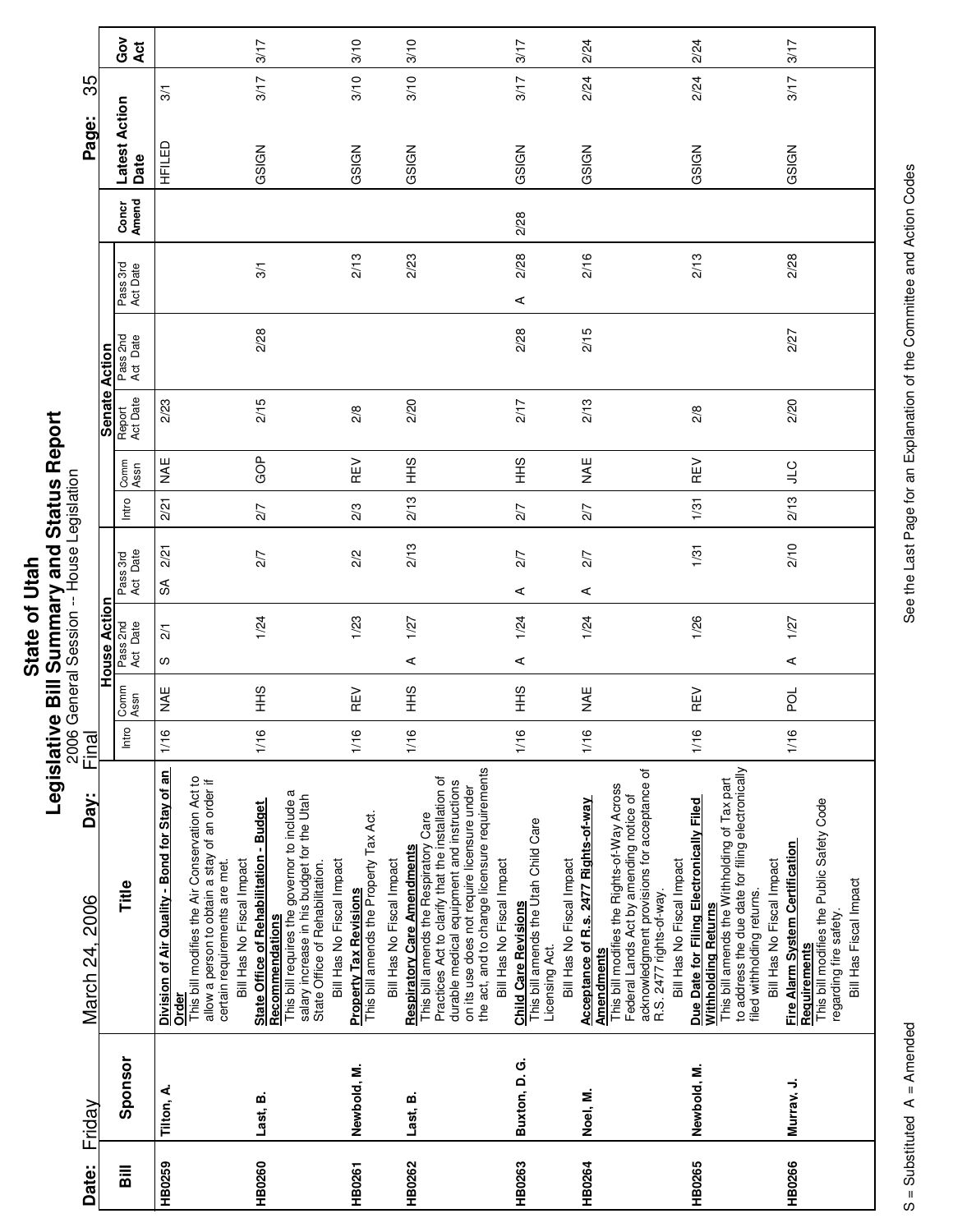|       | ż.                  |
|-------|---------------------|
|       |                     |
|       | S<br>C              |
|       |                     |
|       |                     |
| Ξ     |                     |
|       |                     |
| O     | <br> <br> <br> <br> |
|       |                     |
|       | Į                   |
|       |                     |
| State |                     |
|       |                     |
|       |                     |
|       |                     |
|       |                     |
|       |                     |
|       |                     |

|                                           |               | Got<br>Act            | 3/17                                                                                                                                                                                              |                                                                                                                                                                                            | 3/13                                                                                                                                                                                |                                                                                                                                                                                                                                                                                                                       | 3/10                                                                                                                                                                                                                                     | 3/17                                                                                                                             |                                                                                                                                                                                               |
|-------------------------------------------|---------------|-----------------------|---------------------------------------------------------------------------------------------------------------------------------------------------------------------------------------------------|--------------------------------------------------------------------------------------------------------------------------------------------------------------------------------------------|-------------------------------------------------------------------------------------------------------------------------------------------------------------------------------------|-----------------------------------------------------------------------------------------------------------------------------------------------------------------------------------------------------------------------------------------------------------------------------------------------------------------------|------------------------------------------------------------------------------------------------------------------------------------------------------------------------------------------------------------------------------------------|----------------------------------------------------------------------------------------------------------------------------------|-----------------------------------------------------------------------------------------------------------------------------------------------------------------------------------------------|
| 86                                        |               |                       | 3/17                                                                                                                                                                                              | 3/1                                                                                                                                                                                        | 3/13                                                                                                                                                                                | 3/1                                                                                                                                                                                                                                                                                                                   | 3/10                                                                                                                                                                                                                                     | 3/17                                                                                                                             | 3/1                                                                                                                                                                                           |
| Page:                                     |               | Latest Action<br>Date | GSIGN                                                                                                                                                                                             | HECS                                                                                                                                                                                       | GSIGN                                                                                                                                                                               | HFILED                                                                                                                                                                                                                                                                                                                | GSIGN                                                                                                                                                                                                                                    | GSIGN                                                                                                                            | HECS                                                                                                                                                                                          |
|                                           |               | Concr<br>Amend        |                                                                                                                                                                                                   |                                                                                                                                                                                            |                                                                                                                                                                                     |                                                                                                                                                                                                                                                                                                                       |                                                                                                                                                                                                                                          |                                                                                                                                  |                                                                                                                                                                                               |
|                                           |               | Pass 3rd<br>Act Date  | 2/28                                                                                                                                                                                              |                                                                                                                                                                                            | 2/24                                                                                                                                                                                |                                                                                                                                                                                                                                                                                                                       | 3/1                                                                                                                                                                                                                                      | 2/17                                                                                                                             |                                                                                                                                                                                               |
|                                           |               | Pass 2nd<br>Act Date  | 2/28                                                                                                                                                                                              |                                                                                                                                                                                            | 2/24                                                                                                                                                                                |                                                                                                                                                                                                                                                                                                                       | 3/1                                                                                                                                                                                                                                      |                                                                                                                                  |                                                                                                                                                                                               |
|                                           | Senate Action | Report<br>Act Date    | 2/14                                                                                                                                                                                              |                                                                                                                                                                                            | 2/16                                                                                                                                                                                | 2/23                                                                                                                                                                                                                                                                                                                  |                                                                                                                                                                                                                                          | 2/14                                                                                                                             |                                                                                                                                                                                               |
|                                           |               | Comm<br>Assn          | Ld1                                                                                                                                                                                               |                                                                                                                                                                                            | GOP                                                                                                                                                                                 | $\cup$                                                                                                                                                                                                                                                                                                                |                                                                                                                                                                                                                                          | <b>BUS</b>                                                                                                                       |                                                                                                                                                                                               |
|                                           |               | Intro                 | 2/10                                                                                                                                                                                              |                                                                                                                                                                                            | 2/13                                                                                                                                                                                | 2/21                                                                                                                                                                                                                                                                                                                  | 2/22                                                                                                                                                                                                                                     | $\frac{8}{2}$                                                                                                                    |                                                                                                                                                                                               |
|                                           |               | Pass 3rd<br>Act Date  | 2/9<br>⋖                                                                                                                                                                                          |                                                                                                                                                                                            | 2/10                                                                                                                                                                                | 2/21<br>⋖                                                                                                                                                                                                                                                                                                             | 2/22                                                                                                                                                                                                                                     | 2/7<br>$\prec$                                                                                                                   |                                                                                                                                                                                               |
| 2006 General Session -- House Legislation | House Action  | Pass 2nd<br>Act Date  | 1/26                                                                                                                                                                                              | 2/23                                                                                                                                                                                       | 1/27<br>$\prec$                                                                                                                                                                     | 2/1<br>$\mathfrak{F}$                                                                                                                                                                                                                                                                                                 | 2/21                                                                                                                                                                                                                                     | 1/25                                                                                                                             | 2/23                                                                                                                                                                                          |
|                                           |               | Comm<br>Assn          | TRA                                                                                                                                                                                               | <b>SUS</b>                                                                                                                                                                                 | $\frac{11}{11}$                                                                                                                                                                     | $\Xi$                                                                                                                                                                                                                                                                                                                 | ¥¥                                                                                                                                                                                                                                       | <b>SUS</b>                                                                                                                       | REV                                                                                                                                                                                           |
| <u>Final</u>                              |               | Intro                 | 1/16                                                                                                                                                                                              | 1/16                                                                                                                                                                                       | 1/16                                                                                                                                                                                | 1/16                                                                                                                                                                                                                                                                                                                  | 1/16                                                                                                                                                                                                                                     | 1/18                                                                                                                             | 1/18                                                                                                                                                                                          |
| Day:<br>March 24, 2006                    |               | Title                 | procurement of construction for transportation<br>This bill modifies the Utah Procurement Code<br><b>Transportation Construction Amendments</b><br>by amending provisions related to<br>projects. | This bill increases the allowable fees an<br>employer may receive for processing<br>Bill Has No Fiscal Impact<br>garnishments for employees.<br>Bill Has Fiscal Impact<br>Garnishment Fees | This bill modifies the Utah State Retirement<br>Administrative Services Code, and the Utah<br>and Insurance Benefit Act, the Utah<br>Human Resource Management<br><b>Amendments</b> | State Personnel Management Act to amend<br>certain provisions related to the Department<br><b>Emergency Medical Service Provider Tort</b><br>convincing standard of evidence for fault in<br>Malpractice Act to establish a clear and<br>This bill amends the Utah Health Care<br>Bill Has No Fiscal Impact<br>Reform | participating in the petroleum storage tank<br>environmental assurance program.<br>Petroleum Storage Tank Trust Fund<br>This bill modifies requirements for<br>Bill Has No Fiscal Impact<br>emergency medical care.<br><b>Amendments</b> | <b>Insurance Law Amendments</b><br>This bill modifies the Insurance Code.<br>Bill Has No Fiscal Impact<br>Bill Has Fiscal Impact | This bill amends the Sales and Use Tax Act<br>to provide a sales and use tax exemption.<br>Sales and Use Tax Exemption for<br><b>Textbooks for Higher Education</b><br>Bill Has Fiscal Impact |
| Friday                                    |               | Sponsor               | Fisher, Julie                                                                                                                                                                                     | Mascaro, S.                                                                                                                                                                                | Clark, D.                                                                                                                                                                           | Allen, S.                                                                                                                                                                                                                                                                                                             | Ure, D.                                                                                                                                                                                                                                  | Kiser, T.                                                                                                                        | Bourdeaux, D.                                                                                                                                                                                 |
| Date:                                     |               | Bill                  | HB0267                                                                                                                                                                                            | HB0268                                                                                                                                                                                     | HB0269                                                                                                                                                                              | HB0270                                                                                                                                                                                                                                                                                                                | <b>HB0271</b>                                                                                                                                                                                                                            | <b>HB0272</b>                                                                                                                    | HB0273                                                                                                                                                                                        |

See the Last Page for an Explanation of the Committee and Action Codes S = Substituted A = Amended A = Amendes See the Last Page for an Explanation of the Committee and Action Codes

Ц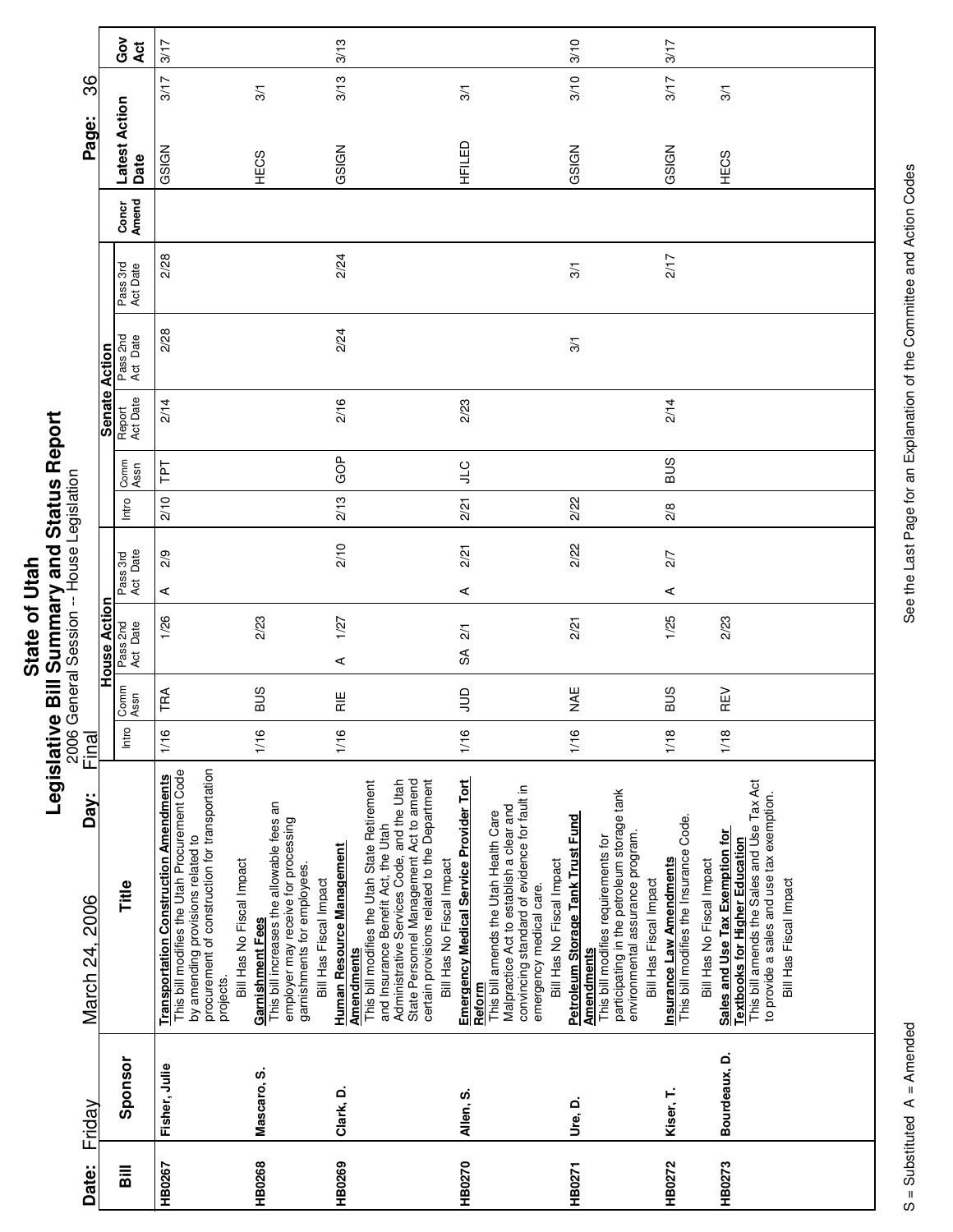|      | ؟<br>ا              |
|------|---------------------|
|      |                     |
| į    |                     |
|      | <br> <br> <br> <br> |
| ≌    |                     |
| Stat |                     |
|      | -<br>0              |
|      |                     |
|      |                     |
|      |                     |

| Date:         | Friday        | Day:<br>March 24, 2006                                                                                                                                                                                                                                   | Final |              |                      | 2006 General Session -- House Legislation |       |                |                    |                      |                      |                | Page:                 | 7s   |            |
|---------------|---------------|----------------------------------------------------------------------------------------------------------------------------------------------------------------------------------------------------------------------------------------------------------|-------|--------------|----------------------|-------------------------------------------|-------|----------------|--------------------|----------------------|----------------------|----------------|-----------------------|------|------------|
|               |               |                                                                                                                                                                                                                                                          |       |              | House Action         |                                           |       |                | Senate Action      |                      |                      |                |                       |      |            |
| Bill          | Sponsor       | Title                                                                                                                                                                                                                                                    | Intro | Comm<br>Assn | Pass 2nd<br>Act Date | Pass 3rd<br>Act Date                      | Intro | Comm<br>Assn   | Report<br>Act Date | Pass 2nd<br>Act Date | Pass 3rd<br>Act Date | Concr<br>Amend | Latest Action<br>Date |      | Gov<br>Act |
| HB0274        | Wyatt, S.     | This bill modifies provisions relating to county<br>Removal of County or Prosecution District<br>Officer Amendments<br>or prosecution district officers.                                                                                                 | 1/18  | $\Xi$        | 1/26<br>SÃ           | 2/9                                       | 2/9   | <b>CT</b>      | 2/14               | 2/28                 | 2/28                 |                | GSIGN                 | 3/17 | 3/17       |
| HB0275        | Ure, D.       | acquisition of property by eminent domain.<br>This bill modifies provisions relating to the<br><b>Eminent Domain Requirements</b><br>Bill Has No Fiscal Impact<br>Bill Has Fiscal Impact                                                                 | 1/18  |              |                      |                                           |       |                |                    |                      |                      |                | HECS                  | 3/1  |            |
| HB0276        | Holdaway, K.  | This bill amends provisions related to Utah's<br><b>Medicaid Covered At Work Premium</b><br>Bill Has Fiscal Impact<br>Medicaid program.<br>Subsidy                                                                                                       | 1/18  | <b>SUS</b>   | 2/2                  | 2/21<br>⋖                                 | 2/21  | ¥              | 2/23               | 3/1                  | 3/1                  |                | GSIGN                 | 3/14 | 3/14       |
| HB0277        | Biskupski, J. | This bill amends the Individual Income Tax<br>Act to provide for an earned income tax<br>Earned Income Tax Credit<br>Bill Has Fiscal Impact<br>credit.                                                                                                   | 1/18  | REV          |                      |                                           |       |                |                    |                      |                      |                | HECS                  | 3/1  |            |
| HB0278        | Fowlke, L.    | This bill provides that the entire summer or<br>off-track period be counted for purposes of<br>determining the amount of parent-time to<br>Out-of-state Parent-time Amendments<br>which an out-of-state parent is entitled.<br>Bill Has No Fiscal Impact | 1/18  | $\Xi$        | 1/26<br>$\prec$      | $\frac{20}{2}$                            | 2/9   | $\frac{9}{11}$ | 2/17               |                      | 2/22                 |                | GSIGN                 | 3/15 | 3/15       |
| HB0279        | Ure, D.       | This bill enacts the Health Care Organizations<br><b>Patient Access to Health Care</b><br>Bill Has Fiscal Impact<br>Practices Act.                                                                                                                       | 1/18  | <b>SUS</b>   | 2/14<br>လ            |                                           |       |                |                    |                      |                      |                | HECS                  | 3/1  |            |
| <b>HB0280</b> | Moss, C.      | This bill modifies the Motor Vehicles Code by<br>Golf Carts Allowed on Certain Streets<br>authorizing golf carts to be operated on<br>Bill Has No Fiscal Impact<br>certain highways.                                                                     | 1/20  | TRA          | 2/8                  |                                           |       |                |                    |                      |                      |                | HECS                  | 3/1  |            |
| <b>HB0281</b> | Hutchings, E. | Access and Management Act by amending<br>This bill modifies the Government Records<br><b>Privacy of Records Related to Minors</b><br>Bill Has No Fiscal Impact<br>private records provisions.                                                            | 1/19  | $\Xi$        | 2/8                  |                                           |       |                |                    |                      |                      |                | HECS                  | 3/1  |            |
| HB0282        | Romero, R.    | estate that can be settled by an affidavit from<br><b>Utah Uniform Probate Code Amendments</b><br>This bill increases the total amount of an<br>Bill Has No Fiscal Impact<br>\$25,000 to \$75,000.                                                       | 1/18  | $\exists$    | 2/22                 | 2/24                                      | 2/24  |                |                    |                      |                      |                | HFILED                | 3/1  |            |

Ц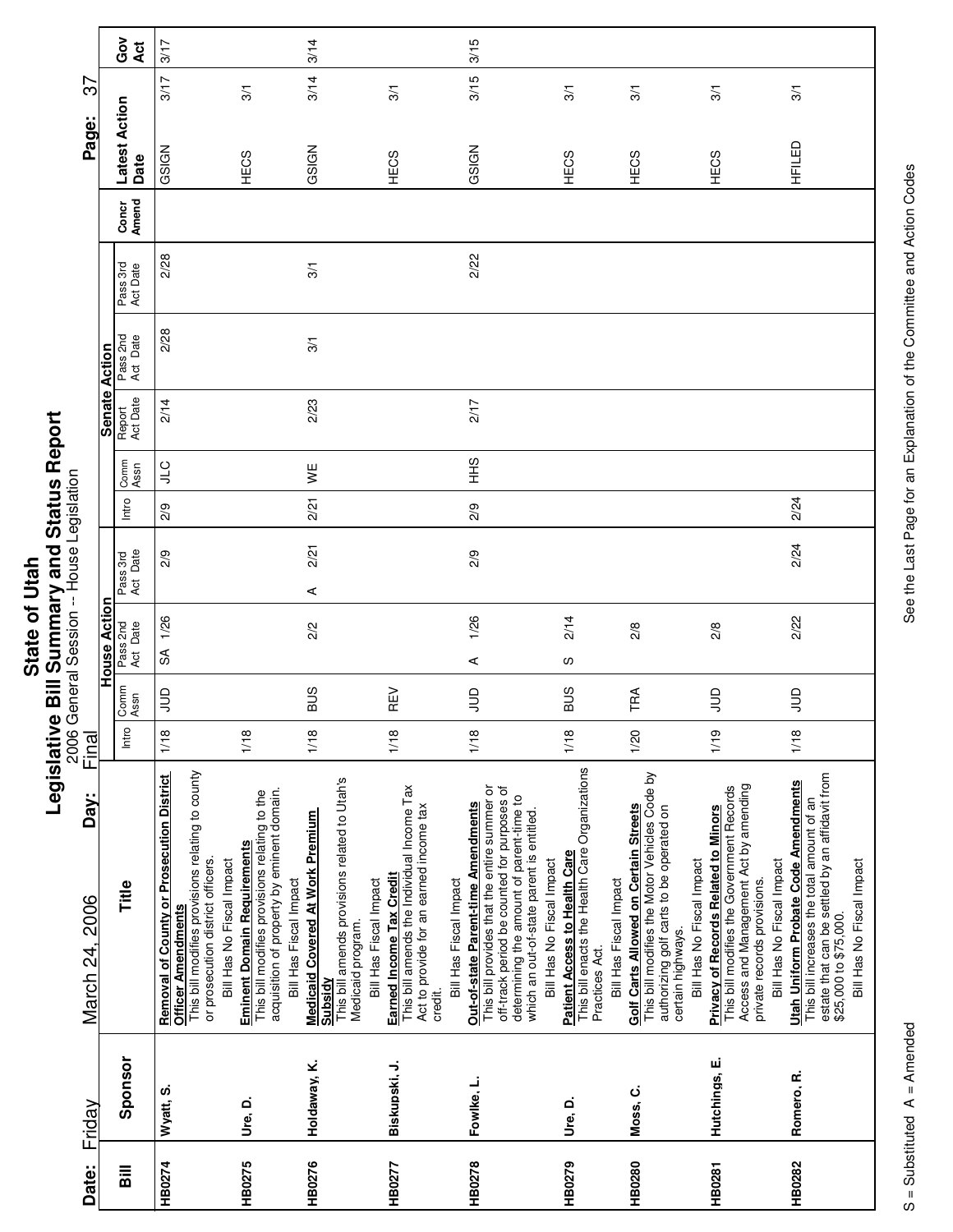|         | ο                    |
|---------|----------------------|
|         |                      |
|         | וא או היו הא האו האו |
| of Utal |                      |
|         |                      |
|         |                      |
|         |                      |
|         |                      |
|         |                      |
|         |                      |
|         | ä                    |
| State   |                      |
|         |                      |
|         | $\frac{1}{2}$        |
|         |                      |
|         |                      |
|         | :                    |

Г

٦

|                                      |                      | Ğο<br>Act                    | 3/10                                                                                                                                                                                                                                                              | 3/10                                                                                                             | 3/14                                                                                                                                                                                                                                                                                              |                                                                                                                                    | 3/13                                                                                                                                                   | 3/10                                                                                                                                                                                                                                          | 3/14                                                                                                                                                   |                                                                                                                                                                                                                                                                                                              |
|--------------------------------------|----------------------|------------------------------|-------------------------------------------------------------------------------------------------------------------------------------------------------------------------------------------------------------------------------------------------------------------|------------------------------------------------------------------------------------------------------------------|---------------------------------------------------------------------------------------------------------------------------------------------------------------------------------------------------------------------------------------------------------------------------------------------------|------------------------------------------------------------------------------------------------------------------------------------|--------------------------------------------------------------------------------------------------------------------------------------------------------|-----------------------------------------------------------------------------------------------------------------------------------------------------------------------------------------------------------------------------------------------|--------------------------------------------------------------------------------------------------------------------------------------------------------|--------------------------------------------------------------------------------------------------------------------------------------------------------------------------------------------------------------------------------------------------------------------------------------------------------------|
| 38                                   |                      |                              | 3/10                                                                                                                                                                                                                                                              | 3/10                                                                                                             | 3/14                                                                                                                                                                                                                                                                                              | 3/1                                                                                                                                | 3/13                                                                                                                                                   | 3/10                                                                                                                                                                                                                                          | 3/14                                                                                                                                                   | 3/1                                                                                                                                                                                                                                                                                                          |
| Page:                                |                      | <b>Latest Action</b><br>Date | GSIGN                                                                                                                                                                                                                                                             | GSIGN                                                                                                            | GSIGN                                                                                                                                                                                                                                                                                             | HECS                                                                                                                               | GSIGN                                                                                                                                                  | GSIGN                                                                                                                                                                                                                                         | GSIGN                                                                                                                                                  | HFILED                                                                                                                                                                                                                                                                                                       |
|                                      |                      | Concr<br>Amend               |                                                                                                                                                                                                                                                                   |                                                                                                                  |                                                                                                                                                                                                                                                                                                   |                                                                                                                                    | 2/20                                                                                                                                                   |                                                                                                                                                                                                                                               | 2/20                                                                                                                                                   |                                                                                                                                                                                                                                                                                                              |
|                                      |                      | Pass 3rd<br>Act Date         | 2/16                                                                                                                                                                                                                                                              | 2/28                                                                                                             | 3/1                                                                                                                                                                                                                                                                                               |                                                                                                                                    | 2/16                                                                                                                                                   | 3/1                                                                                                                                                                                                                                           | 2/17                                                                                                                                                   |                                                                                                                                                                                                                                                                                                              |
|                                      |                      | Pass 2nd<br>Act Date         | 2/15                                                                                                                                                                                                                                                              | 2/28                                                                                                             | 2/27                                                                                                                                                                                                                                                                                              |                                                                                                                                    | 2/15                                                                                                                                                   | 3/1                                                                                                                                                                                                                                           |                                                                                                                                                        |                                                                                                                                                                                                                                                                                                              |
|                                      | <b>Senate Action</b> | Report<br>Act Date           | 2/13                                                                                                                                                                                                                                                              | 2/22                                                                                                             | 2/14                                                                                                                                                                                                                                                                                              |                                                                                                                                    | 2/13<br>S                                                                                                                                              |                                                                                                                                                                                                                                               | 2/14<br>⋖                                                                                                                                              | 2/23                                                                                                                                                                                                                                                                                                         |
|                                      |                      | Comm<br>Assn                 | Lbl                                                                                                                                                                                                                                                               | ¥                                                                                                                | EDU                                                                                                                                                                                                                                                                                               |                                                                                                                                    | ¥<br>M                                                                                                                                                 |                                                                                                                                                                                                                                               | EDU                                                                                                                                                    | <b>JTC</b>                                                                                                                                                                                                                                                                                                   |
|                                      |                      | Intro                        | 2/8                                                                                                                                                                                                                                                               | 217                                                                                                              | 2/8                                                                                                                                                                                                                                                                                               |                                                                                                                                    | 2/7                                                                                                                                                    | 2/24                                                                                                                                                                                                                                          | 2/8                                                                                                                                                    | 2/21                                                                                                                                                                                                                                                                                                         |
|                                      |                      |                              | 2/7                                                                                                                                                                                                                                                               | 2/16                                                                                                             | 2/7                                                                                                                                                                                                                                                                                               |                                                                                                                                    | 2/6                                                                                                                                                    | 2/24                                                                                                                                                                                                                                          | 2/7                                                                                                                                                    | 2/21                                                                                                                                                                                                                                                                                                         |
|                                      |                      | Pass 3rd<br>Act Date         | လ                                                                                                                                                                                                                                                                 | ⋖                                                                                                                |                                                                                                                                                                                                                                                                                                   |                                                                                                                                    |                                                                                                                                                        |                                                                                                                                                                                                                                               | $\prec$                                                                                                                                                |                                                                                                                                                                                                                                                                                                              |
| General Session -- House Legislation | House Action         | Pass 2nd<br>Act Date         | 1/25                                                                                                                                                                                                                                                              | $\overline{21}$                                                                                                  | 1/25                                                                                                                                                                                                                                                                                              | 2/7                                                                                                                                | $\overline{21}$                                                                                                                                        | 2/22                                                                                                                                                                                                                                          | 1/25                                                                                                                                                   | 2/6                                                                                                                                                                                                                                                                                                          |
|                                      |                      |                              |                                                                                                                                                                                                                                                                   |                                                                                                                  |                                                                                                                                                                                                                                                                                                   | SÃ                                                                                                                                 | ⋖                                                                                                                                                      |                                                                                                                                                                                                                                               | $\prec$                                                                                                                                                | ⋖                                                                                                                                                                                                                                                                                                            |
|                                      |                      | Comm<br>Assn                 | SUS                                                                                                                                                                                                                                                               | <b>MAE</b>                                                                                                       | EDU                                                                                                                                                                                                                                                                                               | <b>SUB</b>                                                                                                                         | ¥¥                                                                                                                                                     | 9<br>王                                                                                                                                                                                                                                        | EDU                                                                                                                                                    | $\exists$                                                                                                                                                                                                                                                                                                    |
| 2006<br>Final                        |                      | Intro                        | 1/18                                                                                                                                                                                                                                                              | 1/19                                                                                                             | 1/19                                                                                                                                                                                                                                                                                              | 1/20                                                                                                                               | 1/19                                                                                                                                                   | 1/19                                                                                                                                                                                                                                          | 1/19                                                                                                                                                   | 1/19                                                                                                                                                                                                                                                                                                         |
| Day:<br>March 24, 2006               |                      | Title                        | This bill modifies the Motor Vehicle Business<br>related to certain motor vehicle business<br>Regulation Act by amending provisions<br><b>Motor Vehicle Business Regulation</b><br>Bill Has No Fiscal Impact<br>requirements and violations.<br><b>Amendments</b> | This bill amends the Veterinary Practice Act.<br>Veterinary Practice Act Amendments<br>Bill Has No Fiscal Impact | <b>Appropriation for Highly Qualified Teachers</b><br>This bill creates a grant program to minimize<br>out-of-pocket expenses of licensed teachers<br>to obtain National Board certification or to<br>take tests to meet federal highly qualified<br>Bill Has Fiscal Impact<br>teacher standards. | This bill enacts provisions within the Utah<br>Bill Has No Fiscal Impact<br>Health Code related to mold.<br><b>Mold Amendments</b> | This bill amends the Wildlife Damage<br><b>Wildlife Damage Compensation Act</b><br>Bill Has No Fiscal Impact<br>Compensation Act.<br><b>Amendments</b> | coverage to certain adolescents aging out of<br>This bill amends the Medical Assistance Act<br>in the Health Code to provide medical<br><b>Health Care Amendments for Foster</b><br>Bill Has Fiscal Impact<br>foster care.<br><b>Children</b> | This bill modifies provisions related to the<br><b>Utah Education Network Amendments</b><br>Utah Education Network (UEN).<br>Bill Has No Fiscal Impact | period for an ex parte protective order without<br>Guardian Ad Litem when a protective order is<br>home, and prohibits extension of the 20-day<br>issued and there are minor children in the<br>This bill allows for the appointment of a<br><b>Protective Order Amendments</b><br>Bill Has No Fiscal Impact |
| Friday                               |                      | Sponsor                      | Painter, P.                                                                                                                                                                                                                                                       | Mathis, J.                                                                                                       | Holdaway, K.                                                                                                                                                                                                                                                                                      | Hoque, D.                                                                                                                          | Buttars, C.                                                                                                                                            | Hogue, D.                                                                                                                                                                                                                                     | Holdaway, K.                                                                                                                                           | Fowlke, L.                                                                                                                                                                                                                                                                                                   |
| Date:                                |                      | $\overline{\mathsf{B}}$      | <b>HB0283</b>                                                                                                                                                                                                                                                     | <b>HB0284</b>                                                                                                    | <b>HB0285</b>                                                                                                                                                                                                                                                                                     | <b>HB0286</b>                                                                                                                      | HB0287                                                                                                                                                 | <b>HB0288</b>                                                                                                                                                                                                                                 | <b>HB0289</b>                                                                                                                                          | HB0290                                                                                                                                                                                                                                                                                                       |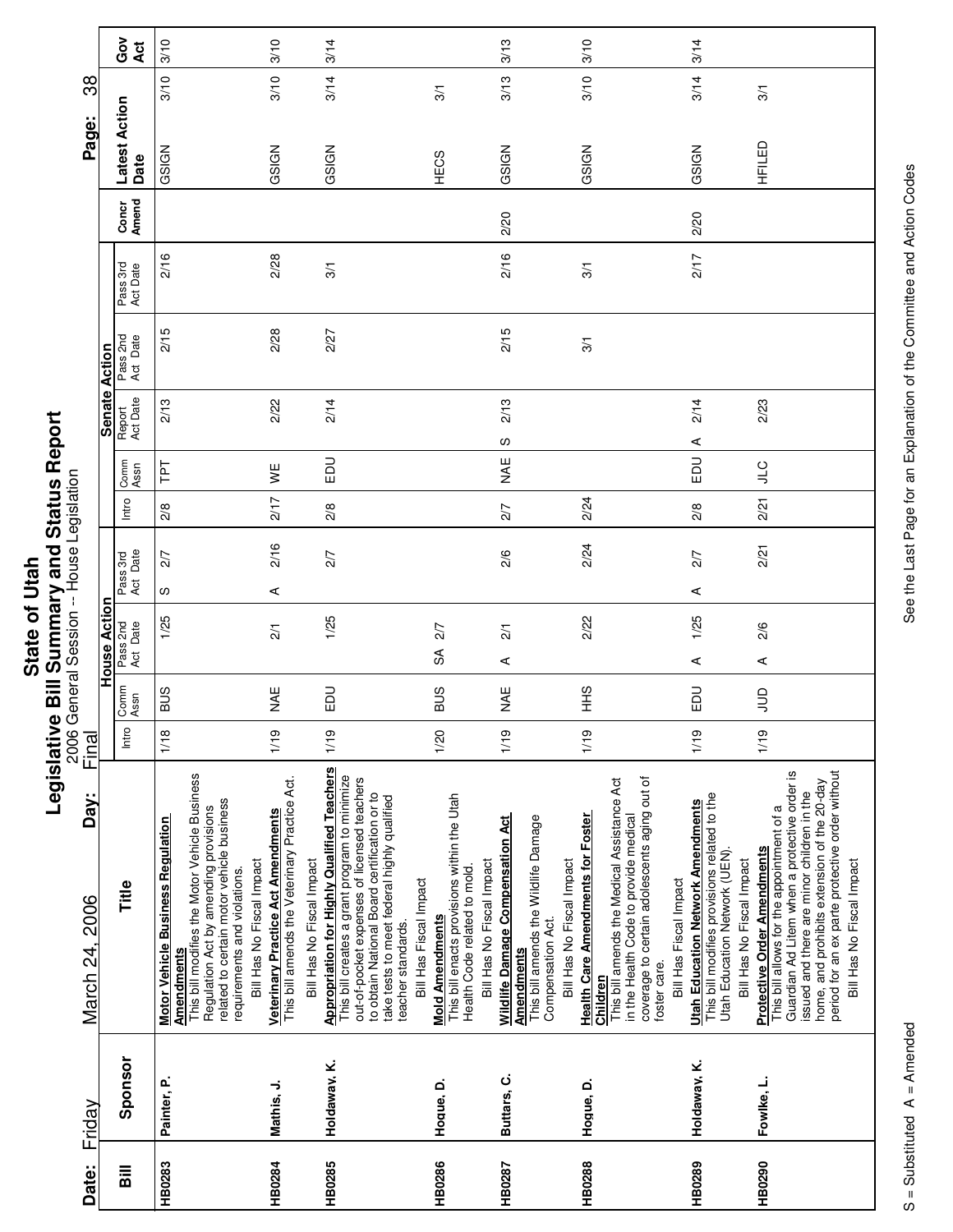|             | ċ                    |
|-------------|----------------------|
|             |                      |
|             | וא או היו הא האו האו |
|             |                      |
|             |                      |
|             |                      |
|             |                      |
| ۱           |                      |
|             |                      |
| Ö           |                      |
|             |                      |
| <u>ഉ</u>    |                      |
|             |                      |
| <b>Stat</b> | ī                    |
|             |                      |
|             |                      |
|             |                      |
|             | ī                    |
|             |                      |
|             |                      |
|             |                      |
|             | :                    |
|             |                      |

| March 24, 2006<br>Friday                                                                                                                                                                                                                                                                                                                                                                                                       | Day: | <b>Final</b> | House Acti           | <u>ទ</u> | 2006 General Session -- House Legislation |       |              | Senate Action      |                      |                      |                | Page:                 | တွ   |            |
|--------------------------------------------------------------------------------------------------------------------------------------------------------------------------------------------------------------------------------------------------------------------------------------------------------------------------------------------------------------------------------------------------------------------------------|------|--------------|----------------------|----------|-------------------------------------------|-------|--------------|--------------------|----------------------|----------------------|----------------|-----------------------|------|------------|
| Comm<br>Assn<br>Intro<br>Title<br>Sponsor                                                                                                                                                                                                                                                                                                                                                                                      |      |              | Pass 2nd<br>Act Date |          | Pass 3rd<br>Act Date                      | Intro | Comm<br>Assn | Report<br>Act Date | Pass 2nd<br>Act Date | Pass 3rd<br>Act Date | Concr<br>Amend | Latest Action<br>Date |      | Got<br>Act |
| REV<br>1/19<br>This bill amends the Revenue and Taxation<br><b>State Tax Commission Bonding and</b><br>title relating to bonding and licensing.<br>Bill Has No Fiscal Impact<br><b>Licensing Amendments</b><br>Harper, W.                                                                                                                                                                                                      |      |              | ⋖                    | 1/27     | 2/10                                      | 2/13  | REV          | 2/16               |                      | 2/21                 |                | GSIGN                 | 3/17 | 3/17       |
| <b>BUS</b><br>1/19<br>This bill modifies provisions related to the<br>uses for which eminent domain may be<br>Bill Has No Fiscal Impact<br><b>Use of Eminent Domain</b><br>exercised.<br>Tilton, A.                                                                                                                                                                                                                            |      |              |                      |          |                                           |       |              |                    |                      |                      |                | HECS                  | 3/1  |            |
| TRA<br>1/19<br>Transportation - Oversize and Overweight<br>This bill modifies the Transportation Code by<br>amending provisions related to oversize and<br>Bill Has No Fiscal Impact<br>overweight permits.<br>Permit<br>Gibson, K.                                                                                                                                                                                            |      |              | $\prec$              | 1/26     | 2/9                                       | 2/10  | ΓPΤ          | 2/14               | 2/27                 | 2/28                 |                | GSIGN                 | 3/16 | 3/16       |
| 品<br>1/23<br>This bill creates an Education Fund to<br>Bill Has No Fiscal Impact<br><b>Creation of Education Fund</b><br>account for certain revenues<br>Alexander, J.                                                                                                                                                                                                                                                         |      |              |                      | 1/31     | 2/14<br>⋖                                 | 2/15  | REV          | 2/20               |                      | 2/23                 |                | GSIGN                 | 3/17 | 3/17       |
| $\Xi$<br>1/19<br>full-time job and unearned sources of income.<br>This bill clarifies that income for determining<br>child support includes earnings from a<br>Bill Has No Fiscal Impact<br><b>Child Support Amendments</b><br>Fowlke, L.                                                                                                                                                                                      |      |              | ⋖                    | 1/31     | 2/14<br>⋖                                 | 2/15  | $rac{9}{5}$  | 2/21               |                      | 2/24                 |                | GSIGN                 | 3/17 | 3/17       |
| NAE<br>1/19<br>increases to soil conservation districts and to<br>This bill directs the governor to include in his<br>amount sufficient to grant wage and benefit<br>budget, and the Legislature to consider, an<br>Utah Association of Conservation District<br>Governor's Budget - Wage and Benefit<br><b>Increases to Be Considered for Soil</b><br>Bill Has No Fiscal Impact<br><b>Conservation District</b><br>Gibson, K. |      |              | $\prec$              | 1/26     | 2/9                                       | 2/9   | <b>NAE</b>   | 2/14               | 2/28                 | 3/1                  |                | GSIGN                 | 3/16 | 3/16       |
| <b>DO</b><br>1/20<br>This bill adjusts eligibility for state-supported<br><b>School Busing Amendments</b><br>Bill Has No Fiscal Impact<br>school transportation funding.<br>Cox, D.                                                                                                                                                                                                                                            |      |              |                      |          |                                           |       |              |                    |                      |                      |                | HECS                  | 3/1  |            |
| TRA<br>1/20<br>This bill modifies the Driver Licensing Act by<br>amending provisions related to applications<br>Driver License - Application of Minor<br>Bill Has No Fiscal Impact<br>by minors.<br>Litvack, D.                                                                                                                                                                                                                |      |              | ⋖                    | 2/9      | 2/21                                      | 2/21  | ΓPΤ          | 2/23               |                      |                      |                | HFILED                | 3/1  |            |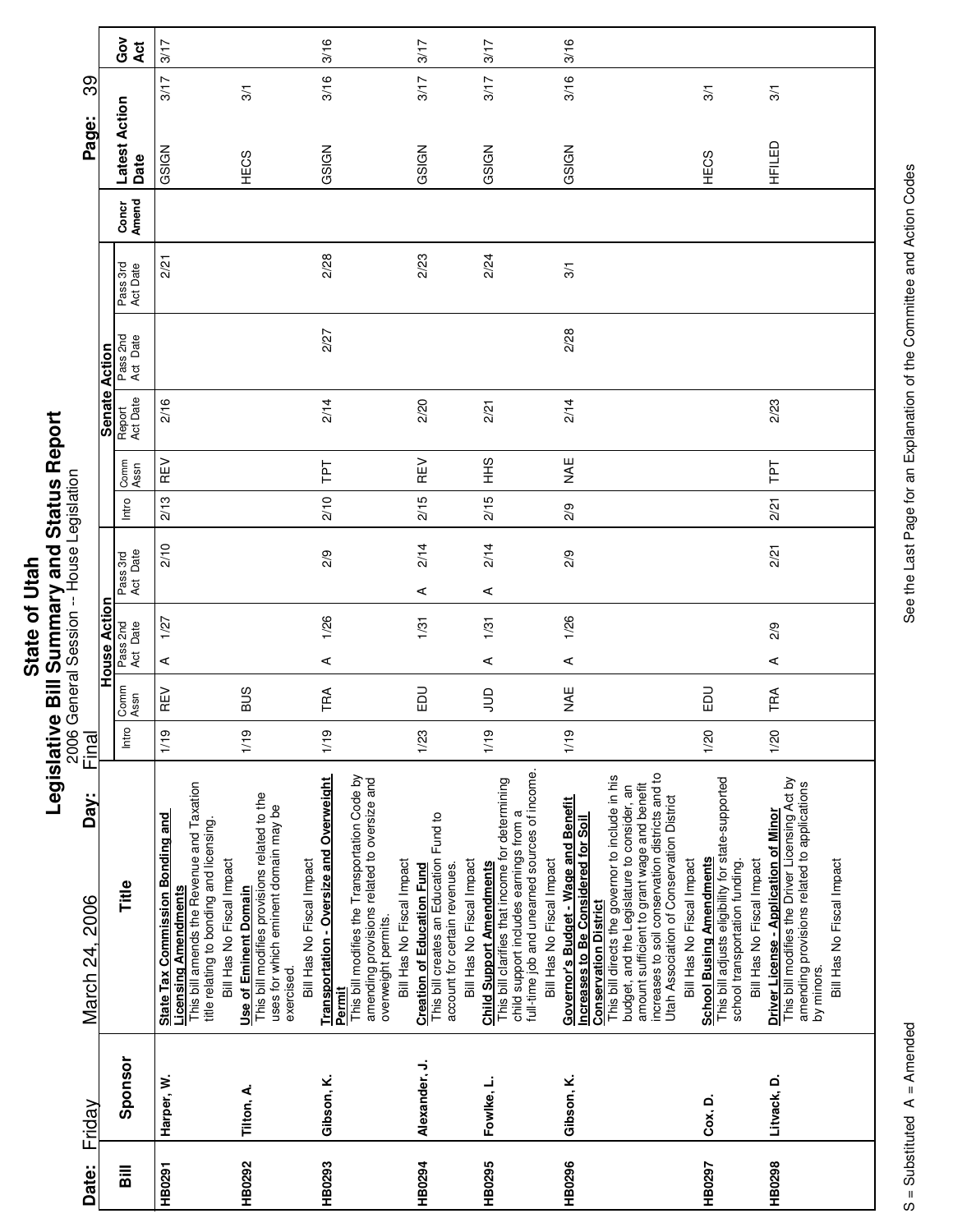| <b>Hah</b> |        |
|------------|--------|
|            |        |
|            |        |
|            |        |
|            |        |
|            |        |
|            |        |
| ট          |        |
|            |        |
|            |        |
|            |        |
|            |        |
| State      |        |
|            |        |
|            |        |
|            |        |
|            |        |
|            |        |
|            |        |
|            | -<br>0 |
|            |        |
|            |        |
|            |        |
|            | :      |
|            |        |

|                        |                     | ဝိ<br>ဝ<br><b>Act</b> |                                                                                                                                                                                                                                                                                                                       |                                                                                                                                                                                                                                                                                                                                                    |                                                                                                                                                                                                                                                                         |                                                                                                                                                                                                                  |                                                                                                                                                                                                                  |                                                                                                                                                              |                                                                                                         |
|------------------------|---------------------|-----------------------|-----------------------------------------------------------------------------------------------------------------------------------------------------------------------------------------------------------------------------------------------------------------------------------------------------------------------|----------------------------------------------------------------------------------------------------------------------------------------------------------------------------------------------------------------------------------------------------------------------------------------------------------------------------------------------------|-------------------------------------------------------------------------------------------------------------------------------------------------------------------------------------------------------------------------------------------------------------------------|------------------------------------------------------------------------------------------------------------------------------------------------------------------------------------------------------------------|------------------------------------------------------------------------------------------------------------------------------------------------------------------------------------------------------------------|--------------------------------------------------------------------------------------------------------------------------------------------------------------|---------------------------------------------------------------------------------------------------------|
| $\overline{9}$         |                     |                       | 3/1                                                                                                                                                                                                                                                                                                                   | 3/1                                                                                                                                                                                                                                                                                                                                                | 3/1                                                                                                                                                                                                                                                                     | 3/1                                                                                                                                                                                                              | 3/1                                                                                                                                                                                                              | 3/1                                                                                                                                                          | 3/1                                                                                                     |
| Page:                  |                     | Latest Action<br>Date | HFILED                                                                                                                                                                                                                                                                                                                | HECS                                                                                                                                                                                                                                                                                                                                               | HECS                                                                                                                                                                                                                                                                    | HECS                                                                                                                                                                                                             | HFILED                                                                                                                                                                                                           | HFILED                                                                                                                                                       | HFILED                                                                                                  |
|                        |                     | Amend<br>Concr        |                                                                                                                                                                                                                                                                                                                       |                                                                                                                                                                                                                                                                                                                                                    |                                                                                                                                                                                                                                                                         |                                                                                                                                                                                                                  |                                                                                                                                                                                                                  |                                                                                                                                                              |                                                                                                         |
|                        |                     | Pass 3rd<br>Act Date  |                                                                                                                                                                                                                                                                                                                       |                                                                                                                                                                                                                                                                                                                                                    |                                                                                                                                                                                                                                                                         |                                                                                                                                                                                                                  |                                                                                                                                                                                                                  |                                                                                                                                                              |                                                                                                         |
|                        |                     | Pass 2nd<br>Act Date  |                                                                                                                                                                                                                                                                                                                       |                                                                                                                                                                                                                                                                                                                                                    |                                                                                                                                                                                                                                                                         |                                                                                                                                                                                                                  |                                                                                                                                                                                                                  |                                                                                                                                                              |                                                                                                         |
|                        | Senate Action       | Report<br>Act Date    | 2/23                                                                                                                                                                                                                                                                                                                  |                                                                                                                                                                                                                                                                                                                                                    |                                                                                                                                                                                                                                                                         |                                                                                                                                                                                                                  |                                                                                                                                                                                                                  | 2/23<br>⋖                                                                                                                                                    | 2/23                                                                                                    |
|                        |                     | Comm<br>Assn          | EDU                                                                                                                                                                                                                                                                                                                   |                                                                                                                                                                                                                                                                                                                                                    |                                                                                                                                                                                                                                                                         |                                                                                                                                                                                                                  |                                                                                                                                                                                                                  | $\frac{1}{2}$                                                                                                                                                | ¥¥                                                                                                      |
|                        |                     | Intro                 | 2/21                                                                                                                                                                                                                                                                                                                  |                                                                                                                                                                                                                                                                                                                                                    |                                                                                                                                                                                                                                                                         |                                                                                                                                                                                                                  | 2/22                                                                                                                                                                                                             | 2/15                                                                                                                                                         | 2/21                                                                                                    |
|                        |                     | Act Date<br>Pass 3rd  | 2/20                                                                                                                                                                                                                                                                                                                  |                                                                                                                                                                                                                                                                                                                                                    |                                                                                                                                                                                                                                                                         |                                                                                                                                                                                                                  | 2/22                                                                                                                                                                                                             | 2/14                                                                                                                                                         | 2/20                                                                                                    |
|                        |                     |                       | ⋖                                                                                                                                                                                                                                                                                                                     |                                                                                                                                                                                                                                                                                                                                                    |                                                                                                                                                                                                                                                                         |                                                                                                                                                                                                                  |                                                                                                                                                                                                                  |                                                                                                                                                              | ⋖                                                                                                       |
|                        | <b>House Action</b> | Pass 2nd<br>Act Date  | $\frac{2}{1}$<br>ഗ                                                                                                                                                                                                                                                                                                    |                                                                                                                                                                                                                                                                                                                                                    |                                                                                                                                                                                                                                                                         |                                                                                                                                                                                                                  | 2/21                                                                                                                                                                                                             | $\frac{2}{1}$                                                                                                                                                | $\frac{2}{1}$                                                                                           |
|                        |                     | Comm<br>Assn          | LAW                                                                                                                                                                                                                                                                                                                   | REV                                                                                                                                                                                                                                                                                                                                                | <b>SUS</b>                                                                                                                                                                                                                                                              |                                                                                                                                                                                                                  | $rac{9}{5}$                                                                                                                                                                                                      | <b>NAJ</b>                                                                                                                                                   | TRA                                                                                                     |
| Final                  |                     | Intro                 | 1/20                                                                                                                                                                                                                                                                                                                  | 1/20                                                                                                                                                                                                                                                                                                                                               | 1/20                                                                                                                                                                                                                                                                    | 1/20                                                                                                                                                                                                             | 1/20                                                                                                                                                                                                             | 1/23                                                                                                                                                         | 1/23                                                                                                    |
| Day:<br>March 24, 2006 |                     | Title                 | petition for removal of a minor, and removal of<br>making certain medical recommendations for<br>medications, and prohibits consideration of a<br><b>Medical Recommendations for Children</b><br>a minor, including the use of psychotropic<br>This bill prohibits school personnel from<br>Bill Has No Fiscal Impact | This bill amends the County Option Funding<br><b>Organizations or Facilities Amendments</b><br>Zoological Organizations or Facilities part<br>for Botanical, Cultural, Recreational, and<br>Cultural, Recreational, and Zoological<br><b>County Option Funding for Botanical,</b><br>Bill Has No Fiscal Impact<br>relating to cultural facilities. | <b>Consumer Access to Health Care Provider</b><br>professional services provided by the health<br>physicians, osteopathic physicians, and<br>This bill requires health care facilities,<br>dentists to provide consumers, when<br>requested, with a list of charges for | This bill modifies the Individual Income Tax<br>Act and the Higher Education Savings<br>Individual Income Tax Amendments<br>Bill Has No Fiscal Impact<br>Bill Has No Fiscal Impact<br>Incentive Program chapter. | in-home care programs to the responsibilities<br>of the Division of Aging and Adult Services.<br>This bill adds home and community based<br><b>Aging and Adult Services Program</b><br>Bill Has No Fiscal Impact | <b>Voiding Transactions Against Public Policy</b><br>This bill prevents enforcement of an<br>agreement with an illegal purpose.<br>Bill Has No Fiscal Impact | Boating Registration Fee<br>This bill increases the boating registration fee.<br>Bill Has Fiscal Impact |
|                        |                     |                       |                                                                                                                                                                                                                                                                                                                       |                                                                                                                                                                                                                                                                                                                                                    | Charges                                                                                                                                                                                                                                                                 |                                                                                                                                                                                                                  | <b>Amendments</b>                                                                                                                                                                                                |                                                                                                                                                              |                                                                                                         |
| Friday                 |                     | Sponsor               | Morley, M.                                                                                                                                                                                                                                                                                                            | Hogue, D.                                                                                                                                                                                                                                                                                                                                          | Hutchings, E.                                                                                                                                                                                                                                                           | Jones, P.                                                                                                                                                                                                        | Dunnigan, J.                                                                                                                                                                                                     | Christensen, L.                                                                                                                                              | Cox, D.                                                                                                 |
| Date:                  |                     | $\overline{a}$        | HB0299                                                                                                                                                                                                                                                                                                                | <b>HB0300</b>                                                                                                                                                                                                                                                                                                                                      | HB0301                                                                                                                                                                                                                                                                  | HB0302                                                                                                                                                                                                           | HB0303                                                                                                                                                                                                           | <b>HB0304</b>                                                                                                                                                | <b>HB0305</b>                                                                                           |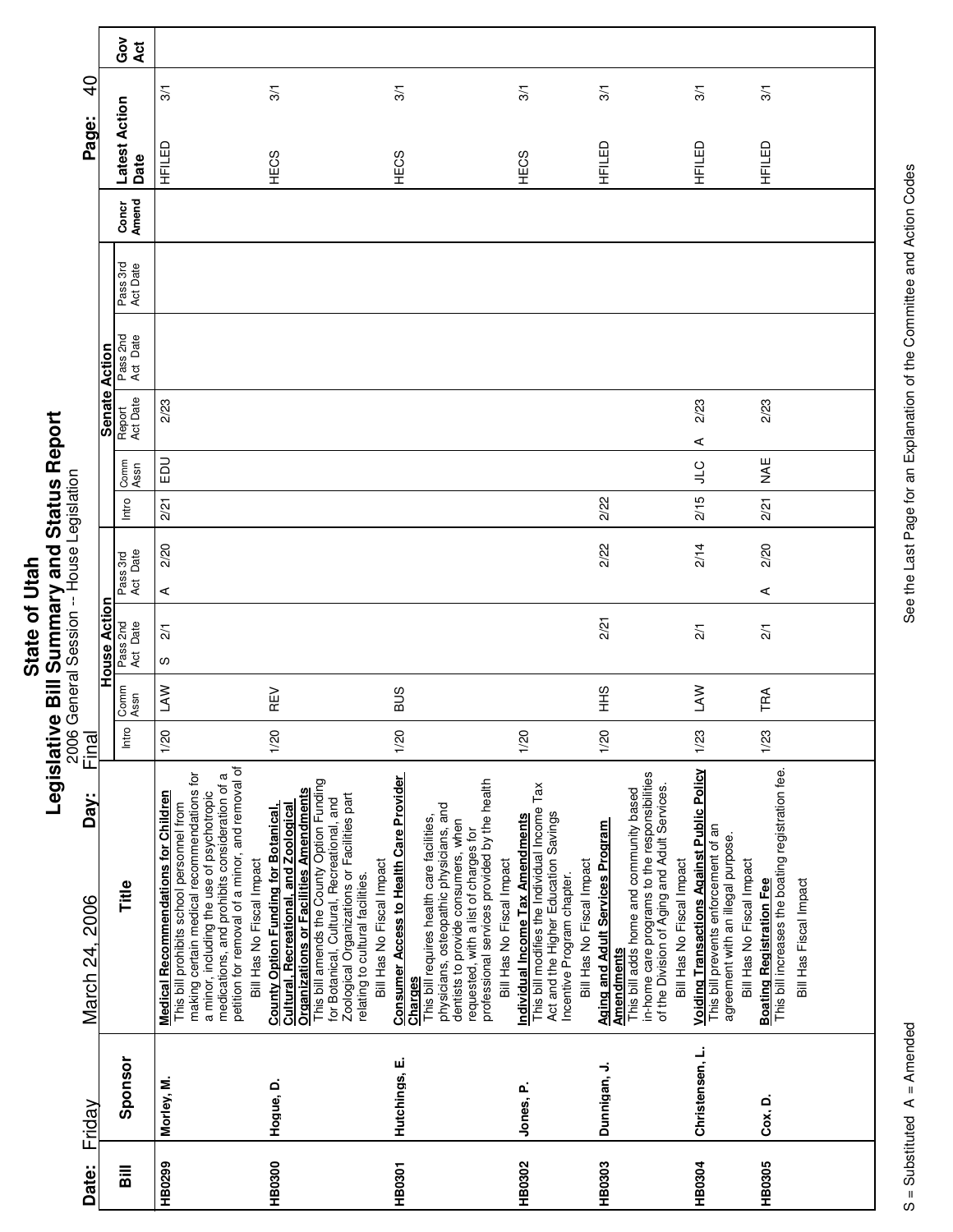|      | j               |
|------|-----------------|
|      | {<br>{          |
|      |                 |
|      |                 |
|      | S C C C C C C L |
| ì    |                 |
| Stat |                 |
|      | j.              |
|      |                 |
|      | İ               |

| 근                                         |               | ဝိ<br>ဝ<br>Act         | 3/15<br>3/15                                                                                                                                                                        | 3/1                                                                                                                                                                                                                                                                                                | 3/15<br>3/15                                                                                                                                                    | 3/20<br>3/20                                                                                                                                                                                         | 3/1                                                                                                                                             | 3/10<br>3/10                                                                                                                                                        |                                                                                                                               | 3/1                                         | $\overline{3}$                                                                                     |
|-------------------------------------------|---------------|------------------------|-------------------------------------------------------------------------------------------------------------------------------------------------------------------------------------|----------------------------------------------------------------------------------------------------------------------------------------------------------------------------------------------------------------------------------------------------------------------------------------------------|-----------------------------------------------------------------------------------------------------------------------------------------------------------------|------------------------------------------------------------------------------------------------------------------------------------------------------------------------------------------------------|-------------------------------------------------------------------------------------------------------------------------------------------------|---------------------------------------------------------------------------------------------------------------------------------------------------------------------|-------------------------------------------------------------------------------------------------------------------------------|---------------------------------------------|----------------------------------------------------------------------------------------------------|
| Page:                                     |               | Latest Action          | GSIGN                                                                                                                                                                               | HECS                                                                                                                                                                                                                                                                                               | GSIGN                                                                                                                                                           | GSIGN                                                                                                                                                                                                | HECS                                                                                                                                            | GSIGN                                                                                                                                                               | HECS                                                                                                                          |                                             | HECS                                                                                               |
|                                           |               | Date<br>Concr<br>Amend |                                                                                                                                                                                     |                                                                                                                                                                                                                                                                                                    |                                                                                                                                                                 |                                                                                                                                                                                                      |                                                                                                                                                 |                                                                                                                                                                     |                                                                                                                               |                                             |                                                                                                    |
|                                           |               | Pass 3rd<br>Act Date   | 2/17                                                                                                                                                                                |                                                                                                                                                                                                                                                                                                    | 2/14                                                                                                                                                            | 2/28                                                                                                                                                                                                 |                                                                                                                                                 | 3/1                                                                                                                                                                 |                                                                                                                               |                                             |                                                                                                    |
|                                           |               | Pass 2nd<br>Act Date   |                                                                                                                                                                                     |                                                                                                                                                                                                                                                                                                    |                                                                                                                                                                 | 2/28                                                                                                                                                                                                 |                                                                                                                                                 | 3/1                                                                                                                                                                 |                                                                                                                               |                                             |                                                                                                    |
|                                           | Senate Action | Report<br>Act Date     | 2/14                                                                                                                                                                                |                                                                                                                                                                                                                                                                                                    | 2/9                                                                                                                                                             | 2/23                                                                                                                                                                                                 |                                                                                                                                                 |                                                                                                                                                                     |                                                                                                                               |                                             |                                                                                                    |
|                                           |               | Comm<br>Assn           | <b>CTC</b>                                                                                                                                                                          |                                                                                                                                                                                                                                                                                                    | <b>BUS</b>                                                                                                                                                      | GOP                                                                                                                                                                                                  |                                                                                                                                                 |                                                                                                                                                                     |                                                                                                                               |                                             |                                                                                                    |
|                                           |               | Intro                  | 2/9                                                                                                                                                                                 |                                                                                                                                                                                                                                                                                                    | $\frac{2}{1}$                                                                                                                                                   | 2/21                                                                                                                                                                                                 |                                                                                                                                                 | 2/24                                                                                                                                                                |                                                                                                                               |                                             |                                                                                                    |
| 2006 General Session -- House Legislation |               | Pass 3rd<br>Act Date   | 2/9                                                                                                                                                                                 |                                                                                                                                                                                                                                                                                                    | $\frac{2}{1}$                                                                                                                                                   | 2/21<br>w                                                                                                                                                                                            |                                                                                                                                                 | 2/24                                                                                                                                                                |                                                                                                                               |                                             |                                                                                                    |
|                                           | House Action  | Pass 2nd<br>Act Date   | 2/6<br>⋖                                                                                                                                                                            | 2/6                                                                                                                                                                                                                                                                                                | 1/27                                                                                                                                                            | 2/6<br>w                                                                                                                                                                                             |                                                                                                                                                 | 2/22                                                                                                                                                                |                                                                                                                               |                                             |                                                                                                    |
|                                           |               | Assn<br>Comm           | LAW                                                                                                                                                                                 | $\Xi$                                                                                                                                                                                                                                                                                              | <b>SUS</b>                                                                                                                                                      | REV                                                                                                                                                                                                  | $\Xi$                                                                                                                                           | <b>WAE</b>                                                                                                                                                          | WED                                                                                                                           |                                             | SUS                                                                                                |
| Final                                     |               | Intro                  | 1/23                                                                                                                                                                                | 1/23                                                                                                                                                                                                                                                                                               | 1/23                                                                                                                                                            | 1/24                                                                                                                                                                                                 | 1/24                                                                                                                                            | 1/24                                                                                                                                                                | 1/24                                                                                                                          |                                             | 1/24                                                                                               |
| Day:<br>March 24, 2006                    |               | Title                  | <b>Private Probation Provider Amendment</b><br>This bill modifies the Private Probation<br>Provider Licensing Act regarding<br>Bill Has No Fiscal Impact<br>unprofessional conduct. | expenses a small business can collect when<br>undertaken without substantial justification.<br><b>Utah's Small Business Equal Access to</b><br>This bill increases the amount of litigation<br>a court finds that a state action was<br>Bill Has No Fiscal Impact<br><b>Justice Act Amendments</b> | This bill modifies the Insurance Code to<br><b>Insurance Policy and Contract Law</b><br>address requirements for policies or<br><b>Amendments</b><br>contracts. | This bill modifies provisions of the Municipal<br>Municipal Energy Sales and Use Tax<br>Energy Sales and Use Tax Act.<br>Bill Has No Fiscal Impact<br>Bill Has No Fiscal Impact<br><b>Amendments</b> | This bill creates and appropriates money for a<br>beginning teacher induction program.<br>Beginning Teacher Induction<br>Bill Has Fiscal Impact | This bill modifies provisions pertaining to the<br><b>Cultural Sites Protection Amendments</b><br>unlawful destruction of antiquities.<br>Bill Has No Fiscal Impact | This bill requires the Office of Recovery<br>Services to establish fees to cover the costs<br>Office of Recovery Services Fee | of administering the child support program. | Minimum Wage Revisions<br>This bill modifies minimum wage provisions.<br>Bill Has No Fiscal Impact |
| Friday                                    |               | Sponsor                | Fowlke, L.                                                                                                                                                                          | Romero, R.                                                                                                                                                                                                                                                                                         | Kiser, T.                                                                                                                                                       | Hughes, G.                                                                                                                                                                                           | Menlove, R.                                                                                                                                     | Johnson, B.                                                                                                                                                         | Tilton, A.                                                                                                                    |                                             | Hansen, N.                                                                                         |
| Date:                                     |               | $\overline{B}$         | <b>HB0306</b>                                                                                                                                                                       | HB0307                                                                                                                                                                                                                                                                                             | HB0308                                                                                                                                                          | HB0309                                                                                                                                                                                               | HB0310                                                                                                                                          | <b>HB0311</b>                                                                                                                                                       | <b>HB0312</b>                                                                                                                 |                                             | <b>HB0313</b>                                                                                      |

 $\overline{\phantom{a}}$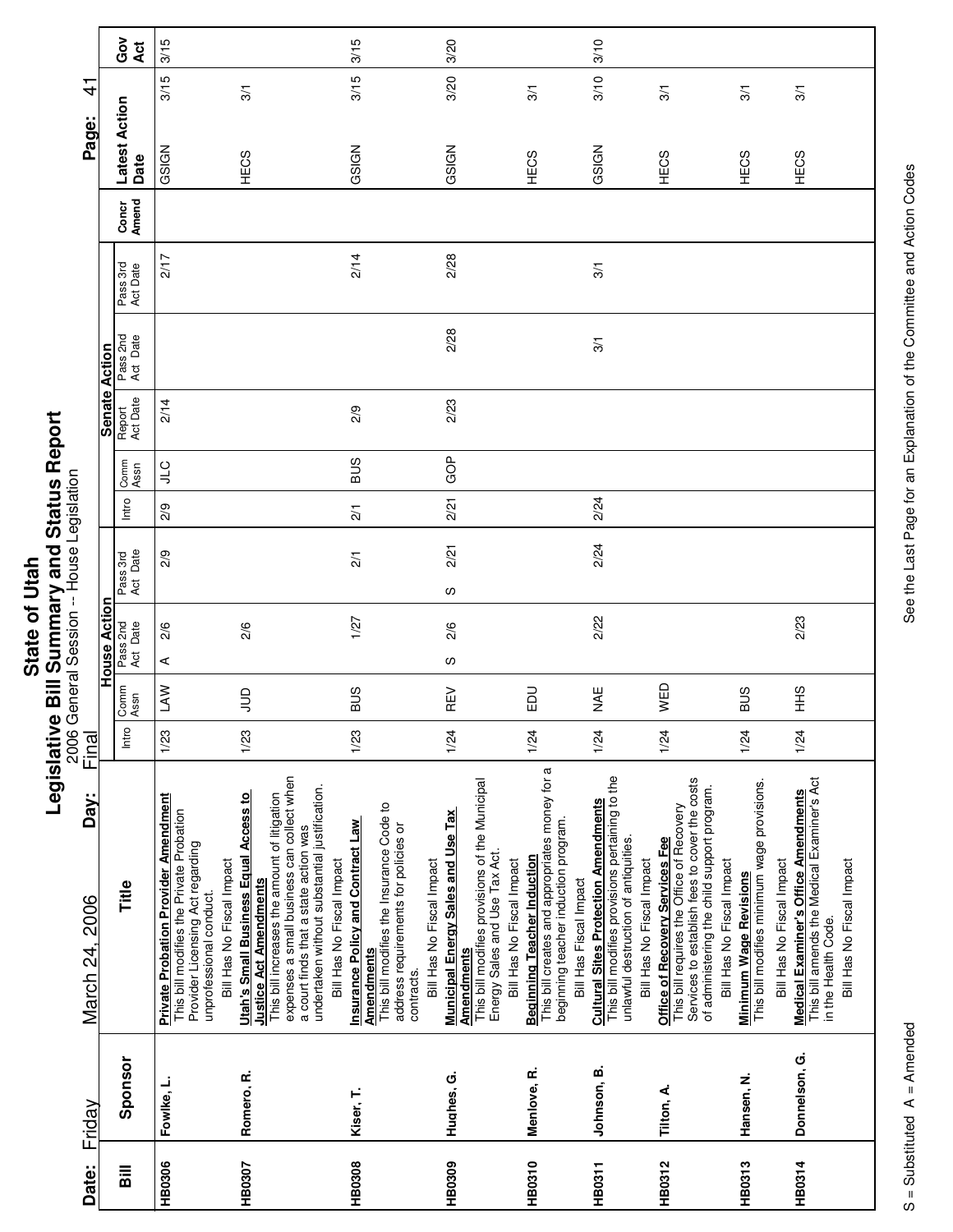|           | í<br>ī                |
|-----------|-----------------------|
| ia<br>Sta | ς<br>c<br>۲<br>ا<br>ı |
|           | l<br>E                |

г

| Date:                              | Friday      | Day:<br>March 24, 2006                                                                                                                                                                                                                                                                                  | Final |                 | 2006 General Session -- House Legislation |                      |       |              |                      |                      |                      |                | Page:                 | $\frac{2}{3}$  |           |
|------------------------------------|-------------|---------------------------------------------------------------------------------------------------------------------------------------------------------------------------------------------------------------------------------------------------------------------------------------------------------|-------|-----------------|-------------------------------------------|----------------------|-------|--------------|----------------------|----------------------|----------------------|----------------|-----------------------|----------------|-----------|
|                                    |             |                                                                                                                                                                                                                                                                                                         |       |                 | ā<br>House Acti                           |                      |       |              | <b>Senate Action</b> |                      |                      |                |                       |                |           |
| $\overline{\overline{\mathbf{a}}}$ | Sponsor     | Title                                                                                                                                                                                                                                                                                                   | Intro | Comm<br>Assn    | Pass 2nd<br>Act Date                      | Pass 3rd<br>Act Date | Intro | Comm<br>Assn | Report<br>Act Date   | Pass 2nd<br>Act Date | Pass 3rd<br>Act Date | Concr<br>Amend | Latest Action<br>Date |                | Ğo<br>Act |
| HB0315                             | Snow, G.    | Division of Real Estate's regulation of real<br>This bill modifies provisions related to the<br>Real Estate Amendments<br>estate issues.                                                                                                                                                                | 1/25  | <b>BUS</b>      | 1/31                                      | 2/3                  | 2/6   | <b>SUB</b>   | 2/10<br>⋖            | 2/15                 | 2/16                 | 2/17           | GSIGN                 | 3/15           | 3/15      |
| HB0316                             | Ure, D.     | Rulemaking Act regarding agency action on<br>This bill modifies the Administrative<br><b>Administrative Rules Procedure</b><br>Bill Has No Fiscal Impact<br>petitions for rule changes.<br><b>Amendments</b>                                                                                            | 1/25  |                 | 1/31                                      | 2/14<br>⋖            | 2/15  | GOP          | 2/20                 |                      | 2/23                 |                | GSIGN                 | 3/13           | 3/13      |
| <b>HB0317</b>                      | Ure, D.     | This bill modifies certain statutes granting<br><b>Administrative Rule Criminal Penalty</b><br>authority to assess criminal penalties.<br>Bill Has Fiscal Impact<br><b>Amendments</b>                                                                                                                   | 1/25  |                 | 2/2                                       | 2/20<br>w            | 2/21  | <b>CTC</b>   | 2/23                 |                      |                      |                | HFILED                | 3/1            |           |
| <b>HB0318</b>                      | Clark, D.   | This bill makes changes to sex offender<br>Sex Offender Registration Revisions<br>Bill Has No Fiscal Impact<br>registration requirements.                                                                                                                                                               | 1/25  |                 |                                           |                      |       |              |                      |                      |                      |                | HECS                  | 3/1            |           |
| HB0319                             | Cox, D.     | Density Credit for Land Donated to School<br>This bill modifies county and municipal land<br>Bill Has Fiscal Impact<br>use provisions.<br><b>District</b>                                                                                                                                               | 1/25  | 요               | 2/21<br>SÃ                                | 2/22<br>⋖            | 2/22  | EDU          | 2/23                 |                      |                      |                | HFILED                | 3/1            |           |
| HB0320                             | Hansen, N.  | unreduced retirement allowance for members<br>and Insurance Benefit Act by decreasing the<br>This bill modifies the Utah State Retirement<br>of the Public Employees' Noncontributory<br>years of service required to qualify for an<br><b>Public Employees Retirement</b><br>Bill Has No Fiscal Impact | 1/26  | $\frac{11}{15}$ |                                           |                      |       |              |                      |                      |                      |                | HECS                  | $\overline{3}$ |           |
| HB0321                             | Ray, P.     | This bill modifies the Criminal Code regarding<br>conduct that constitutes a pattern of unlawful<br><b>Organized Retail Theft Offenses</b><br>Bill Has Fiscal Impact<br>activity.                                                                                                                       | 1/25  | $\circ$         | 2/22<br>w                                 | 2/24                 | 2/24  |              |                      |                      |                      |                | HFILED                | 3/1            |           |
| <b>HB0322</b>                      | Wallace, P. | This bill raises the filing fee for a divorce or<br>separate maintenance action to \$155.<br>Bill Has No Fiscal Impact<br>Bill Has Fiscal Impact<br><b>Costs of Divorce</b>                                                                                                                             | 1/25  | $\Xi$           | 2/6<br>⋖                                  | 2/21                 | 2/21  |              |                      | 3/1                  | 3/1                  |                | GSIGN                 | 3/15           | 3/15      |
|                                    |             |                                                                                                                                                                                                                                                                                                         |       |                 |                                           |                      |       |              |                      |                      |                      |                |                       |                |           |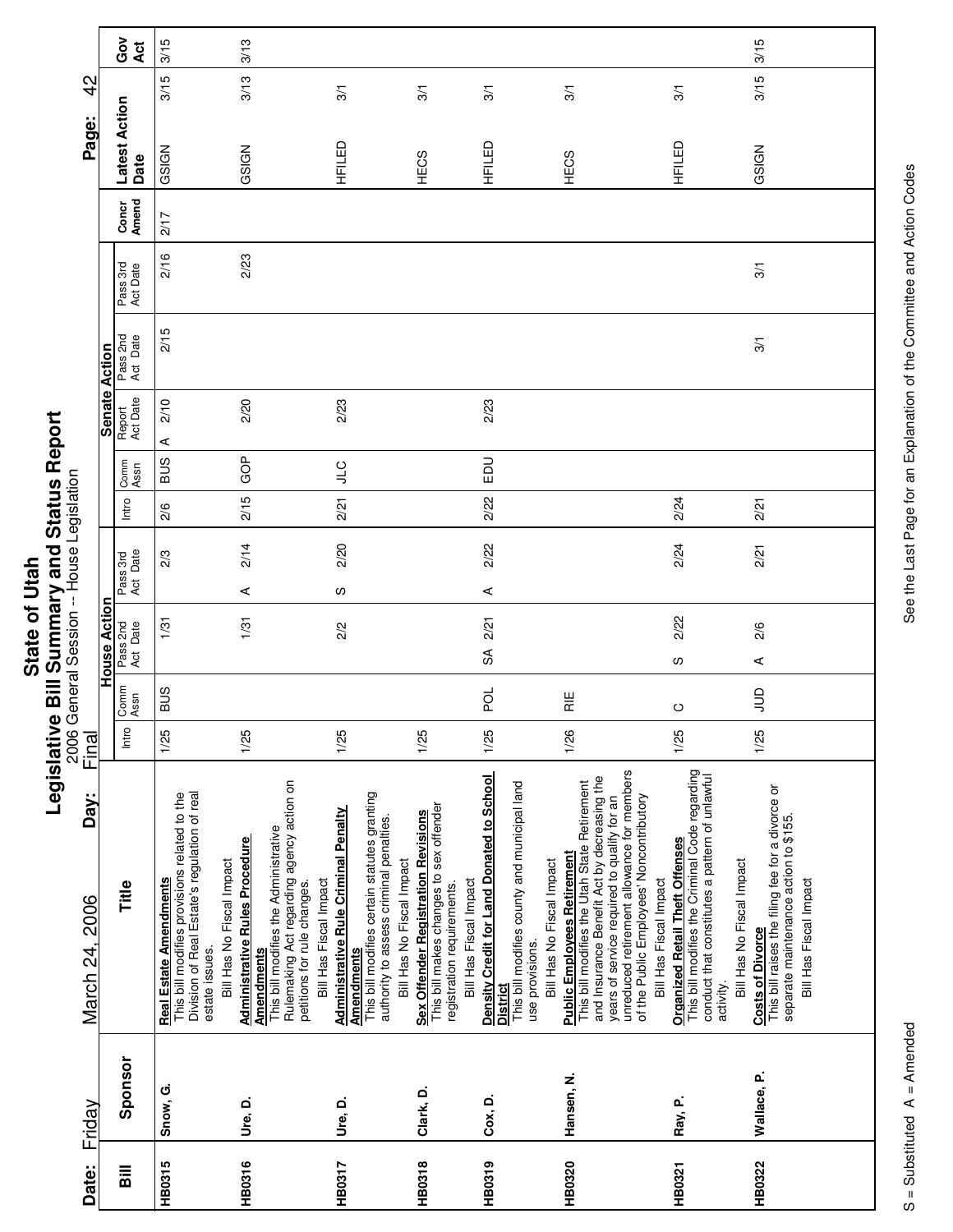|         | ا<br>ا                   |
|---------|--------------------------|
| ا<br>تا |                          |
|         |                          |
| Ξ       |                          |
|         | <br> <br> <br> <br> <br> |
| ່ເ      |                          |
|         |                          |
|         |                          |
|         |                          |
| State   |                          |
|         | ċ                        |
|         |                          |
|         |                          |
|         | ī                        |
|         | г                        |
|         |                          |
|         |                          |

|                                           |                 | Got<br>Act            |                                                                                                                                        |                                                                                                                                                  |                                                                                                                                                                | 3/14                                                                                                                                                |                                                                                                                                                         | 3/17                                                                                                                                                           |                                                                                                                                 |                                                                                                                                                                                                                                                                                                |
|-------------------------------------------|-----------------|-----------------------|----------------------------------------------------------------------------------------------------------------------------------------|--------------------------------------------------------------------------------------------------------------------------------------------------|----------------------------------------------------------------------------------------------------------------------------------------------------------------|-----------------------------------------------------------------------------------------------------------------------------------------------------|---------------------------------------------------------------------------------------------------------------------------------------------------------|----------------------------------------------------------------------------------------------------------------------------------------------------------------|---------------------------------------------------------------------------------------------------------------------------------|------------------------------------------------------------------------------------------------------------------------------------------------------------------------------------------------------------------------------------------------------------------------------------------------|
| $\frac{3}{4}$                             |                 |                       | 3/1                                                                                                                                    | 3/1                                                                                                                                              | 2/22                                                                                                                                                           | 3/14                                                                                                                                                | 3/1                                                                                                                                                     | 3/17                                                                                                                                                           | 3/1                                                                                                                             | 3/1                                                                                                                                                                                                                                                                                            |
| Page:                                     |                 | Latest Action<br>Date | HFILED                                                                                                                                 | HECS                                                                                                                                             | HFILED                                                                                                                                                         | GSIGN                                                                                                                                               | HECS                                                                                                                                                    | GSIGN                                                                                                                                                          | HFILED                                                                                                                          | HFILED                                                                                                                                                                                                                                                                                         |
|                                           |                 | Concr<br>Amend        |                                                                                                                                        |                                                                                                                                                  |                                                                                                                                                                |                                                                                                                                                     |                                                                                                                                                         |                                                                                                                                                                |                                                                                                                                 |                                                                                                                                                                                                                                                                                                |
|                                           |                 | Pass 3rd<br>Act Date  |                                                                                                                                        |                                                                                                                                                  |                                                                                                                                                                | 2/27                                                                                                                                                | 3/1<br>⋖                                                                                                                                                | 3/1                                                                                                                                                            |                                                                                                                                 |                                                                                                                                                                                                                                                                                                |
|                                           |                 | Pass 2nd<br>Act Date  | 2/17<br>လ                                                                                                                              |                                                                                                                                                  |                                                                                                                                                                |                                                                                                                                                     | 3/1                                                                                                                                                     | 3/1                                                                                                                                                            |                                                                                                                                 |                                                                                                                                                                                                                                                                                                |
|                                           | Senate Action   | Report<br>Act Date    | 2/17                                                                                                                                   |                                                                                                                                                  |                                                                                                                                                                | 2/22                                                                                                                                                |                                                                                                                                                         | 2/23                                                                                                                                                           | 2/23                                                                                                                            | 2/22                                                                                                                                                                                                                                                                                           |
|                                           |                 | Comm<br>Assn          | REV                                                                                                                                    |                                                                                                                                                  |                                                                                                                                                                | EDU                                                                                                                                                 |                                                                                                                                                         | ¥⊾                                                                                                                                                             | ¥¥                                                                                                                              | ¥                                                                                                                                                                                                                                                                                              |
|                                           |                 | Intro                 | 2/14                                                                                                                                   |                                                                                                                                                  |                                                                                                                                                                | 2/17                                                                                                                                                | 2/22                                                                                                                                                    | 2/21                                                                                                                                                           | 2/21                                                                                                                            | 2/17                                                                                                                                                                                                                                                                                           |
| 2006 General Session -- House Legislation |                 | Pass 3rd<br>Act Date  | 2/13                                                                                                                                   |                                                                                                                                                  |                                                                                                                                                                | 217                                                                                                                                                 | 2/22                                                                                                                                                    | 2/20                                                                                                                                                           | 2/20                                                                                                                            | 2/16                                                                                                                                                                                                                                                                                           |
|                                           | ā<br>House Acti | Pass 2nd<br>Act Date  | 1/31                                                                                                                                   |                                                                                                                                                  | 2/21                                                                                                                                                           | 2/14                                                                                                                                                | 2/21<br>⋖                                                                                                                                               | 2/8                                                                                                                                                            | 2/8<br>⋖                                                                                                                        | 2/6<br>S                                                                                                                                                                                                                                                                                       |
|                                           |                 | Comm<br>Assn          | REV                                                                                                                                    | SUS                                                                                                                                              | <b>SUS</b>                                                                                                                                                     | $\Xi$                                                                                                                                               | $\frac{11}{11}$                                                                                                                                         | MAE                                                                                                                                                            | ¥¥                                                                                                                              | LAW                                                                                                                                                                                                                                                                                            |
| Final                                     |                 | Intro                 | 1/25                                                                                                                                   | 1/25                                                                                                                                             | 1/26                                                                                                                                                           | 1/26                                                                                                                                                | 1/26                                                                                                                                                    | 1/26                                                                                                                                                           | 1/26                                                                                                                            | 1/26                                                                                                                                                                                                                                                                                           |
| Day:<br>March 24, 2006                    |                 | Title                 | Individual Income Tax Rate Reduction<br>This bill modifies tax rates under the<br>Individual Income Tax Act.<br>Bill Has Fiscal Impact | <b>Gift Certificates - Limiting Expiration Date</b><br>This bill modifies the Utah Consumer Sales<br>Bill Has No Fiscal Impact<br>Practices Act. | This bill modifies Title 58, Chapter 55, Utah<br><b>Regulation of Construction Industry</b><br>Construction Trades Licensing Act.<br>Bill Has No Fiscal Impact | This bill modifies the requirements to qualify<br>New Century Scholarship Amendments<br>for a New Century scholarship.<br>Bill Has No Fiscal Impact | This bill regulates the benefit plans that may<br>be offered by a public employer.<br><b>Public Employer Benefit Plans</b><br>Bill Has No Fiscal Impact | This bill removes the age requirement for<br>Eliminating the Age Requirement for<br>Bill Has Fiscal Impact<br><b>Hunting Small Game</b><br>hunting small game. | Age Amendments for Hunting Big Game<br>This bill changes the age requirement for<br>Bill Has Fiscal Impact<br>hunting big game. | 9, State Buildings and Grounds to provide for<br>the placement of certain memorials on public<br>and Local Taxing Units and Title 63, Chapter<br>This bill modifies Title 11, Cities, Counties,<br>Allowance of State Memorials on State<br>Bill Has No Fiscal Impact<br>Property<br>property. |
| Friday                                    |                 | Sponsor               | Ferrin, J.                                                                                                                             | Wiley, L.                                                                                                                                        | Wiley, L.                                                                                                                                                      | Holdaway, K.                                                                                                                                        | Christensen, L.                                                                                                                                         | Oda, C.                                                                                                                                                        | Oda, C.                                                                                                                         | Harper, W.                                                                                                                                                                                                                                                                                     |
| Date:                                     |                 | <b>Bill</b>           | HB0323                                                                                                                                 | HB0324                                                                                                                                           | HB0325                                                                                                                                                         | HB0326                                                                                                                                              | HB0327                                                                                                                                                  | HB0328                                                                                                                                                         | HB0329                                                                                                                          | HB0330                                                                                                                                                                                                                                                                                         |

Ц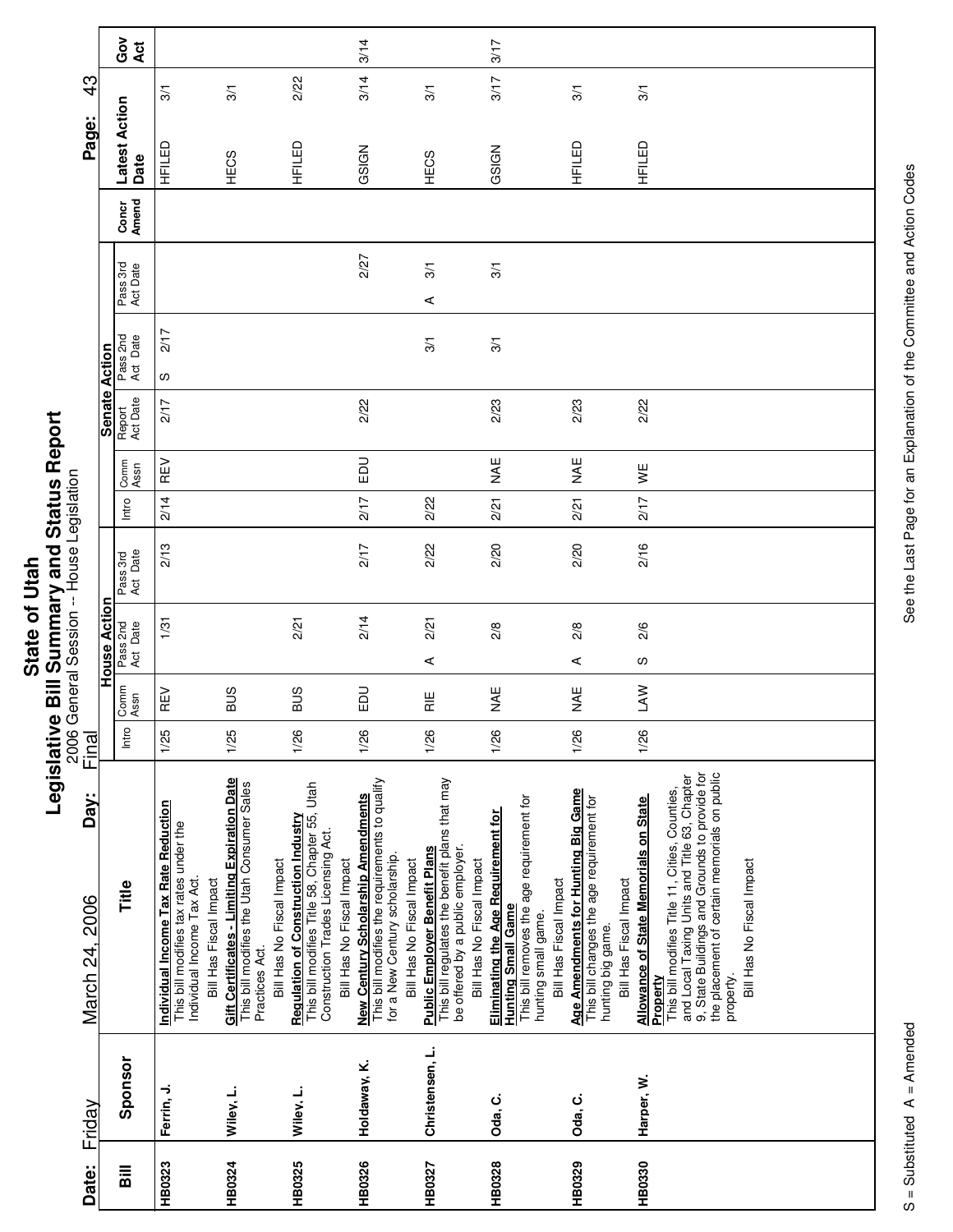|              | U              |
|--------------|----------------|
| <b>11tah</b> | i              |
|              |                |
|              |                |
|              |                |
|              |                |
| ֡֓<br>ō      |                |
|              |                |
|              |                |
|              |                |
|              |                |
| State        |                |
|              |                |
|              | $\overline{1}$ |
|              |                |
|              | ĺ              |
|              |                |

| $\vec{4}$              |                      | Ğ<br><b>Act</b>                    | $\frac{5}{2}$                                                                                                                                                                                                                                                                                                          |                                                                                                                                                                         | $\sqrt{3}$                                                                                                                                                     | 3/10<br>3/10                                                                                                                                                                                                                       | 2/24                                                                                                                                                                                                               | 3/1                                                                                                                                                | $\frac{5}{2}$                                                                                                                                                                                                           | 3/1                                                                                                                                                                                                                                   |
|------------------------|----------------------|------------------------------------|------------------------------------------------------------------------------------------------------------------------------------------------------------------------------------------------------------------------------------------------------------------------------------------------------------------------|-------------------------------------------------------------------------------------------------------------------------------------------------------------------------|----------------------------------------------------------------------------------------------------------------------------------------------------------------|------------------------------------------------------------------------------------------------------------------------------------------------------------------------------------------------------------------------------------|--------------------------------------------------------------------------------------------------------------------------------------------------------------------------------------------------------------------|----------------------------------------------------------------------------------------------------------------------------------------------------|-------------------------------------------------------------------------------------------------------------------------------------------------------------------------------------------------------------------------|---------------------------------------------------------------------------------------------------------------------------------------------------------------------------------------------------------------------------------------|
| Page:                  |                      | Latest Action<br>Date              | HECS                                                                                                                                                                                                                                                                                                                   | HECS                                                                                                                                                                    | GSIGN                                                                                                                                                          | HEILED                                                                                                                                                                                                                             | HFILED                                                                                                                                                                                                             | HECS                                                                                                                                               | HFILED                                                                                                                                                                                                                  | GSIGN                                                                                                                                                                                                                                 |
|                        |                      | Concr<br>Amend                     |                                                                                                                                                                                                                                                                                                                        |                                                                                                                                                                         |                                                                                                                                                                |                                                                                                                                                                                                                                    |                                                                                                                                                                                                                    |                                                                                                                                                    |                                                                                                                                                                                                                         |                                                                                                                                                                                                                                       |
|                        |                      | Pass 3rd<br>Act Date               |                                                                                                                                                                                                                                                                                                                        |                                                                                                                                                                         | 3/1                                                                                                                                                            |                                                                                                                                                                                                                                    |                                                                                                                                                                                                                    |                                                                                                                                                    |                                                                                                                                                                                                                         | 2/28                                                                                                                                                                                                                                  |
|                        |                      | Pass 2nd<br>Act Date               |                                                                                                                                                                                                                                                                                                                        |                                                                                                                                                                         | 3/1                                                                                                                                                            |                                                                                                                                                                                                                                    |                                                                                                                                                                                                                    |                                                                                                                                                    |                                                                                                                                                                                                                         | 2/28                                                                                                                                                                                                                                  |
|                        | <b>Senate Action</b> | Report<br>Act Date                 |                                                                                                                                                                                                                                                                                                                        |                                                                                                                                                                         | 2/23                                                                                                                                                           |                                                                                                                                                                                                                                    |                                                                                                                                                                                                                    |                                                                                                                                                    |                                                                                                                                                                                                                         | 2/22                                                                                                                                                                                                                                  |
|                        |                      | Comm<br>Assn                       |                                                                                                                                                                                                                                                                                                                        |                                                                                                                                                                         | <b>C</b>                                                                                                                                                       |                                                                                                                                                                                                                                    |                                                                                                                                                                                                                    |                                                                                                                                                    |                                                                                                                                                                                                                         | REV                                                                                                                                                                                                                                   |
|                        |                      | Intro                              |                                                                                                                                                                                                                                                                                                                        |                                                                                                                                                                         | 2/16                                                                                                                                                           |                                                                                                                                                                                                                                    | 2/22                                                                                                                                                                                                               |                                                                                                                                                    | 2/23                                                                                                                                                                                                                    | 2/17                                                                                                                                                                                                                                  |
|                        |                      |                                    |                                                                                                                                                                                                                                                                                                                        |                                                                                                                                                                         | 2/16                                                                                                                                                           |                                                                                                                                                                                                                                    | 2/22                                                                                                                                                                                                               |                                                                                                                                                    | 2/22                                                                                                                                                                                                                    | 217                                                                                                                                                                                                                                   |
|                        |                      | Act Date<br>Pass 3rd               |                                                                                                                                                                                                                                                                                                                        |                                                                                                                                                                         |                                                                                                                                                                |                                                                                                                                                                                                                                    | S                                                                                                                                                                                                                  |                                                                                                                                                    |                                                                                                                                                                                                                         | လ                                                                                                                                                                                                                                     |
|                        | <b>House Action</b>  | Pass 2nd<br>Act Date               |                                                                                                                                                                                                                                                                                                                        |                                                                                                                                                                         | 2/13                                                                                                                                                           | 2/22                                                                                                                                                                                                                               | 2/21                                                                                                                                                                                                               |                                                                                                                                                    | 2/22                                                                                                                                                                                                                    | 2/15                                                                                                                                                                                                                                  |
|                        |                      |                                    |                                                                                                                                                                                                                                                                                                                        |                                                                                                                                                                         | w                                                                                                                                                              |                                                                                                                                                                                                                                    |                                                                                                                                                                                                                    |                                                                                                                                                    | ⋖                                                                                                                                                                                                                       | လ                                                                                                                                                                                                                                     |
|                        |                      | Comm<br>Assn                       | GOC                                                                                                                                                                                                                                                                                                                    |                                                                                                                                                                         | $\Xi$                                                                                                                                                          | 一定                                                                                                                                                                                                                                 | $\frac{1}{2}$                                                                                                                                                                                                      | ¥⊾                                                                                                                                                 | pol                                                                                                                                                                                                                     | REV                                                                                                                                                                                                                                   |
| Final                  |                      | Intro                              | 1/26                                                                                                                                                                                                                                                                                                                   | 1/26                                                                                                                                                                    | 1/26                                                                                                                                                           | 1/26                                                                                                                                                                                                                               | 1/26                                                                                                                                                                                                               | 1/26                                                                                                                                               | 1/26                                                                                                                                                                                                                    | 1/26                                                                                                                                                                                                                                  |
| Day:<br>March 24, 2006 |                      | Title                              | respond to non-911 ambulance transport calls<br>This bill amends the Utah Emergency Medical<br>Services System Act to permit more than one<br>in an exclusive geographic service area.<br>licensed ground ambulance provider to<br><b>Ambulance Services - Free Market</b><br>Bill Has No Fiscal Impact<br>Competition | This bill requires health insurance providers to<br><b>Mammography Insurance Coverage</b><br>cover breast cancer screening<br>Bill Has No Fiscal Impact<br>mammography. | <b>Antitrust Exemption</b><br>This bill modifies the Criminal Code's Antitrust<br>Act regarding the definition of a municipality.<br>Bill Has No Fiscal Impact | amending provisions of the health plans<br><b>Public Employees' Health Plan Option</b><br>This bill modifies the Public Employees'<br>Benefit and Insurance Program Act by<br>Bill Has No Fiscal Impact<br>offered by the program. | Radiation Control Act - Bond Requirements<br>This bill modifies the Radiation Control Act by<br>authorizing a person to obtain a stay of an<br>order if certain requirements are met.<br>Bill Has No Fiscal Impact | This bill establishes a waterfowl stamp and<br><b>Waterfowl Stamp Implementation</b><br>provides for its implementation.<br>Bill Has Fiscal Impact | This bill modifies the State System of Public<br>Conservation Program for public education.<br>Education Code by creating a Resource<br><b>Education Resources Conservation</b><br>Bill Has No Fiscal Impact<br>Program | This bill amends the Property Tax Act relating<br>to exemptions for certain personal property<br><b>Property Tax Exemption for Business</b><br>from assessment and taxation.<br>Bill Has No Fiscal Impact<br><b>Personal Property</b> |
| Friday                 |                      | Sponsor                            | Hughes, G.                                                                                                                                                                                                                                                                                                             | Moss, C.                                                                                                                                                                | Wheeler, R.                                                                                                                                                    | Hutchings, E.                                                                                                                                                                                                                      | Tilton, A.                                                                                                                                                                                                         | Clark, S.                                                                                                                                          | Biskupski, J.                                                                                                                                                                                                           | Dougall, J.                                                                                                                                                                                                                           |
| Date:                  |                      | $\overline{\overline{\mathbf{a}}}$ | HB0331                                                                                                                                                                                                                                                                                                                 | <b>HB0332</b>                                                                                                                                                           | HB0333                                                                                                                                                         | HB0334                                                                                                                                                                                                                             | <b>HB0335</b>                                                                                                                                                                                                      | HB0336                                                                                                                                             | HB0337                                                                                                                                                                                                                  | HB0338                                                                                                                                                                                                                                |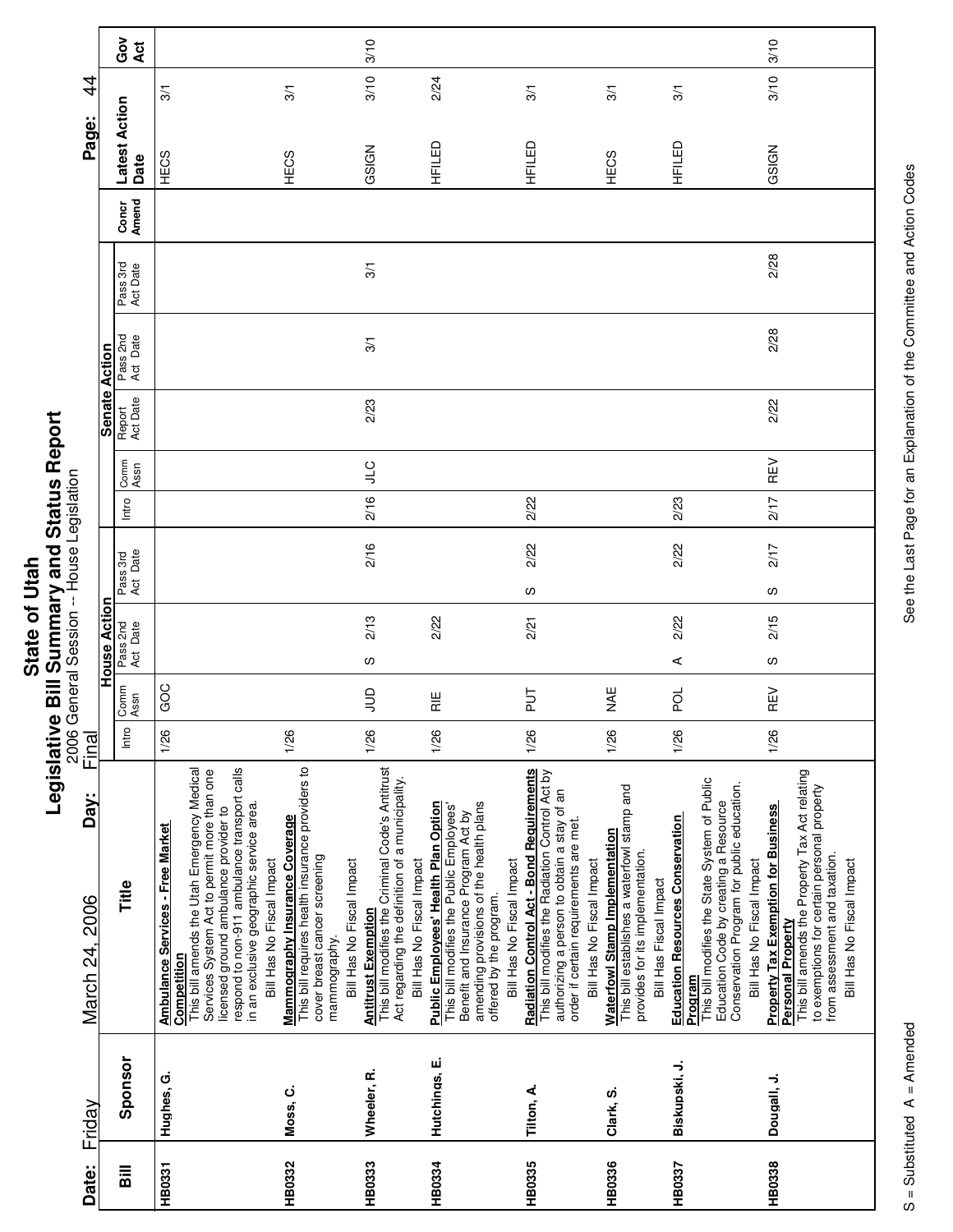| ΩŌ<br>ر<br>+<br>ī<br>O<br><b>Stat</b> | ؟<br>ا<br>j<br>ī<br>Ē<br>Ò |
|---------------------------------------|----------------------------|
|                                       |                            |
|                                       |                            |

|                                           |                      | Got<br>Act                   | 3/13                                                                                                                                                                                                                                                                                                                  |                                                                                                                                        |                                                                                                                               |                                                                                                                                               |                                                                                                                                                                                                               |                                                                                                                                                                                                                                                                                  |                                                                                                                                                                                                                                                                                                                          |
|-------------------------------------------|----------------------|------------------------------|-----------------------------------------------------------------------------------------------------------------------------------------------------------------------------------------------------------------------------------------------------------------------------------------------------------------------|----------------------------------------------------------------------------------------------------------------------------------------|-------------------------------------------------------------------------------------------------------------------------------|-----------------------------------------------------------------------------------------------------------------------------------------------|---------------------------------------------------------------------------------------------------------------------------------------------------------------------------------------------------------------|----------------------------------------------------------------------------------------------------------------------------------------------------------------------------------------------------------------------------------------------------------------------------------|--------------------------------------------------------------------------------------------------------------------------------------------------------------------------------------------------------------------------------------------------------------------------------------------------------------------------|
| 45                                        |                      |                              | 3/13                                                                                                                                                                                                                                                                                                                  | 3/1                                                                                                                                    | 3/1                                                                                                                           | 3/1                                                                                                                                           | 3/1                                                                                                                                                                                                           | 3/1                                                                                                                                                                                                                                                                              | 3/1                                                                                                                                                                                                                                                                                                                      |
| Page:                                     |                      | <b>Latest Action</b><br>Date | GSIGN                                                                                                                                                                                                                                                                                                                 | HECS                                                                                                                                   | HECS                                                                                                                          | HFILED                                                                                                                                        | HECS                                                                                                                                                                                                          | HECS                                                                                                                                                                                                                                                                             | HECS                                                                                                                                                                                                                                                                                                                     |
|                                           |                      | Concr<br>Amend               | $\frac{5}{2}$                                                                                                                                                                                                                                                                                                         |                                                                                                                                        |                                                                                                                               |                                                                                                                                               |                                                                                                                                                                                                               |                                                                                                                                                                                                                                                                                  |                                                                                                                                                                                                                                                                                                                          |
|                                           |                      | Pass 3rd<br>Act Date         | 3/1<br>⋖                                                                                                                                                                                                                                                                                                              |                                                                                                                                        |                                                                                                                               |                                                                                                                                               |                                                                                                                                                                                                               |                                                                                                                                                                                                                                                                                  |                                                                                                                                                                                                                                                                                                                          |
|                                           |                      | Pass 2nd<br>Act Date         | $\frac{5}{2}$                                                                                                                                                                                                                                                                                                         |                                                                                                                                        |                                                                                                                               |                                                                                                                                               |                                                                                                                                                                                                               |                                                                                                                                                                                                                                                                                  |                                                                                                                                                                                                                                                                                                                          |
|                                           | <b>Senate Action</b> | Report<br>Act Date           |                                                                                                                                                                                                                                                                                                                       |                                                                                                                                        |                                                                                                                               | 2/23                                                                                                                                          |                                                                                                                                                                                                               |                                                                                                                                                                                                                                                                                  |                                                                                                                                                                                                                                                                                                                          |
|                                           |                      | Comm<br>Assn                 |                                                                                                                                                                                                                                                                                                                       |                                                                                                                                        |                                                                                                                               | Ld1                                                                                                                                           |                                                                                                                                                                                                               |                                                                                                                                                                                                                                                                                  |                                                                                                                                                                                                                                                                                                                          |
|                                           |                      | Intro                        | 2/24                                                                                                                                                                                                                                                                                                                  |                                                                                                                                        |                                                                                                                               | 2/21                                                                                                                                          |                                                                                                                                                                                                               |                                                                                                                                                                                                                                                                                  |                                                                                                                                                                                                                                                                                                                          |
| 2006 General Session -- House Legislation |                      | Pass 3rd<br>Act Date         | 2/24<br>⋖                                                                                                                                                                                                                                                                                                             |                                                                                                                                        |                                                                                                                               | 2/21                                                                                                                                          |                                                                                                                                                                                                               |                                                                                                                                                                                                                                                                                  |                                                                                                                                                                                                                                                                                                                          |
|                                           | House Action         | Pass 2nd<br>Act Date         | 2/22<br>⋖                                                                                                                                                                                                                                                                                                             |                                                                                                                                        |                                                                                                                               | 2/8                                                                                                                                           | 2/22                                                                                                                                                                                                          |                                                                                                                                                                                                                                                                                  |                                                                                                                                                                                                                                                                                                                          |
|                                           |                      | Comm<br>Assn                 | 品                                                                                                                                                                                                                                                                                                                     | <b>DU</b>                                                                                                                              |                                                                                                                               | TRA                                                                                                                                           | $rac{9}{5}$                                                                                                                                                                                                   | TRA                                                                                                                                                                                                                                                                              | )<br>조                                                                                                                                                                                                                                                                                                                   |
| Final                                     |                      | Intro                        | 1/26                                                                                                                                                                                                                                                                                                                  | 1/27                                                                                                                                   | 1/27                                                                                                                          | 1/27                                                                                                                                          | 1/27                                                                                                                                                                                                          | 1/27                                                                                                                                                                                                                                                                             | 1/27                                                                                                                                                                                                                                                                                                                     |
| Day:<br>March 24, 2006                    |                      | Title                        | lieutenant governor's office and appropriates<br>certain ongoing General Fund monies to the<br>on Civic and Character Education within the<br>Employees Code to create the Commission<br>This bill modifies the State Officers and<br>Commission on Civic and Character<br>Bill Has Fiscal Impact<br><b>Education</b> | scholarships to students to attend a private<br>This bill creates a program to award<br><b>Education Funding Amendments</b><br>school. | This bill creates the Task Force on Legislative<br>Task Force on Legislative Reforms<br>Bill Has No Fiscal Impact<br>Reforms. | amending certain provisions for motor vehicle<br>This bill modifies the Motor Vehicles Code by<br><b>Traffic Code Revisions</b><br>accidents. | <b>Health Insurance Prompt Pay Amendments</b><br>This bill amends claims practices related to<br>health care providers under the Insurance<br>Bill Has No Fiscal Impact<br>Bill Has No Fiscal Impact<br>Code. | This bill modifies the Motor Vehicles Code<br>Native American Special Group License<br>creating a Native American special group<br>license plate supporting Native American<br>and the Community and Culture Code by<br>Bill Has Fiscal Impact<br>scholarships.<br><b>Plates</b> | conversion window between the Public Safety<br><b>State Public Safety Retirement Conversion</b><br>This bill modifies the Utah State Retirement<br>Public Safety Noncontributory Retirement<br>and Insurance Benefit Act by providing a<br>Contributory Retirement System and the<br>Bill Has No Fiscal Impact<br>Window |
| Friday                                    |                      | Sponsor                      | Christensen, L.                                                                                                                                                                                                                                                                                                       | Dee, B.                                                                                                                                | Hansen, N.                                                                                                                    | Dunnigan, J.                                                                                                                                  | Urquhart, S.                                                                                                                                                                                                  | Wyatt, S.                                                                                                                                                                                                                                                                        | Newbold, M.                                                                                                                                                                                                                                                                                                              |
| Date:                                     |                      | <b>Bill</b>                  | HB0339                                                                                                                                                                                                                                                                                                                | HB0340                                                                                                                                 | HB0341                                                                                                                        | HB0342                                                                                                                                        | HB0343                                                                                                                                                                                                        | <b>HB0344</b>                                                                                                                                                                                                                                                                    | HB0345                                                                                                                                                                                                                                                                                                                   |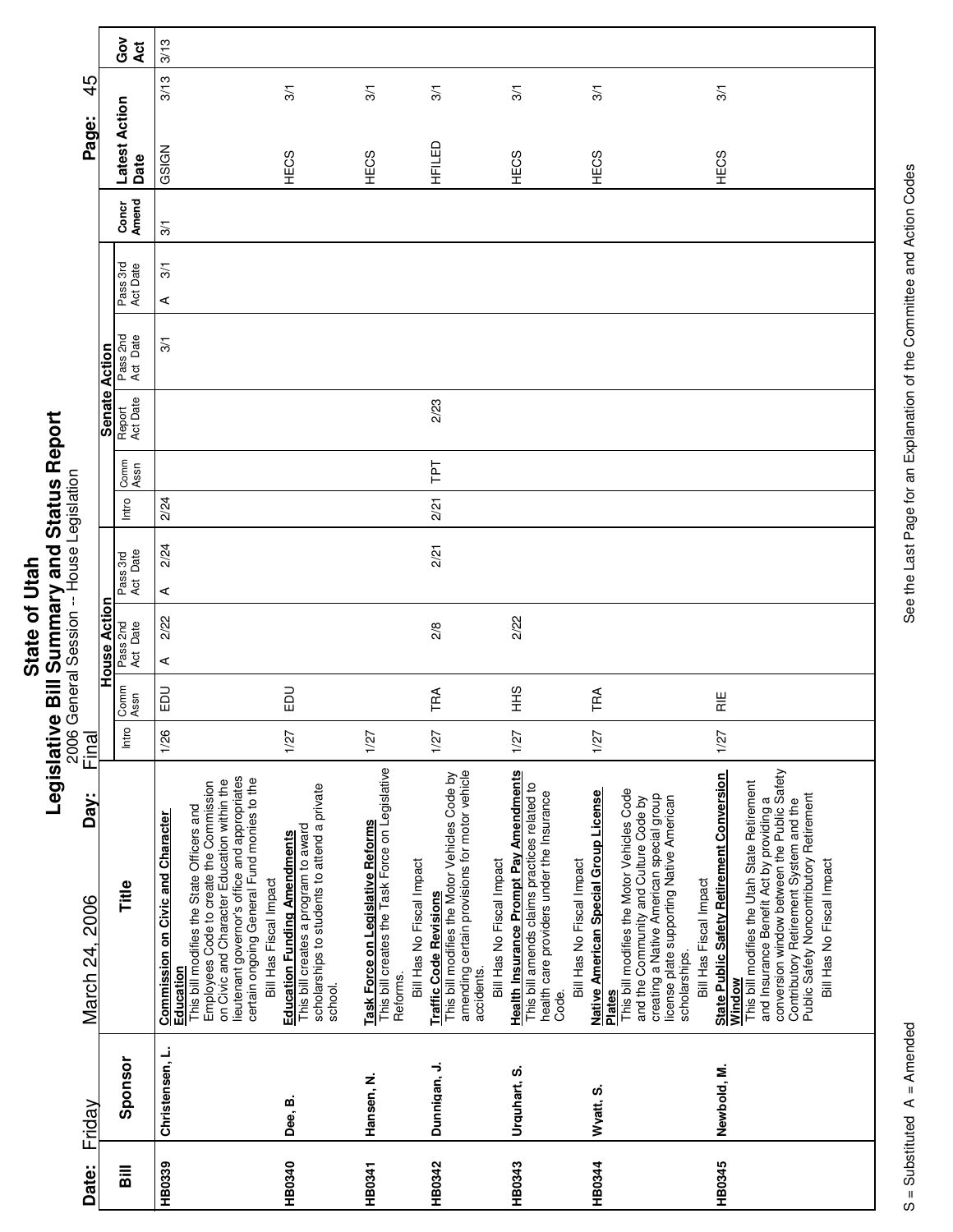| $\frac{1}{10}$ | $\frac{1}{2}$  |
|----------------|----------------|
|                |                |
|                |                |
|                |                |
| ั่ง            |                |
|                |                |
|                |                |
| State          |                |
|                |                |
|                |                |
|                | $\overline{1}$ |
|                |                |
|                | I              |
|                |                |

|                                           |                      | Got<br>Act            | 3/13                                                                                                                                                                                                                                                                                                               |                                                                                                                                                           | 3/17                                                                                                                                                                                                                                | 3/13                                                                                                                                                                                                                             | 3/15                                                                                                                                                                                                                     |                                                                                                                                                                                                                                                                                             |                                                                                                                                                                     |
|-------------------------------------------|----------------------|-----------------------|--------------------------------------------------------------------------------------------------------------------------------------------------------------------------------------------------------------------------------------------------------------------------------------------------------------------|-----------------------------------------------------------------------------------------------------------------------------------------------------------|-------------------------------------------------------------------------------------------------------------------------------------------------------------------------------------------------------------------------------------|----------------------------------------------------------------------------------------------------------------------------------------------------------------------------------------------------------------------------------|--------------------------------------------------------------------------------------------------------------------------------------------------------------------------------------------------------------------------|---------------------------------------------------------------------------------------------------------------------------------------------------------------------------------------------------------------------------------------------------------------------------------------------|---------------------------------------------------------------------------------------------------------------------------------------------------------------------|
| $\frac{4}{6}$                             |                      |                       | 3/13                                                                                                                                                                                                                                                                                                               | 3/1                                                                                                                                                       | 3/17                                                                                                                                                                                                                                | 3/13                                                                                                                                                                                                                             | 3/15                                                                                                                                                                                                                     | 3/1                                                                                                                                                                                                                                                                                         | 3/1                                                                                                                                                                 |
| Page:                                     |                      | Latest Action<br>Date | GSIGN                                                                                                                                                                                                                                                                                                              | HECS                                                                                                                                                      | GSIGN                                                                                                                                                                                                                               | GSIGN                                                                                                                                                                                                                            | GSIGN                                                                                                                                                                                                                    | HFILED                                                                                                                                                                                                                                                                                      | HECS                                                                                                                                                                |
|                                           |                      | Concr<br>Amend        |                                                                                                                                                                                                                                                                                                                    |                                                                                                                                                           | 2/24                                                                                                                                                                                                                                |                                                                                                                                                                                                                                  |                                                                                                                                                                                                                          |                                                                                                                                                                                                                                                                                             |                                                                                                                                                                     |
|                                           |                      | Pass 3rd<br>Act Date  | 3/1                                                                                                                                                                                                                                                                                                                |                                                                                                                                                           | 2/23                                                                                                                                                                                                                                | $\overline{3}$                                                                                                                                                                                                                   | 3/1                                                                                                                                                                                                                      |                                                                                                                                                                                                                                                                                             |                                                                                                                                                                     |
|                                           |                      | Pass 2nd<br>Act Date  | 3/1                                                                                                                                                                                                                                                                                                                |                                                                                                                                                           |                                                                                                                                                                                                                                     | $\overline{3}$                                                                                                                                                                                                                   | 3/1                                                                                                                                                                                                                      |                                                                                                                                                                                                                                                                                             |                                                                                                                                                                     |
|                                           | <b>Senate Action</b> | Report<br>Act Date    | 2/23                                                                                                                                                                                                                                                                                                               |                                                                                                                                                           | 2/20<br>⋖                                                                                                                                                                                                                           |                                                                                                                                                                                                                                  |                                                                                                                                                                                                                          | 2/20                                                                                                                                                                                                                                                                                        |                                                                                                                                                                     |
|                                           |                      | Comm<br>Assn          | $\overline{R}$                                                                                                                                                                                                                                                                                                     |                                                                                                                                                           | GOP                                                                                                                                                                                                                                 |                                                                                                                                                                                                                                  |                                                                                                                                                                                                                          | GOP                                                                                                                                                                                                                                                                                         |                                                                                                                                                                     |
|                                           |                      | Intro                 | 2/7                                                                                                                                                                                                                                                                                                                |                                                                                                                                                           | 2/14                                                                                                                                                                                                                                | 2/22                                                                                                                                                                                                                             | 2/23                                                                                                                                                                                                                     | 2/14                                                                                                                                                                                                                                                                                        |                                                                                                                                                                     |
|                                           |                      | Pass 3rd<br>Act Date  | 2/7                                                                                                                                                                                                                                                                                                                |                                                                                                                                                           | 2/14                                                                                                                                                                                                                                | 2/22<br>⋖                                                                                                                                                                                                                        | 2/23<br>⋖                                                                                                                                                                                                                | 2/14                                                                                                                                                                                                                                                                                        |                                                                                                                                                                     |
| 2006 General Session -- House Legislation | <b>House Action</b>  | Pass 2nd<br>Act Date  | 2/2<br>⋖                                                                                                                                                                                                                                                                                                           | 2/15                                                                                                                                                      | 2/9                                                                                                                                                                                                                                 | 2/21                                                                                                                                                                                                                             | 2/21                                                                                                                                                                                                                     | 2/6                                                                                                                                                                                                                                                                                         | 2/23                                                                                                                                                                |
|                                           |                      | Comm<br>Assn          | $\frac{11}{11}$                                                                                                                                                                                                                                                                                                    | GOC                                                                                                                                                       | GOC                                                                                                                                                                                                                                 | <b>NVT</b>                                                                                                                                                                                                                       | DO                                                                                                                                                                                                                       | GOC                                                                                                                                                                                                                                                                                         | REV                                                                                                                                                                 |
| <u>Final</u>                              |                      | Intro                 | 1/27                                                                                                                                                                                                                                                                                                               | 1/30                                                                                                                                                      | 1/30                                                                                                                                                                                                                                | 2/9                                                                                                                                                                                                                              | 2/14                                                                                                                                                                                                                     | $\overline{21}$                                                                                                                                                                                                                                                                             | 2/14                                                                                                                                                                |
| Day:<br>March 24, 2006                    |                      | Title                 | and Insurance Benefit Act by adding certain<br>This bill modifies the Utah State Retirement<br>membership in the Public Employees'<br>Contributory Retirement System and the<br><b>State Employee Retirement Benefits</b><br>positions that may be excluded from<br>Bill Has No Fiscal Impact<br><b>Amendments</b> | This bill modifies the Election Code to permit<br><b>Election Day Voter Registration</b><br>election day voter registration.<br>Bill Has No Fiscal Impact | This bill modifies the Election Code to update<br>existing procedures and definitions and to<br>comply with electronic voting equipment<br>Election Code - Electronic Voting<br><b>Procedures and Requirements</b><br>requirements. | This bill modifies provisions of the Concealed<br>Weapons Act related to the certification of<br><b>Concealed Firearms Instructors</b><br>concealed firearms instructors.<br>Bill Has No Fiscal Impact<br>Bill Has Fiscal Impact | This bill modifies the State System of Public<br>Education Code by amending provisions of<br>the Carson Smith Scholarship Program.<br>Carson Smith Scholarship Program<br>Bill Has No Fiscal Impact<br><b>Amendments</b> | fund state government and to fund other units<br>vetoes, one or more appropriation acts to<br>Legislature fails to pass, or the governor<br>of government for the next fiscal year.<br>This bill defines what happens if the<br>Bill Has No Fiscal Impact<br><b>State Budget Provisions</b> | and other provisions relating to sales and use<br>This bill amends the Sales and Use Tax Act<br>Sales and Use Tax Amendments<br>Bill Has Fiscal Impact<br>taxation. |
| Friday                                    |                      | Sponsor               | Dougall, J.                                                                                                                                                                                                                                                                                                        | Hansen, N.                                                                                                                                                | Aagard, D.                                                                                                                                                                                                                          | Oda, C.                                                                                                                                                                                                                          | Newbold, M.                                                                                                                                                                                                              | Dayton, M.                                                                                                                                                                                                                                                                                  | Harper, W.                                                                                                                                                          |
| Date:                                     |                      | Bill                  | HB0346                                                                                                                                                                                                                                                                                                             | HB0347                                                                                                                                                    | HB0348                                                                                                                                                                                                                              | HB0350                                                                                                                                                                                                                           | HB0351                                                                                                                                                                                                                   | HB0352                                                                                                                                                                                                                                                                                      | HB0353                                                                                                                                                              |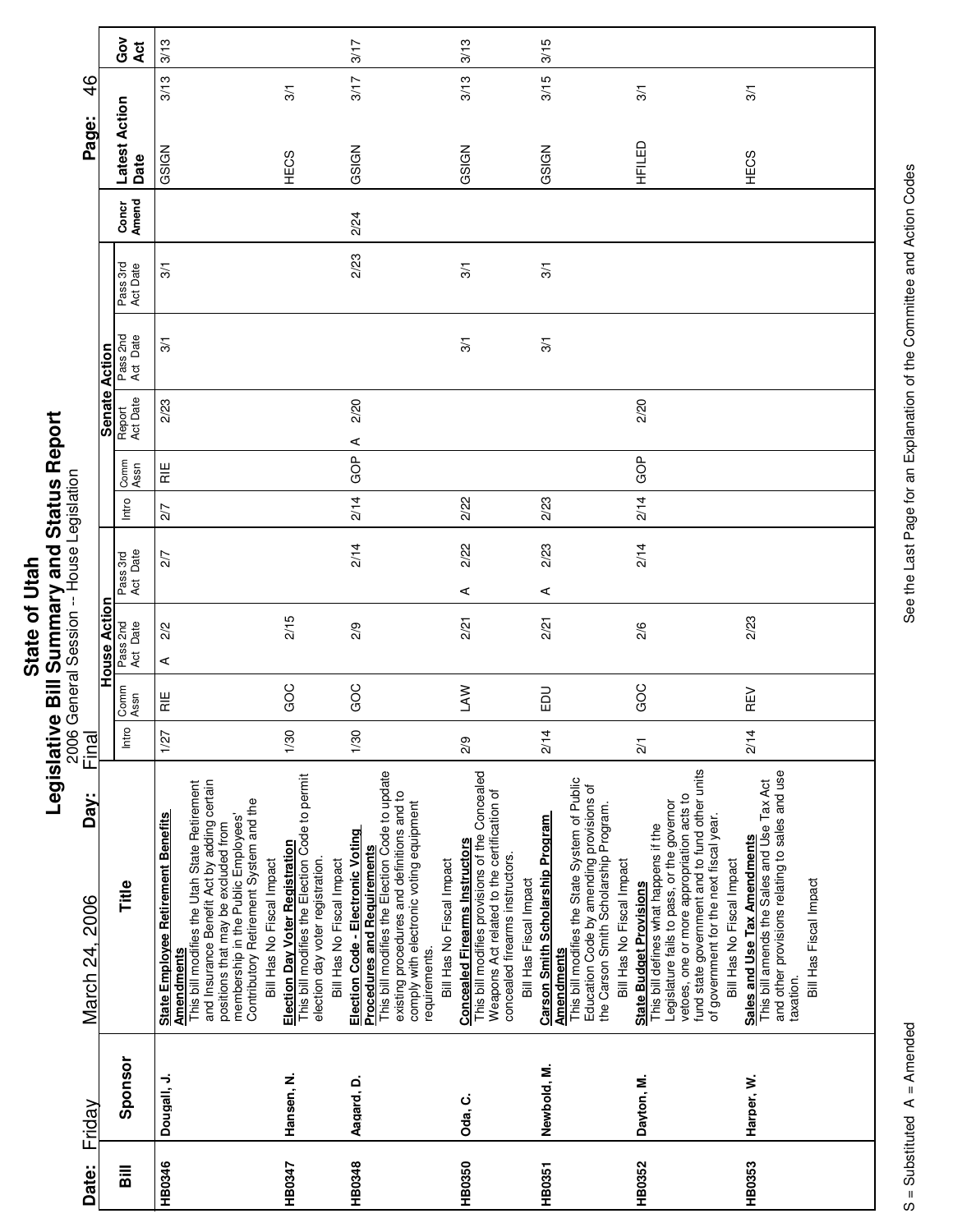|             | U              |
|-------------|----------------|
| <b>Seq.</b> | i              |
|             |                |
|             |                |
|             |                |
|             |                |
| ā           |                |
|             |                |
|             |                |
|             |                |
|             |                |
| State       | ä              |
|             |                |
|             | $\overline{1}$ |
|             |                |
|             | ĺ              |
|             |                |

Г

Τ

| House Action<br>Final<br>Day:<br>March 24, 2006<br>Friday                                                                                                                                                                                                                             | 2006 | General Session -- House Legislation |  |  |       |              | <b>Senate Action</b> |                      |                      |                | Page:                 | $\mathcal{A}$  |            |
|---------------------------------------------------------------------------------------------------------------------------------------------------------------------------------------------------------------------------------------------------------------------------------------|------|--------------------------------------|--|--|-------|--------------|----------------------|----------------------|----------------------|----------------|-----------------------|----------------|------------|
| Pass 3rd<br>Act Date<br>Pass 2nd<br>Act Date<br>Comm<br>Assn<br>Intro<br>Title<br>Sponsor                                                                                                                                                                                             |      |                                      |  |  | Intro | Comm<br>Assn | Report<br>Act Date   | Pass 2nd<br>Act Date | Pass 3rd<br>Act Date | Concr<br>Amend | Latest Action<br>Date |                | Got<br>Act |
| 2/23<br>REV<br>$\frac{8}{2}$<br>This bill amends the Individual Income Tax<br>Act, the Sales and Use Tax Act, and other<br>provisions relating to income taxation and<br>sales and use taxation.<br><b>Tax Amendments</b><br>Dougall, J.                                              |      |                                      |  |  |       |              |                      |                      |                      |                | HECS                  | $\overline{3}$ |            |
| 2/14<br>$\prec$<br>TRA<br>2/3<br>This bill modifies the Motor Vehicles Code by<br>amending provisions related to off-highway<br>Off-highway Vehicle Amendments<br>Bill Has Fiscal Impact<br>vehicles.<br>Dee, B.                                                                      |      |                                      |  |  |       |              |                      |                      |                      |                | HECS                  | 3/1            |            |
| 2/17<br>2/9<br>¥¥<br>2/3<br>Water Issues Task Force<br>This bill creates the Water Issues Task Force.<br>Bill Has Fiscal Impact<br>Ure, D.                                                                                                                                            |      |                                      |  |  | 2/20  | SUS          | 2/22                 | 2/28                 | 2/28                 |                | GSIGN                 | 3/13           | 3/13       |
| 2/3<br>This bill amends the Property Tax Act relating<br><b>Property Tax Exemption for Veterans</b><br>Bill Has No Fiscal Impact<br>to exemptions for veterans.<br>Wheatley, M.                                                                                                       |      |                                      |  |  |       |              |                      |                      |                      |                | HECS                  | 3/1            |            |
| 2/22<br>⋖<br>$\frac{1}{2}$<br>2/1<br>This bill allows a court to require a delinquent<br>child support obligor to post a bond.<br>Bill Has No Fiscal Impact<br>Bill Has No Fiscal Impact<br><b>Child Support Bond</b><br>Fowlke, L.                                                   |      |                                      |  |  |       |              |                      |                      |                      |                | HFILED                | 2/23           |            |
| 2/23<br>⋖<br>NAE<br>2/2<br>This bill makes changes to provisions<br>governing the Department of Natural<br>Resources.<br><b>Department of Natural Resources</b><br><b>Amendments</b><br>Wheeler, R.                                                                                   |      |                                      |  |  |       |              |                      |                      |                      |                | HECS                  | 3/1            |            |
| <b>NVT</b><br>2/3<br>Enforcement of Controlled Substance<br>Bill Has No Fiscal Impact<br><b>Laws</b><br>Hoque, D.                                                                                                                                                                     |      |                                      |  |  |       |              |                      |                      |                      |                | HECS                  | 3/1            |            |
| This bill modifies Title 58, Chapter 37c, Utah<br>products used to make methamphetamine.<br>amending the regulation of retail sales of<br>Controlled Substance Precursor Act, by<br>Bill Has Fiscal Impact                                                                            |      |                                      |  |  |       |              |                      |                      |                      |                |                       |                |            |
| 2/22<br>⋖<br>2/21<br>TRA<br>2/2<br>Act and the State System of Public Education<br>Driver License - Learner Permit Provisions<br>This bill modifies the Uniform Driver License<br>Code by amending provisions related to<br>Bill Has Fiscal Impact<br>learner permits.<br>Dougall, J. |      |                                      |  |  | 2/23  |              |                      | 3/1                  | 3/1                  |                | GSIGN                 | 3/15           | 3/15       |
|                                                                                                                                                                                                                                                                                       |      |                                      |  |  |       |              |                      |                      |                      |                |                       |                |            |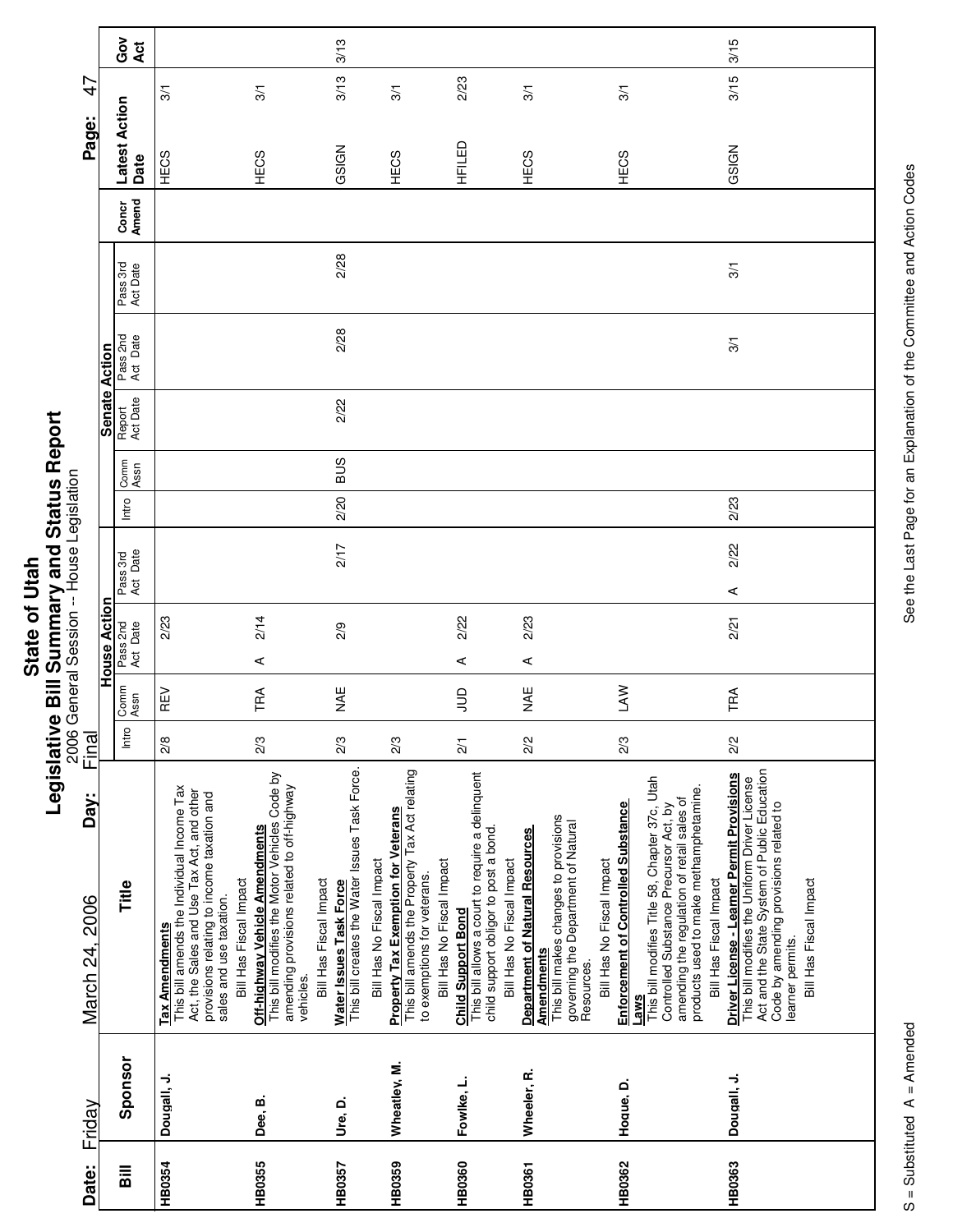|                                       | ף<br>ו           |
|---------------------------------------|------------------|
| Ξ<br>ĝ<br>$\frac{1}{2}$<br>C<br>State | ã<br>Č<br>έ<br>Ę |
|                                       |                  |

| Date:    | Friday          | Day:<br>March 24, 2006                                                                                                                                                                                                                                                                                    | Final |              |                      |                      |       |              |                    |                      |                      |                | Page:                 | $\frac{8}{4}$ |            |
|----------|-----------------|-----------------------------------------------------------------------------------------------------------------------------------------------------------------------------------------------------------------------------------------------------------------------------------------------------------|-------|--------------|----------------------|----------------------|-------|--------------|--------------------|----------------------|----------------------|----------------|-----------------------|---------------|------------|
|          |                 |                                                                                                                                                                                                                                                                                                           |       |              | <b>House Action</b>  |                      |       |              | <b>Senate</b>      | Action               |                      |                |                       |               |            |
| $\equiv$ | Sponsor         | Title                                                                                                                                                                                                                                                                                                     | Intro | Comm<br>Assn | Pass 2nd<br>Act Date | Pass 3rd<br>Act Date | Intro | Comm<br>Assn | Report<br>Act Date | Pass 2nd<br>Act Date | Pass 3rd<br>Act Date | Concr<br>Amend | Latest Action<br>Date |               | Got<br>Act |
| HB0364   | Harper, W.      | illness to minors who are in the custody of the<br>This bill requires reporting on the prescription<br>amends provisions related to placements for<br>Division of Child and Family Services and<br>of drugs used for the treatment of mental<br><b>Child Protection and Parental Rights</b><br>Amendments | 2/7   | <b>NV</b>    |                      |                      |       |              |                    |                      |                      |                | HECS                  | 3/1           |            |
| HB0365   | Walker, M.      | This bill modifies the Financial Institutions Act<br>addressing automated teller machine<br><b>Automated Teller Machine Fees</b><br>Bill Has Fiscal Impact<br>transaction fees.                                                                                                                           | 1/31  | <b>SUB</b>   | 2/22                 | 2/23                 | 2/23  |              |                    | $\frac{5}{1}$        | 3/1                  |                | GSIGN                 | 3/17          | 3/17       |
| HB0366   | Rav. P.         | amending provisions relating to school speed<br>This bill modifies the Motor Vehicles Code by<br>zones and speed limits on state highways.<br>Bill Has No Fiscal Impact<br>Bill Has No Fiscal Impact<br><b>Traffic Code Amendments</b>                                                                    | 2/2   | TRA          | 2/20<br>⋖            | 2/23                 | 2/24  |              |                    |                      |                      |                | HFILED                | 3/1           |            |
| HB0367   | Christensen, L. | Auditor General to review certain state entity<br>This bill requires the Office of Legislative<br><b>Audit of State Budgets</b><br>budgets.                                                                                                                                                               | 2/3   | GOC          | 2/21                 | 2/22                 | 2/22  |              |                    |                      |                      |                | HFILED                | 3/1           |            |
| HB0368   | Ure, D.         | in General to enact the Commission Payment<br>This bill modifies provisions related to Labor<br><b>Commission Payment Act</b><br>Bill Has Fiscal Impact<br>Act.                                                                                                                                           | 2/3   | ¥¥           | 2/21<br>⋖            | 2/22<br>⋖            | 2/22  |              |                    |                      |                      |                | HFILED                | 3/1           |            |
| HB0369   | Ferrin, J.      | Highway 6 and exempts those bonds from the<br>General Obligation Bond Authorization for<br>This bill authorizes the issuance of general<br>obligation bonds for reconstruction of<br>Bill Has No Fiscal Impact<br>statutory debt limit.<br>Highways                                                       | 2/6   | TRA          | 2/24<br>⋖            |                      |       |              |                    |                      |                      |                | HECS                  | 3/1           |            |
| HB0370   | Dee, B.         | This bill modifies the Transportation Code by<br>amending provisions relating to cooperation<br>with metropolitan planning organizations.<br><b>Transportation Planning Amendments</b><br>Bill Has Fiscal Impact                                                                                          | 1/31  | TRA          | 2/6                  | 2/9                  | 2/9   | ΓPΤ          | 2/14               |                      | 217                  |                | GSIGN                 | 3/20          | 3/20       |
| HB0371   | Clark, D.       | This bill amends the Sales and Use Tax Act<br><b>Transient Room Taxes Amendments</b><br>relating to transient room taxes.<br>Bill Has No Fiscal Impact<br>Bill Has No Fiscal Impact                                                                                                                       | 2/6   | <b>SUS</b>   | 2/21                 | 2/21<br>⋖            | 2/22  | REV          | 2/23               | 3/1                  | 3/1                  |                | GSIGN                 | 3/17          | 3/17       |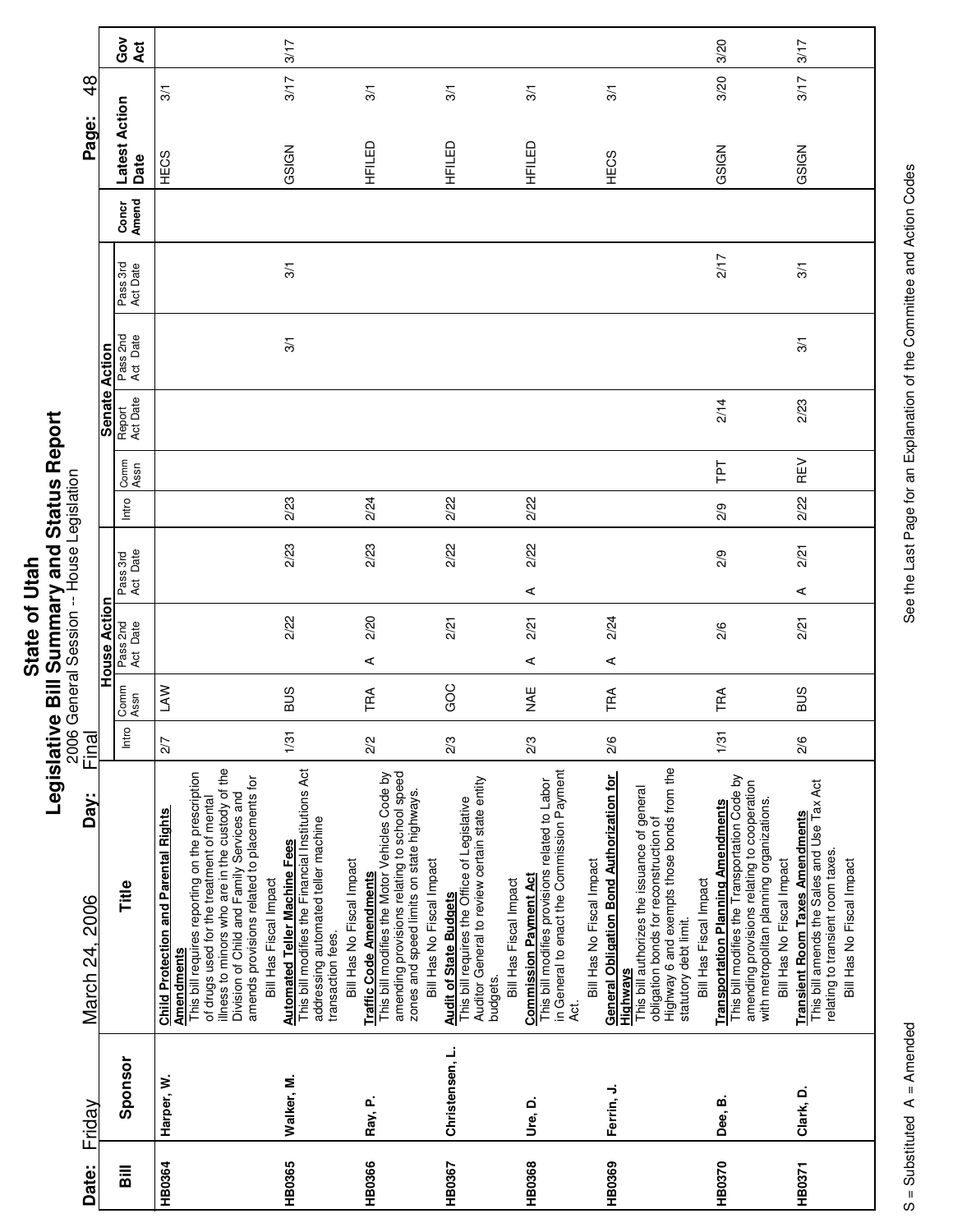|               | ń                        |
|---------------|--------------------------|
|               |                          |
| $\frac{1}{1}$ | ؟<br>؟                   |
|               |                          |
| ¢             |                          |
|               | <br> <br> <br> <br> <br> |
| State         | ė                        |
|               | í                        |
|               | I                        |
|               |                          |

|                                           |                      | Got<br>Act           | 3/17                                                                                                                                                                                                                 |                                                                                                                                                                                              |                                                                                                                                                                                                                                      |                                                                                                                                       |                                                                                                                                                                                                                                                             | 3/16                                                                                                                                                          |                                                                                                                                                                                                                                                                        |
|-------------------------------------------|----------------------|----------------------|----------------------------------------------------------------------------------------------------------------------------------------------------------------------------------------------------------------------|----------------------------------------------------------------------------------------------------------------------------------------------------------------------------------------------|--------------------------------------------------------------------------------------------------------------------------------------------------------------------------------------------------------------------------------------|---------------------------------------------------------------------------------------------------------------------------------------|-------------------------------------------------------------------------------------------------------------------------------------------------------------------------------------------------------------------------------------------------------------|---------------------------------------------------------------------------------------------------------------------------------------------------------------|------------------------------------------------------------------------------------------------------------------------------------------------------------------------------------------------------------------------------------------------------------------------|
| $\frac{9}{4}$                             |                      |                      | 3/17                                                                                                                                                                                                                 | 3/1                                                                                                                                                                                          | 3/1                                                                                                                                                                                                                                  | 3/1                                                                                                                                   | 3/1                                                                                                                                                                                                                                                         | 3/16                                                                                                                                                          | 3/1                                                                                                                                                                                                                                                                    |
| Page:                                     |                      | Latest Action        | GSIGN                                                                                                                                                                                                                |                                                                                                                                                                                              | HFILED                                                                                                                                                                                                                               | HFILED                                                                                                                                | HFILED                                                                                                                                                                                                                                                      | GSIGN                                                                                                                                                         |                                                                                                                                                                                                                                                                        |
|                                           |                      | Date                 |                                                                                                                                                                                                                      | HECS                                                                                                                                                                                         |                                                                                                                                                                                                                                      |                                                                                                                                       |                                                                                                                                                                                                                                                             |                                                                                                                                                               | HECS                                                                                                                                                                                                                                                                   |
|                                           |                      | Concr<br>Amend       | $\frac{5}{2}$                                                                                                                                                                                                        |                                                                                                                                                                                              |                                                                                                                                                                                                                                      |                                                                                                                                       |                                                                                                                                                                                                                                                             |                                                                                                                                                               |                                                                                                                                                                                                                                                                        |
|                                           |                      | Pass 3rd<br>Act Date | $\overline{3}$<br>⋖                                                                                                                                                                                                  |                                                                                                                                                                                              |                                                                                                                                                                                                                                      |                                                                                                                                       |                                                                                                                                                                                                                                                             | 2/23                                                                                                                                                          |                                                                                                                                                                                                                                                                        |
|                                           |                      | Pass 2nd<br>Act Date | $\frac{5}{2}$                                                                                                                                                                                                        |                                                                                                                                                                                              |                                                                                                                                                                                                                                      |                                                                                                                                       |                                                                                                                                                                                                                                                             |                                                                                                                                                               |                                                                                                                                                                                                                                                                        |
|                                           | <b>Senate Action</b> | Report<br>Act Date   |                                                                                                                                                                                                                      |                                                                                                                                                                                              |                                                                                                                                                                                                                                      |                                                                                                                                       |                                                                                                                                                                                                                                                             | 2/20                                                                                                                                                          |                                                                                                                                                                                                                                                                        |
|                                           |                      | Comm<br>Assn         |                                                                                                                                                                                                                      |                                                                                                                                                                                              |                                                                                                                                                                                                                                      |                                                                                                                                       |                                                                                                                                                                                                                                                             | MAE                                                                                                                                                           |                                                                                                                                                                                                                                                                        |
|                                           |                      | Intro                | 2/23                                                                                                                                                                                                                 |                                                                                                                                                                                              | 2/27                                                                                                                                                                                                                                 | 2/27                                                                                                                                  | 2/24                                                                                                                                                                                                                                                        | 2/13                                                                                                                                                          |                                                                                                                                                                                                                                                                        |
| 2006 General Session -- House Legislation |                      | Pass 3rd<br>Act Date | 2/22                                                                                                                                                                                                                 |                                                                                                                                                                                              | 2/24                                                                                                                                                                                                                                 | 2/24                                                                                                                                  | 2/24                                                                                                                                                                                                                                                        | 2/13                                                                                                                                                          |                                                                                                                                                                                                                                                                        |
|                                           | House Action         | Pass 2nd<br>Act Date | 2/21<br>⋖                                                                                                                                                                                                            |                                                                                                                                                                                              | 2/22<br>⋖                                                                                                                                                                                                                            | 2/22                                                                                                                                  | 2/22<br>⋖                                                                                                                                                                                                                                                   | 2/8                                                                                                                                                           |                                                                                                                                                                                                                                                                        |
|                                           |                      | Comm<br>Assn         | TRA                                                                                                                                                                                                                  | <b>DU</b>                                                                                                                                                                                    | $\exists$                                                                                                                                                                                                                            | <b>SUS</b>                                                                                                                            | $\Xi$                                                                                                                                                                                                                                                       | MAE                                                                                                                                                           | TRA                                                                                                                                                                                                                                                                    |
|                                           |                      | Intro                | 2/14                                                                                                                                                                                                                 | 1/31                                                                                                                                                                                         | $\overline{21}$                                                                                                                                                                                                                      | 2/9                                                                                                                                   | 2/2                                                                                                                                                                                                                                                         | $\overline{21}$                                                                                                                                               | 2/10                                                                                                                                                                                                                                                                   |
| Final<br>Day:<br>March 24, 2006           |                      | Title                | This bill amends the Public Transit Tax part to<br>address the expenditure of public transit tax<br><b>Transportation Tax Revenue</b><br><b>Expenditure of Local Option</b><br>Bill Has No Fiscal Impact<br>revenue. | Education Code's requirements for receiving<br>This bill modifies the State System of Public<br><b>High School Diploma Amendments</b><br>Bill Has No Fiscal Impact<br>a high school diploma. | <b>Amendments to Sexually Explicit Business</b><br>This bill amends provisions related to the use<br>of monies in the Sexually Explicit Business<br>Bill Has No Fiscal Impact<br>and Escort Service Fund<br>and Escort Service Fund. | accumulate monies to pay post-retirement<br>Post-retirement Benefits Trust Fund<br>This bill establishes a trust fund to<br>benefits. | agreement to be filed with a court, and makes<br>This bill requires an accounting of fees and<br>expenses in conjunction with a gestational<br>Bill Has No Fiscal Impact<br>Bill Has No Fiscal Impact<br>Parentage Act Amendments<br>technical corrections. | This bill enacts provisions relating to the use<br><b>Vehicles Used for Agricultural Purposes</b><br>Bill Has No Fiscal Impact<br>of implements of husbandry. | This bill modifies the Transportation Code by<br><b>Construction of Limited Access Highway</b><br>construction of a limited-access facility in a<br>amending provisions related to the<br>Bill Has No Fiscal Impact<br>certain area of the state.<br><b>Amendments</b> |
| Friday                                    |                      | Sponsor              | Ferry, B.                                                                                                                                                                                                            | Holdaway, K.                                                                                                                                                                                 | Cosgrove, T.                                                                                                                                                                                                                         | Clark, D.                                                                                                                             | Fowlke, L.                                                                                                                                                                                                                                                  | Gibson, K.                                                                                                                                                    | Hogue, D.                                                                                                                                                                                                                                                              |
| Date:                                     |                      | <b>Bill</b>          | HB0372                                                                                                                                                                                                               | HB0374                                                                                                                                                                                       | HB0379                                                                                                                                                                                                                               | <b>HB0381</b>                                                                                                                         | HB0382                                                                                                                                                                                                                                                      | <b>HB0383</b>                                                                                                                                                 | <b>HB0384</b>                                                                                                                                                                                                                                                          |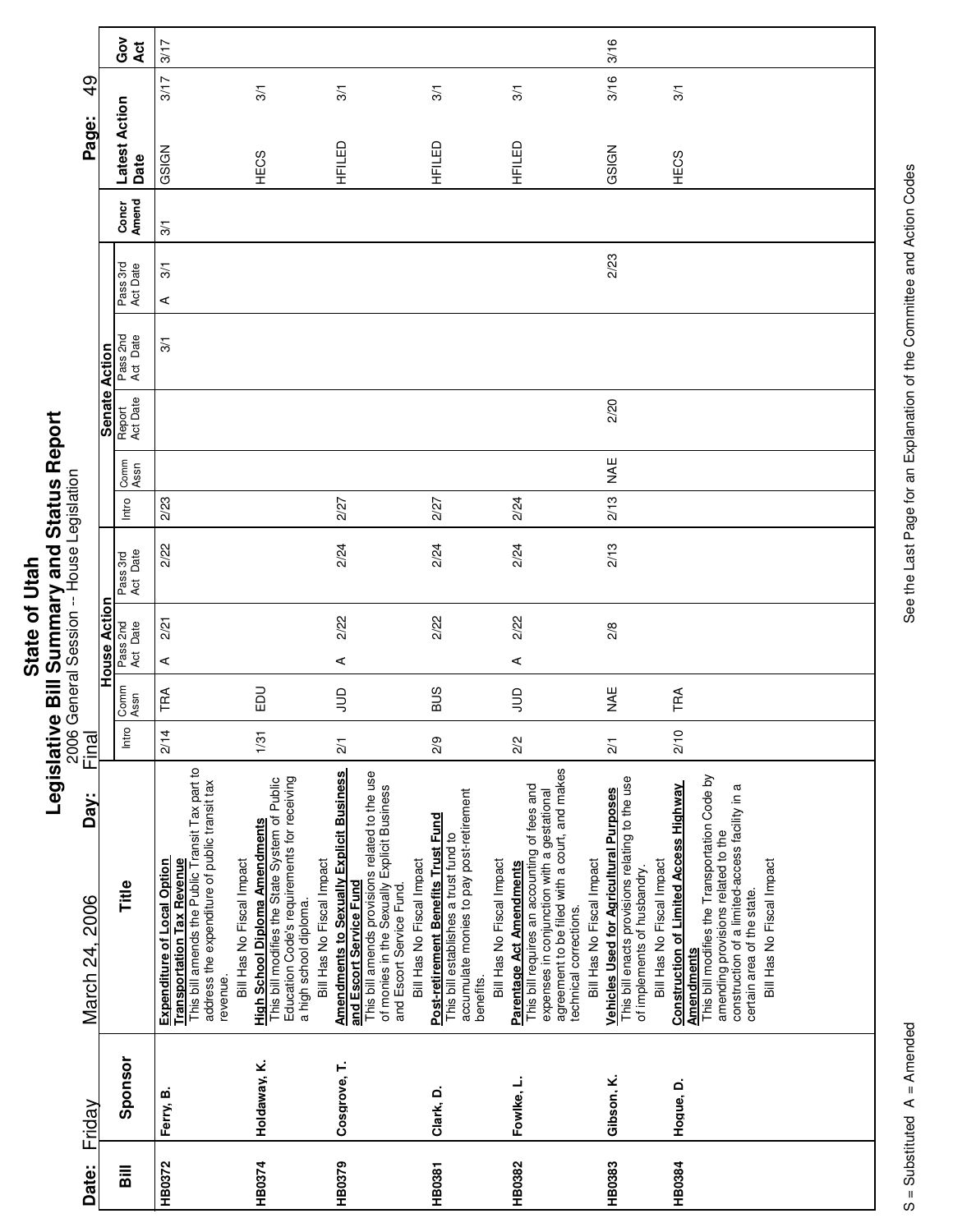|             | $\ddot{\phantom{a}}$ |
|-------------|----------------------|
|             |                      |
| <b>Utah</b> |                      |
|             |                      |
| ั่อ         |                      |
|             |                      |
|             |                      |
|             |                      |
|             | ċ                    |
| State       |                      |
|             |                      |
|             | $\frac{1}{2}$        |
|             |                      |
|             | י                    |

|             | Friday | Day:<br>March 24, 2006                                                                                                                                                                                                                                          | 2006<br>20<br>Final |              |                        | General Session -- House Legislation |       |              |                    |                      |                      |                | Page:                 | 50             |            |
|-------------|--------|-----------------------------------------------------------------------------------------------------------------------------------------------------------------------------------------------------------------------------------------------------------------|---------------------|--------------|------------------------|--------------------------------------|-------|--------------|--------------------|----------------------|----------------------|----------------|-----------------------|----------------|------------|
|             |        |                                                                                                                                                                                                                                                                 |                     |              | <b>House Acti</b>      |                                      |       |              | <b>Senate</b>      | Action               |                      |                |                       |                |            |
| Sponsor     |        | Title                                                                                                                                                                                                                                                           | Intro               | Comm<br>Assn | Pass 2nd<br>Act Date   | Pass 3rd<br>Act Date                 | Intro | Comm<br>Assn | Report<br>Act Date | Pass 2nd<br>Act Date | Pass 3rd<br>Act Date | Concr<br>Amend | Latest Action<br>Date |                | Gov<br>Act |
| Noel, M.    |        | Code by creating two corporate franchise and<br>This bill modifies the Revenue and Taxation<br>income tax credits for the production of<br>Credits for Biodiesel Fuel Production<br><b>Corporate Franchise and Income Tax</b><br>biodiesel fuel.                | $\frac{2}{9}$       | REV          | 2/23<br>⋖              |                                      |       |              |                    |                      |                      |                | HECS                  | 3/1            |            |
| Dougall, J. |        | This bill amends the Property Tax Act relating<br><b>Personal Property Tax Amendments</b><br>Bill Has No Fiscal Impact<br>to personal property.                                                                                                                 | 2/13                | REV          | 2/23<br>လ              |                                      |       |              |                    |                      |                      |                | HECS                  | 3/1            |            |
| Gowans, J.  |        | This bill creates the Traumatic Brain Injury<br>Fund and a board to administer it.<br>Traumatic Brain Injury Fund<br>Bill Has Fiscal Impact                                                                                                                     | 2/9                 | $rac{9}{5}$  | 2/22                   | 2/23<br>⋖                            | 2/23  |              | 3/1                | 3/1                  | $\overline{3}$<br>S  |                | HECS                  | $\overline{3}$ |            |
| Oda, C.     |        | This bill creates a State Disaster Contingency<br>Fund to be managed by the Division of<br>Emergency Services and Homeland Security.<br><b>State Disaster Contingency Funding</b><br>Bill Has Fiscal Impact                                                     | 2/7                 | GOC          |                        |                                      |       |              |                    |                      |                      |                | HECS                  | 3/1            |            |
| Moss, C.    |        | This bill modifies the Criminal Code to impose<br>a penalty for a person who fails to seek or<br>provide assistance when another person<br>appears to be seriously affected by a<br>Bill Has No Fiscal Impact<br>Drug Abuse Amendments<br>controlled substance. | 2/9                 | $\Xi$        |                        |                                      |       |              |                    |                      |                      |                | HECS                  | $\overline{3}$ |            |
| Tilton, A.  |        | Education Code's regulation of curricular and<br>This bill modifies the State System of Public<br><b>Public Education Club Amendments</b><br>Bill Has No Fiscal Impact<br>noncurricular clubs.                                                                  | 2/6                 | <b>DU</b>    | 2/20<br>ပ              |                                      |       |              |                    |                      |                      |                | HECS                  | 3/1            |            |
| Ure, D.     |        | related to the relocation of outdoor advertising<br>Advertising Act by amending provisions<br>This bill modifies the Utah Outdoor<br><b>Relocating Outdoor Advertising</b><br>Bill Has No Fiscal Impact<br>structures.                                          | $\frac{2}{6}$       | MAE          | 2/22<br>$\mathfrak{F}$ | 2/24                                 | 2/24  |              |                    | 3/1                  | 3/1                  |                | GSIGN                 | 3/17           | 3/17       |
| Morley, M.  |        | This bill amends the Property Tax Act relating<br>Amendments to the Property Tax<br><b>Exemption for Disabled Veterans</b><br>Bill Has No Fiscal Impact<br>to exemptions for veterans.                                                                          | 2/7                 | REV          | 2/10                   | 2/15                                 | 2/15  | REV          | 2/20               |                      | 2/23                 |                | GSIGN                 | 3/10           | 3/10       |

 $\overline{\phantom{a}}$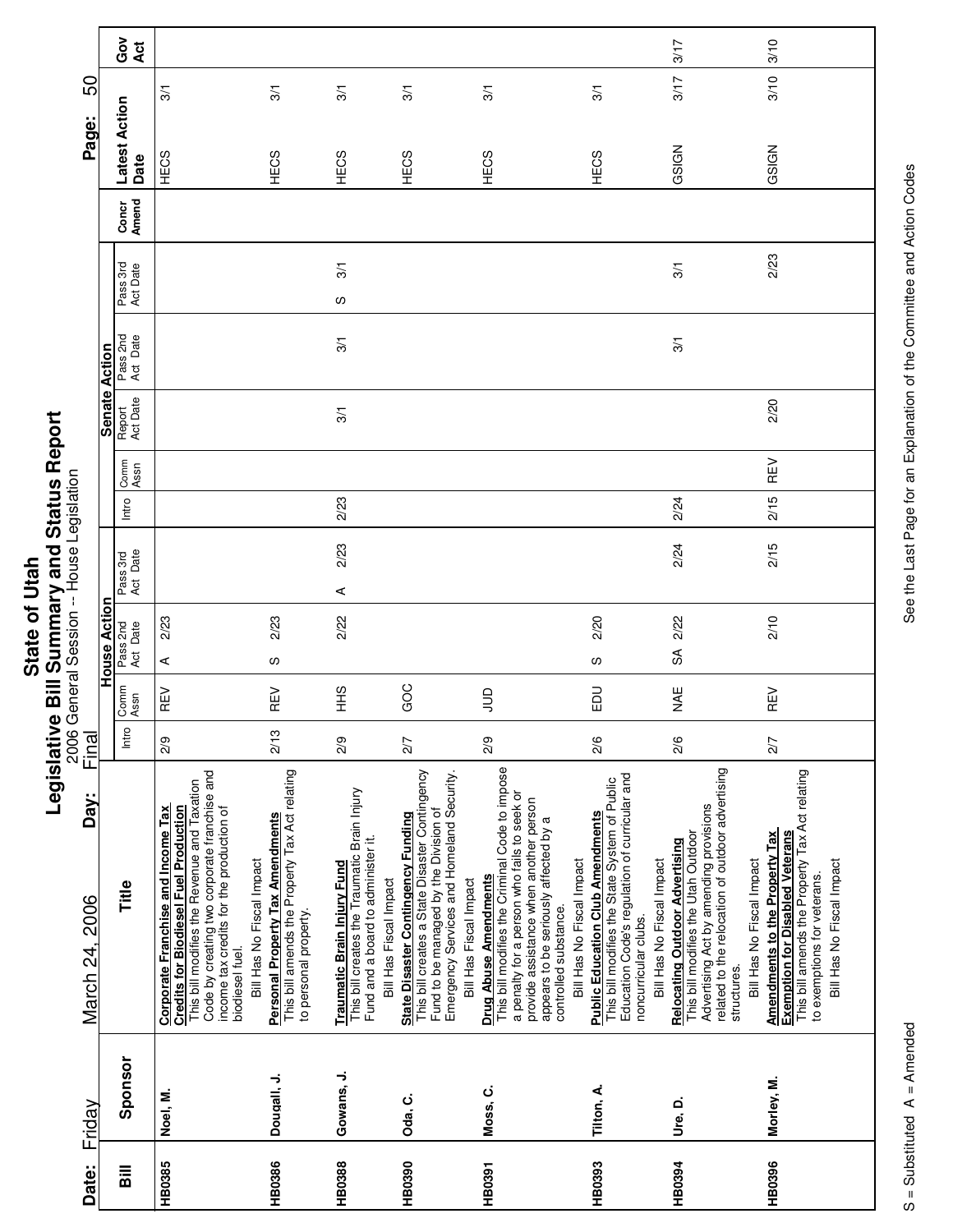|       | $\frac{1}{2}$ |
|-------|---------------|
| ltah  |               |
|       |               |
| Ξ     |               |
| ৳     |               |
|       |               |
|       |               |
|       |               |
|       |               |
| State |               |
|       | E             |
|       |               |
|       | -<br>C        |
|       |               |

|                                      |                      | Gov<br>Act            |                                                                                                                                                                                                                                          |                                                                                                                                                                                 |                                                                                                                                                                                            | 3/17                                                                                                                                                                                                                                                                                                   |                                                                                                                                                                                                                                                                           | 3/17                                                                                                                                                                      |                                                                                                                                                                                                        |
|--------------------------------------|----------------------|-----------------------|------------------------------------------------------------------------------------------------------------------------------------------------------------------------------------------------------------------------------------------|---------------------------------------------------------------------------------------------------------------------------------------------------------------------------------|--------------------------------------------------------------------------------------------------------------------------------------------------------------------------------------------|--------------------------------------------------------------------------------------------------------------------------------------------------------------------------------------------------------------------------------------------------------------------------------------------------------|---------------------------------------------------------------------------------------------------------------------------------------------------------------------------------------------------------------------------------------------------------------------------|---------------------------------------------------------------------------------------------------------------------------------------------------------------------------|--------------------------------------------------------------------------------------------------------------------------------------------------------------------------------------------------------|
| ம்                                   |                      |                       | $\overline{3}$                                                                                                                                                                                                                           | 3/1                                                                                                                                                                             | 3/1                                                                                                                                                                                        | 3/17                                                                                                                                                                                                                                                                                                   | 3/1                                                                                                                                                                                                                                                                       | 3/17                                                                                                                                                                      | 3/1                                                                                                                                                                                                    |
| Page:                                |                      |                       |                                                                                                                                                                                                                                          |                                                                                                                                                                                 |                                                                                                                                                                                            |                                                                                                                                                                                                                                                                                                        |                                                                                                                                                                                                                                                                           |                                                                                                                                                                           |                                                                                                                                                                                                        |
|                                      |                      | Latest Action<br>Date | HECS                                                                                                                                                                                                                                     | HFILED                                                                                                                                                                          | HECS                                                                                                                                                                                       | GSIGN                                                                                                                                                                                                                                                                                                  | HECS                                                                                                                                                                                                                                                                      | GSIGN                                                                                                                                                                     | HECS                                                                                                                                                                                                   |
|                                      |                      | Concr<br>Amend        |                                                                                                                                                                                                                                          |                                                                                                                                                                                 |                                                                                                                                                                                            | 3/1                                                                                                                                                                                                                                                                                                    |                                                                                                                                                                                                                                                                           |                                                                                                                                                                           |                                                                                                                                                                                                        |
|                                      |                      |                       |                                                                                                                                                                                                                                          |                                                                                                                                                                                 |                                                                                                                                                                                            | 3/1                                                                                                                                                                                                                                                                                                    |                                                                                                                                                                                                                                                                           | 3/1                                                                                                                                                                       |                                                                                                                                                                                                        |
|                                      |                      | Pass 3rd<br>Act Date  |                                                                                                                                                                                                                                          |                                                                                                                                                                                 |                                                                                                                                                                                            | $\prec$                                                                                                                                                                                                                                                                                                |                                                                                                                                                                                                                                                                           |                                                                                                                                                                           |                                                                                                                                                                                                        |
|                                      |                      | Pass 2nd<br>Act Date  |                                                                                                                                                                                                                                          |                                                                                                                                                                                 |                                                                                                                                                                                            | 3/1                                                                                                                                                                                                                                                                                                    |                                                                                                                                                                                                                                                                           | 3/1                                                                                                                                                                       |                                                                                                                                                                                                        |
|                                      | <b>Senate Action</b> |                       |                                                                                                                                                                                                                                          |                                                                                                                                                                                 |                                                                                                                                                                                            |                                                                                                                                                                                                                                                                                                        |                                                                                                                                                                                                                                                                           |                                                                                                                                                                           |                                                                                                                                                                                                        |
|                                      |                      | Report<br>Act Date    |                                                                                                                                                                                                                                          |                                                                                                                                                                                 |                                                                                                                                                                                            |                                                                                                                                                                                                                                                                                                        |                                                                                                                                                                                                                                                                           |                                                                                                                                                                           |                                                                                                                                                                                                        |
|                                      |                      | Comm<br>Assn          |                                                                                                                                                                                                                                          |                                                                                                                                                                                 |                                                                                                                                                                                            |                                                                                                                                                                                                                                                                                                        |                                                                                                                                                                                                                                                                           |                                                                                                                                                                           |                                                                                                                                                                                                        |
|                                      |                      | Intro                 |                                                                                                                                                                                                                                          | 2/23                                                                                                                                                                            |                                                                                                                                                                                            | 2/24                                                                                                                                                                                                                                                                                                   |                                                                                                                                                                                                                                                                           | 2/24                                                                                                                                                                      |                                                                                                                                                                                                        |
| General Session -- House Legislation |                      | Pass 3rd<br>Act Date  |                                                                                                                                                                                                                                          | 2/23                                                                                                                                                                            |                                                                                                                                                                                            | 2/24                                                                                                                                                                                                                                                                                                   |                                                                                                                                                                                                                                                                           | 2/23                                                                                                                                                                      |                                                                                                                                                                                                        |
|                                      |                      |                       |                                                                                                                                                                                                                                          |                                                                                                                                                                                 |                                                                                                                                                                                            |                                                                                                                                                                                                                                                                                                        |                                                                                                                                                                                                                                                                           | SA                                                                                                                                                                        |                                                                                                                                                                                                        |
|                                      | <b>House Action</b>  | Pass 2nd<br>Act Date  |                                                                                                                                                                                                                                          | 2/22                                                                                                                                                                            |                                                                                                                                                                                            | 2/22                                                                                                                                                                                                                                                                                                   | 2/20                                                                                                                                                                                                                                                                      | 2/22                                                                                                                                                                      | 2/20                                                                                                                                                                                                   |
|                                      |                      |                       |                                                                                                                                                                                                                                          | ⋖<br><b>NV</b>                                                                                                                                                                  | <b>DU</b>                                                                                                                                                                                  | pol                                                                                                                                                                                                                                                                                                    | <b>NVT</b>                                                                                                                                                                                                                                                                | S<br>GOC                                                                                                                                                                  | TRA                                                                                                                                                                                                    |
|                                      |                      | Comm<br>Assn          | $\frac{11}{15}$                                                                                                                                                                                                                          |                                                                                                                                                                                 |                                                                                                                                                                                            |                                                                                                                                                                                                                                                                                                        |                                                                                                                                                                                                                                                                           |                                                                                                                                                                           |                                                                                                                                                                                                        |
| 2006<br>Final                        |                      | Intro                 | $\frac{2}{1}$                                                                                                                                                                                                                            | 2/3                                                                                                                                                                             | 2/13                                                                                                                                                                                       | $\frac{2}{9}$                                                                                                                                                                                                                                                                                          | 2/15                                                                                                                                                                                                                                                                      | 2/13                                                                                                                                                                      | 2/13                                                                                                                                                                                                   |
| Day:<br>March 24, 2006               |                      | Title                 | authorizing a deferred retirement option plan<br>This bill modifies the Utah State Retirement<br>Firefighters' Deferred Retirement Option<br>Plan<br>and Insurance Benefit Act Code by<br>Bill Has No Fiscal Impact<br>for firefighters. | This bill allows for the modification of joint<br>custody orders and creates specific<br>Bill Has No Fiscal Impact<br><b>Joint Custody Amendments</b><br>requirements to do so. | Program to provide funding for students with<br>limited English proficiency.<br>Funding English as a Second Language<br>This bill modifies the Minimum School<br>Bill Has No Fiscal Impact | This bill creates a mechanism for collection of<br>information on veterans to assist the division<br>in creating a database of Utah veterans and<br>appropriates \$50,000 to the division for<br>statewide outreach and assistance for<br><b>Veterans Affairs Amendments</b><br>Bill Has Fiscal Impact | This bill modifies sentencing provisions of the<br>correctional facility provisions regarding the<br>Criminal Code and the Code of Criminal<br>Procedure, and also modifies county<br><b>Sentencing Amendments</b><br>Bill Has Fiscal Impact<br>housing of state inmates. | This bill modifies the Insurance Code and the<br>Code of Criminal Procedure regarding bail<br>Bill Has No Fiscal Impact<br><b>Bailbond Amendments</b><br>bond securities. | <b>Support Our Troops Special Group License</b><br>This bill modifies the Motor Vehicles Code by<br>amending provisions related to special group<br>Bill Has Fiscal Impact<br>license plates.<br>Plate |
| Friday                               |                      | Sponsor               | Walker, M.                                                                                                                                                                                                                               | Christensen, L.                                                                                                                                                                 | Bourdeaux, D.                                                                                                                                                                              | Dee, B.                                                                                                                                                                                                                                                                                                | Urquhart, S.                                                                                                                                                                                                                                                              | Hughes, G.                                                                                                                                                                | Buxton, D. G.                                                                                                                                                                                          |
| Date:                                |                      | $\overline{B}$        | HB0397                                                                                                                                                                                                                                   | HB0398                                                                                                                                                                          | HB0399                                                                                                                                                                                     | <b>HB0401</b>                                                                                                                                                                                                                                                                                          | <b>HB0402</b>                                                                                                                                                                                                                                                             | <b>HB0403</b>                                                                                                                                                             | <b>HB0404</b>                                                                                                                                                                                          |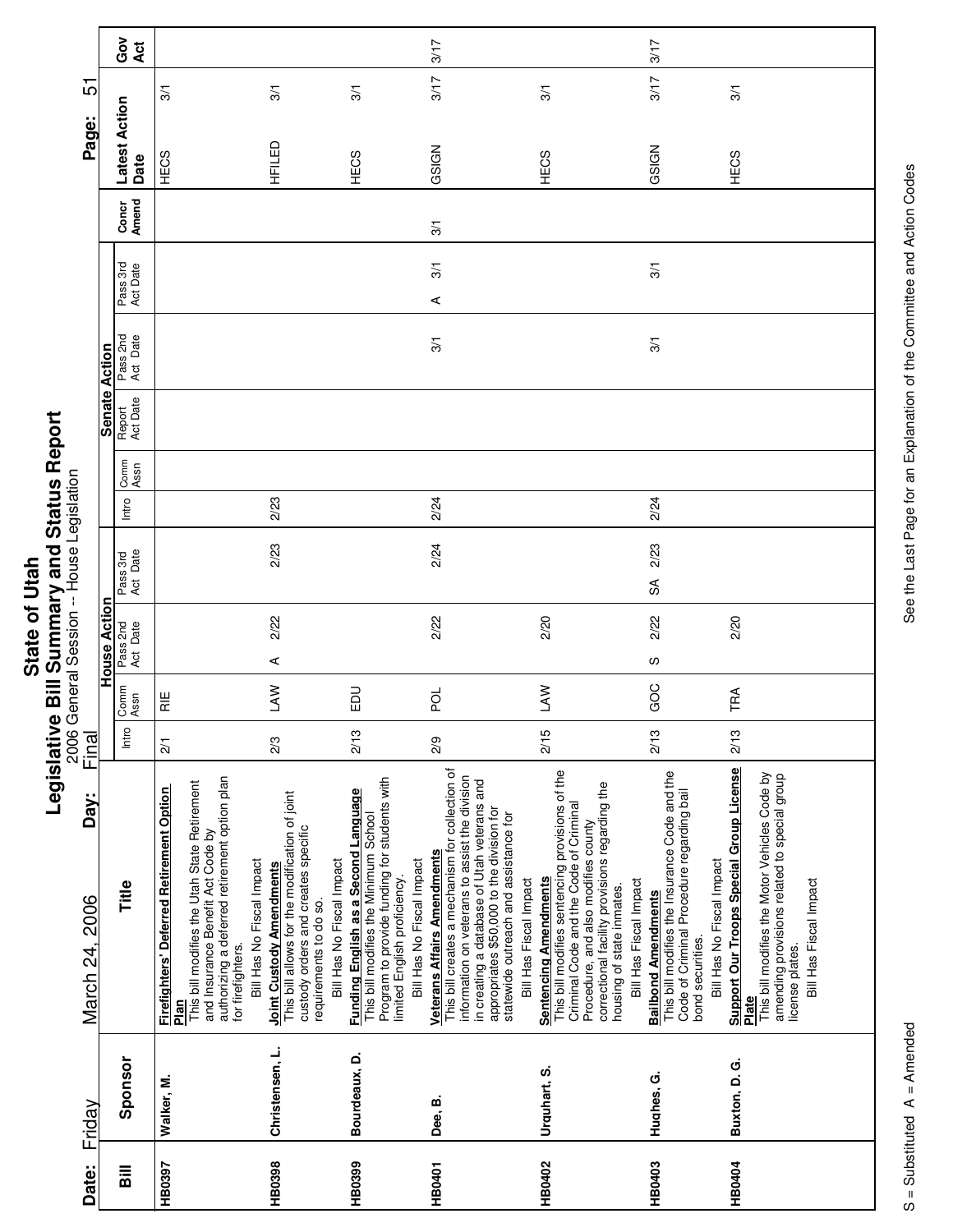| <b>Itah</b> |               |
|-------------|---------------|
|             | $\frac{1}{2}$ |
|             |               |
|             |               |
| ৳           |               |
|             |               |
|             |               |
| State       |               |
|             |               |
|             | ċ             |
|             |               |
|             | $\frac{1}{2}$ |
|             |               |
|             |               |
|             |               |

| Date:          | Friday        | Day:<br>March 24, 2006                                                                                                                                                                                                                                                                          | Final           |              |                      |                        |       |              |                    |                      |                      |                | Page:                 | 52            |                 |
|----------------|---------------|-------------------------------------------------------------------------------------------------------------------------------------------------------------------------------------------------------------------------------------------------------------------------------------------------|-----------------|--------------|----------------------|------------------------|-------|--------------|--------------------|----------------------|----------------------|----------------|-----------------------|---------------|-----------------|
|                |               |                                                                                                                                                                                                                                                                                                 |                 |              | <b>House Action</b>  |                        |       |              | Senate Action      |                      |                      |                |                       |               |                 |
| $\overline{B}$ | Sponsor       | Title                                                                                                                                                                                                                                                                                           | Intro           | Comm<br>Assn | Pass 2nd<br>Act Date | Act Date<br>Pass 3rd   | Intro | Comm<br>Assn | Report<br>Act Date | Pass 2nd<br>Act Date | Pass 3rd<br>Act Date | Amend<br>Concr | Latest Action<br>Date |               | ဝိ<br>ပိ<br>Act |
| <b>HB0405</b>  | Allen, S.     | This bill allows senior citizens to enter state<br><b>State Parks - Senior Permits</b><br>Bill Has Fiscal Impact<br>parks without charge.                                                                                                                                                       | $\overline{21}$ | MAE          |                      |                        |       |              |                    |                      |                      |                | HECS                  | $\frac{5}{2}$ |                 |
| HB0407         | Cosgrove, T.  | This bill creates a counseling program for<br><b>Counseling for Families of Veterans</b><br>servicemembers and their families.<br>Bill Has Fiscal Impact                                                                                                                                        | 2/17            | $rac{9}{1}$  | 2/22                 | 2/24<br>$\mathfrak{F}$ | 2/27  |              |                    | 3/1                  | 3/1                  |                | GSIGN                 | 3/17          | 3/17            |
| <b>HB0408</b>  | Dayton, M.    | consolidated report to be compiled and made<br>This bill modifies the State System of Public<br><b>Public Education Consolidated Report</b><br>Education Code by requiring an annual<br>Bill Has No Fiscal Impact<br>available to the public.                                                   | 2/6             | 品            |                      |                        |       |              |                    |                      |                      |                | HECS                  | 3/1           |                 |
| <b>HB0410</b>  | Fowlke, L.    | Procedure regarding requiring registered sex<br>This bill modifies the Code of Criminal<br>Sex Offender Registration Fee<br>offenders to pay an annual fee.<br>Bill Has Fiscal Impact                                                                                                           | 2/9             | <b>NVT</b>   | 2/22                 | 2/24<br>⋖              | 2/24  |              |                    | 3/1                  | 3/1                  |                | GSIGN                 | 3/17          | 3/17            |
| <b>HB0412</b>  | Hutchings, E. | Education Code by authorizing and requiring<br>This bill modifies the State System of Public<br><b>Addressing Major Disruptions by Public</b><br>school districts and charter schools to<br>address disruptive student behavior.<br>Bill Has No Fiscal Impact<br><b>School Students</b>         | 2/16            | GOC          | 2/23                 |                        |       |              |                    |                      |                      |                | HECS                  | 3/1           |                 |
| <b>HB0413</b>  | Wyatt, S.     | include intentional torts and civil conspiracy.<br>This bill expands the definition of "fault" to<br><b>Comparative Negligence Amendments</b><br>Bill Has No Fiscal Impact                                                                                                                      | 2/2             | $\Xi$        | 2/21                 | 2/21                   | 2/22  | <b>CTP</b>   | 2/23               |                      |                      |                | HFILED                | 3/1           |                 |
| HB0414         | Wyatt, S.     | judicial determination of when an incompetent<br>defendant should be medicated involuntarily.<br>Procedure to establish the procedure for<br><b>Petition for Involuntary Medication of</b><br>This bill modifies the Code of Criminal<br>Bill Has No Fiscal Impact<br><b>Incompetent Person</b> | 2/13            | $\Xi$        | 2/21<br>⋖            | 2/22                   | 2/23  |              |                    | 3/1                  | 3/1                  |                | GSIGN                 | 3/17          | 3/17            |
| <b>HB0416</b>  | Bourdeaux, D. | This bill requires the State Board of Education<br>to establish an accountability system with<br><b>Public Education Accountability</b><br>Bill Has No Fiscal Impact<br>certain requirements.                                                                                                   | 2/21            |              |                      |                        |       |              |                    |                      |                      |                | HECS                  | 3/1           |                 |

 $\overline{\phantom{a}}$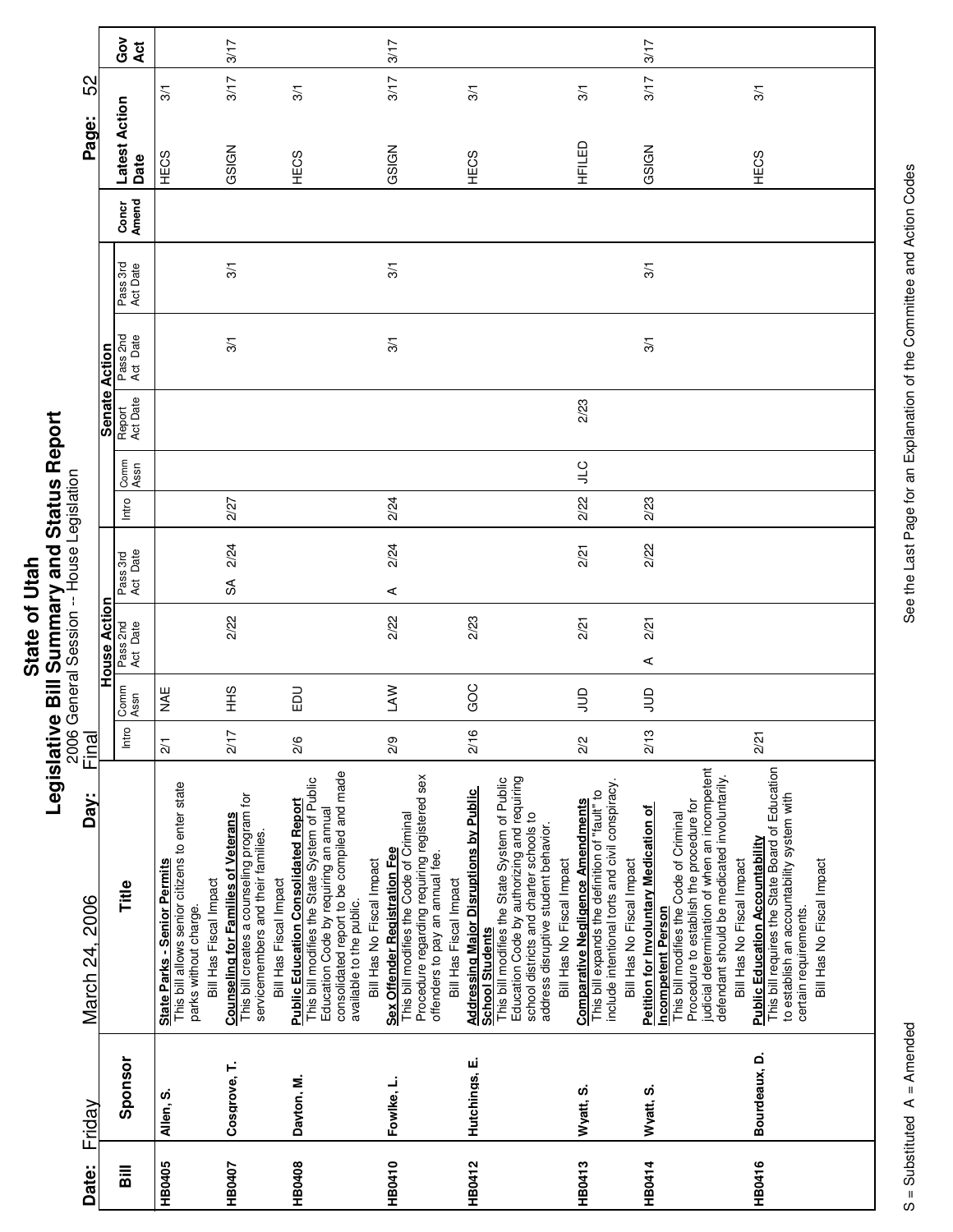|             | i      |
|-------------|--------|
| <b>Utah</b> |        |
|             |        |
| 5           |        |
|             |        |
| State       |        |
|             |        |
|             | ċ      |
|             |        |
|             | Ξ      |
|             | -<br>0 |
|             |        |
|             | י      |

|                                           |                      | Got<br>Act            | 3/17                                                                                                           |                                                                                                                                                                        |                                                                                                                                                  | 3/17                                                                                                                                                                                                |                                                                                                                                                                                                                  | 3/10                                                                                                                                                       |                                                                                                                                                                                                                                                                                               | 3/17                                                                                                                                                                                                                                                                       |  |
|-------------------------------------------|----------------------|-----------------------|----------------------------------------------------------------------------------------------------------------|------------------------------------------------------------------------------------------------------------------------------------------------------------------------|--------------------------------------------------------------------------------------------------------------------------------------------------|-----------------------------------------------------------------------------------------------------------------------------------------------------------------------------------------------------|------------------------------------------------------------------------------------------------------------------------------------------------------------------------------------------------------------------|------------------------------------------------------------------------------------------------------------------------------------------------------------|-----------------------------------------------------------------------------------------------------------------------------------------------------------------------------------------------------------------------------------------------------------------------------------------------|----------------------------------------------------------------------------------------------------------------------------------------------------------------------------------------------------------------------------------------------------------------------------|--|
| 53                                        |                      |                       | 3/17                                                                                                           | 3/1                                                                                                                                                                    | 3/1                                                                                                                                              | 3/17                                                                                                                                                                                                | 3/1                                                                                                                                                                                                              | 3/10                                                                                                                                                       | 3/1                                                                                                                                                                                                                                                                                           | 3/17                                                                                                                                                                                                                                                                       |  |
| Page:                                     |                      | Latest Action<br>Date | GSIGN                                                                                                          | HFILED                                                                                                                                                                 | HECS                                                                                                                                             | GSIGN                                                                                                                                                                                               | HECS                                                                                                                                                                                                             | GSIGN                                                                                                                                                      | HFILED                                                                                                                                                                                                                                                                                        | GSIGN                                                                                                                                                                                                                                                                      |  |
|                                           |                      | Concr<br>Amend        |                                                                                                                |                                                                                                                                                                        |                                                                                                                                                  |                                                                                                                                                                                                     |                                                                                                                                                                                                                  |                                                                                                                                                            |                                                                                                                                                                                                                                                                                               |                                                                                                                                                                                                                                                                            |  |
|                                           |                      | Pass 3rd<br>Act Date  | 3/1                                                                                                            |                                                                                                                                                                        |                                                                                                                                                  | 3/1                                                                                                                                                                                                 |                                                                                                                                                                                                                  | 2/27                                                                                                                                                       |                                                                                                                                                                                                                                                                                               | 3/1                                                                                                                                                                                                                                                                        |  |
|                                           |                      | Pass 2nd<br>Act Date  | 3/1                                                                                                            |                                                                                                                                                                        |                                                                                                                                                  | 3/1                                                                                                                                                                                                 |                                                                                                                                                                                                                  |                                                                                                                                                            |                                                                                                                                                                                                                                                                                               | 3/1                                                                                                                                                                                                                                                                        |  |
|                                           | <b>Senate Action</b> | Report<br>Act Date    |                                                                                                                |                                                                                                                                                                        |                                                                                                                                                  | 2/23                                                                                                                                                                                                |                                                                                                                                                                                                                  | 2/22                                                                                                                                                       |                                                                                                                                                                                                                                                                                               |                                                                                                                                                                                                                                                                            |  |
|                                           |                      | Comm<br>Assn          |                                                                                                                |                                                                                                                                                                        |                                                                                                                                                  | Ιd1                                                                                                                                                                                                 |                                                                                                                                                                                                                  | $_{\rm E}$                                                                                                                                                 |                                                                                                                                                                                                                                                                                               |                                                                                                                                                                                                                                                                            |  |
|                                           |                      | Intro                 | 2/22                                                                                                           | 2/24                                                                                                                                                                   |                                                                                                                                                  | 2/21                                                                                                                                                                                                |                                                                                                                                                                                                                  | 2/20                                                                                                                                                       | 2/23                                                                                                                                                                                                                                                                                          | 2/23                                                                                                                                                                                                                                                                       |  |
|                                           |                      | Pass 3rd<br>Act Date  | 2/21<br>⋖                                                                                                      | 2/24<br>⋖                                                                                                                                                              |                                                                                                                                                  | 2/21                                                                                                                                                                                                |                                                                                                                                                                                                                  | 2/20                                                                                                                                                       | 2/22<br>⋖                                                                                                                                                                                                                                                                                     | 2/22                                                                                                                                                                                                                                                                       |  |
| 2006 General Session -- House Legislation | House Action         | Pass 2nd<br>Act Date  | 2/21<br>$\mathbb{S}^{\mathsf{A}}$                                                                              | 2/22<br>⋖                                                                                                                                                              | 2/23<br>⋖                                                                                                                                        | 2/9                                                                                                                                                                                                 |                                                                                                                                                                                                                  | 2/15<br>$\prec$                                                                                                                                            | 2/22                                                                                                                                                                                                                                                                                          | 2/21                                                                                                                                                                                                                                                                       |  |
|                                           |                      | Comm<br>Assn          | 등                                                                                                              | GOC                                                                                                                                                                    | <b>NVT</b>                                                                                                                                       | GOC                                                                                                                                                                                                 |                                                                                                                                                                                                                  | <b>SUS</b>                                                                                                                                                 | <b>NVT</b>                                                                                                                                                                                                                                                                                    | <b>BUS</b>                                                                                                                                                                                                                                                                 |  |
| Final                                     |                      | Intro                 | 2/6                                                                                                            | 1/31                                                                                                                                                                   | 2/7                                                                                                                                              | 2/2                                                                                                                                                                                                 | 2/6                                                                                                                                                                                                              | 2/6                                                                                                                                                        | 2/7                                                                                                                                                                                                                                                                                           | 2/14                                                                                                                                                                                                                                                                       |  |
| Day:<br>March 24, 2006                    |                      | Title                 | <b>Amendments to Child Protection Registry</b><br>This bill makes changes to the Child<br>Protection Registry. | Municipal Code relating to building inspectors.<br>Municipal Building Inspectors Availability<br>This bill enacts a provision in the Utah<br>Bill Has No Fiscal Impact | This bill modifies the Criminal Code offense of<br>Tampering with Evidence - Amendments<br>Bill Has No Fiscal Impact<br>tampering with evidence. | This bill modifies the Motor Vehicles Code by<br>Limitation on Local Highway Authorities<br>prohibiting a local highway authority from<br>Bill Has No Fiscal Impact<br>enacting certain provisions. | This bill modifies the State Appropriations and<br>Tax Limitation Act and the Transportation<br>Finances Act by creating the Utah Strategic<br>Utah Strategic Highway Projects Fund<br>Bill Has No Fiscal Impact | This bill amends the list of deceptive acts or<br><b>Consumer Sales Practices Act</b><br>Bill Has No Fiscal Impact<br>Highway Projects Fund.<br>Amendments | This bill modifies Title 58, Chapter 37c, Utah<br>amending the regulation of retail sales of<br>Controlled Substance Precursor Act, by<br>practices a supplier is prohibited from<br>committing.<br><b>Methamphetamine - Restriction on</b><br>Bill Has No Fiscal Impact<br><b>Components</b> | Department of Financial Institutions Pay<br>products used to make methamphetamine.<br>This bill modifies provisions governing<br>Department of Financial Institutions.<br>compensation for employees of the<br>Bill Has No Fiscal Impact<br>Bill Has Fiscal Impact<br>Plan |  |
| Friday                                    |                      | Sponsor               | Hutchings, E.                                                                                                  | Tilton, A.                                                                                                                                                             | Wallace, P.                                                                                                                                      | Harper, W.                                                                                                                                                                                          | Ure. D.                                                                                                                                                                                                          | Lawrence, M. S.                                                                                                                                            | Morley, M.                                                                                                                                                                                                                                                                                    | Alexander, J.                                                                                                                                                                                                                                                              |  |
| Date:                                     |                      | <b>Bill</b>           | <b>HB0417</b>                                                                                                  | HB0420                                                                                                                                                                 | <b>HB0421</b>                                                                                                                                    | <b>HB0423</b>                                                                                                                                                                                       | HB0427                                                                                                                                                                                                           | <b>HB0428</b>                                                                                                                                              | HB0429                                                                                                                                                                                                                                                                                        | <b>HB0430</b>                                                                                                                                                                                                                                                              |  |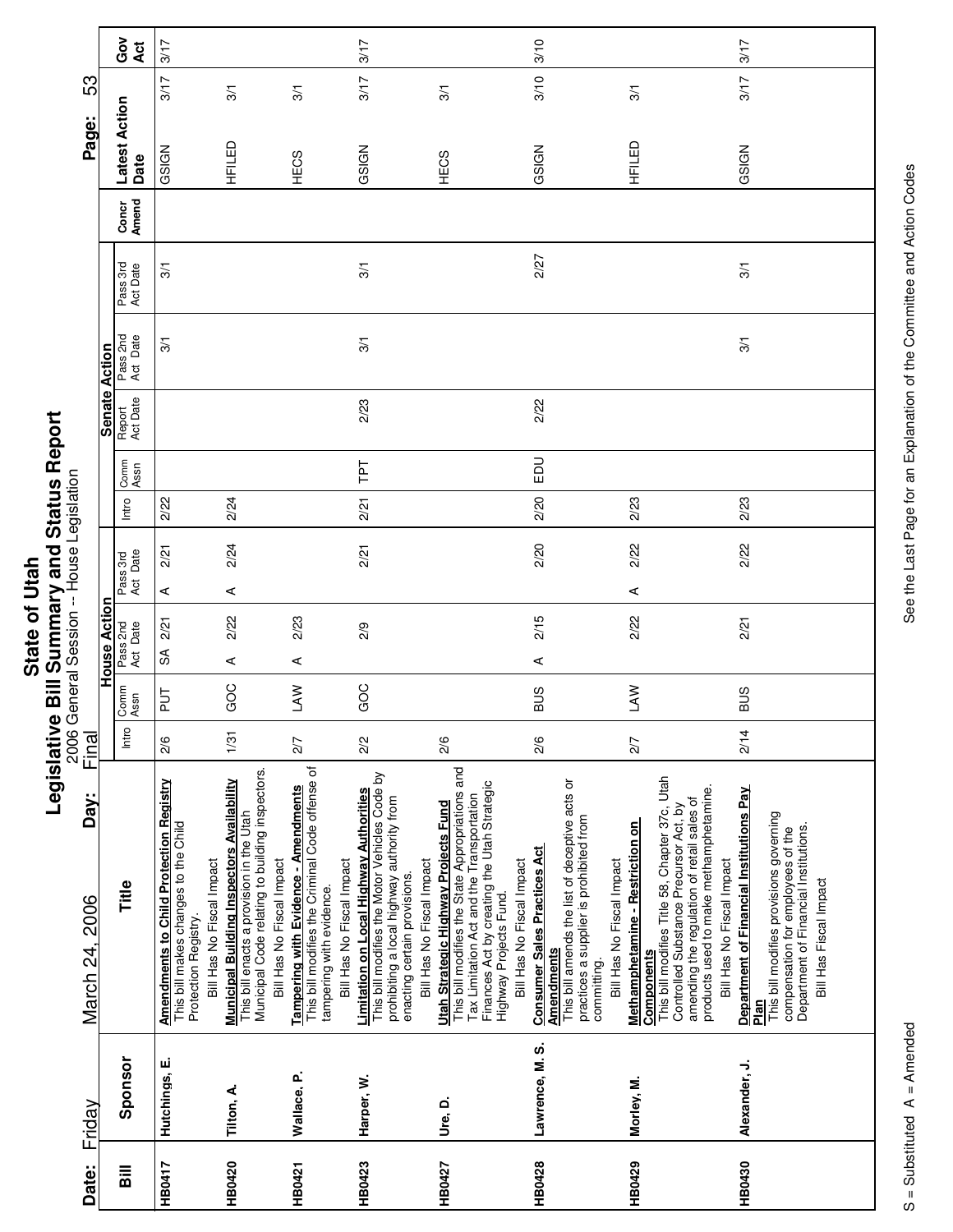|       | $\vec{c}$ |
|-------|-----------|
|       | s<br>S    |
|       |           |
|       |           |
|       |           |
| State | ä         |
|       | --<br>0   |
|       |           |
|       | :         |

| Date:         | Friday          | Day:<br>March 24, 2006                                                                                                                                                                                                                                                          | $\frac{2006}{5}$<br>Final |               |                      | General Session -- House Legislation |      |       |              |                      |                      |                      |                | Page:                 | 54            |            |
|---------------|-----------------|---------------------------------------------------------------------------------------------------------------------------------------------------------------------------------------------------------------------------------------------------------------------------------|---------------------------|---------------|----------------------|--------------------------------------|------|-------|--------------|----------------------|----------------------|----------------------|----------------|-----------------------|---------------|------------|
|               |                 |                                                                                                                                                                                                                                                                                 |                           |               | <b>House Action</b>  |                                      |      |       |              | <b>Senate Action</b> |                      |                      |                |                       |               |            |
| Bill          | Sponsor         | Title                                                                                                                                                                                                                                                                           | Intro                     | Comm<br>Assn  | Pass 2nd<br>Act Date | Pass 3rd<br>Act Date                 |      | Intro | Comm<br>Assn | Report<br>Act Date   | Pass 2nd<br>Act Date | Pass 3rd<br>Act Date | Concr<br>Amend | Latest Action<br>Date |               | Got<br>Act |
| <b>HB0432</b> | Barrus, R.      | provisions to enact the Point-of-Sale Device<br>This bill modifies the Commerce and Trade<br><b>Access to Point-of-sale Devices</b><br>d.<br>Aci                                                                                                                                | 2/7                       | $\frac{1}{2}$ | $\Im$                | 2/21                                 | 2/24 | 2/24  |              |                      |                      |                      |                | HFILED                | $\frac{5}{2}$ |            |
| <b>HB0433</b> | Christensen, L. | <b>Continuing Parental Rights in Disabled</b><br>Bill Has No Fiscal Impact<br>Children                                                                                                                                                                                          | 2/9                       | $rac{9}{5}$   |                      | 2/23                                 |      |       |              |                      |                      |                      |                | HECS                  | 3/1           |            |
|               |                 | Oversight Panel to conduct a study regarding<br>whether, and in what manner, a parent should<br>This bill directs the Child Welfare Legislative<br>retain parental rights in a parent's child who<br>has a disability arising from a brain injury,<br>Bill Has No Fiscal Impact |                           |               |                      |                                      |      |       |              |                      |                      |                      |                |                       |               |            |
| <b>HB0434</b> | Kiser, T.       | This bill creates the Task Force Studying<br><b>Task Force Studying Natural Disasters</b><br>Natural Disasters.                                                                                                                                                                 | 2/9                       | GOC           | $\prec$              | 2/13                                 |      |       |              |                      |                      |                      |                | HECS                  | 3/1           |            |
| HB0435        | Morgan, K.      | reporting of certain data on public schools.<br>This bill modifies requirements for the<br><b>School Reporting Amendments</b><br>Bill Has No Fiscal Impact<br>Bill Has No Fiscal Impact                                                                                         | 2/8                       | 品             |                      | 2/24                                 |      |       |              |                      |                      |                      |                | HECS                  | 3/1           |            |
| <b>HB0436</b> | Hughes, G.      | boundary change between Salt Lake County<br>and Utah County.<br><b>Accommodate County Boundary Change</b><br>This bill modifies boundaries of certain<br>legislative districts to conform with the<br><b>Legislative District Changes to</b>                                    | 2/14                      | pol           | ⋖                    | 2/17                                 | 2/22 | 2/22  | GOP          | 2/23                 | 3/1                  | 3/1                  |                | GSIGN                 | 3/6           | 3/6        |
| <b>HB0437</b> | Morgan, K.      | being denied certification as an interpreter for<br>the hearing impaired based on age.<br>This bill prevents a qualified person from<br><b>Interpreters for Hearing Impaired</b><br>Bill Has No Fiscal Impact<br>Bill Has No Fiscal Impact                                      | 2/9                       | <b>DU</b>     |                      |                                      |      |       |              |                      |                      |                      |                | HECS                  | 3/1           |            |
| HB0438        | Ure, D.         | Cultural, and Convention Facilities Tax part<br>This bill amends the Tourism, Recreation,<br>Sales and Use Tax - Dinner Theaters<br>relating to certain definitions.                                                                                                            | 2/6                       | REV           |                      | 2/23                                 |      |       |              |                      |                      |                      |                | HECS                  | 3/1           |            |
| <b>HB0441</b> | Morgan, K.      | This bill modifies requirements related to the<br>administration of a basic skills competency<br><b>Basic Skills Competency Test</b><br>test to public school students.<br>Bill Has No Fiscal Impact<br>Bill Has Fiscal Impact<br><b>Requirements</b>                           | $\overline{21}$           | DO            |                      |                                      |      |       |              |                      |                      |                      |                | HECS                  | 3/1           |            |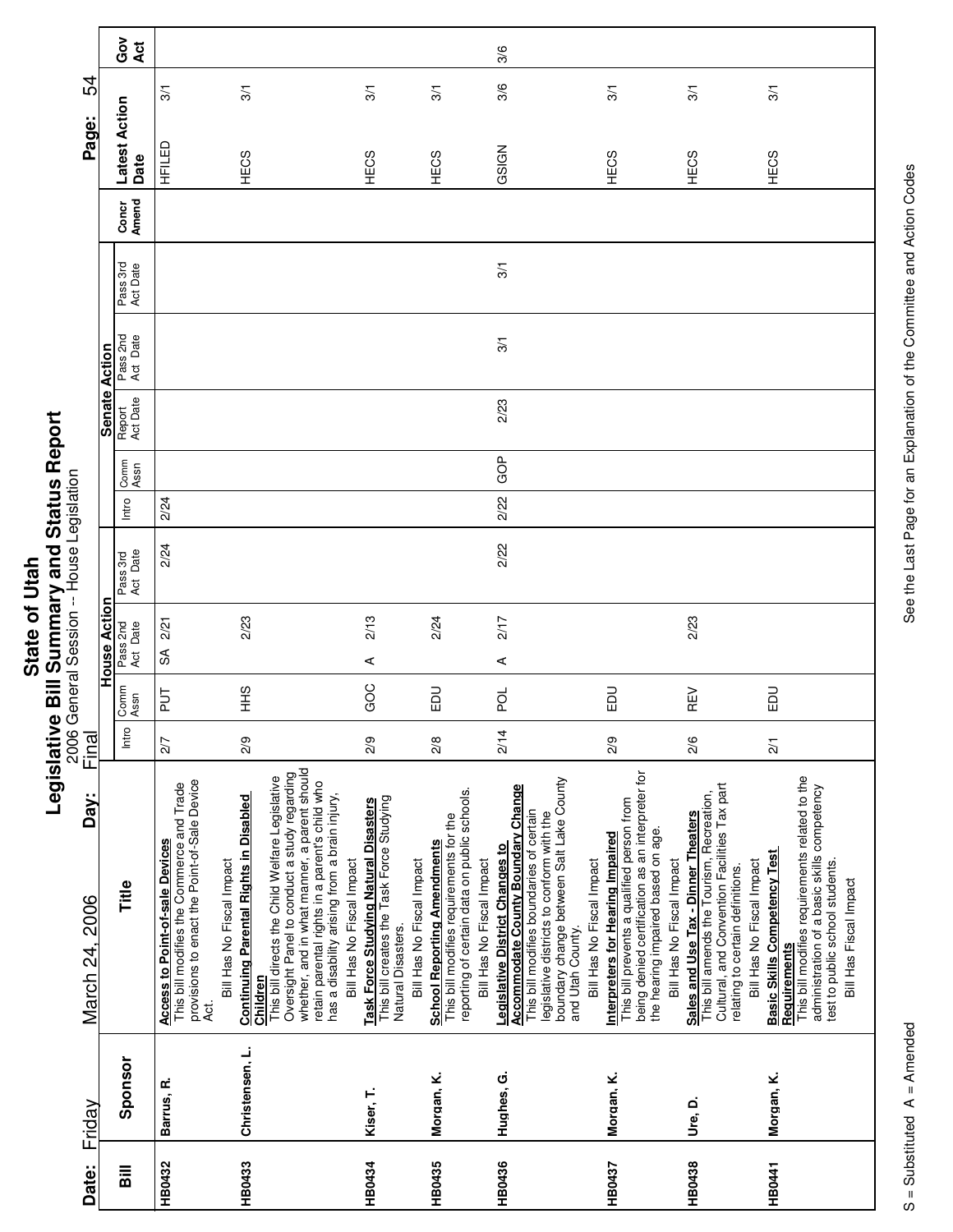|         | i      |
|---------|--------|
|         |        |
|         |        |
|         |        |
|         |        |
|         |        |
| of Utah |        |
|         |        |
|         |        |
|         |        |
| State   |        |
|         |        |
|         | -<br>0 |
|         |        |
|         |        |
|         |        |

| Date:          | Friday       | Day:<br>March 24, 2006                                                                                                                                                                                                                                            | Final          |              |                        |                      |       |              |                    |                      |                      |                | Page:                 | 55   |               |
|----------------|--------------|-------------------------------------------------------------------------------------------------------------------------------------------------------------------------------------------------------------------------------------------------------------------|----------------|--------------|------------------------|----------------------|-------|--------------|--------------------|----------------------|----------------------|----------------|-----------------------|------|---------------|
|                |              |                                                                                                                                                                                                                                                                   |                |              | <b>House Acti</b>      |                      |       |              | <b>Senate</b>      | Action               |                      |                |                       |      |               |
| $\overline{B}$ | Sponsor      | Title                                                                                                                                                                                                                                                             | Intro          | Comm<br>Assn | Pass 2nd<br>Act Date   | Act Date<br>Pass 3rd | Intro | Comm<br>Assn | Report<br>Act Date | Pass 2nd<br>Act Date | Pass 3rd<br>Act Date | Concr<br>Amend | Latest Action<br>Date |      | Ğ<br>O<br>Act |
| <b>HB0444</b>  | Gowans, J.   | <b>Corporation Amendments</b><br>This bill amends voting requirements for<br><b>Irrigation Companies - Nonprofit</b><br>Bill Has No Fiscal Impact<br>nonprofit corporations                                                                                       | 2/7            | NAE          | 2/14                   | 2/17                 | 2/17  | <b>BUS</b>   | 2/23<br>⋖          |                      |                      |                | 山手                    | 3/1  |               |
| HB0446         | Walker, M.   | This bill enacts provisions relating to the sale<br>and purchase of school district surplus lands.<br><b>Surplus Lands Amendments</b><br>Bill Has No Fiscal Impact                                                                                                | 214            | NAE          | 2/22<br>$\mathfrak{F}$ | 2/24<br>⋖            | 2/24  |              |                    | 3/1                  | 3/1                  |                | GSIGN                 | 3/17 | 3/17          |
| <b>HB0447</b>  | Cox, D.      | <b>Educator Phonics Requirements</b><br>This bill establishes prerequisites for<br>obtaining certain educator licenses.<br>Bill Has Fiscal Impact                                                                                                                 | 2/7            | mu           | 2/24<br>⋖              |                      |       |              |                    |                      |                      |                | HECS                  | 3/1  |               |
| <b>HB0448</b>  | Frank, C.    | This bill modifies provisions relating to county<br>Standardizing Documents Filed with the<br>Bill Has No Fiscal Impact<br><b>County Recorder</b><br>recorders.                                                                                                   | 2/3            | <b>POL</b>   | 2/21<br>SÃ             | 2/22                 | 2/23  |              |                    |                      |                      |                | HFILED                | 3/1  |               |
| HB0452         | Hansen, N.   | Observing Juneteenth Day by the State<br>This bill modifies commemorative days<br>Bill Has No Fiscal Impact<br>observed in Utah.                                                                                                                                  | 2/3            |              |                        |                      |       |              |                    |                      |                      |                | HECS                  | 3/1  |               |
| HB0453         | Noel, M.     | This bill creates a restricted account for the<br>receipt and expenditure of certain gifts and<br>Gifts, Grants, and Donations to Office of<br>donations to the Office of the Attorney<br>Bill Has No Fiscal Impact<br>the Attorney General<br>General            | $\frac{10}{2}$ | GOC          | 2/17                   | 2/22                 | 2/22  | GOP          | 2/23               |                      |                      |                | HFILED                | 3/1  |               |
| <b>HB0457</b>  | Dougall, J.  | <b>Amendments to Transportation Provisions</b><br>This bill modifies the State Affairs in General<br>Code by amending provisions relating to<br>Bill Has Fiscal Impact<br>transportation surcharges                                                               | 2/14           | TRA          | 2/21<br>⋖              | 2/22<br>S            | 2/23  |              |                    |                      |                      |                | HFILED                | 3/1  |               |
| HB0458         | Adams, J. S. | This bill modifies responsibility and program<br>provisions of the Governor's Office of<br>Economic Development - Government<br>government procurement contracts.<br>Economic Development related to<br>Bill Has No Fiscal Impact<br><b>Procurement Contracts</b> | $\frac{8}{2}$  | WED          | 2/22                   | 2/24<br>SÃ           | 2/24  |              |                    | 3/1                  | 3/1                  |                | GSIGN                 | 3/13 | 3/13          |

 $\overline{\phantom{a}}$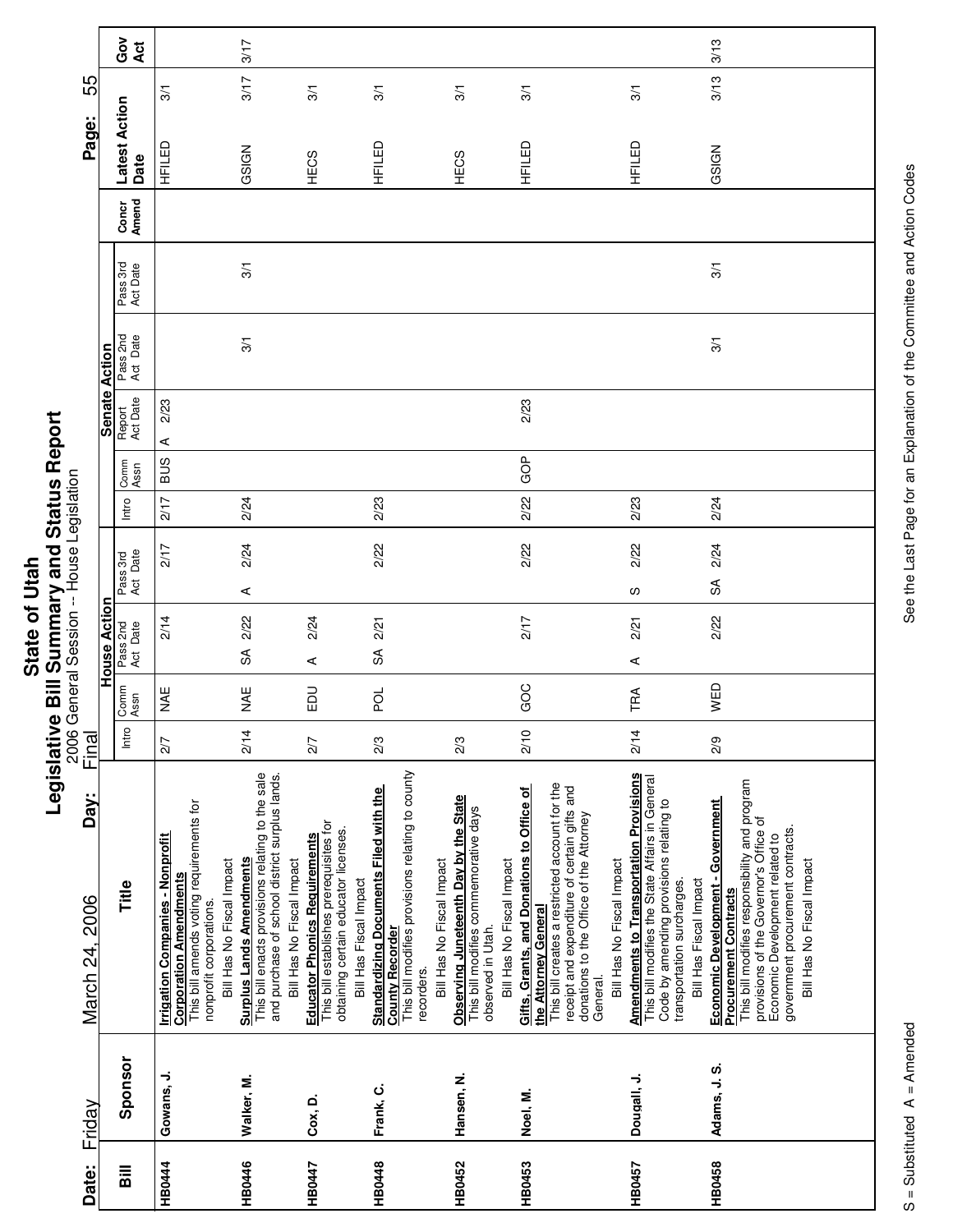| <u>ក្ន</u>  | í      |
|-------------|--------|
| į           |        |
|             |        |
| ð           |        |
|             |        |
| ₫           |        |
|             |        |
| <b>Stat</b> | י<br>נ |
|             |        |
|             | -<br>0 |
|             |        |
|             |        |

Г

Τ

|                                      |                      | Ğo<br>Act               |                                                                                                                                                                              | 3/17                                                                                                                                                                                                                                       |                                                                                                                                                                          |                                                                                                                                                     |                                                                                                                                                                                                          | 3/10                                                                                                                                                                                                                                                                         | 3/10                                                                                                                                                                                                                                                                                  |
|--------------------------------------|----------------------|-------------------------|------------------------------------------------------------------------------------------------------------------------------------------------------------------------------|--------------------------------------------------------------------------------------------------------------------------------------------------------------------------------------------------------------------------------------------|--------------------------------------------------------------------------------------------------------------------------------------------------------------------------|-----------------------------------------------------------------------------------------------------------------------------------------------------|----------------------------------------------------------------------------------------------------------------------------------------------------------------------------------------------------------|------------------------------------------------------------------------------------------------------------------------------------------------------------------------------------------------------------------------------------------------------------------------------|---------------------------------------------------------------------------------------------------------------------------------------------------------------------------------------------------------------------------------------------------------------------------------------|
| 56                                   |                      |                         | 3/1                                                                                                                                                                          | 3/17                                                                                                                                                                                                                                       | 3/1                                                                                                                                                                      | 3/1                                                                                                                                                 | 3/1                                                                                                                                                                                                      | 3/10                                                                                                                                                                                                                                                                         | 3/10                                                                                                                                                                                                                                                                                  |
|                                      |                      |                         |                                                                                                                                                                              |                                                                                                                                                                                                                                            |                                                                                                                                                                          |                                                                                                                                                     |                                                                                                                                                                                                          |                                                                                                                                                                                                                                                                              |                                                                                                                                                                                                                                                                                       |
| Page:                                |                      | Latest Action<br>Date   | HECS                                                                                                                                                                         | GSIGN                                                                                                                                                                                                                                      | HECS                                                                                                                                                                     | HECS                                                                                                                                                | HECS                                                                                                                                                                                                     | GSIGN                                                                                                                                                                                                                                                                        | GSIGN                                                                                                                                                                                                                                                                                 |
|                                      |                      | Concr<br>Amend          |                                                                                                                                                                              |                                                                                                                                                                                                                                            |                                                                                                                                                                          |                                                                                                                                                     |                                                                                                                                                                                                          |                                                                                                                                                                                                                                                                              |                                                                                                                                                                                                                                                                                       |
|                                      |                      | Pass 3rd<br>Act Date    |                                                                                                                                                                              | 2/28                                                                                                                                                                                                                                       |                                                                                                                                                                          |                                                                                                                                                     |                                                                                                                                                                                                          | 2/14                                                                                                                                                                                                                                                                         | 2/15                                                                                                                                                                                                                                                                                  |
|                                      |                      | Pass 2nd<br>Act Date    |                                                                                                                                                                              | 2/27                                                                                                                                                                                                                                       |                                                                                                                                                                          |                                                                                                                                                     |                                                                                                                                                                                                          |                                                                                                                                                                                                                                                                              |                                                                                                                                                                                                                                                                                       |
|                                      | <b>Senate Action</b> | Report<br>Act Date      |                                                                                                                                                                              | 2/16                                                                                                                                                                                                                                       |                                                                                                                                                                          |                                                                                                                                                     |                                                                                                                                                                                                          | 2/9                                                                                                                                                                                                                                                                          | 2/10                                                                                                                                                                                                                                                                                  |
|                                      |                      | Comm<br>Assn            |                                                                                                                                                                              | GOP                                                                                                                                                                                                                                        |                                                                                                                                                                          |                                                                                                                                                     |                                                                                                                                                                                                          | $\Xi$                                                                                                                                                                                                                                                                        | $rac{9}{5}$                                                                                                                                                                                                                                                                           |
|                                      |                      | Intro                   |                                                                                                                                                                              | 2/10                                                                                                                                                                                                                                       |                                                                                                                                                                          |                                                                                                                                                     |                                                                                                                                                                                                          | 1/24                                                                                                                                                                                                                                                                         | 2/2                                                                                                                                                                                                                                                                                   |
| General Session -- House Legislation |                      | Pass 3rd<br>Act Date    |                                                                                                                                                                              | 2/10                                                                                                                                                                                                                                       |                                                                                                                                                                          |                                                                                                                                                     |                                                                                                                                                                                                          | 1/23                                                                                                                                                                                                                                                                         | $\frac{2}{1}$                                                                                                                                                                                                                                                                         |
|                                      | House Action         | Pass 2nd<br>Act Date    |                                                                                                                                                                              | 2/7                                                                                                                                                                                                                                        | 2/24<br>$\mathfrak{F}$                                                                                                                                                   | 2/22<br>S                                                                                                                                           | 2/24                                                                                                                                                                                                     | 1/18                                                                                                                                                                                                                                                                         | 1/20<br>$\prec$                                                                                                                                                                                                                                                                       |
|                                      |                      | Comm<br>Assn            | GOC                                                                                                                                                                          | $\frac{6}{10}$                                                                                                                                                                                                                             | SUS                                                                                                                                                                      | <b>BUS</b>                                                                                                                                          | EDU                                                                                                                                                                                                      | EDU                                                                                                                                                                                                                                                                          | $rac{2}{3}$                                                                                                                                                                                                                                                                           |
|                                      |                      | Intro                   |                                                                                                                                                                              |                                                                                                                                                                                                                                            |                                                                                                                                                                          |                                                                                                                                                     |                                                                                                                                                                                                          |                                                                                                                                                                                                                                                                              |                                                                                                                                                                                                                                                                                       |
| 2006<br>Final                        |                      |                         | $\frac{8}{2}$                                                                                                                                                                | $\frac{2}{1}$                                                                                                                                                                                                                              | 2/13                                                                                                                                                                     | 2/14                                                                                                                                                | 2/3                                                                                                                                                                                                      | 1/16                                                                                                                                                                                                                                                                         | 1/16                                                                                                                                                                                                                                                                                  |
| Day:<br>March 24, 2006               |                      | Title                   | This bill makes changes to the membership of<br>the Pete Suazo Utah Athletic Commission.<br>Pete Suazo Athletic Commission<br>Bill Has No Fiscal Impact<br><b>Amendments</b> | This bill extends the authority to issue general<br><b>Veterans Nursing Home - Extension Bond</b><br>obligation bonds to construct a veterans<br>nursing home in Ogden for two years.<br>Bill Has No Fiscal Impact<br><b>Authorization</b> | Registration Act and the Title Lending<br>This bill modifies the Check Cashing<br><b>Amendments Related to Lending</b><br>Bill Has No Fiscal Impact<br>Registration Act. | This bill modifies provisions related to the<br><b>Workers' Compensation Amendments</b><br>Workers' Compensation Fund.<br>Bill Has No Fiscal Impact | and the Governor encourages "Reading With<br>a Child 20 Minutes a Day."<br>This concurrent resolution of the Legislature<br>Early Childhood Reading Readiness<br>Bill Has No Fiscal Impact<br>Resolution | and the Governor expresses support for civic<br>This concurrent resolution of the Legislature<br><b>Resolution Promoting Utah's Legislators</b><br>education and Utah's Legislators Back to<br>Bill Has No Fiscal Impact<br><b>Back to School Program</b><br>School Program. | and the Governor urges increased awareness<br>of the effects of tobacco, alcohol, and illicit<br>Resolution Regarding the Harmful Effects<br>This concurrent resolution of the Legislature<br>of Tobacco, Alcohol, and Drugs on Youth<br>Bill Has No Fiscal Impact<br>drugs on youth. |
| Friday                               |                      | Sponsor                 | Hughes, G.                                                                                                                                                                   | Hardy, A.                                                                                                                                                                                                                                  | Hoque, D.                                                                                                                                                                | Adams, J.S.                                                                                                                                         | Morgan, K.                                                                                                                                                                                               | Dayton, M.                                                                                                                                                                                                                                                                   | Hansen, N.                                                                                                                                                                                                                                                                            |
| Date:                                |                      | $\overline{\mathbf{B}}$ | <b>HB0460</b>                                                                                                                                                                | <b>HB0461</b>                                                                                                                                                                                                                              | <b>HB0462</b>                                                                                                                                                            | <b>HB0463</b>                                                                                                                                       | HCR001                                                                                                                                                                                                   | <b>HCR002</b>                                                                                                                                                                                                                                                                | HCR003                                                                                                                                                                                                                                                                                |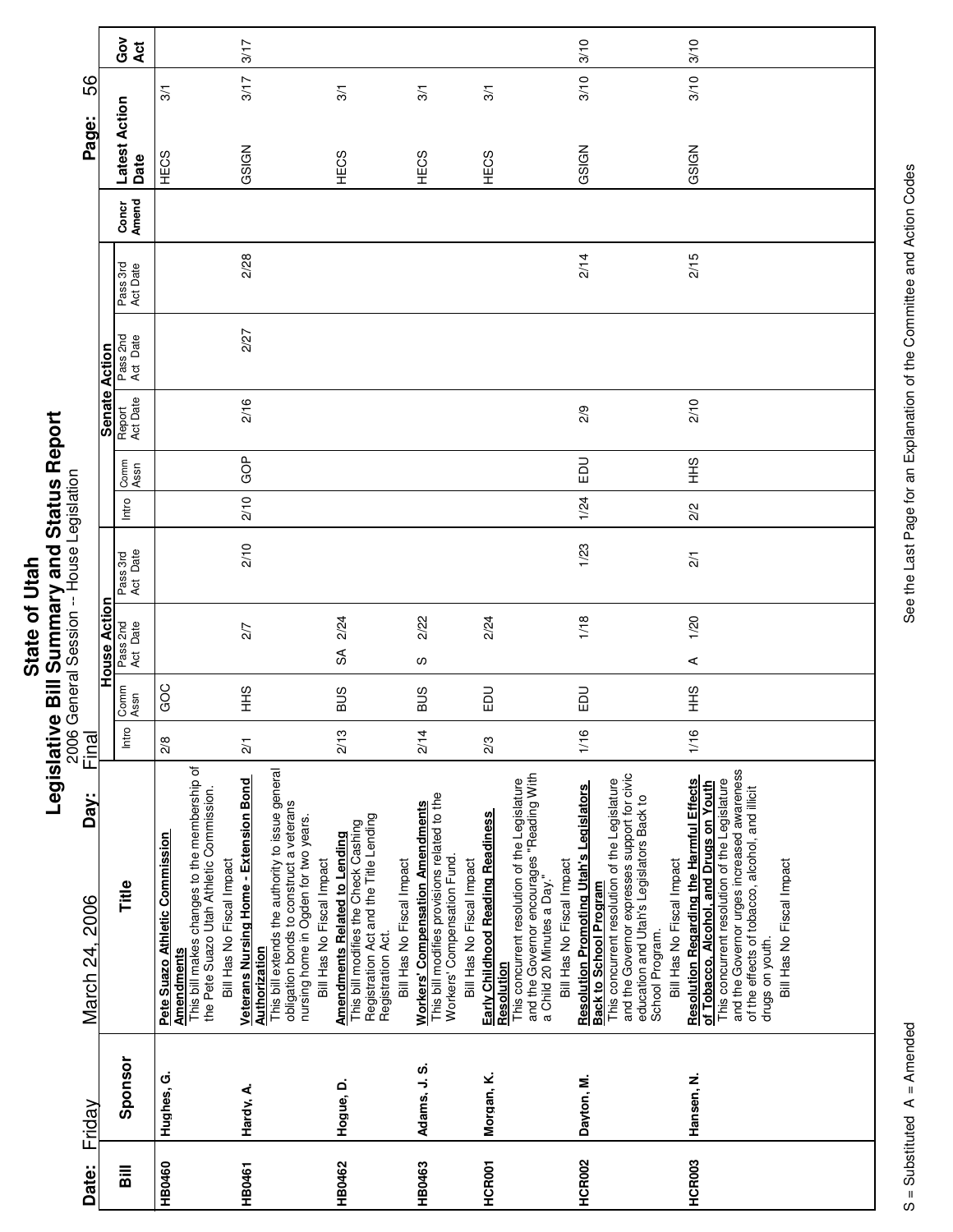|               | Ú                       |
|---------------|-------------------------|
|               | וא או או הא האו האו היי |
|               |                         |
| $\frac{1}{2}$ |                         |
|               |                         |
|               |                         |
|               |                         |
|               |                         |
| ₫             |                         |
|               |                         |
|               |                         |
| <b>Stat</b>   |                         |
|               |                         |
|               | י<br>י                  |
|               |                         |
|               |                         |
|               | :                       |
|               |                         |

|                                           |                      | Got<br>Act            | 3/16                                                                                                                                                                                                                                                                                                                         |                                                                                                                                                                                                                                                                                                                   | 3/17                                                                                                                                                                                                                                                          |                                                                                                                                                                                                                                                                                          |                                                                                                                                                                                                                                                                                                                                    |                                                                                                                                                                                                                                                                                   |
|-------------------------------------------|----------------------|-----------------------|------------------------------------------------------------------------------------------------------------------------------------------------------------------------------------------------------------------------------------------------------------------------------------------------------------------------------|-------------------------------------------------------------------------------------------------------------------------------------------------------------------------------------------------------------------------------------------------------------------------------------------------------------------|---------------------------------------------------------------------------------------------------------------------------------------------------------------------------------------------------------------------------------------------------------------|------------------------------------------------------------------------------------------------------------------------------------------------------------------------------------------------------------------------------------------------------------------------------------------|------------------------------------------------------------------------------------------------------------------------------------------------------------------------------------------------------------------------------------------------------------------------------------------------------------------------------------|-----------------------------------------------------------------------------------------------------------------------------------------------------------------------------------------------------------------------------------------------------------------------------------|
| 57                                        |                      |                       | 3/16                                                                                                                                                                                                                                                                                                                         | 3/1                                                                                                                                                                                                                                                                                                               | 3/17                                                                                                                                                                                                                                                          | 3/15                                                                                                                                                                                                                                                                                     | 3/15                                                                                                                                                                                                                                                                                                                               | 3/15                                                                                                                                                                                                                                                                              |
| Page:                                     |                      | Latest Action<br>Date | GSIGN                                                                                                                                                                                                                                                                                                                        | HFILED                                                                                                                                                                                                                                                                                                            | GSIGN                                                                                                                                                                                                                                                         | <b>HTOLTGOV</b>                                                                                                                                                                                                                                                                          | <b>HTOLTGOV</b>                                                                                                                                                                                                                                                                                                                    | <b>HTOLTGOV</b>                                                                                                                                                                                                                                                                   |
|                                           |                      | Concr<br>Amend        | 2/23                                                                                                                                                                                                                                                                                                                         |                                                                                                                                                                                                                                                                                                                   |                                                                                                                                                                                                                                                               |                                                                                                                                                                                                                                                                                          |                                                                                                                                                                                                                                                                                                                                    |                                                                                                                                                                                                                                                                                   |
|                                           |                      | Pass 3rd<br>Act Date  | 2/22                                                                                                                                                                                                                                                                                                                         |                                                                                                                                                                                                                                                                                                                   | 2/21                                                                                                                                                                                                                                                          | 2/28                                                                                                                                                                                                                                                                                     | 2/13                                                                                                                                                                                                                                                                                                                               | 2/8<br>လ                                                                                                                                                                                                                                                                          |
|                                           |                      | Pass 2nd<br>Act Date  | 2/22                                                                                                                                                                                                                                                                                                                         |                                                                                                                                                                                                                                                                                                                   | 2/21                                                                                                                                                                                                                                                          | 2/28                                                                                                                                                                                                                                                                                     |                                                                                                                                                                                                                                                                                                                                    | $\frac{2}{1}$<br>S                                                                                                                                                                                                                                                                |
|                                           | <b>Senate Action</b> | Report<br>Act Date    | 2/13<br>⋖                                                                                                                                                                                                                                                                                                                    | 2/10                                                                                                                                                                                                                                                                                                              |                                                                                                                                                                                                                                                               | 2/22                                                                                                                                                                                                                                                                                     | 2/8                                                                                                                                                                                                                                                                                                                                | 1/25                                                                                                                                                                                                                                                                              |
|                                           |                      | Comm<br>Assn          | <b>CTC</b>                                                                                                                                                                                                                                                                                                                   | GOP                                                                                                                                                                                                                                                                                                               |                                                                                                                                                                                                                                                               | REV                                                                                                                                                                                                                                                                                      | REV                                                                                                                                                                                                                                                                                                                                | GOP                                                                                                                                                                                                                                                                               |
|                                           |                      | Intro                 | 2/2                                                                                                                                                                                                                                                                                                                          | 2/6                                                                                                                                                                                                                                                                                                               | 2/21                                                                                                                                                                                                                                                          | 2/17                                                                                                                                                                                                                                                                                     | 2/2                                                                                                                                                                                                                                                                                                                                | 1/17                                                                                                                                                                                                                                                                              |
| 2006 General Session -- House Legislation |                      | Pass 3rd<br>Act Date  | $\overline{21}$<br>⋖                                                                                                                                                                                                                                                                                                         | 2/3                                                                                                                                                                                                                                                                                                               | 2/21                                                                                                                                                                                                                                                          | 2/17<br>SA                                                                                                                                                                                                                                                                               | 1/31<br>$\prec$                                                                                                                                                                                                                                                                                                                    | 2/9<br>⋖                                                                                                                                                                                                                                                                          |
|                                           | House Action         | Pass 2nd<br>Act Date  | 1/23                                                                                                                                                                                                                                                                                                                         | 1/31                                                                                                                                                                                                                                                                                                              | 2/17                                                                                                                                                                                                                                                          | 2/15                                                                                                                                                                                                                                                                                     | 1/19                                                                                                                                                                                                                                                                                                                               | 1/16                                                                                                                                                                                                                                                                              |
|                                           |                      | Comm<br>Assn          | ⋖<br>LAW                                                                                                                                                                                                                                                                                                                     | GOC                                                                                                                                                                                                                                                                                                               |                                                                                                                                                                                                                                                               | S<br>REV                                                                                                                                                                                                                                                                                 | REV                                                                                                                                                                                                                                                                                                                                |                                                                                                                                                                                                                                                                                   |
|                                           |                      | Intro                 | 1/18                                                                                                                                                                                                                                                                                                                         | 1/25                                                                                                                                                                                                                                                                                                              | 2/10                                                                                                                                                                                                                                                          | 1/16                                                                                                                                                                                                                                                                                     | 1/16                                                                                                                                                                                                                                                                                                                               | 1/16                                                                                                                                                                                                                                                                              |
| Final<br>Day:<br>March 24, 2006           |                      | Title                 | white crosses as roadside memorials to honor<br>and the Governor supports the placement of<br>This concurrent resolution of the Legislature<br>Patrol Use of White Crosses as Roadside<br>Resolution Supporting Utah Highway<br>patrol officers killed in the line of duty.<br>Bill Has No Fiscal Impact<br><b>Memorials</b> | This concurrent resolution of the Legislature<br>between certain private property owners in<br>Utah and the Federal Bureau of Land<br><b>Resolution Urging Congress to Resolve</b><br>and the Governor urges the United States<br>Congress to resolve the boundary issues<br><b>Camp Williams Boundary Issues</b> | and the Governor recognizes the<br>contributions of Fred C. Adams to the state of<br>This concurrent resolution of the Legislature<br><b>Concurrent Resolution Recognizing</b><br><b>Contributions of Fred C. Adams</b><br>Bill Has No Fiscal Impact<br>Utah. | proposes to amend the Utah Constitution to<br>revise provisions relating to the taxation of<br>Resolution Regarding Property Tax on<br>This joint resolution of the Legislature<br>Bill Has No Fiscal Impact<br>Bill Has Fiscal Impact<br><b>Personal Property</b><br>personal property. | of Choice Act, H.R. 4625, 109th Cong. (2005)<br>Congress to adopt the Health Care Freedom<br>This joint resolution of the Legislature urges<br>Resolution Urging Congressional Action<br>related to the tax deductibility of medical<br>on the Tax Deductibility of Medical<br>Expenses by Individuals<br>expenses by individuals. | and establishes a process and deadlines for<br>preparing, reviewing, and adopting base<br>This rules resolution defines "base budget"<br><b>Joint Rules Resolution - Base Budget</b><br>Bill Has No Fiscal Impact<br>Bill Has No Fiscal Impact<br>budget bills.<br><b>Process</b> |
| Friday                                    |                      | Sponsor               | Ray, P.                                                                                                                                                                                                                                                                                                                      | Hogue, D.                                                                                                                                                                                                                                                                                                         | Bowman, D.                                                                                                                                                                                                                                                    | Dougall, J.                                                                                                                                                                                                                                                                              | Hutchings, E.                                                                                                                                                                                                                                                                                                                      | Bigelow, R.                                                                                                                                                                                                                                                                       |
| Date:                                     |                      | Bill                  | HCR004                                                                                                                                                                                                                                                                                                                       | HCR005                                                                                                                                                                                                                                                                                                            | <b>HCR006</b>                                                                                                                                                                                                                                                 | HJR001                                                                                                                                                                                                                                                                                   | <b>HJR002</b>                                                                                                                                                                                                                                                                                                                      | HJR003                                                                                                                                                                                                                                                                            |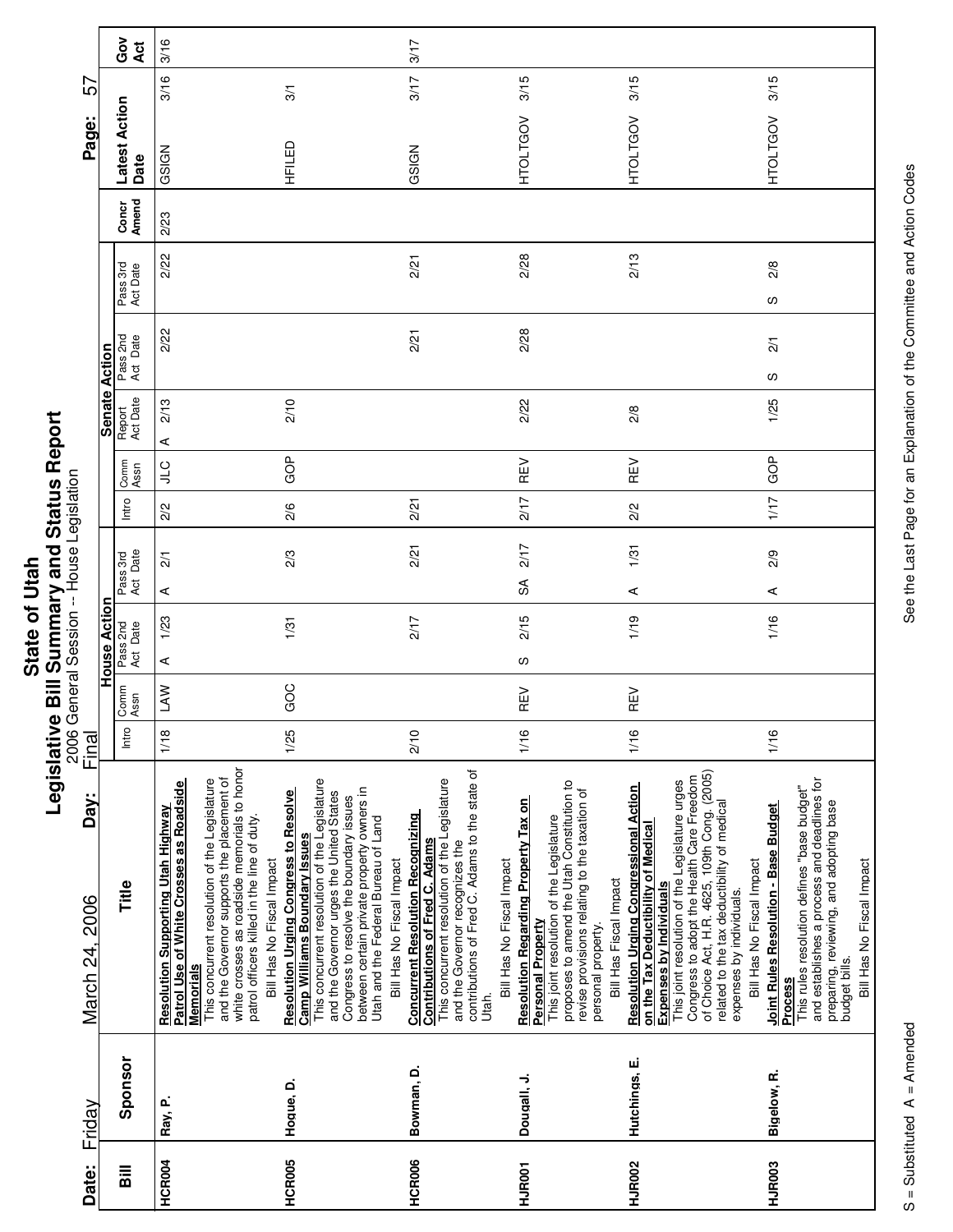|                           | ና<br>የ      |
|---------------------------|-------------|
| $\ddot{a}$                |             |
| $\overline{\overline{c}}$ |             |
|                           | ייש האם האו |
| State                     |             |
|                           |             |
|                           | į           |
|                           | ı           |
|                           |             |
|                           |             |

Г

Τ

| Date:                              | Friday       | Day:<br>March 24, 2006                                                                                                                                                                                                                                                                                                                                    | Final |              |                      |                      |       |              |                      |                      |                      |                | Page:                 | 58            |
|------------------------------------|--------------|-----------------------------------------------------------------------------------------------------------------------------------------------------------------------------------------------------------------------------------------------------------------------------------------------------------------------------------------------------------|-------|--------------|----------------------|----------------------|-------|--------------|----------------------|----------------------|----------------------|----------------|-----------------------|---------------|
|                                    |              |                                                                                                                                                                                                                                                                                                                                                           |       |              | House Action         |                      |       |              | <b>Senate Action</b> |                      |                      |                |                       |               |
| $\overline{\overline{\mathbf{a}}}$ | Sponsor      | Title                                                                                                                                                                                                                                                                                                                                                     | Intro | Comm<br>Assn | Pass 2nd<br>Act Date | Act Date<br>Pass 3rd | Intro | Comm<br>Assn | Report<br>Act Date   | Pass 2nd<br>Act Date | Pass 3rd<br>Act Date | Concr<br>Amend | Latest Action<br>Date | Ğ<br>Act      |
| <b>HJR004</b>                      | Mascaro, S.  | This joint resolution of the Legislature affirms<br><b>Resolution Supporting Medicaid Preferred</b><br>the authority of the Department of Health to<br>Drug List for Acid Reflux and Statins<br>create certain drug lists and urges<br>Bill Has No Fiscal Impact<br>implementation of the lists.                                                          | 1/16  |              |                      |                      |       |              |                      |                      |                      |                | HECS                  | $\frac{5}{2}$ |
| HJR005                             | Wheatley, M. | This joint resolution of the Legislature<br>proposes to amend the Utah Constitution to<br>modify a provision regarding property tax<br><b>Resolution Providing Property Tax</b><br>Bill Has Fiscal Impact<br><b>Exemption for Veterans</b><br>exemptions.                                                                                                 | 1/16  | REV          |                      |                      |       |              |                      |                      |                      |                | HECS                  | 3/1           |
| HJR006                             | Hogue, D.    | proposes to amend the Utah Constitution to<br>enact a provision relating to property tax on<br>Resolution Limiting Property Tax on<br>This joint resolution of the Legislature<br>Bill Has Fiscal Impact<br><b>Primary Residence</b><br>primary residences.                                                                                               | 1/18  | REV          |                      |                      |       |              |                      |                      |                      |                | HECS                  | 3/1           |
| <b>HJR007</b>                      | Bigelow, R.  | constitutional amendment to protect children<br>expresses opposition to a recent decision of<br>the United States Supreme Court regarding<br>pornography and urges Congress to pass a<br><b>Supreme Court's Pornography Decision</b><br>This joint resolution of the Legislature<br><b>Resolution Opposing United States</b><br>Bill Has No Fiscal Impact | 1/25  | <b>NYT</b>   | $\overline{2}$<br>⋖  | 2/6                  | 2/7   | GOP          | 2/15                 |                      | 2/20                 |                | <b>HTOLTGOV</b>       | 3/9           |
| <b>HJR008</b>                      | Allen, S.    | modify provisions relating to succession in the<br>offices of Governor and Lieutenant Governor.<br>proposes to amend the Utah Constitution to<br><b>Resolution Revising Executive Officer</b><br>Succession Provisions<br>This joint resolution of the Legislature<br>Bill Has Fiscal Impact                                                              | 1/16  | GOC          | 1/26                 | 2/7                  | 2/8   | ⋖<br>GOP     | 2/16                 |                      |                      |                | HFILED                | 3/1           |
| HJR009                             | Lockhart, R. | Joint Rules Resolution - Recodification and<br>This resolution recodifies and revises Joint<br>Bill Has No Fiscal Impact<br>Revisions<br>Rules.                                                                                                                                                                                                           | 1/16  |              | 1/16                 | 1/19<br>⋖            | 1/20  |              |                      | 1/25                 | 1/25                 |                | <b>HTOLTGOV</b>       | 2/2           |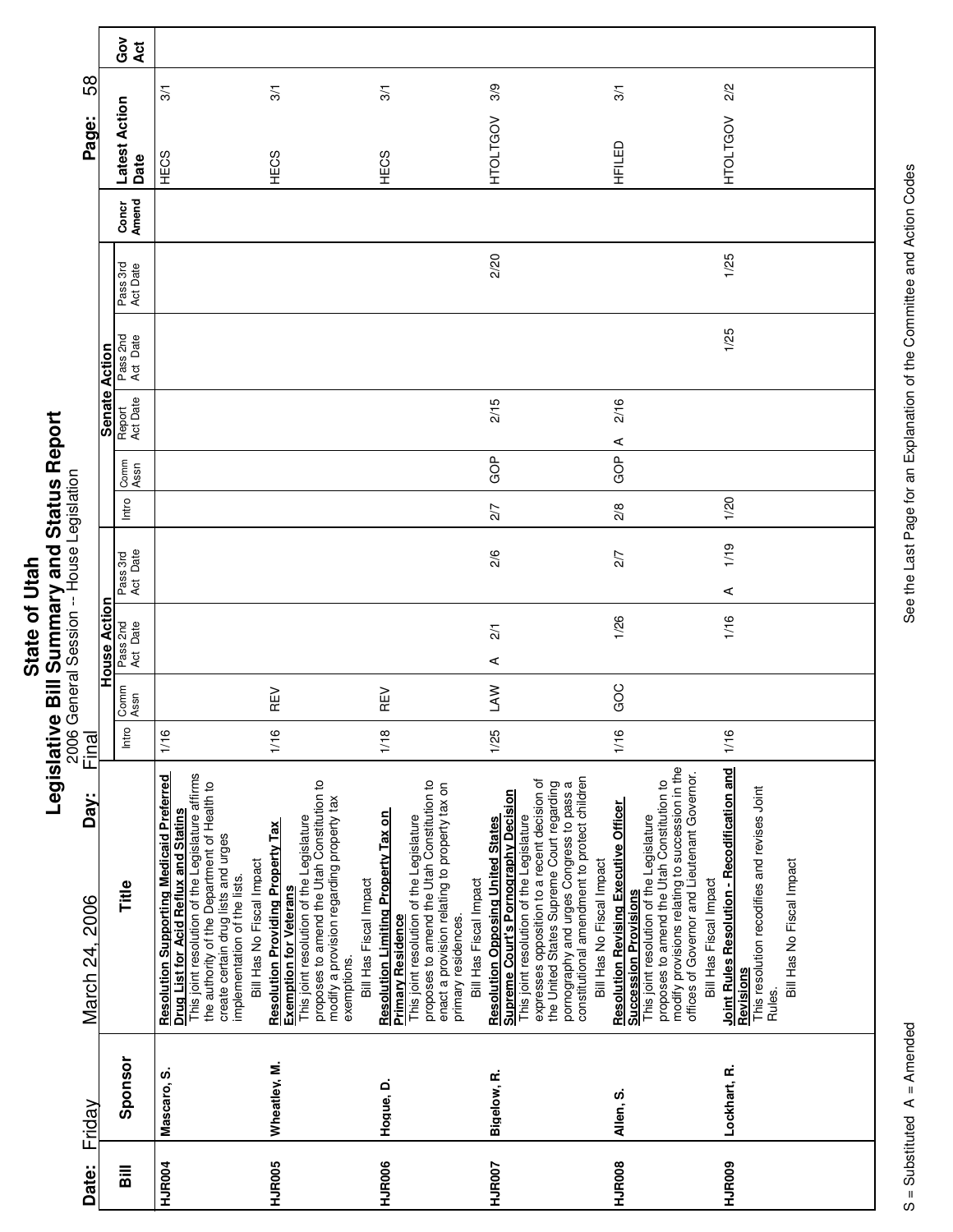|             | j                  |
|-------------|--------------------|
|             |                    |
|             | {<br>{             |
| Į           |                    |
| Ξ<br>Ī      | .<br>ייש האי האי ו |
|             |                    |
|             |                    |
|             |                    |
| <b>Stat</b> |                    |
|             |                    |
|             |                    |
|             | .<br>F             |
|             |                    |
|             | İ                  |
|             |                    |

|                        |                     | ဝိ<br>ပိ<br>Act       |                                                                                                                                                                                                                         |                                                                                                                                                                                                                                                                                                                                      |                                                                                                                                                                                                                                                                                            |                                                                                                                                                                                                                                                              |                                                                                                                                                                                                                                                                                                       |                                                                                                                                                                                                                                                                                                       |
|------------------------|---------------------|-----------------------|-------------------------------------------------------------------------------------------------------------------------------------------------------------------------------------------------------------------------|--------------------------------------------------------------------------------------------------------------------------------------------------------------------------------------------------------------------------------------------------------------------------------------------------------------------------------------|--------------------------------------------------------------------------------------------------------------------------------------------------------------------------------------------------------------------------------------------------------------------------------------------|--------------------------------------------------------------------------------------------------------------------------------------------------------------------------------------------------------------------------------------------------------------|-------------------------------------------------------------------------------------------------------------------------------------------------------------------------------------------------------------------------------------------------------------------------------------------------------|-------------------------------------------------------------------------------------------------------------------------------------------------------------------------------------------------------------------------------------------------------------------------------------------------------|
| 59                     |                     |                       | $\frac{5}{2}$                                                                                                                                                                                                           | 3/1                                                                                                                                                                                                                                                                                                                                  | 3/1                                                                                                                                                                                                                                                                                        | 3/1                                                                                                                                                                                                                                                          | 3/9                                                                                                                                                                                                                                                                                                   | 3/9                                                                                                                                                                                                                                                                                                   |
| Page:                  |                     | Latest Action<br>Date | 品于                                                                                                                                                                                                                      | HECS                                                                                                                                                                                                                                                                                                                                 | HFILED                                                                                                                                                                                                                                                                                     | HECS                                                                                                                                                                                                                                                         | <b>HTOLTGOV</b>                                                                                                                                                                                                                                                                                       | <b>HTOLTGOV</b>                                                                                                                                                                                                                                                                                       |
|                        |                     | Amend<br>Concr        |                                                                                                                                                                                                                         |                                                                                                                                                                                                                                                                                                                                      |                                                                                                                                                                                                                                                                                            |                                                                                                                                                                                                                                                              |                                                                                                                                                                                                                                                                                                       | 2/24                                                                                                                                                                                                                                                                                                  |
|                        |                     | Pass 3rd<br>Act Date  |                                                                                                                                                                                                                         |                                                                                                                                                                                                                                                                                                                                      |                                                                                                                                                                                                                                                                                            |                                                                                                                                                                                                                                                              | 2/24                                                                                                                                                                                                                                                                                                  | 2/23                                                                                                                                                                                                                                                                                                  |
|                        | Action              | Pass 2nd<br>Act Date  |                                                                                                                                                                                                                         |                                                                                                                                                                                                                                                                                                                                      |                                                                                                                                                                                                                                                                                            |                                                                                                                                                                                                                                                              |                                                                                                                                                                                                                                                                                                       |                                                                                                                                                                                                                                                                                                       |
|                        | <b>Senate</b>       | Act Date<br>Report    | 2/16                                                                                                                                                                                                                    |                                                                                                                                                                                                                                                                                                                                      |                                                                                                                                                                                                                                                                                            |                                                                                                                                                                                                                                                              | 2/21                                                                                                                                                                                                                                                                                                  | 2/20<br>⋖                                                                                                                                                                                                                                                                                             |
|                        |                     | Comm<br>Assn          | GOP                                                                                                                                                                                                                     |                                                                                                                                                                                                                                                                                                                                      |                                                                                                                                                                                                                                                                                            |                                                                                                                                                                                                                                                              | $rac{9}{5}$                                                                                                                                                                                                                                                                                           | <b>DO</b>                                                                                                                                                                                                                                                                                             |
|                        |                     | Intro                 | 2/13                                                                                                                                                                                                                    |                                                                                                                                                                                                                                                                                                                                      | 2/22                                                                                                                                                                                                                                                                                       |                                                                                                                                                                                                                                                              | 2/13                                                                                                                                                                                                                                                                                                  | 2/13                                                                                                                                                                                                                                                                                                  |
|                        |                     | Act Date<br>Pass 3rd  | 2/10<br>⋖                                                                                                                                                                                                               |                                                                                                                                                                                                                                                                                                                                      | 2/21                                                                                                                                                                                                                                                                                       |                                                                                                                                                                                                                                                              | 2/13                                                                                                                                                                                                                                                                                                  | 2/13                                                                                                                                                                                                                                                                                                  |
|                        | <b>House Action</b> | Pass 2nd<br>Act Date  | 1/27                                                                                                                                                                                                                    | 2/23<br>$\mathfrak{F}$                                                                                                                                                                                                                                                                                                               | 2/16                                                                                                                                                                                                                                                                                       | 2/6                                                                                                                                                                                                                                                          | 1/27                                                                                                                                                                                                                                                                                                  | 1/27<br>⋖                                                                                                                                                                                                                                                                                             |
|                        |                     | Comm<br>Assn          |                                                                                                                                                                                                                         | <b>DU</b>                                                                                                                                                                                                                                                                                                                            | <b>NV</b>                                                                                                                                                                                                                                                                                  | TRA                                                                                                                                                                                                                                                          | $rac{9}{1}$                                                                                                                                                                                                                                                                                           | EDU                                                                                                                                                                                                                                                                                                   |
| Final                  |                     | Intro                 | 1/16                                                                                                                                                                                                                    | 1/18                                                                                                                                                                                                                                                                                                                                 | 1/18                                                                                                                                                                                                                                                                                       | 1/19                                                                                                                                                                                                                                                         | 1/20                                                                                                                                                                                                                                                                                                  | 1/20                                                                                                                                                                                                                                                                                                  |
| Day:<br>March 24, 2006 |                     | Title                 | This resolution amends the timing<br>requirement for filing a Declaration of Conflict<br><b>Joint Rules Resolution - Disclosure of</b><br>Bill Has No Fiscal Impact<br><b>Conflict of Interest</b><br>of Interest form. | Academic Competitiveness program and any<br>other proposal that would create federal<br><b>Resolution Expressing Opposition to</b><br>Federal Encroachment on Education<br>control of school curricula or otherwise<br>This joint resolution of the Legislature<br>expresses opposition to the proposed<br>Bill Has No Fiscal Impact | <b>County Expansion of Correctional Facilities</b><br>through a contract with the Utah Department<br>supports jail expansion in Garfield County<br><b>Joint Resolution Supporting Garfield</b><br>This joint resolution of the Legislature<br>Bill Has No Fiscal Impact<br>of Corrections. | Congress to change the name of Hill Air<br>Force Base to "Reagan Hill Air Force Base."<br>This joint resolution of the Legislature urges<br><b>Resolution Urging Congressional Name</b><br><b>Change of Hill Air Force Base</b><br>Bill Has No Fiscal Impact | state agencies to replace "mental retardation"<br>This joint resolution of the Legislature urges<br><b>Update References to Mental Retardation</b><br>references in their documents with a more<br><b>Resolution Urging State Agencies to</b><br>Bill Has No Fiscal Impact<br>respectful description. | Joint Resolution Raising Public Awareness<br>awareness of the contributions paraeducators<br>make in educating children in public schools.<br>This joint resolution of the Legislature urges<br>the citizens of Utah to increase their<br>of Vital Role of Paraeducators<br>Bill Has No Fiscal Impact |
| Friday                 |                     | Sponsor               | Romero, R.                                                                                                                                                                                                              | Cox, D.                                                                                                                                                                                                                                                                                                                              | Noel, M.                                                                                                                                                                                                                                                                                   | Christensen, L.                                                                                                                                                                                                                                              | Hogue, D.                                                                                                                                                                                                                                                                                             | Menlove, R.                                                                                                                                                                                                                                                                                           |
| Date:                  |                     | $\overline{B}$        | HJR010                                                                                                                                                                                                                  | HJR011                                                                                                                                                                                                                                                                                                                               | HJR012                                                                                                                                                                                                                                                                                     | HJR013                                                                                                                                                                                                                                                       | HJR014                                                                                                                                                                                                                                                                                                | HJR015                                                                                                                                                                                                                                                                                                |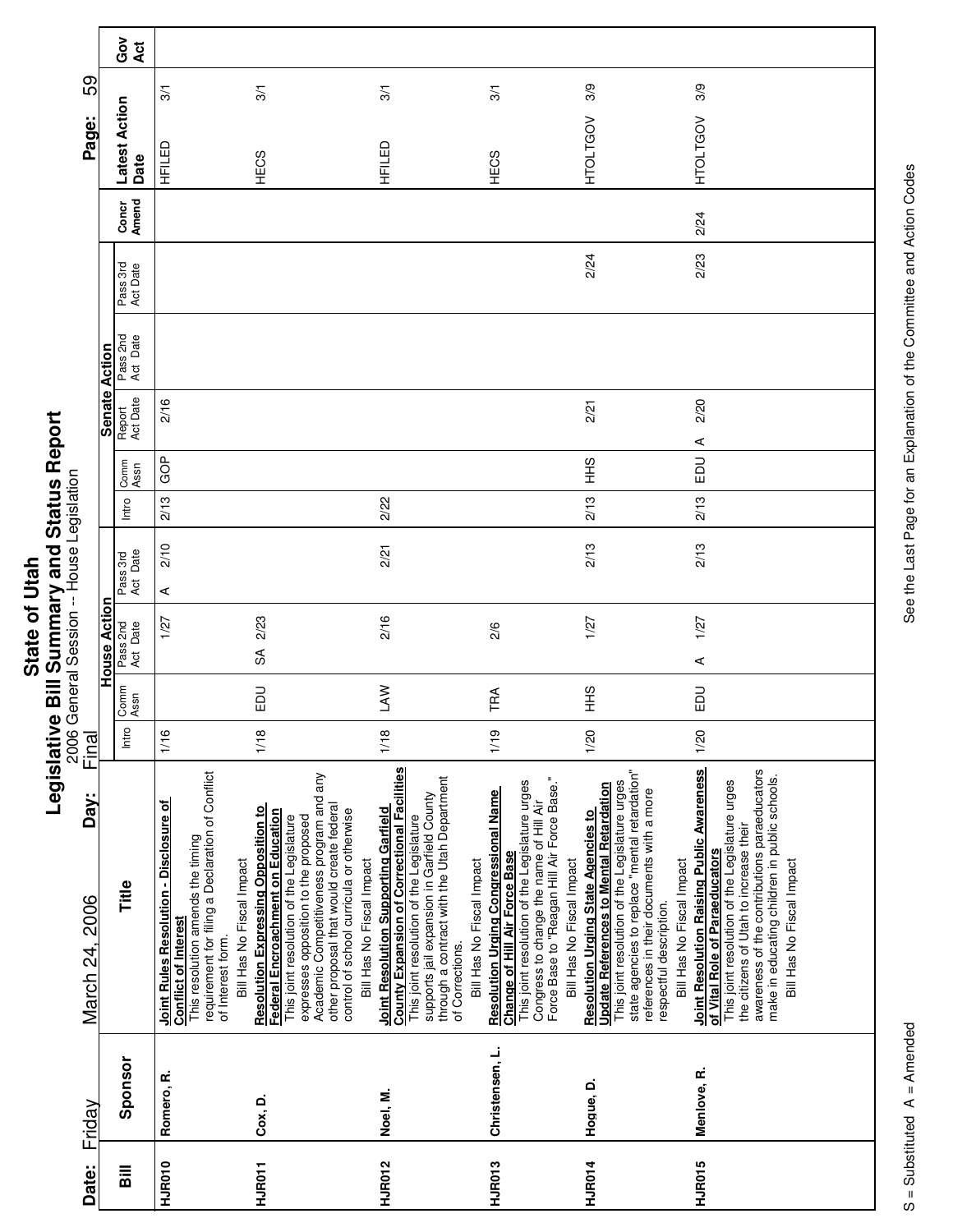|        | j           |
|--------|-------------|
|        |             |
|        | ا<br>ا      |
|        |             |
| c<br>t | יים האף האי |
| ċ<br>ó |             |
|        |             |
|        |             |
|        | ī           |

|                        |                     | ဝိ<br>ဝိ<br>Act       |                                                                                                                                                                                                                                                                   |                                                                                                                                                                                                                                                                  |                                                                                                                                                                             |                                                                                                                                                                                                                                                                     |                                                                                                                                                                                                                                      |                                                                                                                                                                                                                                  |
|------------------------|---------------------|-----------------------|-------------------------------------------------------------------------------------------------------------------------------------------------------------------------------------------------------------------------------------------------------------------|------------------------------------------------------------------------------------------------------------------------------------------------------------------------------------------------------------------------------------------------------------------|-----------------------------------------------------------------------------------------------------------------------------------------------------------------------------|---------------------------------------------------------------------------------------------------------------------------------------------------------------------------------------------------------------------------------------------------------------------|--------------------------------------------------------------------------------------------------------------------------------------------------------------------------------------------------------------------------------------|----------------------------------------------------------------------------------------------------------------------------------------------------------------------------------------------------------------------------------|
| 60                     |                     |                       | 3/1                                                                                                                                                                                                                                                               | 3/1                                                                                                                                                                                                                                                              | 3/1                                                                                                                                                                         | 3/1                                                                                                                                                                                                                                                                 | 3/1                                                                                                                                                                                                                                  | 3/1                                                                                                                                                                                                                              |
| Page:                  |                     | Latest Action<br>Date | HFILED                                                                                                                                                                                                                                                            | HECS                                                                                                                                                                                                                                                             | HECS                                                                                                                                                                        | HECS                                                                                                                                                                                                                                                                | HECS                                                                                                                                                                                                                                 | HECS                                                                                                                                                                                                                             |
|                        |                     | Amend<br>Concr        |                                                                                                                                                                                                                                                                   |                                                                                                                                                                                                                                                                  |                                                                                                                                                                             |                                                                                                                                                                                                                                                                     |                                                                                                                                                                                                                                      |                                                                                                                                                                                                                                  |
|                        |                     | Pass 3rd<br>Act Date  |                                                                                                                                                                                                                                                                   |                                                                                                                                                                                                                                                                  |                                                                                                                                                                             |                                                                                                                                                                                                                                                                     |                                                                                                                                                                                                                                      |                                                                                                                                                                                                                                  |
|                        |                     | Pass 2nd<br>Act Date  |                                                                                                                                                                                                                                                                   |                                                                                                                                                                                                                                                                  |                                                                                                                                                                             |                                                                                                                                                                                                                                                                     |                                                                                                                                                                                                                                      |                                                                                                                                                                                                                                  |
|                        | Senate Action       | Report<br>Act Date    | 2/16                                                                                                                                                                                                                                                              |                                                                                                                                                                                                                                                                  |                                                                                                                                                                             |                                                                                                                                                                                                                                                                     |                                                                                                                                                                                                                                      |                                                                                                                                                                                                                                  |
|                        |                     | Comm<br>Assn          | REV                                                                                                                                                                                                                                                               |                                                                                                                                                                                                                                                                  |                                                                                                                                                                             |                                                                                                                                                                                                                                                                     |                                                                                                                                                                                                                                      |                                                                                                                                                                                                                                  |
|                        |                     | Intro                 | 2/14                                                                                                                                                                                                                                                              |                                                                                                                                                                                                                                                                  |                                                                                                                                                                             |                                                                                                                                                                                                                                                                     |                                                                                                                                                                                                                                      |                                                                                                                                                                                                                                  |
|                        |                     | Act Date<br>Pass 3rd  | 2/13                                                                                                                                                                                                                                                              |                                                                                                                                                                                                                                                                  |                                                                                                                                                                             |                                                                                                                                                                                                                                                                     |                                                                                                                                                                                                                                      |                                                                                                                                                                                                                                  |
|                        | <b>House Action</b> | Pass 2nd<br>Act Date  | 1/31                                                                                                                                                                                                                                                              |                                                                                                                                                                                                                                                                  |                                                                                                                                                                             |                                                                                                                                                                                                                                                                     |                                                                                                                                                                                                                                      |                                                                                                                                                                                                                                  |
|                        |                     | Comm<br>Assn          | REV                                                                                                                                                                                                                                                               | REV                                                                                                                                                                                                                                                              |                                                                                                                                                                             |                                                                                                                                                                                                                                                                     |                                                                                                                                                                                                                                      |                                                                                                                                                                                                                                  |
| Final                  |                     | Intro                 | 1/24                                                                                                                                                                                                                                                              | 1/26                                                                                                                                                                                                                                                             | 1/26                                                                                                                                                                        | 1/27                                                                                                                                                                                                                                                                | 1/30                                                                                                                                                                                                                                 | 2/2                                                                                                                                                                                                                              |
| Day:<br>March 24, 2006 |                     | Title                 | Resolution Urging Congressional Repeal of<br>This joint resolution of the Legislature urges<br>Utah's congressional delegation to support<br>the repeal of the federal excise tax on<br>Federal Excise Tax on<br><b>Telecommunications</b><br>telecommunications. | modify provisions relating to the judicial power<br>This joint resolution of the Legislature<br>proposes to amend the Utah Constitution to<br><b>Resolution Regarding Judicial Power</b><br>Bill Has No Fiscal Impact<br>Bill Has Fiscal Impact<br>of the state. | This joint resolution modifies legislative<br>Joint Rules Resolution - Legislative<br><b>Expense Reimbursement Process</b><br>Bill Has Fiscal Impact<br>expense provisions. | supports the Topaz Museum Board's efforts<br><b>Joint Resolution Supporting Recognition</b><br>to build a conservation center and learning<br>This joint resolution of the Legislature<br>Bill Has No Fiscal Impact<br>of Topaz and its History<br>museum in Delta. | Recognizing Juneteenth Independence Day<br>This joint resolution of the Legislature<br>designates June 17, 2006 as Juneteenth<br>Joint Resolution Resolving and<br>Bill Has No Fiscal Impact<br>Independence Day in Utah.<br>in Utah | returned to a house when it was transmitted<br>Related to Recalling a Bill from Another<br>Joint Rules Resolution - Amendments<br>This joint resolution allows a bill to be<br>Bill Has No Fiscal Impact<br>by mistake.<br>House |
| Friday                 |                     | Sponsor               | Christensen, L.                                                                                                                                                                                                                                                   | Hughes, G.                                                                                                                                                                                                                                                       | Last, B.                                                                                                                                                                    | Wheeler, R.                                                                                                                                                                                                                                                         | Bourdeaux, D.                                                                                                                                                                                                                        | Hogue, D.                                                                                                                                                                                                                        |
| Date:                  |                     | <b>Sill</b>           | HJR016                                                                                                                                                                                                                                                            | HJR017                                                                                                                                                                                                                                                           | HJR018                                                                                                                                                                      | HJR019                                                                                                                                                                                                                                                              | <b>HJR020</b>                                                                                                                                                                                                                        | <b>HJR022</b>                                                                                                                                                                                                                    |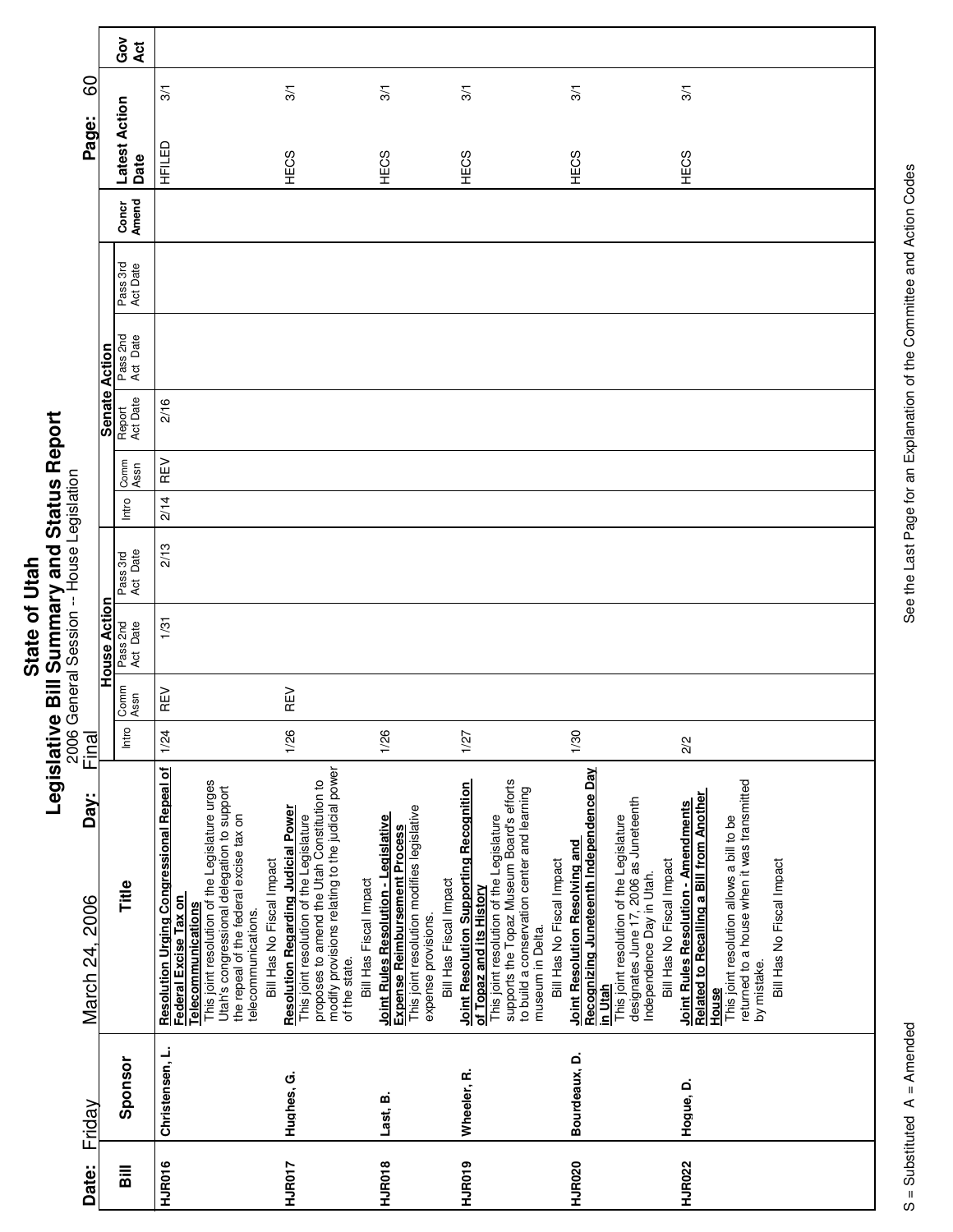|            | l              |
|------------|----------------|
|            |                |
|            | ζ<br>ς         |
| <b>Jia</b> |                |
|            |                |
|            | ויים היה האי ה |
|            |                |
| ō          |                |
|            |                |
|            |                |
|            |                |
| State      | ة              |
|            |                |
|            | Ξ<br>ī         |
|            | ĺ              |
|            |                |
|            |                |
|            |                |

| Date:                              | Friday        | Day:<br>March 24, 2006                                                                                                                                                                                                                                                                                                                                       | Final           |              |                      |                      |       |              |                    |                      |                      |                | 67<br>Page:             |                 |
|------------------------------------|---------------|--------------------------------------------------------------------------------------------------------------------------------------------------------------------------------------------------------------------------------------------------------------------------------------------------------------------------------------------------------------|-----------------|--------------|----------------------|----------------------|-------|--------------|--------------------|----------------------|----------------------|----------------|-------------------------|-----------------|
|                                    |               |                                                                                                                                                                                                                                                                                                                                                              |                 |              | House Action         |                      |       |              |                    | Senate Action        |                      |                |                         |                 |
| $\overline{\overline{\mathbf{a}}}$ | Sponsor       | Title                                                                                                                                                                                                                                                                                                                                                        | Intro           | Comm<br>Assn | Pass 2nd<br>Act Date | Act Date<br>Pass 3rd | Intro | Comm<br>Assn | Act Date<br>Report | Pass 2nd<br>Act Date | Pass 3rd<br>Act Date | Amend<br>Concr | Latest Action<br>Date   | ဝိ<br>ပိ<br>Act |
| HJR023                             | Cosgrove, T.  | Volunteer Income Tax Assistance programs<br><b>Resolution Supporting Working Families</b><br>to strengthen family economic stability and<br>supports increasing the utilization of the<br>Federal Earned Income Tax Credit and<br>This joint resolution of the Legislature<br>Economic Development Initiative<br>Bill Has No Fiscal Impact                   | 2/3             | WED          | 2/10                 | 2/15                 | 2/15  | ¥≣           | 2/22               | 3/1                  | 3/1                  |                | 3/10<br><b>HTOLTGOV</b> |                 |
| <b>HJR025</b>                      | Tilton, A.    | This joint resolution of the Legislature urges<br>responsibility for determining their surface<br><b>State Transportation Empowerment</b><br>Congress to return to the states the<br>Bill Has No Fiscal Impact<br>transportation priorities.<br>Resolution                                                                                                   | 2/3             | TRA          | 2/22                 | 2/24                 | 2/27  |              |                    |                      |                      |                | 3/1<br>HFILED           |                 |
| <b>HJR026</b>                      | Cosgrove, T.  | <b>Resolution Urging Congress to Appropriate</b><br><b>Adequate Funds for Medicare Prescription</b><br>This joint resolution of the Legislature urges<br>prescription drug coverage counseling.<br>adequate federal funding for Medicare<br>Bill Has No Fiscal Impact<br>Drug Coverage Counseling                                                            | 2/6             | $rac{9}{5}$  | 2/14                 | 217                  | 2/20  | GOP          | 2/23<br>⋖          |                      |                      |                | 3/1<br>HFILED           |                 |
| <b>HJR027</b>                      | Menlove, R.   | encourages state and local government<br>This joint resolution of the Legislature<br>changes to remove barriers to family<br><b>Resolution Encouraging Family</b><br>Bill Has No Fiscal Impact<br><b>Agricultural Production</b><br>agricultural production.                                                                                                 | $\overline{21}$ | ¥¥           | 2/22<br>⋖            |                      |       |              |                    |                      |                      |                | $\overline{3}$<br>HECS  |                 |
| <b>HJR028</b>                      | Hutchings, E. | resources on state lands for the benefit of the<br>Universities to Focus on Enhancing State<br><b>Resolution Encouraging State Research</b><br>encourages state research universities to<br>study ways to identify innovative uses of<br>This joint resolution of the Legislature<br>Bill Has No Fiscal Impact<br>trust beneficiaries.<br><b>Trust Lands</b> | 2/3             | 品            | 2/23<br>လ            |                      |       |              |                    |                      |                      |                | $\frac{1}{3}$<br>HECS   |                 |
| HJR029                             | Dougall, J.   | proposes to amend the Utah Constitution to<br>damaging of private property for public use.<br>modify provisions relating to the taking or<br><b>Resolution Restricting Use of Eminent</b><br>This joint resolution of the Legislature<br>Bill Has Fiscal Impact<br>Domain                                                                                    | 1/31            | ¥<br>≫       |                      |                      |       |              |                    |                      |                      |                | 3/1<br><b>HECS</b>      |                 |